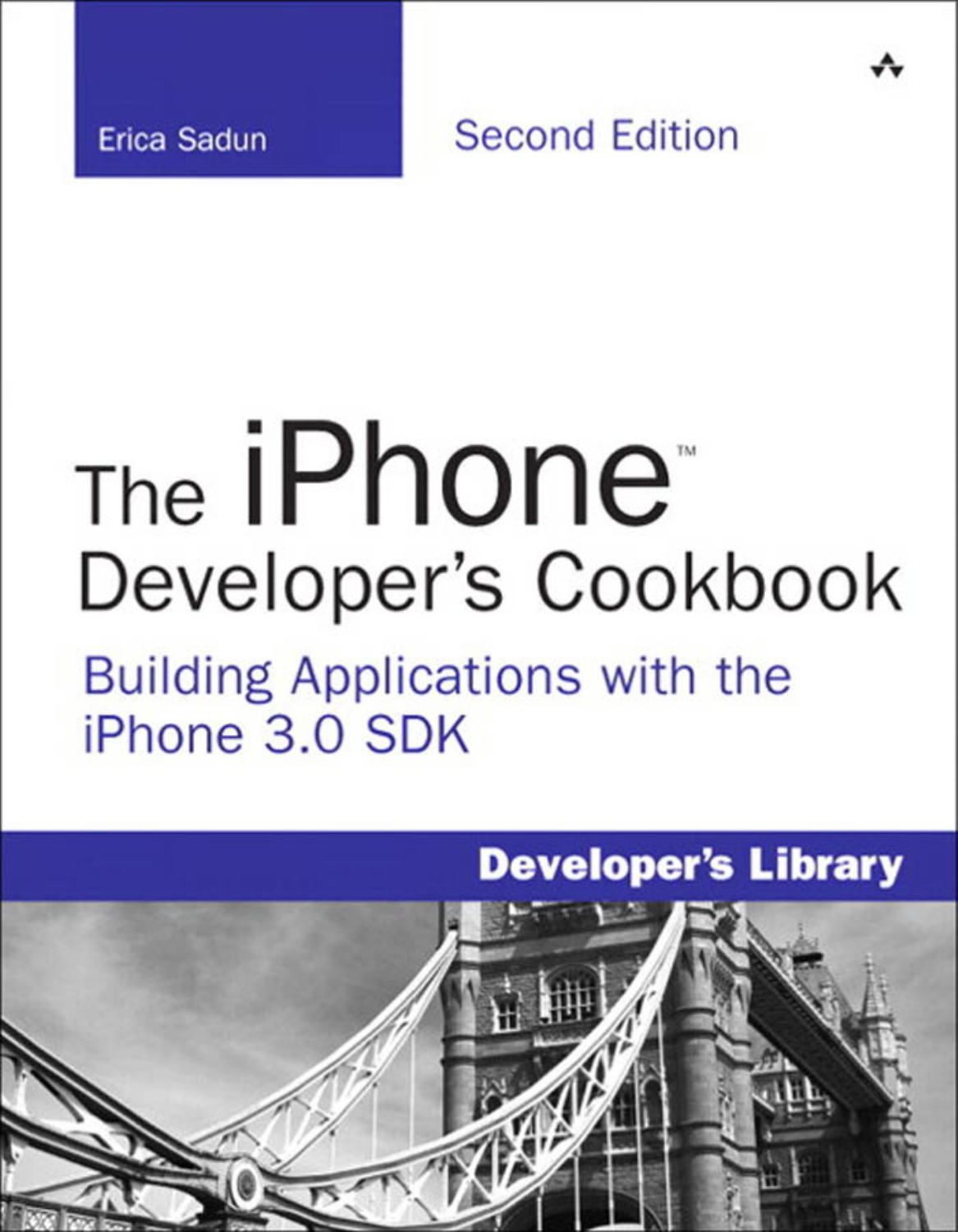Many of the designations used by manufacturers and sellers to distinguish their products are claimed as trademarks. Where those designations appear in this book, and the publisher was aware of a trademark claim, the designations have been printed with initial capital letters or in all capitals.

The author and publisher have taken care in the preparation of this book, but make no expressed or implied warranty of any kind and assume no responsibility for errors or omissions. No liability is assumed for incidental or consequential damages in connection with or arising out of the use of the information or programs contained herein.

The publisher offers excellent discounts on this book when ordered in quantity for bulk purchases or special sales, which may include electronic versions and/or custom covers and content particular to your business, training goals, marketing focus, and branding interests. For more information, please contact:

U.S. Corporate and Government Sales (800) 382-3419 corpsales@pearsontechgroup.com

For sales outside the United States, please contact:

International Sales international@pearson.com

AirPort, App Store, Apple, the Apple logo, Aqua, Bonjour, the Bonjour logo, Cocoa, Cocoa Touch, Cover Flow, Dashcode, Finder, FireWire, iMac, Instruments, Interface Builder, iPhone, iPod, iPod touch, iTunes, the iTunes Logo, Leopard, Mac, Mac logo, Macintosh, Multi-Touch, Objective-C, Quartz, QuickTime, QuickTime logo, Safari, Snow Leopard, Spotlight, and Xcode are trademarks of Apple, Inc., registered in the U.S. and other countries. OpenGL® or OpenGL Logo®: OpenGL is a registered trademark of Silicon Graphics, Inc. The YouTube logo is a trademark of Google, Inc. Intel, Intel Core, and Xeon are trademarks of Intel Corp. in the United States and other countries.

Visit us on the Web: informit.com/aw

*Library of Congress Cataloging-in-Publication Data:*

Sadun, Erica.

The iPhone developer's cookbook : building applications with the iPhone 3.0 SDK / Erica Sadun. — 2nd ed.

p. cm.

Includes index.

ISBN 978-0-321-65957-6 (pbk. : alk. paper) 1. iPhone (Smartphone)—Programming. 2. Computer software—Development. 3. Mobile computing. I. Title.

QA76.8.I64S33 2010

004.167-dc22

#### 2009042382

Copyright © 2010 Pearson Education, Inc.

All rights reserved. Printed in the United States of America. This publication is protected by copyright, and permission must be obtained from the publisher prior to any prohibited reproduction, storage in a retrieval system, or transmission in any form or by any means, electronic, mechanical, photocopying, recording, or likewise. For information regarding permissions, write to:

Pearson Education, Inc Rights and Contracts Department 501 Boylston Street, Suite 900 Boston, MA 02116 Fax (617) 671 3447

ISBN-13: 978-0-321-65957-6 ISBN-10: 0-321-65957-0

Text printed in the United States on recycled paper at Edwards Brothers in Ann Arbor, Michigan.

First printing December 2009

Editor-in-Chief Karen Gettman

Senior Acquisitions Editor

Chuck Toporek

Senior Development Editor Chris Zahn

Managing Editor Kristy Hart

Project Editor Anne Goebel

Copy Editor Geneil Breeze

Senior Indexer Cheryl Lenser

Proofreader Sheri Cain

Technical Reviewers Joachim Bean, Aaron Basil, Tim Isted, Mr. X, Tim Burks, Daniel Pasco, Alex C. Schaefer, John Muchow (3 Sixty Software, LLC Founder, iPhoneDeveloper-Tips.com), Roberto Gamboni

Editorial Assistant Romny French

Cover Designer Gary Adair

Composition Jake McFarland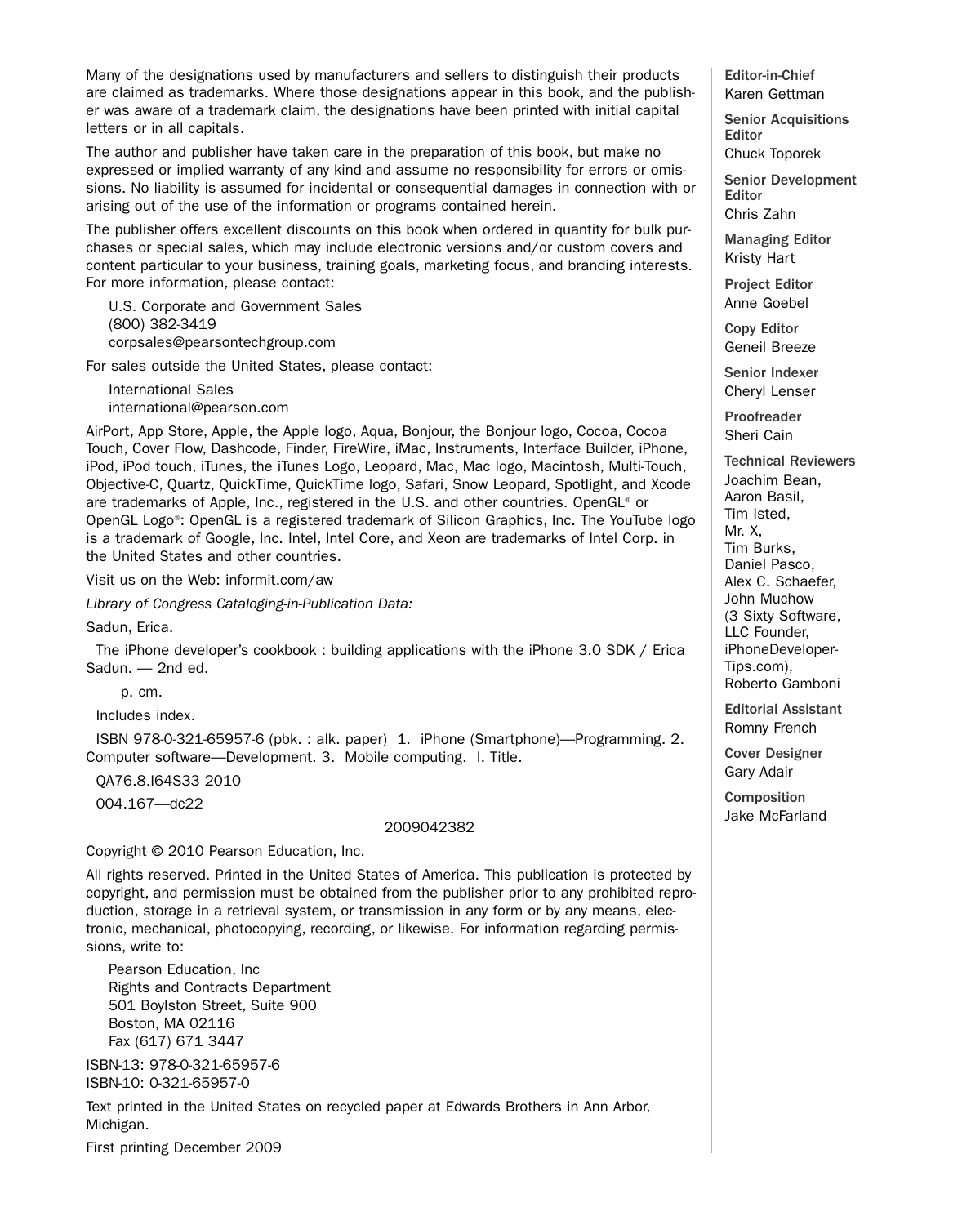## **Preface**

EV platforms match the iPhone's unique developer technologies. The iPhone com-<br>bines OS X-based mobile computing with an innovative multitouch screen, location<br>awareness, an onboard accelerometer, and more. When Apple firs bines OS X-based mobile computing with an innovative multitouch screen, location awareness, an onboard accelerometer, and more.When Apple first introduced the iPhone SDK beta in March 2008, developers responded in droves, bringing Apple's servers to its knees. In less than a week, developers downloaded the iPhone SDK more than 100,000 times.

Since then, more than 50,000 applications have been delivered to the App Store for an audience that now exceeds 30 million iPhones and more than 20 million iPod touches.As the iPhone ecosystem continues to grow, *The iPhone Developer's Cookbook* will continue to evolve as an accessible resource for those new to iPhone programming.

## What's New in This Edition?

If you purchased the first edition of this book, you might ask yourself, *Why do I need to buy the new edition, too?* The answer is pretty simple: Just compare the size of the two books.This new edition is more than 200% larger than the original edition.That's right, we've packed on almost 500 pages of new material so we could cover everything that's new to the iPhone 3.0 SDK, as well as expand on some of the topics covered in the first edition.

Some things you'll find new to this edition include chapters or coverage on

- How to use Xcode and Interface Builder
- An Objective-C jump-start tutorial
- Core Data for the iPhone
- MapKit and Core Location
- Using GameKit beyond games to add chat and Bonjour networking
- Advanced motion detection including shake-to-undo support
- The new search display controller class, along with custom table headers and footers
- Apple's new device capabilities specifications
- In-App purchasing with StoreKit
- Push notification, both from the client and server side
- Searching for and playing media from the onboard iPod library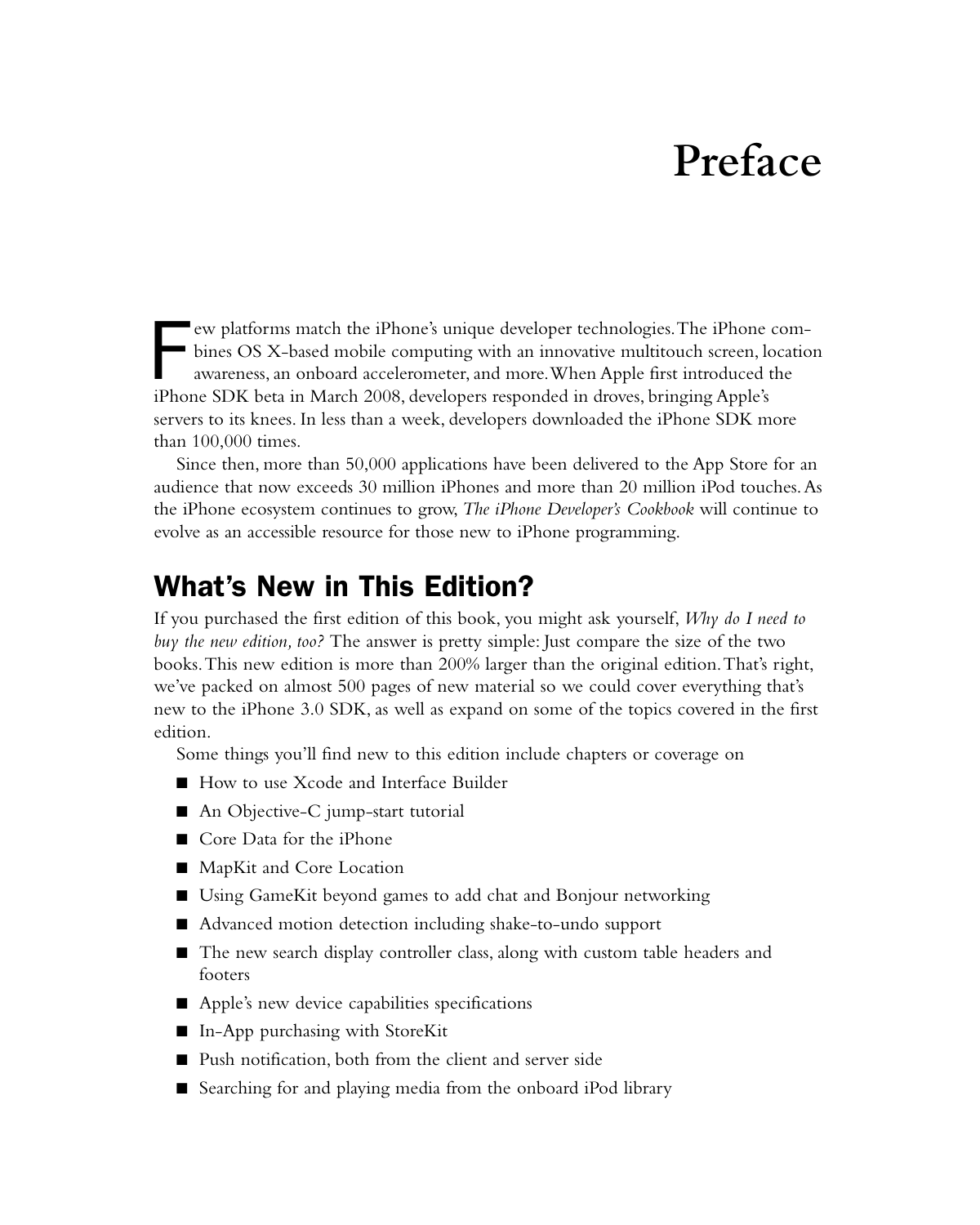- Video capture and editing, plus the new AV audio player and recorder classes
- How to leverage the Accessibility framework, including VoiceOver, in your app
- And much, much more!

You'll also notice that we've taken your feedback to heart.When the first edition came out, there was some confusion about who the target audience was for this book.Was it for new developers or experienced developers? Well, we've taken care of that, too.While this book is for experienced iPhone and Mac developers already familiar with Objective-C, Xcode, and the Cocoa frameworks, this new edition includes an "Objective-C Boot Camp" (see Chapter 3), and coverage of Xcode and Interface Builder, to help developers who have experience working in other languages (or on other platforms) quickly get oriented into the Mac/iPhone world.

While it is true that one book can't be everything to everyone, we're certainly giving it a shot in this new edition.We hope you like the changes you see throughout this bigger book, and if you do, be sure to post a review on Amazon or send me a note (erica@ericasadun.com).

## Audience for This Book

This book is written for experienced developers who want to build apps for the iPhone and iPod touch.You should already be familiar with Objective-C, the Cocoa frameworks, and the Xcode Tools.That said, if you're new to the platform, this new edition of *The iPhone Developer's Cookbook* includes a quick-and-dirty introduction to Objective-C, along with an intro to the Xcode Tools, to help you quickly get up to speed.

#### New to the Mac or iPhone?

If you have some C experience, or have spent some time with another object-oriented language such as C++ or Java, we included a section in this Preface to help guide you down the road to being a Mac developer. Be sure to read the section "Your Roadmap to Mac/iPhone Development," later in this Preface.

Although each programmer brings different goals and experiences to the table, most iPhone developers end up solving similar tasks in their development work:

- "How do I build a table?"
- "How do I create a secure Keychain entry?"
- "How do I search the Address Book?"
- "How do I move between views?"
- "How do I use Core Location and the iPhone 3GS's magnetometer?"

And so on. If you've asked yourself these questions, then this book is for you. Complete with clear, fully documented examples, *The iPhone Developer's Cookbook* will get you up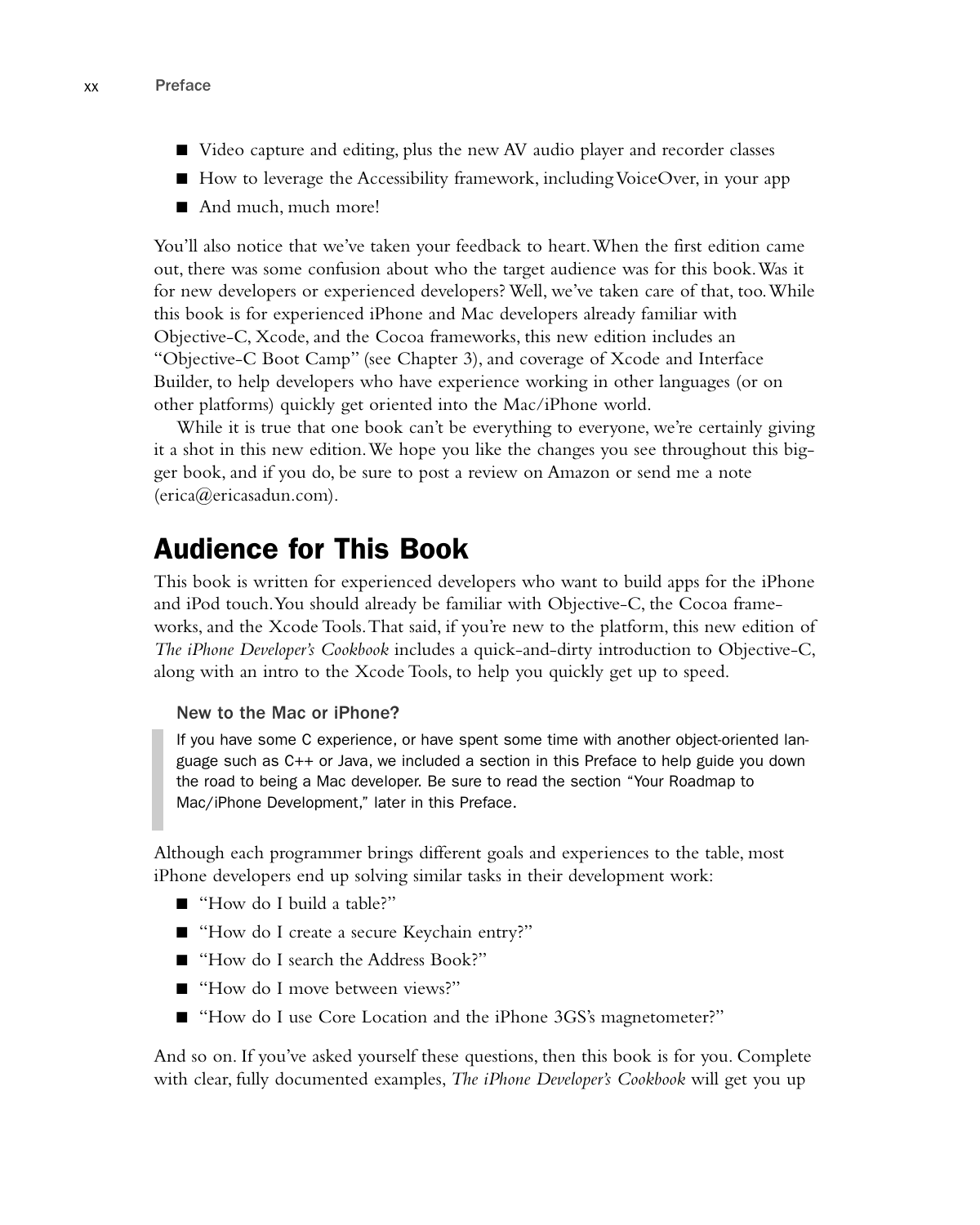to speed and working with the iPhone SDK in no time. Best of all, all of the code recipes in the book have been tested—and put to the test in real-world applications offering you ready-to-use solutions for the apps you're building today.

## What You'll Need

It goes without saying that, if you're planning to build apps for the iPhone or iPod touch, you're going to need at least one of those devices to test out your application.The following list covers the basics of what you need to begin programming for the iPhone or iPod touch:

■ **Apple's iPhone SDK**—The latest version of the iPhone SDK can be downloaded from Apple's iPhone Dev Center [\(http://developer.apple.com/iphone\).Y](http://developer.apple.com/iphone)ou must join Apple's (free) developer program before you download; however, if you plan to sell apps through the App Store, you will need to become a paid iPhone developer, which costs \$99/year for individuals and \$299/year for enterprise (i.e., corporate) developers. Registered developers receive certificates that allow them to "sign" and download their applications to their iPhone/iPod touch for testing and debugging.

#### University/Student Discounts

Apple also offers a University program for students and educators. If you are a CS student taking classes at the university level, check with your professor to see if your school is part of the University Program. For more information about the iPhone Developer University Program, see [http://developer.apple.com/support/iphone/university.](http://developer.apple.com/support/iphone/university)

- An Intel-based Mac running Mac OS X Leopard or Snow Leopard— Snow Leopard is recommended, as it offers access to Xcode 3.2 with its many new features like "Build and Analyze."You need plenty of disk space for development, and your Mac should have at least 1GB RAM, preferably 2GB or 4GB to help speed up compile time.
- **An iPhone or iPod touch—Although the iPhone SDK and Xcode include a** simulator for you to test your applications in, you really do need to have an actual iPhone and/or iPod touch if you're going to develop for the platform.You can use the USB cable to tether your unit to the computer and install the software you've built. For real-life App Store deployment, it helps to have several units on-hand, representing the various hardware generations, so you can test on the same platforms your target audience will use.
- **At least one available USB 2.0 port**—This enables you to tether a development iPhone or iPod touch to your computer for file transfer and testing.
- **An Internet connection**—This connection enables you to test your programs with a live Wi-Fi connection as well as with an EDGE or 3G service.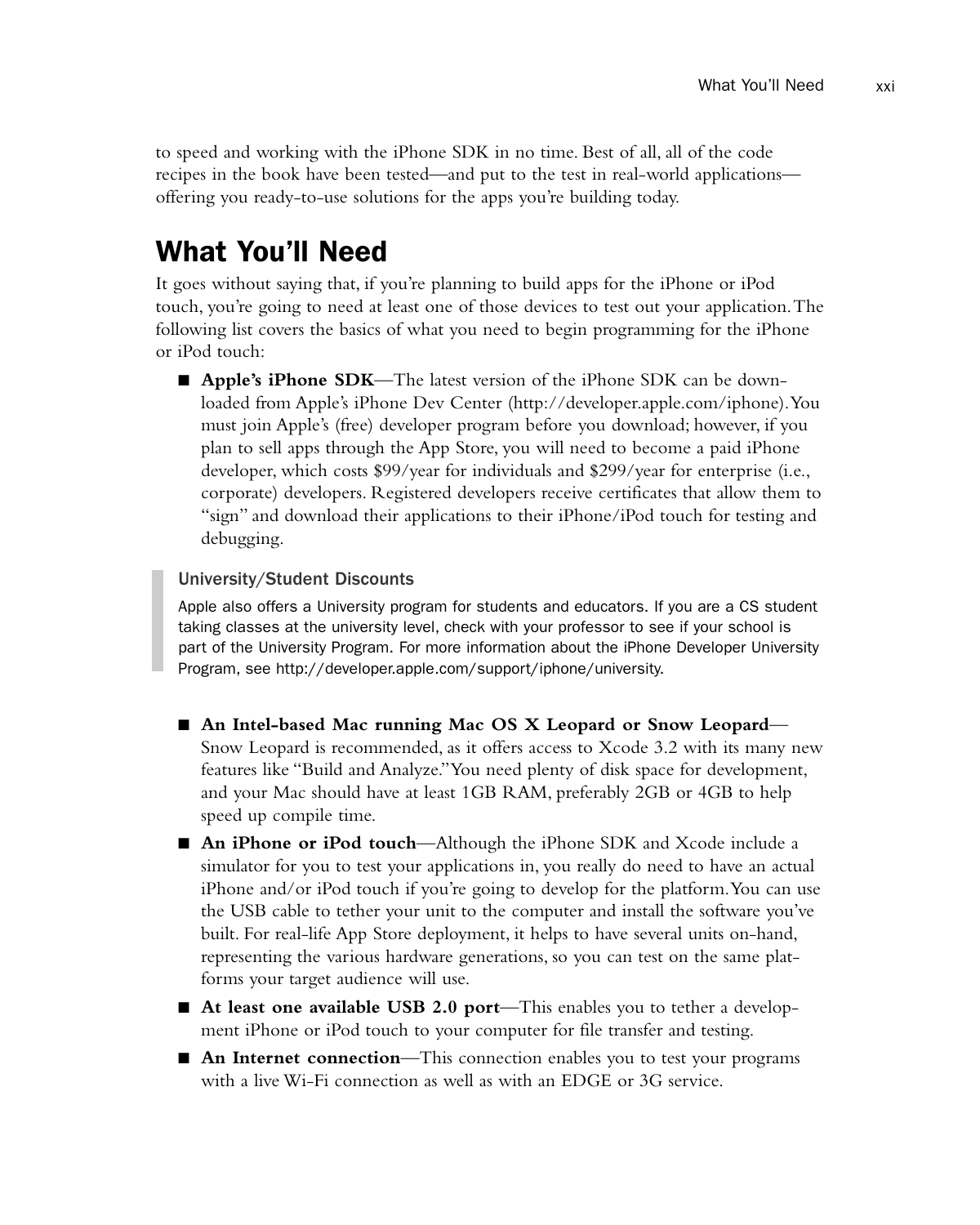■ **Familiarity with Objective-C—To** program for the iPhone, you need to know Objective-C 2.0.The language is based on ANSI C with object-oriented extensions, which means you also need to know a bit of C, too. If you have programmed with Java or  $C++$  and are familiar with  $C$ , making the move to Objective-C is pretty easy. Chapter 3,"Objective-C Boot Camp," helps you get up to speed.

#### **Note**

Although the SDK supports development for the iPhone and iPod touch, as well as possible yet-to-be-announced platforms, this book refers to the target platform as iPhone for the sake of simplicity. When developing for the iPod touch, most of the examples in this book are applicable; however, certain features such as telephony and onboard speakers are not applicable to the iPod touch.

## Your Roadmap to Mac/iPhone Development

As mentioned earlier, one book can't be everything to everyone.And try as I might, if we were to pack everything you'd need to know into this book, you wouldn't be able to pick it up.There is, indeed, a lot you need to know to develop for the Mac and iPhone platforms. If you are just starting out and don't have any programming experience, your first course of action should be to take a college-level course in the C programming language.While the alphabet might start with the letter A, the root of most programming languages, and certainly your path as a developer, is C.

Once you know C and how to work with a compiler (something you'll learn in that basic C course), the rest should be easy. From there, you'll hop right on to Objective-C and learn how to program with that alongside the Cocoa frameworks.To help you along the way, I've put together the flowchart shown in Figure P-1 to point you at some books of interest.

Once you know C, you've got a few options for learning how to program with Objective-C. For a quick-and-dirty overview of Objective-C, you can turn to Chapter 3 of this book and read the Objective-C Boot Camp. However, if you want a more indepth view of the language, you can either read Apple's own documentation, *Object-Oriented Programming with Objective-C 2.0*, <sup>1</sup> or you can opt to buy a book such as Stephen Kochan's *Programming in Objective-C 2.0* (Addison-Wesley, 2009).

1 See [http://developer.apple.com/mac/library/documentation/Cocoa/Conceptual/OOP\\_ObjC/](http://developer.apple.com/mac/library/documentation/Cocoa/Conceptual/OOP_ObjC/OOP_ObjC.pdf) [OOP\\_ObjC.pdf.](http://developer.apple.com/mac/library/documentation/Cocoa/Conceptual/OOP_ObjC/OOP_ObjC.pdf)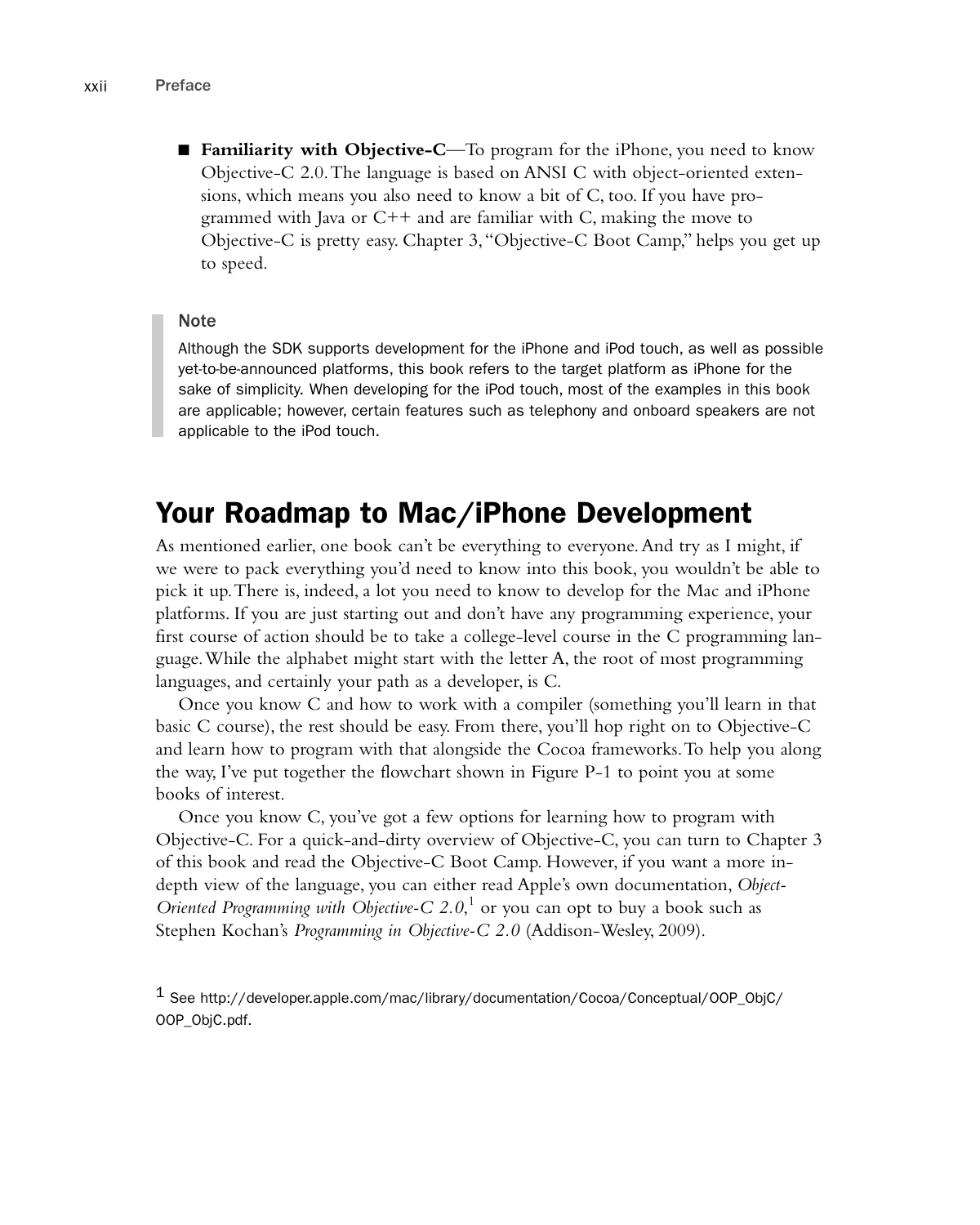

Figure P-1 What it takes to be an iPhone programmer.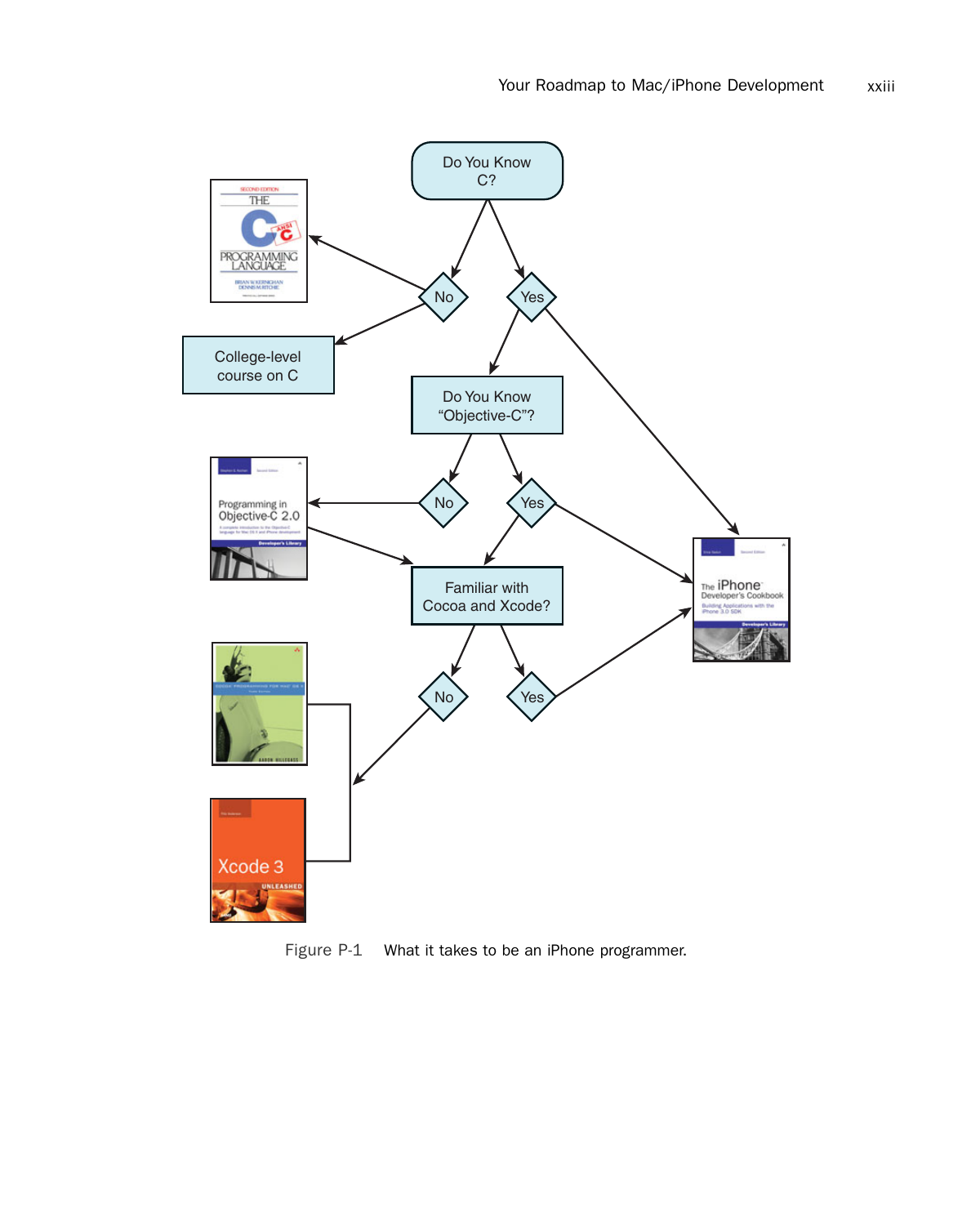With the language behind you, next up is tackling Cocoa and the developer tools, otherwise known as Xcode. For that, you have a few different options.Again, you can refer to Apple's own documentation on Cocoa and  $Xcode$ , or if you prefer books, you can learn from the best. Aaron Hillegass, founder of the Big Nerd Ranch in Atlanta,<sup>3</sup> is the author of *Cocoa Programming for Mac OS X,* now in its third edition.Aaron's book is highly regarded in Mac developer circles and is the most-recommended book you'll see on the cocoa-dev mailing list.To learn more about Xcode, look no further than Fritz Anderson's *Xcode 3 Unleashed* from Sams Publishing.While the current edition doesn't cover iPhone-specific features of Xcode (which were introduced with Xcode 3.1), the book will give you a solid grounding in how to use Xcode as your development environment.

#### Note

There are plenty of other books from other publishers on the market, including the bestselling *Beginning iPhone 3 Development*, by Dave Marks and Jeff LaMarche (Apress, 2009), so don't just limit yourself to one book or publisher.

To truly master Mac development, you need to look at a variety of sources: books, blogs, mailing lists,Apple's own documentation, and, best of all, conferences. If you get the chance to attend WWDC or C4, you'll know what I'm talking about.The time you spend at those conferences talking with other developers and in the case of WWDC, talking with Apple's engineers, is well worth the expense if you are a serious developer.

## How This Book Is Organized

This book offers single-task recipes for the most common issues new iPhone developers face: laying out interface elements, responding to users, accessing local data sources, and connecting to the Internet. Each chapter groups related tasks together, allowing you to jump directly to the solution you're looking for without having to decide which class or framework best matches that problem.

*The iPhone Developer's Cookbook* offers you "cut-and-paste convenience," which means you can freely reuse the source code from recipes in this book for your own applications and then tweak the code to suit your app's needs.

2 See the *Cocoa Fundamentals Guide* ([http://developer.apple.com/mac/library/documentation/](http://developer.apple.com/mac/library/documentation/Cocoa/Conceptual/CocoaFundamentals/CocoaFundamentals.pdf) [Cocoa/Conceptual/CocoaFundamentals/CocoaFundamentals.pdf\)](http://developer.apple.com/mac/library/documentation/Cocoa/Conceptual/CocoaFundamentals/CocoaFundamentals.pdf) for a head start on Cocoa, and for Xcode, see *A Tour of Xcode* [\(http://developer.apple.com/mac/library/documentation/](http://developer.apple.com/mac/library/documentation/DeveloperTools/Conceptual/A_Tour_of_Xcode/A_Tour_of_Xcode.pdf) [DeveloperTools/Conceptual/A\\_Tour\\_of\\_Xcode/A\\_Tour\\_of\\_Xcode.pdf\).](http://developer.apple.com/mac/library/documentation/DeveloperTools/Conceptual/A_Tour_of_Xcode/A_Tour_of_Xcode.pdf)

3 Big Nerd Ranch: [http://www.bignerdranch.com.](http://www.bignerdranch.com)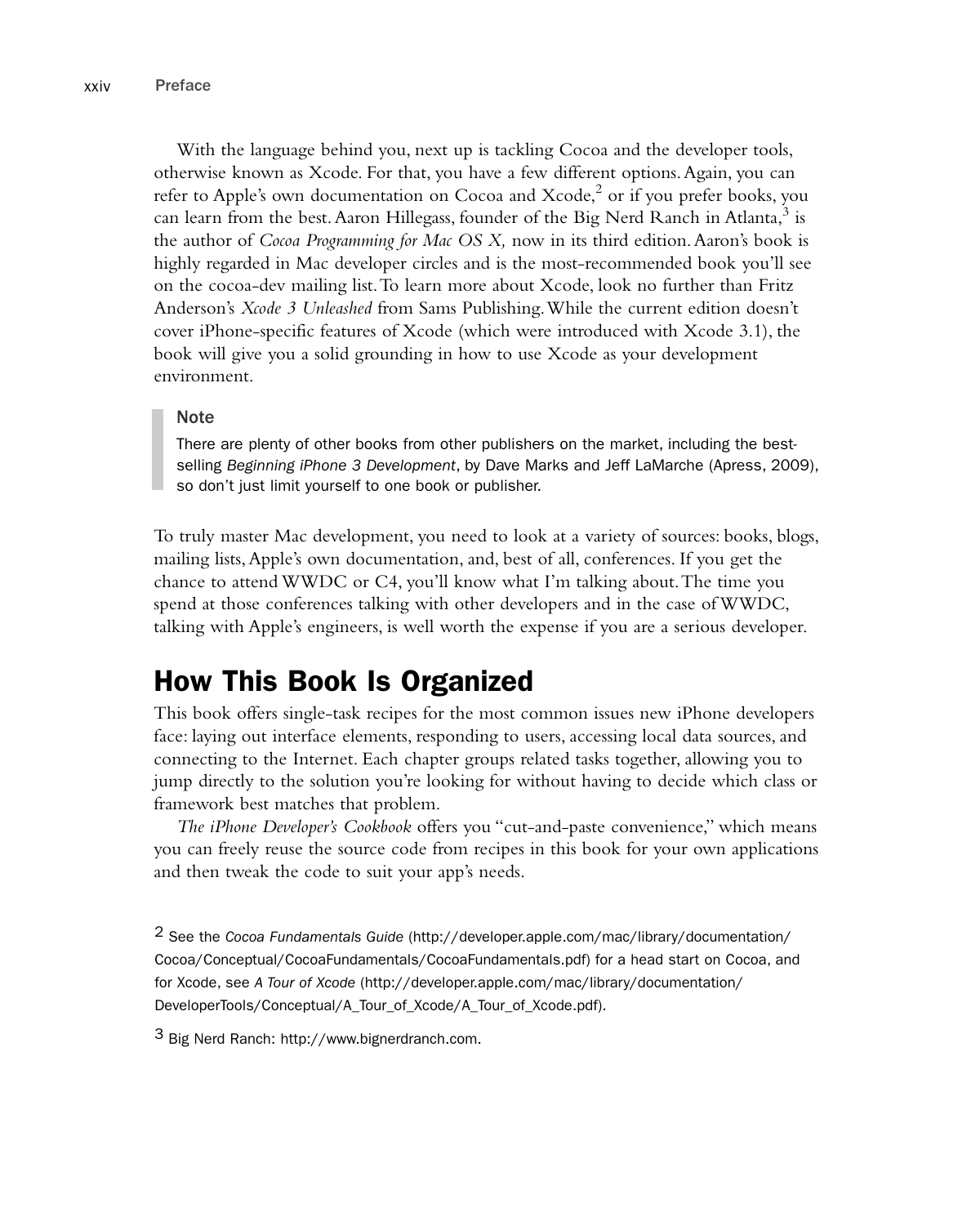Here's a rundown of what you find in this book's chapters:

- **Chapter 1, "Introducing the iPhone SDK"—Chapter 1 introduces the** iPhone SDK and explores the iPhone as a delivery platform, limitations and all. It explains the breakdown of the standard iPhone application and helps you get started with the iPhone Developer Portal.
- **Chapter 2, "Building Your First Project"—Chapter 2 covers the basics for** building your first Hello World-style applications. It introduces Xcode and Interface Builder, showing how you can use these tools in your projects.You read about basic debugging tools, walk through using them, and pick up some tips about handy compiler directives.You'll also discover how to create provisioning profiles and use them to deploy your application to your device, to beta testers, and to App Store.
- **Chapter 3, "Objective-C Boot Camp"**—If you're new to Objective-C as well as to the iPhone, you'll appreciate this basic skills chapter. Objective-C is the standard programming language for both the iPhone and for Mac OS X. It offers a powerful object-oriented language that lets you build applications that leverage Apple's Cocoa and Cocoa Touch frameworks. Chapter 3 introduces the language, provides an overview of its object-oriented features, discusses memory management skills, and adds a common class overview to get you started with Objective-C programming.
- **Chapter 4, "Designing Interfaces"—Chapter 4 introduces the iPhone's library** of visual classes. It surveys these classes and their geometry. In this chapter, you learn how to work with these visual classes and discover how to handle tasks like device reorientation.You'll read about solutions for laying out and customizing interfaces and learn about hybrid solutions that rely both on Interface Builder-created interfaces and Objective-C-centered ones.
- **Chapter 5, "Working with View Controllers"—The iPhone paradigm in a** nutshell is this: small screen, big virtual worlds. In Chapter 5, you discover the various view controller classes that enable you to enlarge and order the virtual spaces your users interact with.You learn how to let these powerful objects perform all the heavy lifting when navigating between iPhone application screens.
- **Chapter 6, "Assembling Views and Animations"**—Chapter 6 introduces iPhone views, objects that live on your screen.You see how to lay out, create, and order your views to create backbones for your iPhone applications.You read about view hierarchies, geometries, and animations, features that bring your iPhone applications to life.
- **Chapter 7, "Working with Images"—Chapter 7 introduces images, specifically** the UIImage class, and teaches you all the basic know-how you need for working with iPhone images.You learn how to load, store, and modify image data in your applications.You see how to add images to views and how to convert views into images.And you discover how to process image data to create special effects, how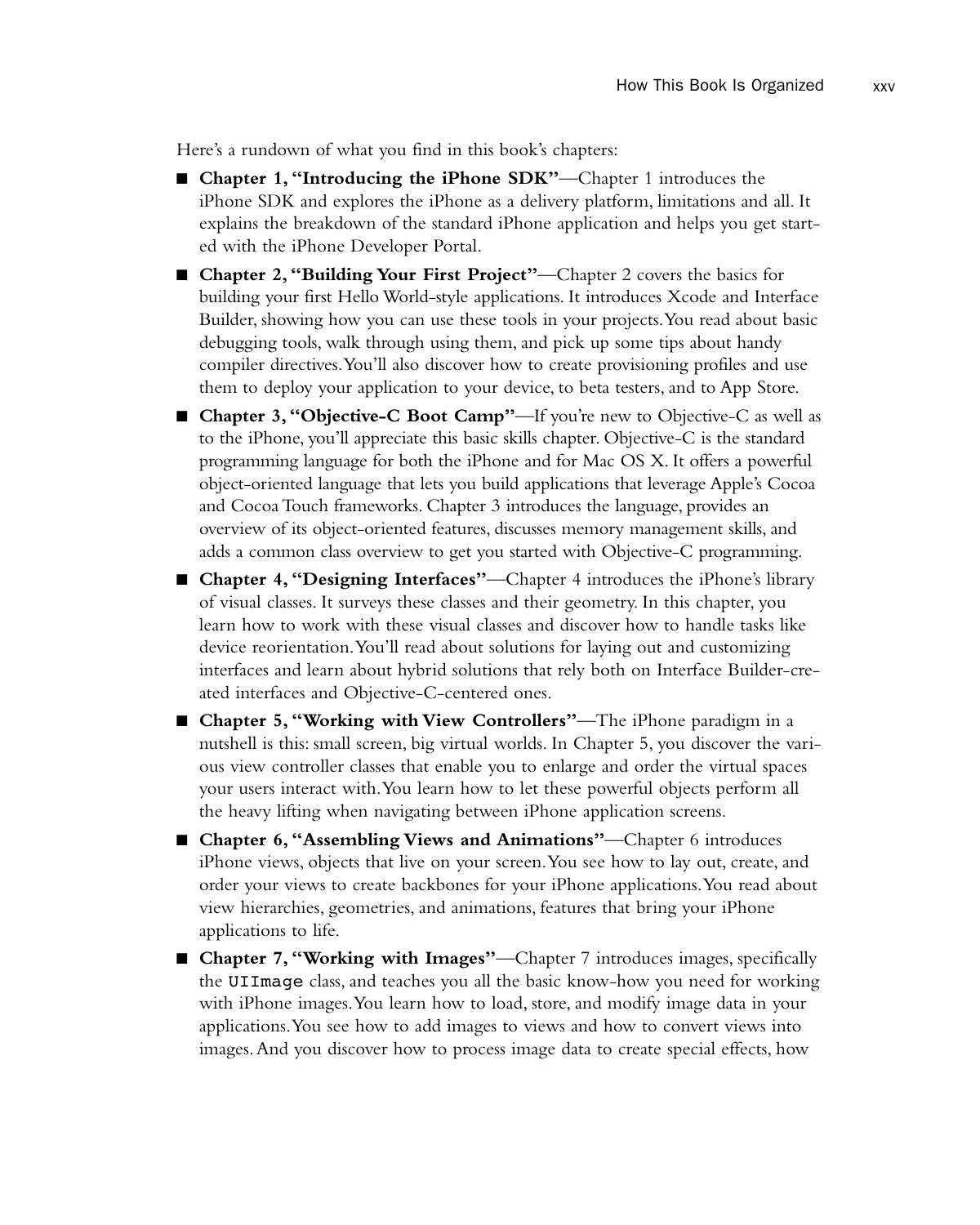to access images on a byte-by-byte basis, and how to take photos with your iPhone's built-in camera.

- **Chapter 8, "Gestures and Touches"**—On the iPhone, the touch provides the most important way that users communicate their intent to an application.Touches are not limited to button presses and keyboard interaction. Chapter 8 introduces direct manipulation interfaces, multitouch, and more.You see how to create views that users can drag around the screen and read about distinguishing and interpreting gestures.
- **Chapter 9, "Building and Using Controls"**—Control classes provide the basis for many of the iPhone's interactive elements, including buttons, text fields, sliders, and switches.This chapter introduces controls and their use.You read about standard control interactions and how to customize these objects for your application's specific needs.You even learn how to build your own controls from the ground up, as Chapter 9 creates a custom touch wheel.
- **Chapter 10, "Alerting Users"**—The iPhone offers many ways to provide users with a heads-up, from pop-up dialogs and progress bars to audio pings and status bar updates. Chapter 10 shows how to build these indications into your applications and expand your user-alert vocabulary. It introduces standard ways of working with these pop-up classes and offers solutions that allow you to craft more linear programs without explicit callbacks.
- **Chapter 11, "Creating and Managing Table Views"—Tables provide a scroll**ing interaction class that works particularly well on a small, cramped device. Many, if not most, apps that ship with the iPhone and iPod touch center on tables, including Settings,YouTube, Stocks, and Weather. Chapter 11 shows how iPhone tables work, what kinds of tables are available to you as a developer, and how you can use table features in your own programs.

■ **Chapter 12,"Making Connections with GameKit and Bonjour"**— GameKit is Apple's new ad hoc networking solution for peer-to-peer connectivity. It's built on a technology called Bonjour that offers simple, no-configuration communications between devices. Chapter 12 introduces GameKit, allowing you to build games and utilities that move information back and forth between iPhones or between an iPhone and a desktop system.This chapter covers standard GameKit, introduces GameKit Voice for walkie-talkie-style voice chats, and offers some basic Bonjour programming that extends beyond GameKit limitations, allowing you to expand your iPhone communications to the desktop.

■ **Chapter 13, "Networking"**—As an Internet-connected device, the iPhone is particularly suited to subscribing to Web-based services.Apple has lavished the platform with a solid grounding in all kinds of network computing services and their supporting technologies. Chapter 13 surveys common techniques for network computing and offering recipes that simplify day-to-day tasks.You read about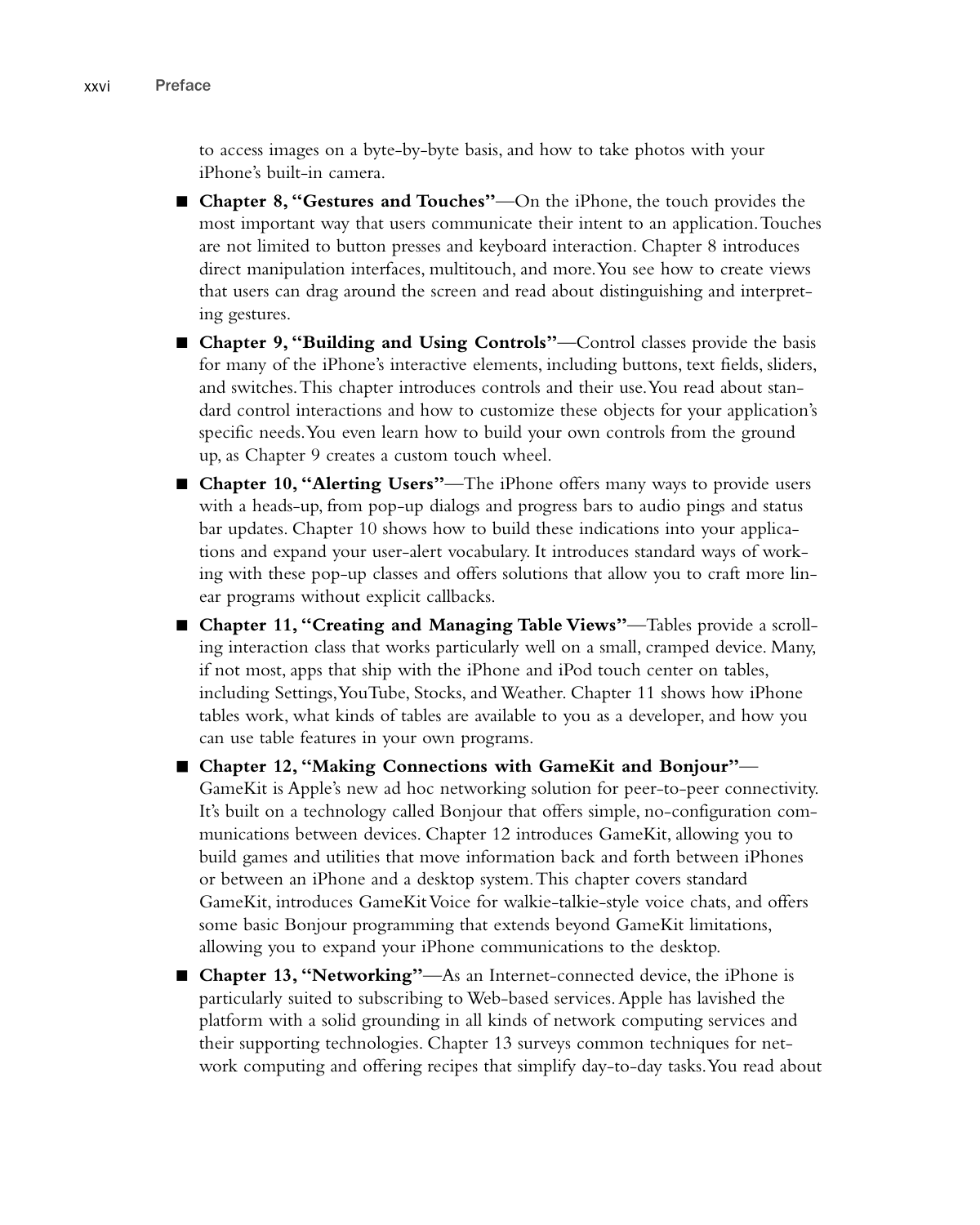network reachability, synchronous and asynchronous downloads, working with the iPhone's secure keychain to meet authentication challenges, and more.

- **Chapter 14, "Device Capabilities"**—Each iPhone device represents a meld of unique, shared, momentary, and persistent properties.These properties include the device's current physical orientation, its model name, battery state, and access to onboard hardware. Chapter 14 looks at the device from its build configuration to its active onboard sensors. It provides recipes that return a variety of information items about the unit in use.You read about testing for hardware prerequisites at runtime and specifying those prerequisites in the application's Info.plist file.You discover how to solicit sensor feedback and subscribe to notifications to create callbacks when those sensor states change.This chapter covers the hardware, file system, and sensors available on the iPhone device and helps you programmatically take advantage of those features.
- **Chapter 15, "Audio, Video, and MediaKit"**—The iPhone is a media master; its built-in iPod features expertly handle both audio and video.The iPhone SDK exposes that functionality to developers.A rich suite of classes simplifies media handling via playback, search, and recording. Chapter 15 introduces recipes that use these classes, presenting media to your users and letting your users interact with that media.You see how to build audio and video players as well as audio and video recorders.You discover how to browse the iPod library and how to choose what items to play.
- **Chapter 16, "Push Notifications"**—When developers need to communicate directly with users, push notifications provide the solution.They deliver messages directly to the iPhone screen via a special Apple service. Push notifications let the iPhone display an alert, play a custom sound, or update an application badge. In this way, off-phone services connect with an iPhone-based client, letting them know about new data or updates. Chapter 16 introduces push notifications. In this chapter, you learn how push notifications work and dive into the details needed to create your own push-based system.
- **Chapter 17, "Using Core Location and MapKit"**—Core Location infuses the iPhone with on-demand geopositioning based on a variety of technologies and sources. MapKit adds interactive in-application mapping allowing users to view and manipulate annotated maps.With Core Location and MapKit, you can develop applications that help users meet up with friends, search for local resources, or provide location-based streams of personal information. Chapter 17 introduces these location-aware frameworks and shows you how you can integrate them into your iPhone applications.
- **Chapter 18, "Connecting to the Address Book"—The iPhone's Address** Book frameworks allow you to programmatically access and manage the contacts database. Chapter 18 introduces the Address Book and demonstrates how to use its frameworks in your applications.You read about accessing information on a contact-by-contact basis, how to modify and update contact information, and how to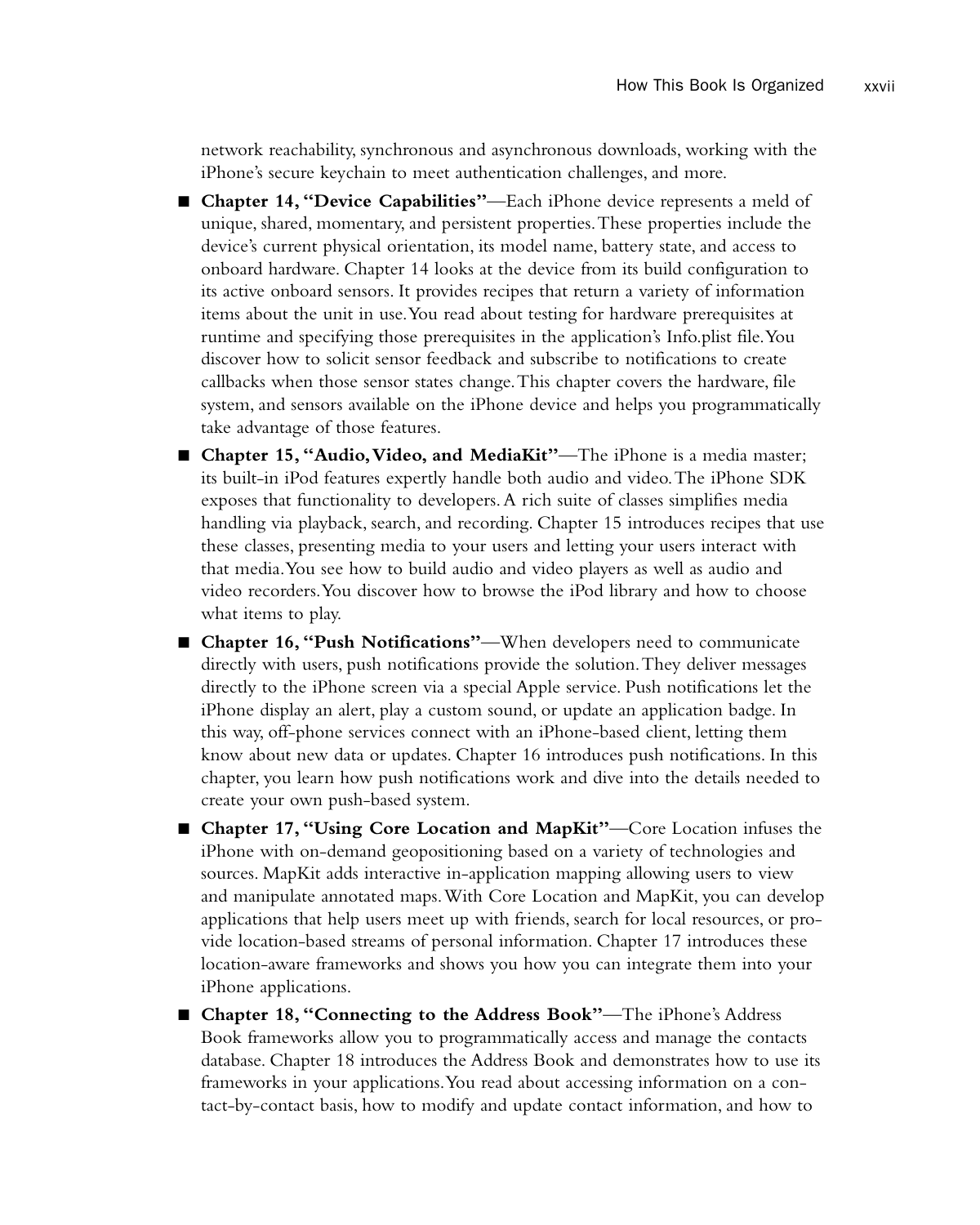use predicates to find just the contact you're interested in.This chapter also covers the GUI classes that provide interactive solutions for picking, viewing, and modifying contacts.

- **Chapter 19, "A Taste of Core Data"—Core Data offers managed data stores** that can be queried and updated from your application. It provides a Cocoa Touch-based object interface that brings relational data management out from SQL queries and into the Objective-C world of iPhone development. Chapter 19 introduces Core Data. It provides just enough recipes to give you a taste of the technology, offering a jumping off point for further Core Data learning.You learn how to design managed database stores, add and delete data, and query that data from your code.
- **Chapter 20, "StoreKit: In-App Purchasing"**—New to the 3.0 SDK, StoreKit offers in-app purchasing that integrates into your software.This chapter introduces StoreKit and shows you how to use the StoreKit API to create purchasing options for users. In this chapter, you read about getting started with StoreKit.You learn how set up products at iTunes Connect and localize their descriptions.And you see what it takes to create test users and how to work your way through various development/deployment hurdles.This chapter teaches you how to solicit purchase requests from users and how to hand over those requests to the store for payment. This chapter covers the entire StoreKit picture, from product creation to sales.
- **Chapter 21, "Accessibility and Other iPhone OS Services"—Applications** interact with standard iPhone services in a variety of ways.This chapter explores some of these approaches.Applications can define their interfaces to the iPhone's VoiceOver accessibility handler, creating descriptions of their GUI elements.They can create bundles to work with the built-in Settings applications so that users can access applications defaults using that interface.Applications can also declare public URL schemes allowing other iPhone applications to contact them and request services that they themselves offer.This chapter explores application service interaction. It shows you how you implement these features in your applications.You see how to build these service bridges through code, through Interface Builder, and through supporting files.
- **Appendix A, "Info.plist Keys"—This appendix gathers together many of the** keys available for the iPhone's Info.plist file, the file that describes an application to the iPhone operating system.

## About the Sample Code

For the sake of pedagogy, this book's sample code usually presents itself in a single main.m file.This is not how people normally develop iPhone or Cocoa applications, or should be developing them, but it provides a great way of presenting a single big idea. It's hard to tell a story when readers must look through 5 or 7 or 9 individual files at once.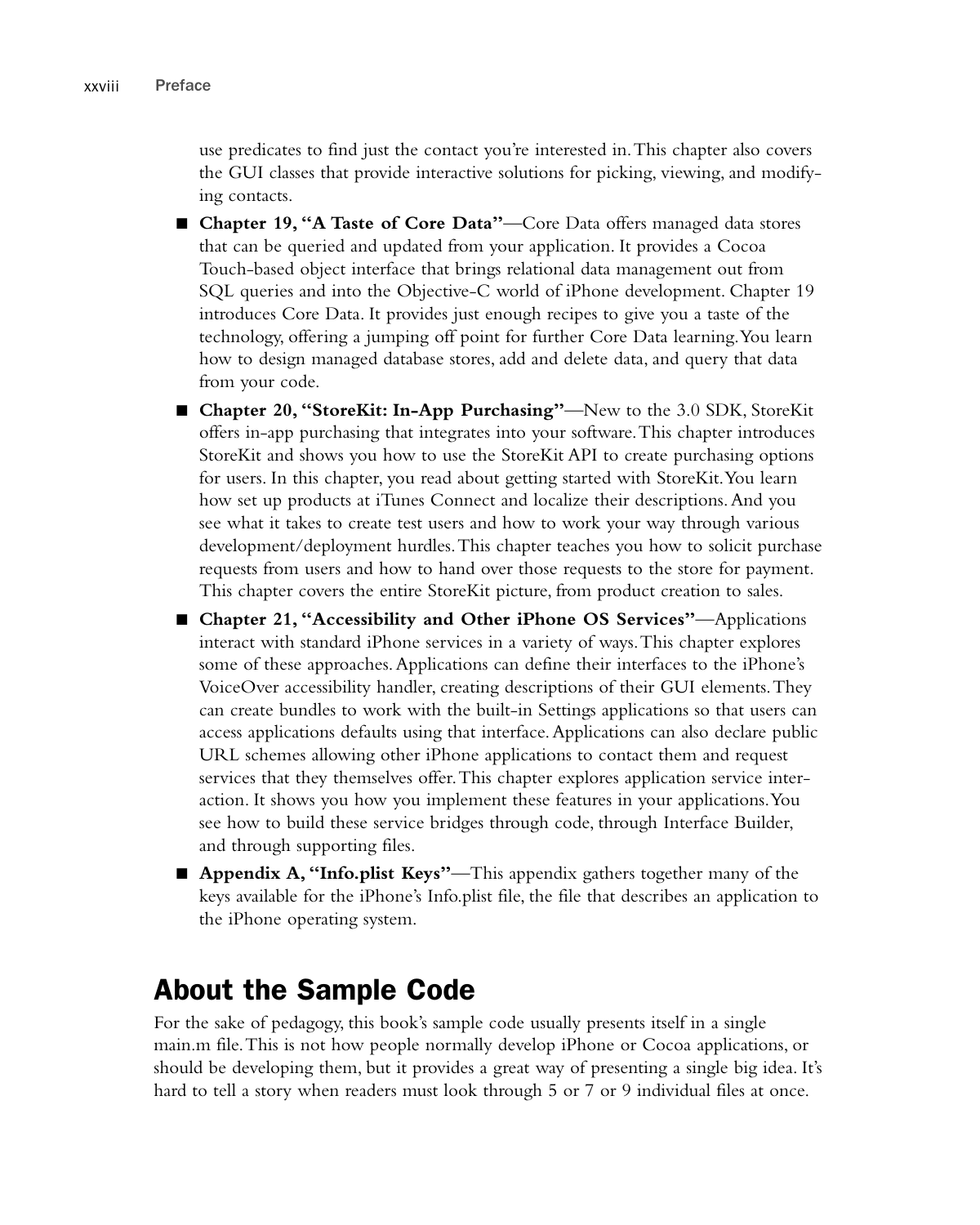Offering a single file concentrates that story, allowing access to that idea in a single chunk.

These samples are not intended as stand-alone applications.They are there to demonstrate a single recipe and a single idea. One main.m file with a central presentation reveals the implementation story in one place. Readers can study these concentrated ideas and transfer them into normal application structures, using the standard file structure and layout.The presentation in this book does not produce code in a standard dayto-day best practices approach. Instead, it reflects a pedagogical approach that offers concise solutions that you can incorporate back into your work as needed.

Contrast that to Apple's standard sample code, where you must comb through many files to build up a mental model of the concepts that are on offer.Those samples are built as full applications, often doing tasks that are related to but not essential to what you need to solve. Finding just those relevant portions is a lot of work.The effort may outweigh any gains. In this book, there are two exceptions to this one-file rule:

- First, application-creation walkthroughs use the full file structure created by Xcode to mirror the reality of what you'd expect to build on your own.The walkthrough folders may therefore contain a dozen or more files at once.
- Second, standard class and header files are provided when the class itself *is* the recipe or provides a precooked utility class. Instead of highlighting a technique, some recipes offer these precooked class implementations and categories (that is, extensions to a preexisting class rather than a new class). For those recipes, look for separate .m and .h files in addition to the skeletal main.m that encapsulates the rest of the story.

For the most part, the samples for this book use a single application identifier, com.sadun.helloworld.You need to replace this identifier with one that matches your provision profile.This book uses one identifier to avoid clogging up your iPhone with dozens of samples at once. Each sample replaces the previous one, ensuring that SpringBoard remains relatively uncluttered. If you want to install several samples at once, simply edit the identifier, adding a unique suffix, such as com.sadun.helloworld.tableedits.

### Getting the Sample Code

The source code for this book can be found at the open source GitHub hosting site at [http://github.com/erica/iphone-3.0-cookbook-/tree.](http://github.com/erica/iphone-3.0-cookbook-/tree)There, you find a chapter-bychapter collection of source code that provides working examples of the material covered in this book.

Sample code is never a fixed target. It continues to evolve as Apple updates its SDK and the Cocoa Touch libraries. Get involved.You can pitch in by suggesting bug fixes and corrections as well as by expanding the code that's on offer. GitHub allows you to fork repositories and grow them with your own tweaks and features, and share those back to the main repository. If you come up with a new idea or approach, let us know.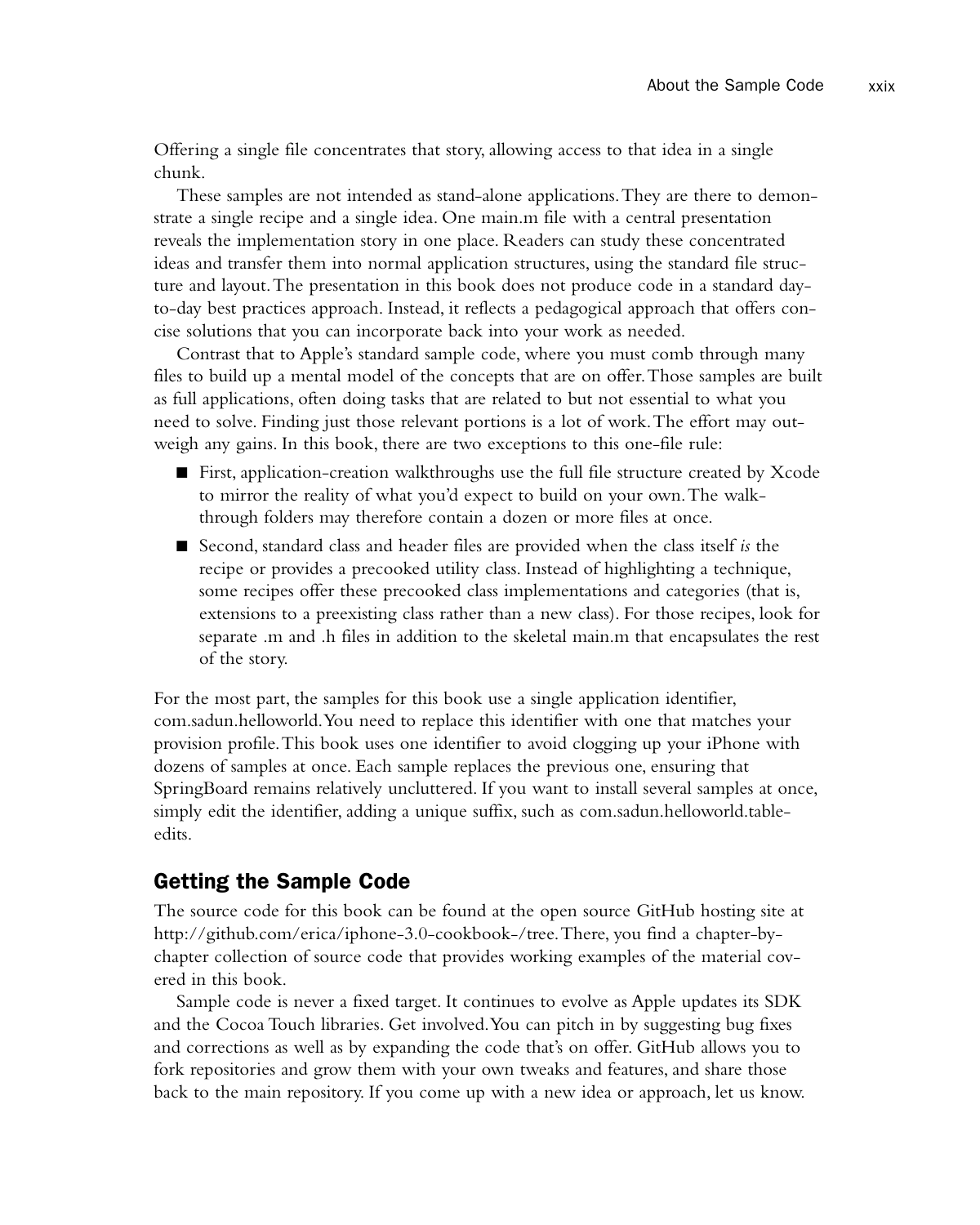We'd be happy to include great suggestions both at the repository and in the next edition of this Cookbook.

## Getting Git

You can download this Cookbook's source code using the git version control system.A Mac OS X implementation of git is available at [http://code.google.com/p/git-osx](http://code.google.com/p/git-osx-installer)[installer.](http://code.google.com/p/git-osx-installer) Mac OS X git implementations include both command line and GUI solutions, so hunt around for the version that best suits your development needs.

## Getting GitHub

GitHub [\(http://github.com\)](http://github.com) is the largest git hosting site, with more than 150,000 public repositories. It provides both free hosting for public projects and paid options for private projects.With a custom Web interface that includes wiki hosting, issue tracking, and an emphasis on social networking of project developers, it's a great place to find new code or collaborate on existing libraries.You can sign up for a free account at their Web site, allowing you to copy and modify the Cookbook repository or create your own open source iPhone projects to share with others.

## Contacting the Author

If you have any comments or questions about this book, please drop me an e-mail message at erica@ericasadun.com, or stop by <www.ericasadun.com>for updates about the book and news for iPhone developers. Please feel free to visit, download software, read documentation, and leave your comments.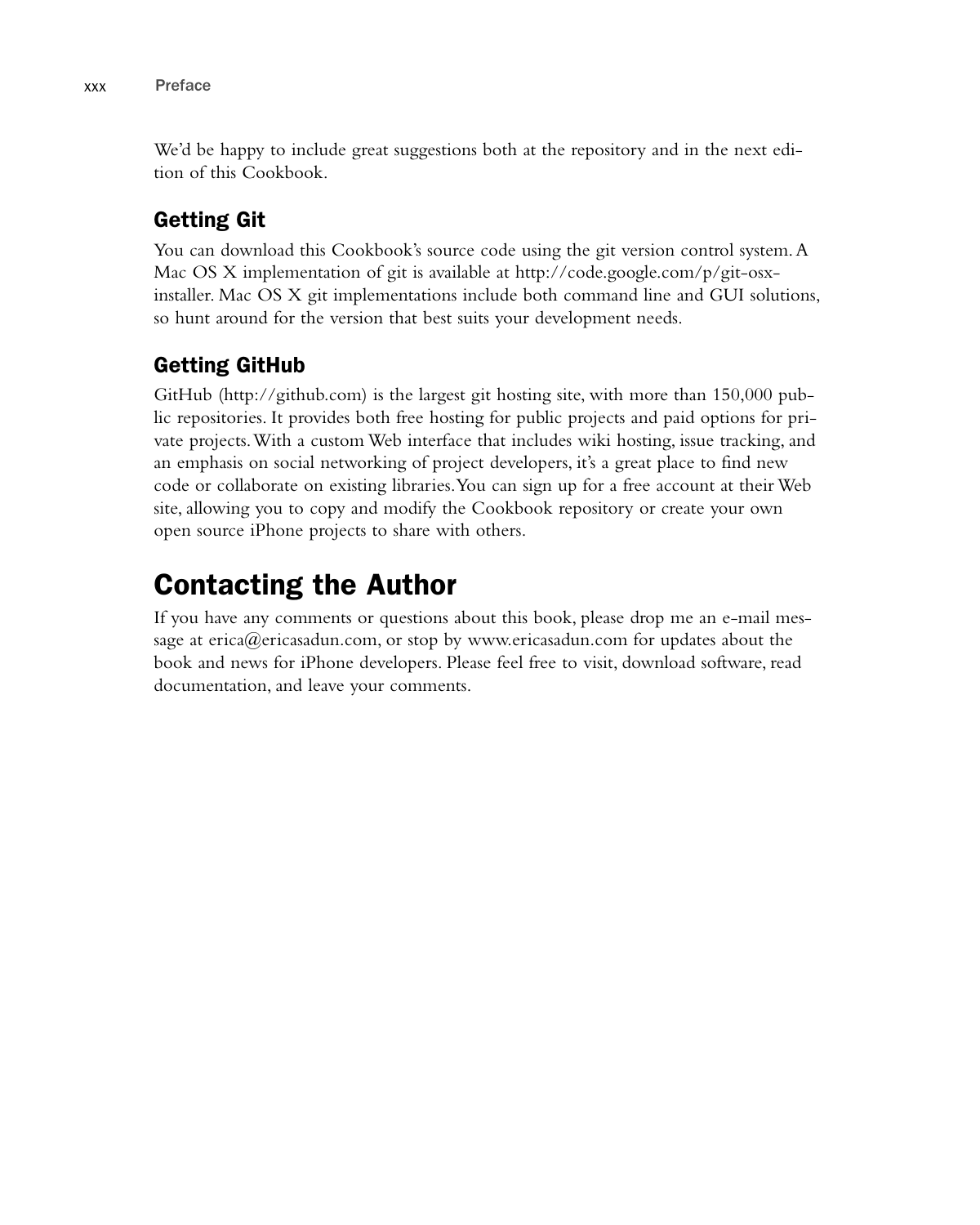# 16

## **Push Notifications**

When developers need to communicate directly with users, push notifications<br>provide the solution. They deliver messages directly to the iPhone screen vi<br>special Apple service. Push notifications let the iPhone display an a provide the solution.They deliver messages directly to the iPhone screen via a special Apple service. Push notifications let the iPhone display an alert, play a custom sound, or update an application badge. In this way, off-phone services connect with an iPhone-based client, letting them know about new data or updates. Unlike most other iPhone development arenas, nearly all the push story takes place off the phone. Developers must create Web-based services to manage and deploy these updates. In this chapter, you learn how push notifications work and dive into the details needed to create your own push-based system.

## Introducing Push Notifications

*Push notifications*, also called *remote notifications*, refer to a kind of message sent to iPhones by an outside service.These push-based services work with any kind of application that normally checks for information updates. For example, a service might poll for new direct messages on Twitter or respond to sensors for in-home security systems.When new information becomes available for a client, the service pushes that update through Apple's remote notification system.The notification transmits directly to the phone, which has registered to receive those updates.

The key to push is that these messages originate from outside the device itself.They are part of a client-server paradigm that lets Web-based server components communicate with iPhone clients through an Apple-supplied service. With push, developers can send nearly instant updates to iPhones that don't rely on users launching a particular application. Instead, processing occurs on the server side of things.When push messages arrive, the iPhone client can respond by displaying a badge, playing a sound, and/or showing an alert box.

According to Apple, battery life is the single biggest reason for endorsing push notification.When many applications run at once via background processes, these processes can put an undue burden on a device battery, shortening the amount of time available before a recharge is needed.With push, applications can learn about new updates even when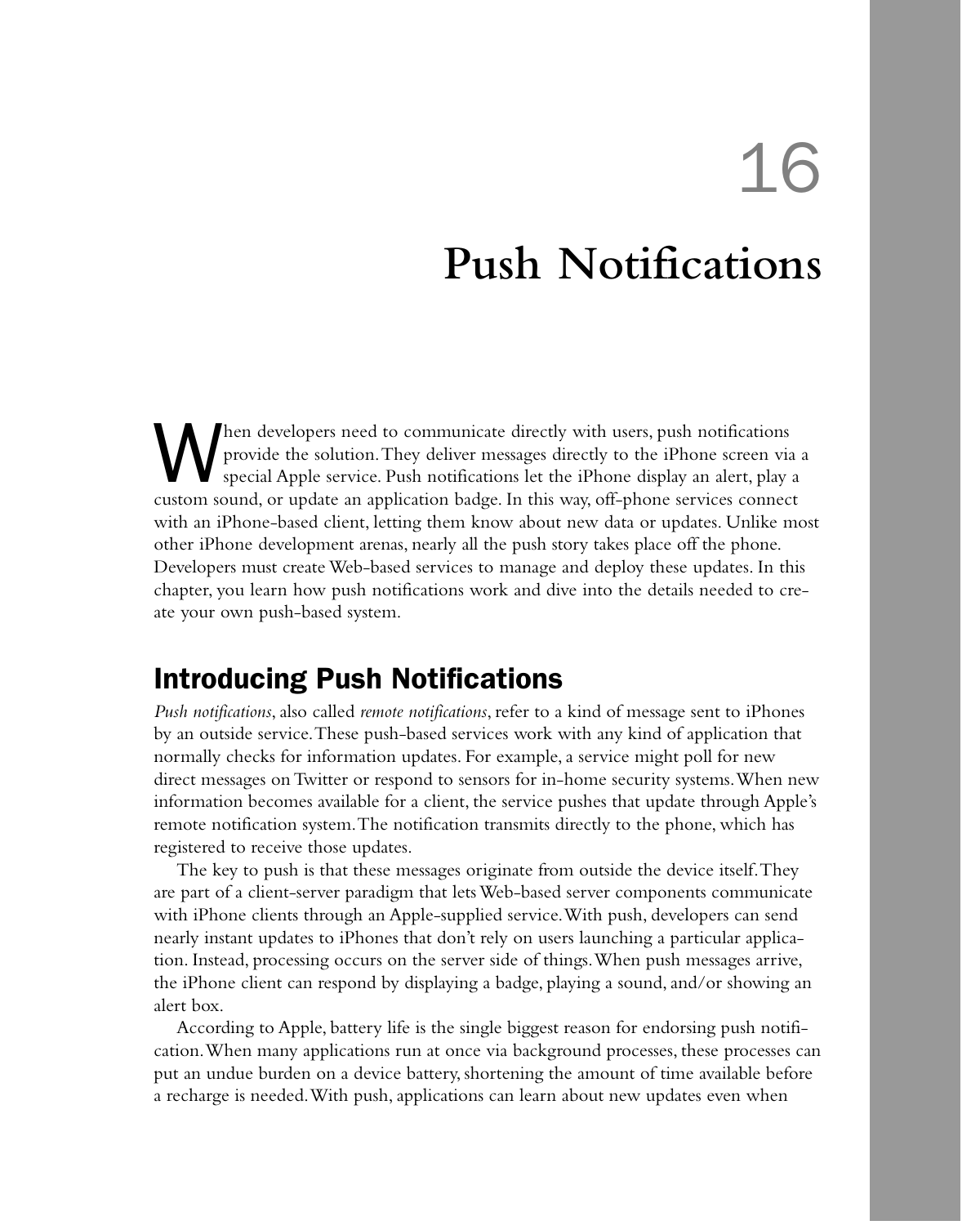they're not running.This lets Apple enforce its strict one-third-party-application-at-atime policy while at the same time allowing users to receive notifications that are tied to application state changes.

Moving application logic to a server also limits the client-side complexity. Offsite processing provides energy savings for iPhone-based applications.They can now rely on push rather than using the iPhone's local CPU resources to monitor and react to important information changes.

Push's reason for being is not only tied into local resources. It also offers a valuable solution for communicating with Web-based services that goes beyond poll-and-update applications. For example, push might allow you to hook into a recommendation service that produces restaurant suggestions even when an application isn't running or to a calendar service that sends you reminder notices about an upcoming appointment. So don't think about push solely as a battery saver.Also think about it as a conduit for Web services as well.

From social networking to monitoring RSS feeds, push lets iPhone users keep on top of asynchronous data feeds. It offers a powerful solution for connecting iPhone clients to Web-based systems of all kinds.With push, the services you write can connect to your installed iPhone base and communicate updates in a clean, functional manner.

#### How Push Works

Push notifications aren't just a general way to talk directly to iPhones at will.They are tied to specific applications and require several security checks.A push server can only communicate with those iPhones that are running its application, that are online, and that have opted to receive remote messages. Users have the ultimate say in push updates.They can allow or disallow that kind of communication, and a well-written application lets users opt-in and opt-out of the service at will.

The chain of communication between server and client works like this. Push providers deliver message requests through a central Apple server and via that server to their iPhone clients. In normal use, the server triggers on some event (like new mail or an upcoming appointment) and generates notification data aimed at a specific iPhone device. It sends this message request to the Apple Push Notification Service (APNS).This notification uses JSON formatting and is limited to 256 bytes each, so the information that can be pushed through on that message is quite limited.This formatting and size ensures that APNS limits bandwidth to the tightest possible configuration.

APNS offers a centralized system that negotiates communication with iPhones in the real world. It passes the message through to the designated iPhone.A handler on the iPhone decides how to process the message.As Figure 16-1 shows, push providers talk to APNS, sending their message requests, and APNS talks to phones, relaying those messages to handlers on the unit.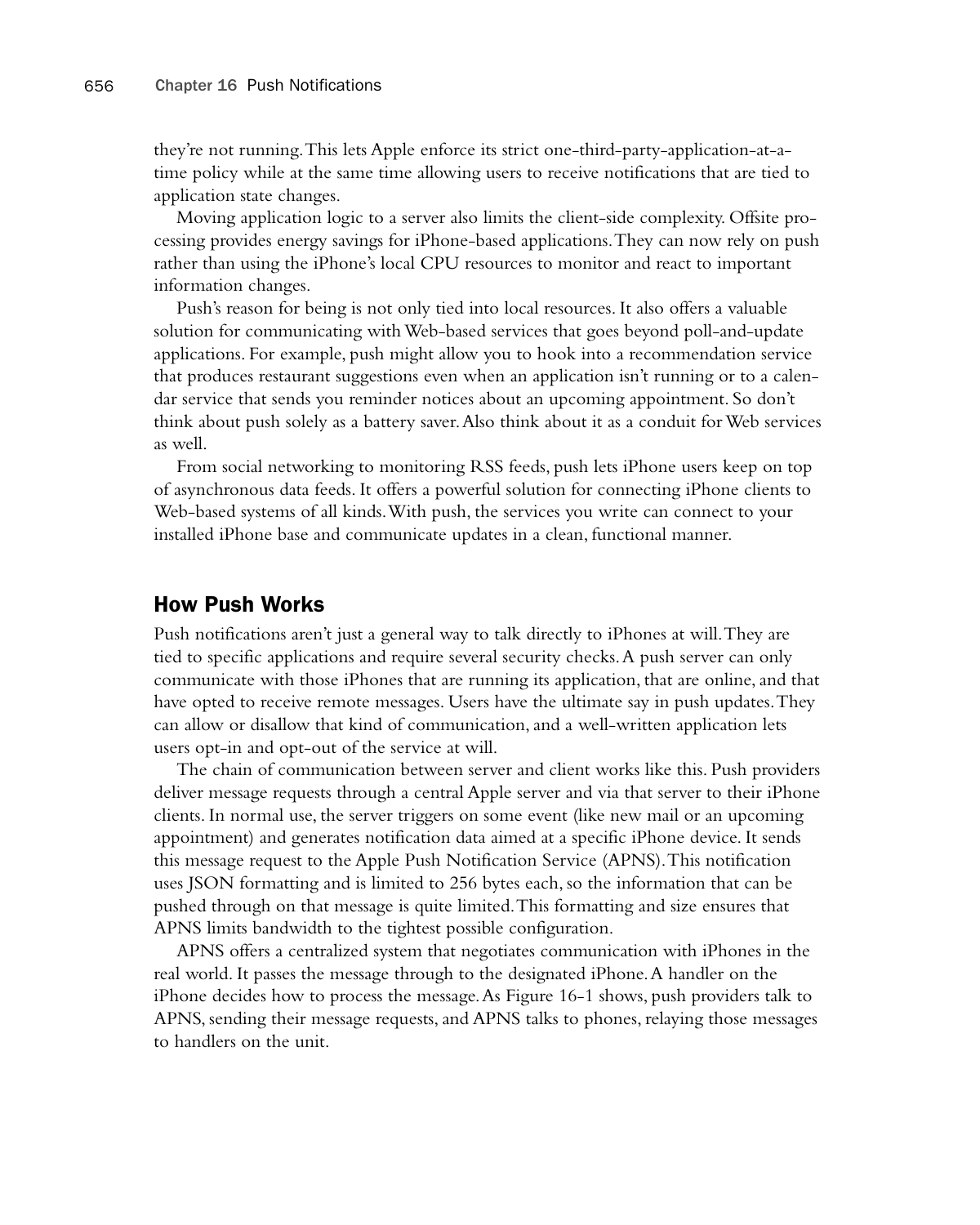

Figure 16-1 Providers send messages through Apple's centralized push notification service to communicate with an iPhone.

## Multiple Provider Support

APNS was built to support multiple provider connections, allowing many services to communicate with it at once. It offers multiple gateways into the service so that each push service does not have to wait for availability before sending its message. Figure 16-2 illustrates the many-to-many relationship between providers and iPhones.APNS allows providers to connect at once through multiple gateways. Each provider can push messages to many different iPhones.



Figure 16-2 Apple's Push Notification Service offers many gateways on its provider-facing side, allowing multiple providers to connect in parallel. Each push provider may connect to any number of iPhone devices.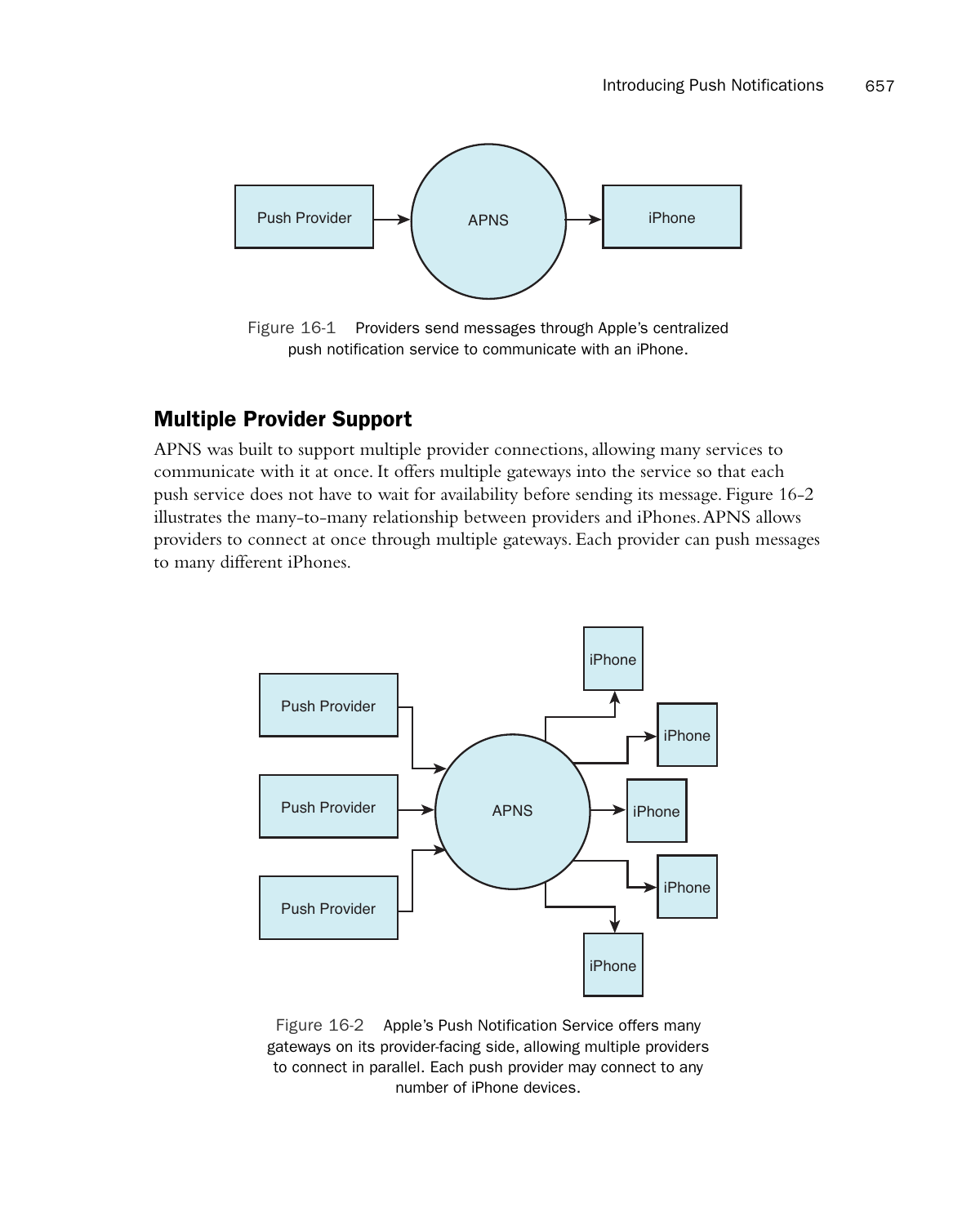#### **Security**

Security is a primary component of remote notifications.The push provider must sign up for a secure sockets layer certificate for each application it works with. Services cannot communicate with APNS unless they authenticate themselves with this certificate.They must also provide a unique key called a token that identifies both the phone to message and the application to notify.

After receiving an authenticated message and device token,APNS contacts the phone in question. Each iPhone or member of the iPhone family such as the iPod touch must be online in some way to receive a notification.They can be connected to a cellular data network or to a Wi-Fi hotspot.APNS establishes a connection with the device and relays the notification request. If the device is offline and the APNS server cannot make a connection, the notification is queued for later delivery.

Upon receiving the request, the iPhone performs a number of checks. Push requests are ignored when the user disables push updates for a given application; users can do so in the Settings application on their iPhone.When updates are allowed, and only then, the iPhone determines whether the client application is currently running. If so, it sends a message directly to the running application via the application delegate. If not, it performs some kind of alert, whether displaying text, playing a sound, or updating a badge.

When an alert displays, users typically have the option to close the alert or tap View. If they choose View, the iPhone launches the application in question and sends it the notification message that it would have received while running. If the user taps Close, the notification gets ignored and the application does not launch.

This pathway, from server to APNS to iPhone to application, forms the core flow of push notifications. Each stage moves the message along the way.Although the multiple steps may sound extensive, in real life the notification arrives almost instantaneously. Once you set up your certificates, identifiers, and connections, the actual delivery of information becomes trivial. Nearly all the work lies in first setting up that chain and then in producing the information you want to deliver.

Make sure you treat all application certificates and device tokens as sensitive information.When storing these items on your server, you must ensure that they are not generally accessible. Should this information hit the wild, it could be exploited by third parties.This would likely result in Apple revoking your SSL push certificate.This would disable all remote notifications for any apps you have sold and might force you to pull the application from the store.

### Push Limitations

Push notifications are not reliable. In reality, they can be fairly flaky.Apple does not guarantee the delivery of each notification or the order in which notifications arrive. Never send vital information by push. Reserve this feature for helpful notifications that update the user, but that the user can miss without consequence.

Items in the push delivery queue may be displaced by new notifications.That means that notifications may have to compete and may get lost along the way.Although Apple's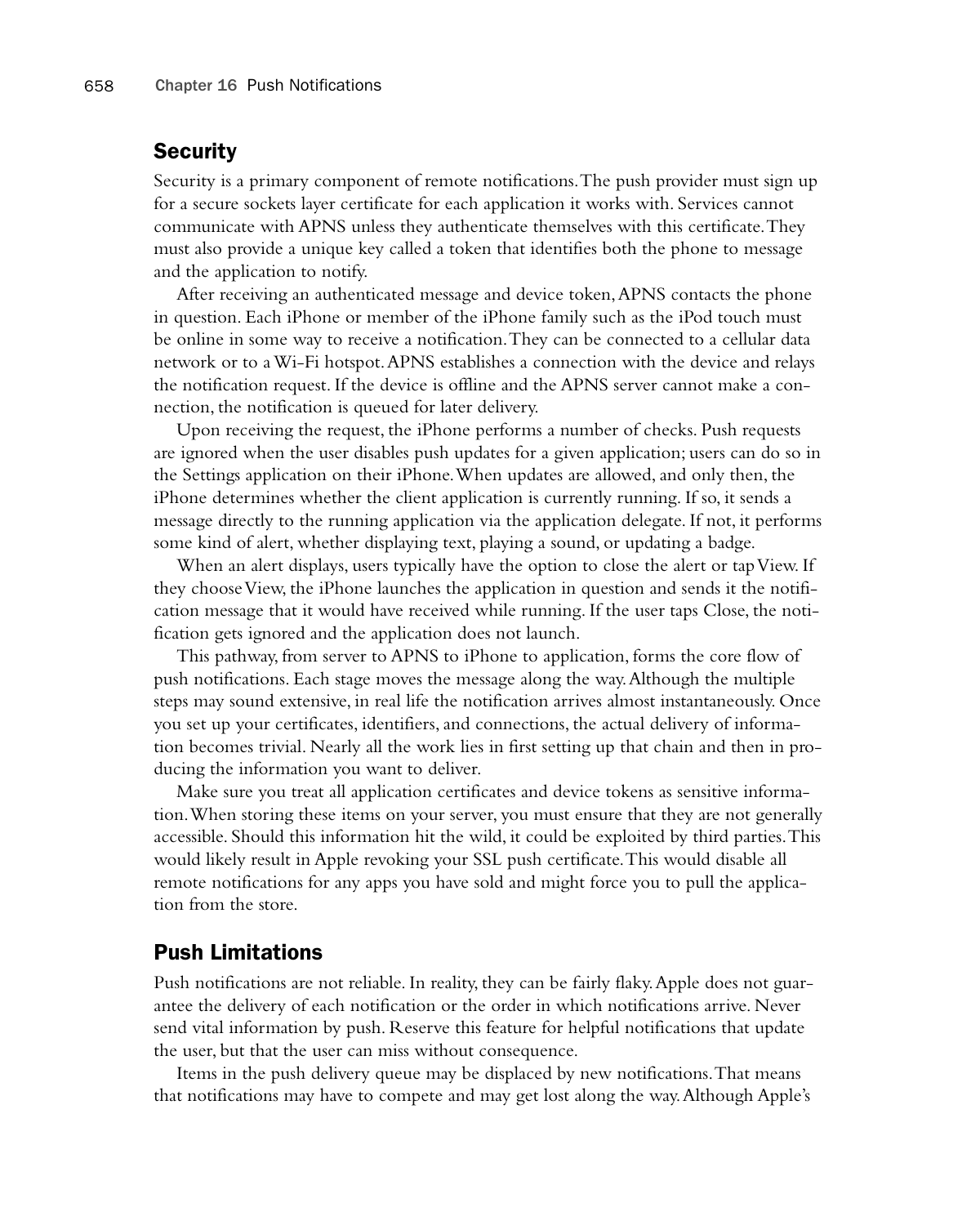feedback service reports failed deliveries (i.e., messages that cannot be properly sent through the push service, specifically to applications that have been removed from a device), you cannot retrieve information regarding bumped notifications. From the APN service point of view, a lost message was still successfully "delivered."

## Provisioning Push

To start push development, you must visit Apple's iPhone Developer Program portal.This portal is located at [http://developer.apple.com/iphone/manage/overview/index.action.](http://developer.apple.com/iphone/manage/overview/index.action) Sign in with your iPhone developer credentials to gain access to the site. Here at the portal, you can work through the steps needed to create a new application identifier that can be associated with a push service.

There's a fair amount of detail involved. Make sure you hit every point.The following sections walk you through the process.You see how to create a new identifier, generate a certificate, and request a special provisioning profile so you can build push-enabled applications.Without a push-enabled profile, your application will not be able to receive remote notifications.

#### Generate a New Application Identifier

At the developer portal, click on App IDs.You'll find this option in the column on the left side of the Web page.This opens a page that allows you to create new application identifiers. Each push service is based on a single identifier, which you must create and then set to allow remote notification.You cannot use a wild-card identifier with push applications; every push-enabled app demands a unique identifier.

In the App IDs section, click Add ID; this button appears at the top-right of the Web page. Once clicked, the site opens a new Create App ID page. Enter a name that describes your new identifier, such as "My First Push Application" and a new bundle identifier.

These IDs typically use reverse domain patterns like com.*domainname*.*appname*, such as com.sadun.firstpushapp.The identifier must be unique and may not conflict with any other registered application identifier in Apple's system.The bundle identifier for your application (set in the Info.plist file) needs to exactly match the last part of this string. If, for example, the ID in the portal is XYZZYPLUGH.com.sadun.pushapp, then the bundle identifier of your app should be com.sadun.pushapp.

Click Submit to add the new identifier.This adds the app ID irrevocably to Apple's system, where it is now registered to you.You return to the App ID page with its list of identifiers and are now ready to establish that identifier as push compliant.

#### Note

Apple does not provide any way to remove an application identifier from the program portal once it has been created.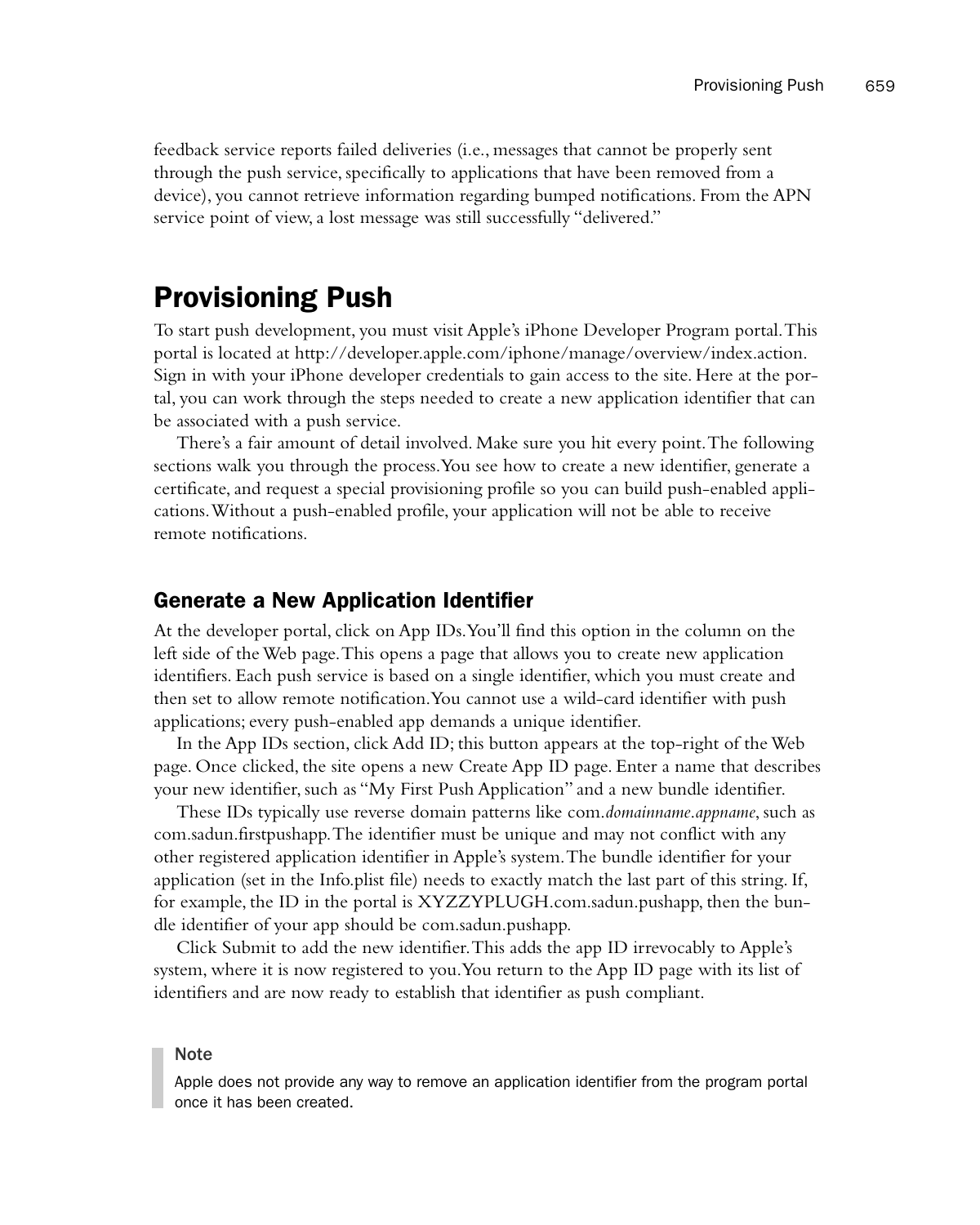## Generate Your SSL Certificate

On the App ID page, you can see which identifiers work with push and which do not. The Apple Push Notification column shows whether push has been enabled for each app ID.The three states for this column are

- <sup>n</sup> Unavailable (gray) for IDs that are no longer available
- <sup>n</sup> Available (yellow) for apps that can be used with push but that haven't yet been set up to do so
- <sup>n</sup> Enabled (green) for apps that are ready for push

You'll find two dots next to each application identifier—one for Development and another for Production.These options are configured separately. Locate your new app ID, make sure the yellow Available for Development is shown, and click Configure.This option appears in the rightmost column.When clicked, the browser opens a new Configure App ID page that permits you to associate your identifier with the push notification service.

An Enable Push Notification Services check box appears about halfway down the page. Check this box to start the certificate creation process. Once checked, the two Configure buttons on the right side of the page become enabled. Click that button.A page of instructions loads, showing you how to proceed. It guides you through creating a secure certificate that will be used by your server to sign messages it sends to the APNS.

As instructed, launch the Keychain Access application.This application is located on your Macintosh in the /Applications/Utilities folder. Once launched, choose Keychain Access > Certificate Assistant > Request a Certificate From a Certificate Authority (see Figure 16-3).You need to perform this step again even if you've already created previous requests for your developer and distribution certificates.The new request adds information that uniquely identifies the SSL certificate.

| Keychain Access File                                   | Edit<br>View | Window | Help                                                                                                                  |
|--------------------------------------------------------|--------------|--------|-----------------------------------------------------------------------------------------------------------------------|
| About Keychain Access                                  |              |        |                                                                                                                       |
| Preferences                                            | ₩.           |        |                                                                                                                       |
| Keychain First Aid                                     | てまA          |        |                                                                                                                       |
| Certificate Assistant                                  |              | Open   |                                                                                                                       |
| Kerberos Ticket Viewer                                 | <b>NBC</b>   |        | Create a Certificate                                                                                                  |
| Services                                               |              |        | Create a Certificate Authority<br>Create a Certificate For Someone Else as a Certificate Authority                    |
| Hide Keychain Access<br><b>Hide Others</b><br>Show All | жH<br>√°жн   |        | Request a Certificate From a Certificate Authority<br>Set the default Certificate Authority<br>Evaluate a Certificate |
| <b>Quit Keychain Access</b>                            | ЖQ           |        |                                                                                                                       |

Figure 16-3 Create a new certificate request even though you've probably already done so in the past for your developer and distribution certificates.

Once the Certificate Assistant opens, enter your e-mail address and add a recognizable common name such as First Push App.This common name is important. It will come in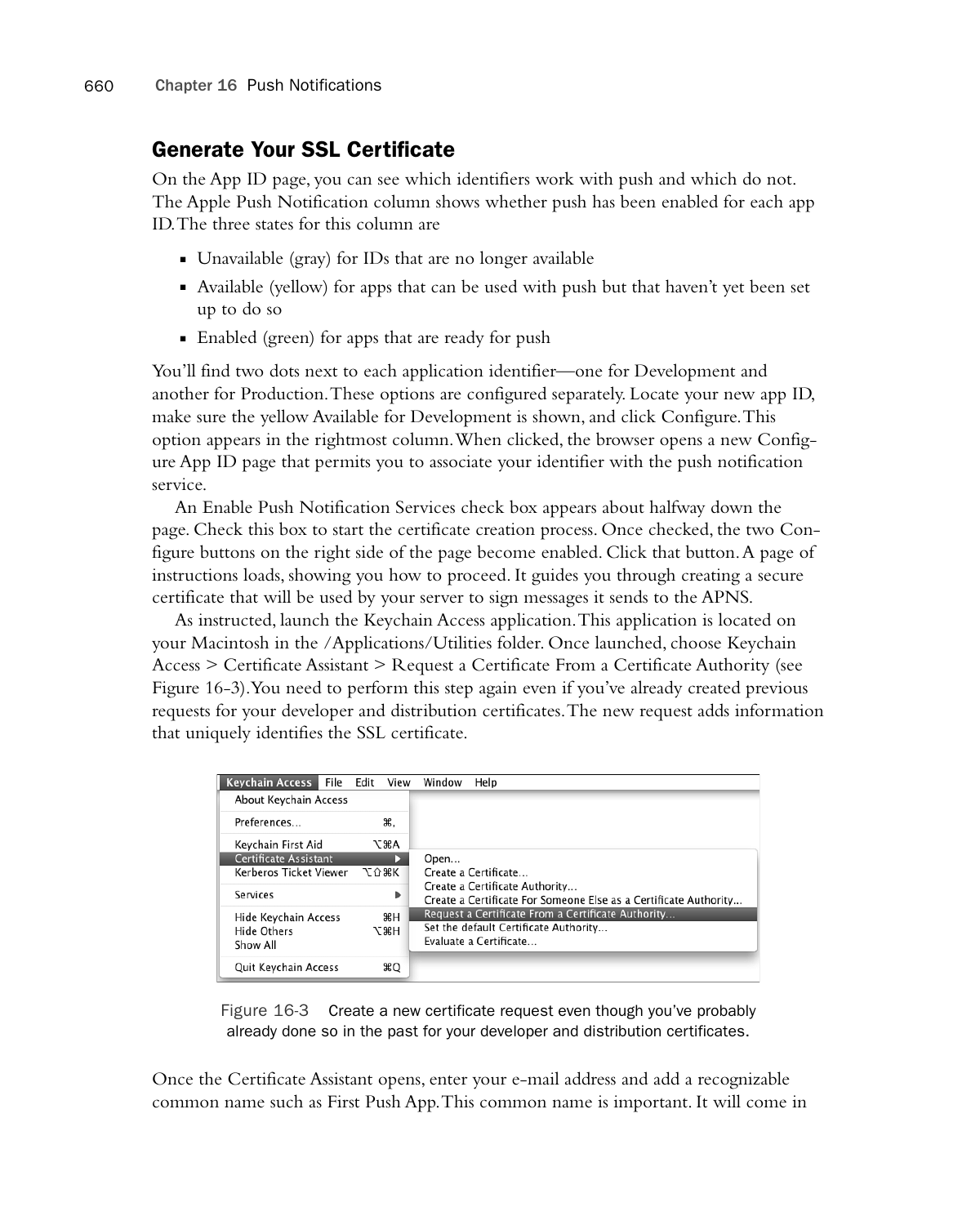handy for the future, so choose one that is easy to identify and that describes your project accurately.The common name lets you distinguish otherwise similar looking keychain items from each other in the OS X Keychain Access utility.

After specifying a common name, choose Saved to Disk and click Continue.The Certificate Assistant prompts you to choose a location to save to (the Desktop is handy). Click Save, wait for the certificate to be generated, and then click Done. Return to your Web browser and click Continue.You are now ready to submit the certificate-signing request.

Click Choose File and navigate to the request you just generated. Select it and click Choose. Click Generate to build your new SSL push service certificate.This can take a minute or two, so be patient and do not close the Web page. Once the certificate has been generated, click Continue. Download the new certificate by clicking Download Now. Finally, click Done.You return to the App ID page where a new, green Enabled indicator should appear next to your app ID (see Figure 16-4).Apple also e-mails you a confirmation that your certificate request was approved.

| First Push Applicati<br>8PV43BEVN4.com.sadun.firstpushapp | ● Enabled for Development<br>Available for Production | Available | Configure |
|-----------------------------------------------------------|-------------------------------------------------------|-----------|-----------|
|-----------------------------------------------------------|-------------------------------------------------------|-----------|-----------|

Figure 16-4 The Enabled label appears next to application identifiers that have been approved for push notification. You must create separate SSL certificates for development and for production.

#### Note

Should you ever need to download your SSL certificate again, click Configure to return to the Configure App ID page. There, you can click Download to request another copy.

If you plan to run your Push Server from your Macintosh, add the new certificate to your keychain by double-clicking the downloaded .cer file. It will be added to your login keychain and appear in your Certificates. Figure 16-5 shows that you can identify the certificate by clicking the small triangle next to it to reveal the common name you used when creating the certificate request.

## Push-Specific Provisions

You cannot use wild-card provisions for push-enabled applications. Instead, you must create a single provision for just that application.This means that if you intend to create development, ad hoc, and distribution versions of your app, you must request three new mobile provision files in addition to whatever provisions you have already created for other work.

Go to the Provisioning section of the developer portal and choose whether to create a Development or Distribution profile by clicking the appropriate tab. Click Add Profile to begin creating your new provision.A Create iPhone Provisioning Profile page opens, whether for development or distribution.

**• Development Provision**—For development, enter a profile name such as "My First Push App Development." Check the certificate you will be using and choose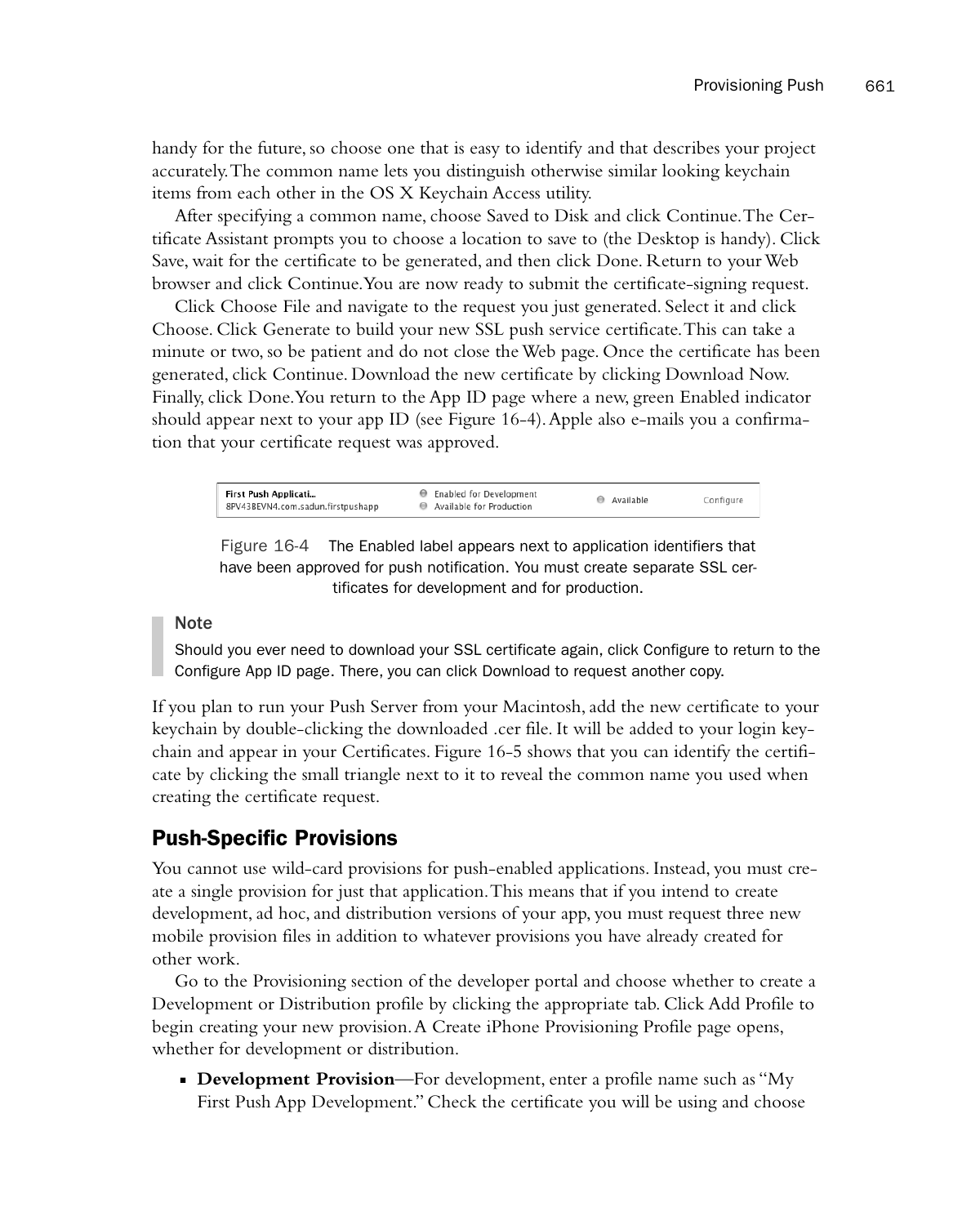your application identifier from the pop-up list. Select the devices you will be using and click Submit.

**Distribution Provision—For distribution, select App Store or Ad Hoc. Enter a** name for your new provision such as "My First Push App Distribution" or "My First Push App Ad Hoc." Choose your application identifier from the pop-up list. For Ad Hoc distribution only, select the devices to include in your provision. Click Submit to finish.

| $\Theta$<br>$\bigcap$ | $\bigcap$                                                                                   |                                 |                                                                                                                                                                                                 | <b>Keychain Access</b> |                      |          |  |
|-----------------------|---------------------------------------------------------------------------------------------|---------------------------------|-------------------------------------------------------------------------------------------------------------------------------------------------------------------------------------------------|------------------------|----------------------|----------|--|
|                       | Click to lock the login keychain.                                                           |                                 |                                                                                                                                                                                                 |                        | Q                    |          |  |
| டி                    | Keychains<br>login<br>Micrertificates<br>Micr. ertificates<br>System<br><b>System Roots</b> | Centificate<br>Standard         | <b>Apple Development Push Services:</b><br>Issued by: Apple Worldwide Developer Relations Certification Authority<br>Expires: Monday, July 13, 2009 10:47:31 AM MT<br>This certificate is valid |                        |                      |          |  |
|                       |                                                                                             | Name                            |                                                                                                                                                                                                 | A Kind                 | <b>Expires</b>       | Keychain |  |
|                       |                                                                                             | 50                              | Apple Development Push Services:                                                                                                                                                                | certificate            | Jul 13, 2009 12      | login    |  |
|                       |                                                                                             | ę                               | First Push App                                                                                                                                                                                  | private key            | $\overline{a}$       | login    |  |
|                       | Category<br>я<br>All Items<br>$\triangleright$ $\mathcal{L}$ . Passwords                    | $\blacktriangleright$ $\boxdot$ | Apple Development Push Services:                                                                                                                                                                | certificate            | Jul 5, 2009 12:      | login    |  |
|                       |                                                                                             | 险                               | Apple Worldwide Developer Relations                                                                                                                                                             | certificate            | Feb 14, 2016 1 login |          |  |
|                       |                                                                                             | ▶国                              | iPhone Developer: Erica Sadun                                                                                                                                                                   | certificate            | Apr 17, 2009 1 login |          |  |
|                       |                                                                                             | ▶□                              | iPhone Distribution: Erica Sadun                                                                                                                                                                | certificate            | Apr 17, 2009 1 login |          |  |
|                       |                                                                                             |                                 |                                                                                                                                                                                                 |                        |                      |          |  |
| 险                     | Certificates                                                                                |                                 |                                                                                                                                                                                                 |                        |                      |          |  |
|                       | My Certificates<br>冨                                                                        |                                 |                                                                                                                                                                                                 |                        |                      |          |  |
| ၜူ                    | Keys                                                                                        |                                 |                                                                                                                                                                                                 |                        |                      |          |  |
|                       | <b>Secure Notes</b>                                                                         |                                 |                                                                                                                                                                                                 |                        |                      |          |  |
|                       |                                                                                             |                                 |                                                                                                                                                                                                 |                        |                      |          |  |
|                       |                                                                                             |                                 |                                                                                                                                                                                                 |                        |                      |          |  |
|                       |                                                                                             |                                 |                                                                                                                                                                                                 |                        |                      |          |  |
|                       |                                                                                             |                                 |                                                                                                                                                                                                 |                        |                      |          |  |
|                       |                                                                                             |                                 |                                                                                                                                                                                                 |                        |                      |          |  |
|                       |                                                                                             |                                 |                                                                                                                                                                                                 |                        |                      |          |  |
|                       |                                                                                             |                                 |                                                                                                                                                                                                 |                        |                      |          |  |
|                       |                                                                                             |                                 |                                                                                                                                                                                                 |                        |                      |          |  |
| 国                     |                                                                                             | i.<br>÷                         |                                                                                                                                                                                                 | 7 items                |                      |          |  |

Figure 16-5 Identify which Push Service SSL certificate you are dealing with by clicking the down arrow. This reveals the common name used to generate the original certificate request.

It may take a minute or two for your profile to generate.Wait a short while and reload the page.The provision status should change from Pending to Active. Download your new provision and add it to Xcode by dragging it onto the Xcode application icon.

## Registering Your Application

Signing an application with a push-compatible mobile provision is just the first step to working with push notifications.The application must request to register itself with the iPhone's remote notification system.You do this with a single UIApplication call, as follows.The application did finish launching delegate method provides a particularly convenient place to call this.

```
[[UIApplication sharedApplication]
    registerForRemoteNotificationTypes:types];
```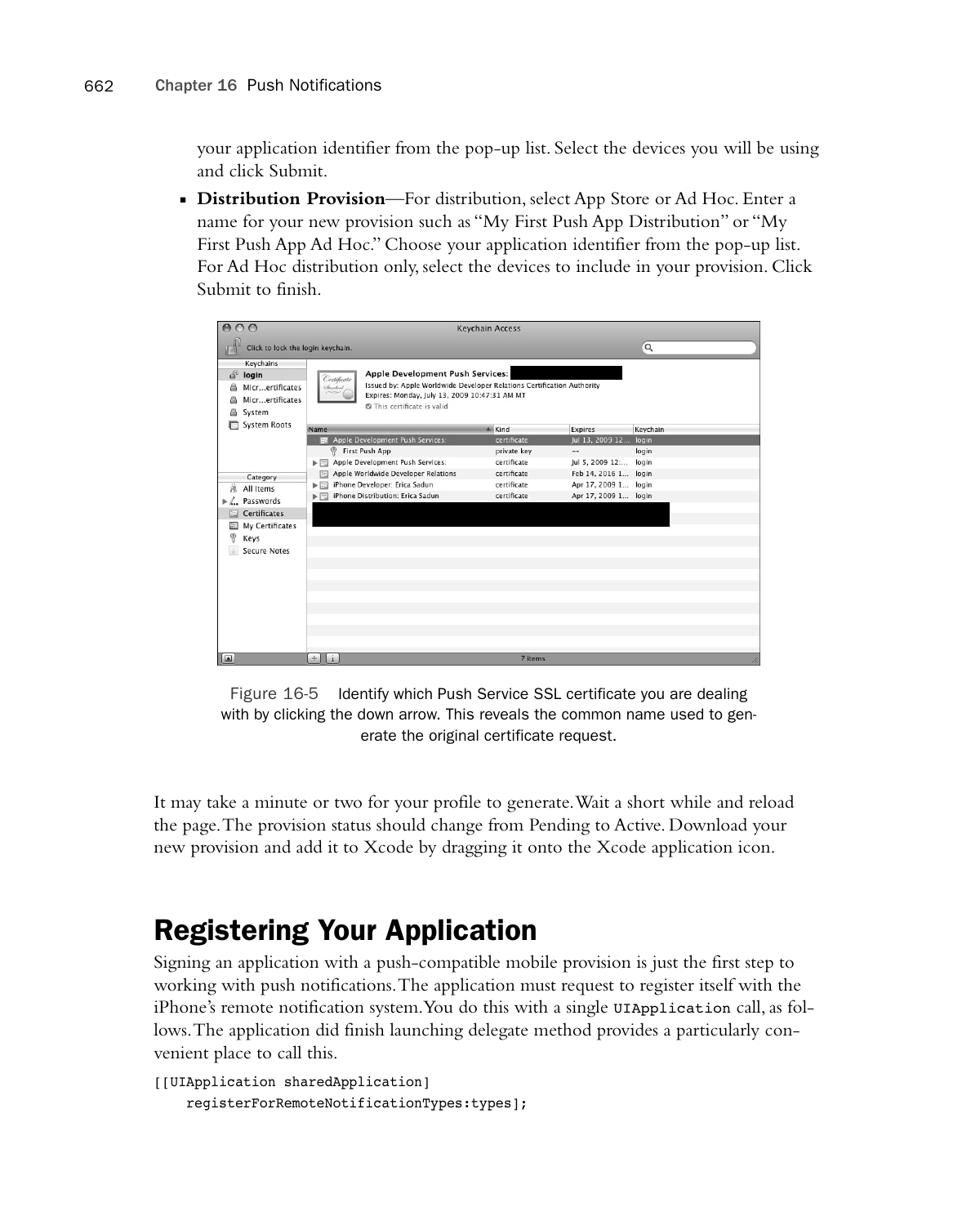This call tells the iPhone OS that your application wants to accept push messages.The types you pass specify what kinds of alerts your application will receive.The iPhone offers three types of notifications:

- **UIRemoteNotificationTypeBadge**—This kind of notification adds a red badge to your application icon on SpringBoard.
- **UIRemoteNotificationTypeSound**—Sound notifications let you play sound files from your application bundle.
- **uIRemoteNotificationTypeAlert**—This style displays a text alert box in SpringBoard or any other application with a custom message using the alert notification.

Choose the types you want to use and or them together.They are bit flags, which combine to tell the notification registration process how you want to proceed. For example, the following flags allow alerts and badges but not sounds.

```
types = UIRemoteNotificationTypeBadge | UIRemoteNotificationTypeAlert;
```
Performing the registration updates user settings.As Figure 16-6 shows, a Notifications pane gets added to Settings if one has not already been created by another program.Your application appears as a subpane, offering user control over notification types. Switches appear only for those notifications that you registered. If your application uses just two types, then two switches appear in that pane. Figure 16-6 shows an application that has registered for all three.

To remove your application from active participation in push notifications, send unregisterForRemoteNotifications.This unregisters your application for all notification types and does not take any arguments.

```
[[UIApplication sharedApplication] unregisterForRemoteNotifications];
```
## Retrieving the Device Token

Your application cannot receive push messages until it generates and delivers a device token to your server. It must send that device token to the offsite service that pushes the actual notifications. Recipe 16-1, which follows this section, does not implement server functionality. It provides only the client software.

A token is tied to one device. In combination with the SSL certificate, it uniquely identifies the iPhone and can be used to send messages back to the phone in question. Be aware that device tokens can change after you restore iPhone firmware.

Device tokens are created as a byproduct of registration. Upon receiving a registration request, the iPhone OS contacts the Apple Push Notification Service. It uses a secure socket layer (SSL) request. Somewhat obviously, the unit must be connected to the Internet. If it is not, the request will fail.The iPhone forwards the request to APNS and waits for it to respond with a device token.

APNS builds the device token and returns it to the iPhone OS, which in turn passes it back to the application via an application delegate callback, namely

application:didRegisterForRemoteNotificationsWithDeviceToken: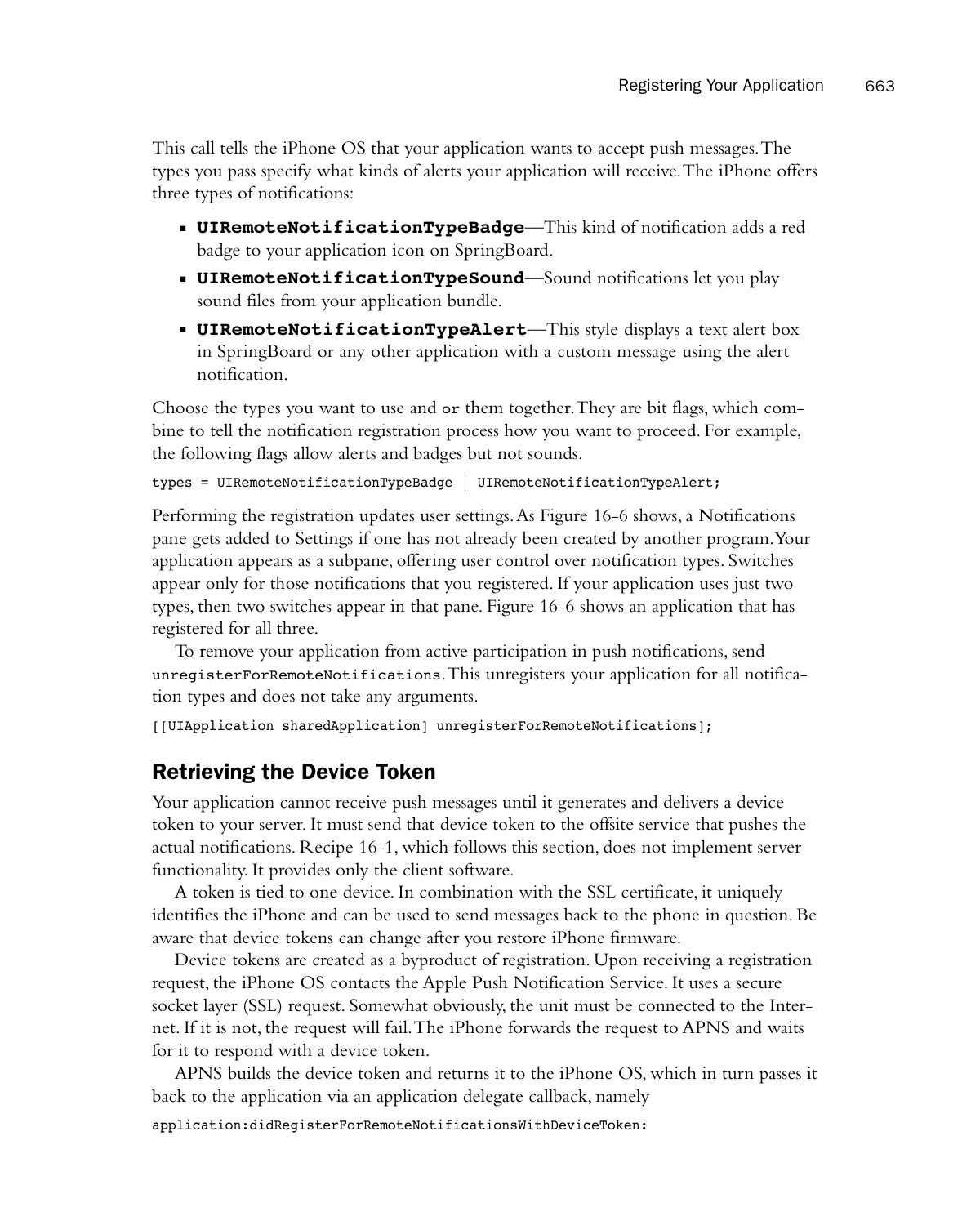

Figure 16-6 Remote notification controls appear for each application that has registered with the iPhone for push support. These controls are removed when applications unregister.

Your application must retrieve this token and pass it to the provider component of your service, where it needs to be stored securely.Anyone who gains access to a device token and the application's SSL certificate could spam messages to iPhones.You must treat this information as sensitive and protect it accordingly.

#### Note

At times, the token may take time to generate. Consider designing around possible delays into your application by registering at each application run. Until the token is created and uploaded to your site, you will not be able to provide remote notifications to your users.

## Handling Token Request Errors

At times,APNS is unable to create a token or your device may not be able to send a request. For example, you cannot generate tokens from the simulator.A UIApplicationDelegate method application: didFailToRegisterForRemote ➥NotificationsWithError: lets you handle these token request errors. For the most part, you'll want to retrieve the error and display it to the user.

```
// Provide a user explanation for when the registration fails
- (void)application:(UIApplication *)application
    didFailToRegisterForRemoteNotificationsWithError:(NSError *)error
{
```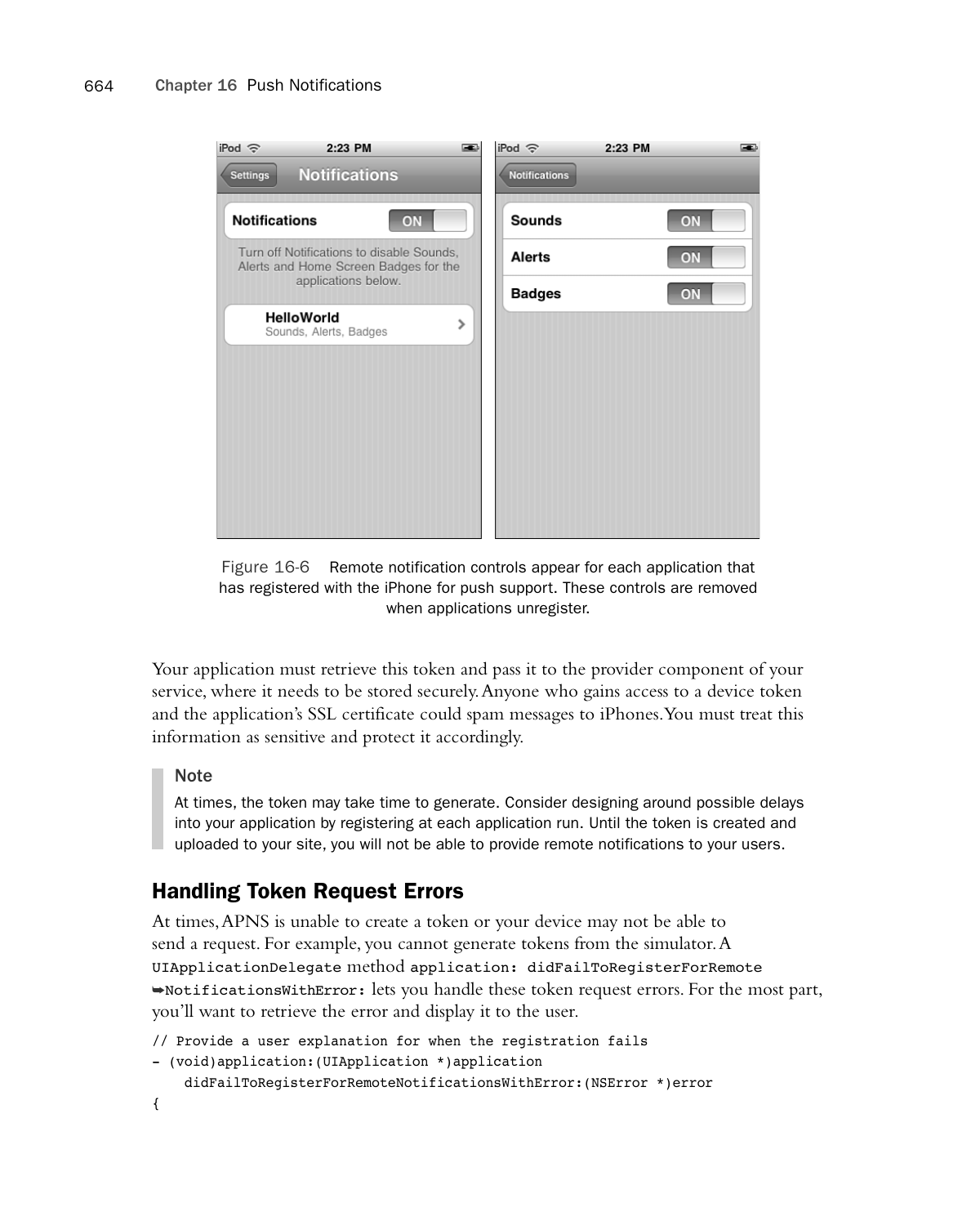```
UITextView *tv = (UITextView *)[[application keyWindow]
        viewWithTag:TEXTVIEWTAG];
    NSString *status = [NSString stringWithFormat:
        @"%@\nRegistration failed.\n\nError: %@", pushStatus(),
        [error localizedDescription]];
   tv.text = status;
}
```
## Responding to Notifications

The iPhone uses a set chain of operations (see Figure 16-7) in responding to push notifications.When an application is running, the notification is sent directly to a UIApplicationDelegate method, application: didReceiveRemoteNotification:. The payload, which is sent in JSON format, is converted automatically into an NSDictionary, and the application is free to use the information in that payload however it wants.As the application is already running, no further sounds, badges, or alerts are invoked.



Figure 16-7 Visible and audible notification are only presented when the application is not running. Should the user click on an alert's action key (normally View), the application launches and the payload is sent as a notification to the UIApplicationDelegate.

```
// Handle an actual notification
- (void)application:(UIApplication *)application
    didReceiveRemoteNotification:(NSDictionary *)userInfo
{
    UITextView *tv = (UITextView *)[[application keyWindow]
```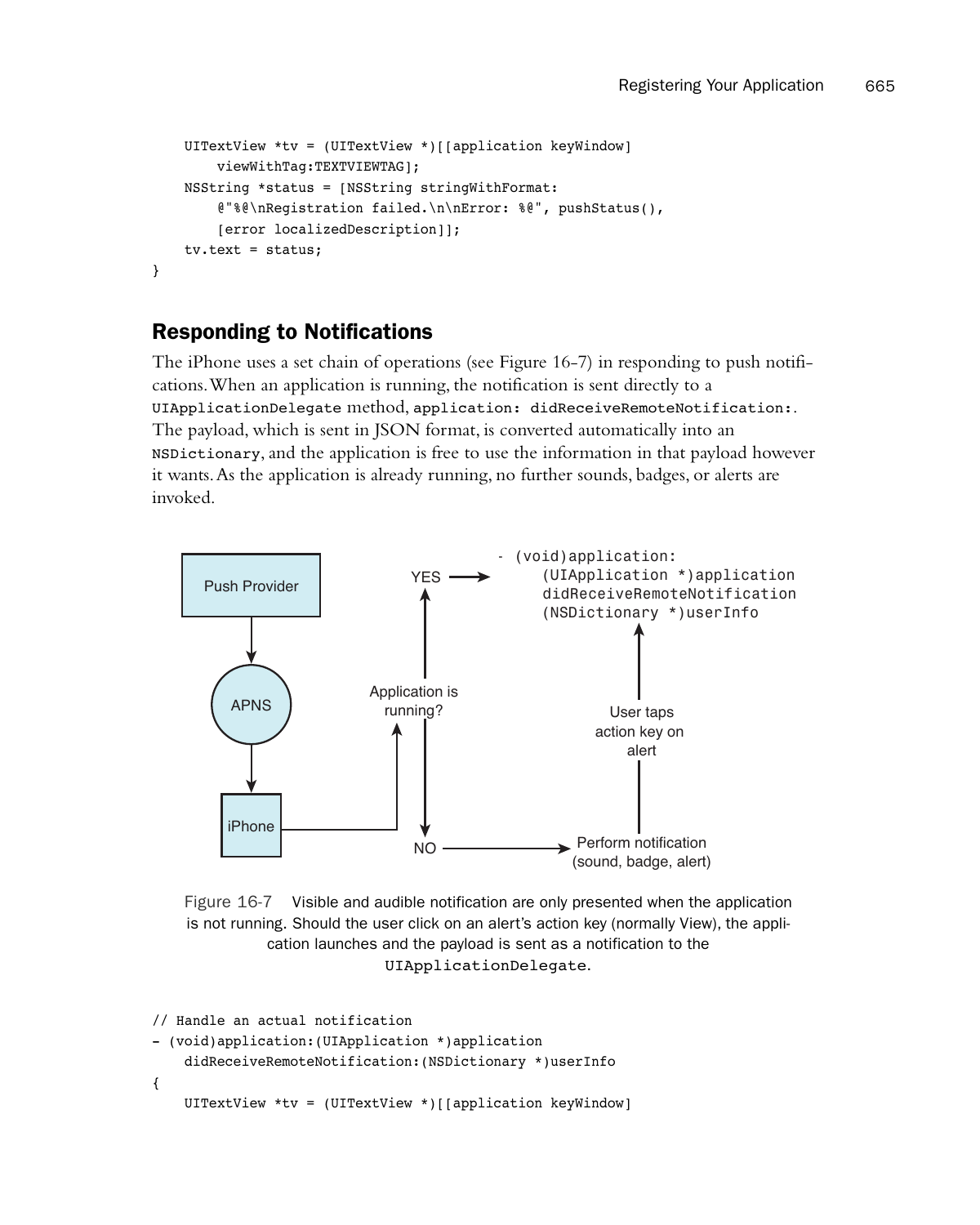```
viewWithTag:TEXTVIEWTAG];
   NSString *status = [NSString stringWithFormat:
        @"Notification received:\n%@",[userInfo description]];
    tv.text = status;
   NSLog(@"%
}
```
When an application is not running, the iPhone performs all requested notifications that are allowed by registration and by user settings.These notifications may include playing a sound, badging the application, and/or displaying an alert. Playing a sound can also trigger iPhone vibration when a notification is received.

In the case of an alert, all two-buttoned alerts offer a pair of choices.The user can tap Close (the leftmost button) and close the alert or tap the alert's action key (the rightmost button) and launch the app. Upon launching, the application delegate receives the same remote notification callback that an already-running application would have seen (see Figure 16-8).Alerts appear on the lock screen when the iPhone is locked.



Figure 16-8 Remote alerts can appear in SpringBoard (left) or in thirdparty applications (right). Users may Close the alert or, by pressing the action button on the right, switch to the notifying application. In this case, that application is HelloWorld, whose name is clearly seen on the alert. The action button text is customizable.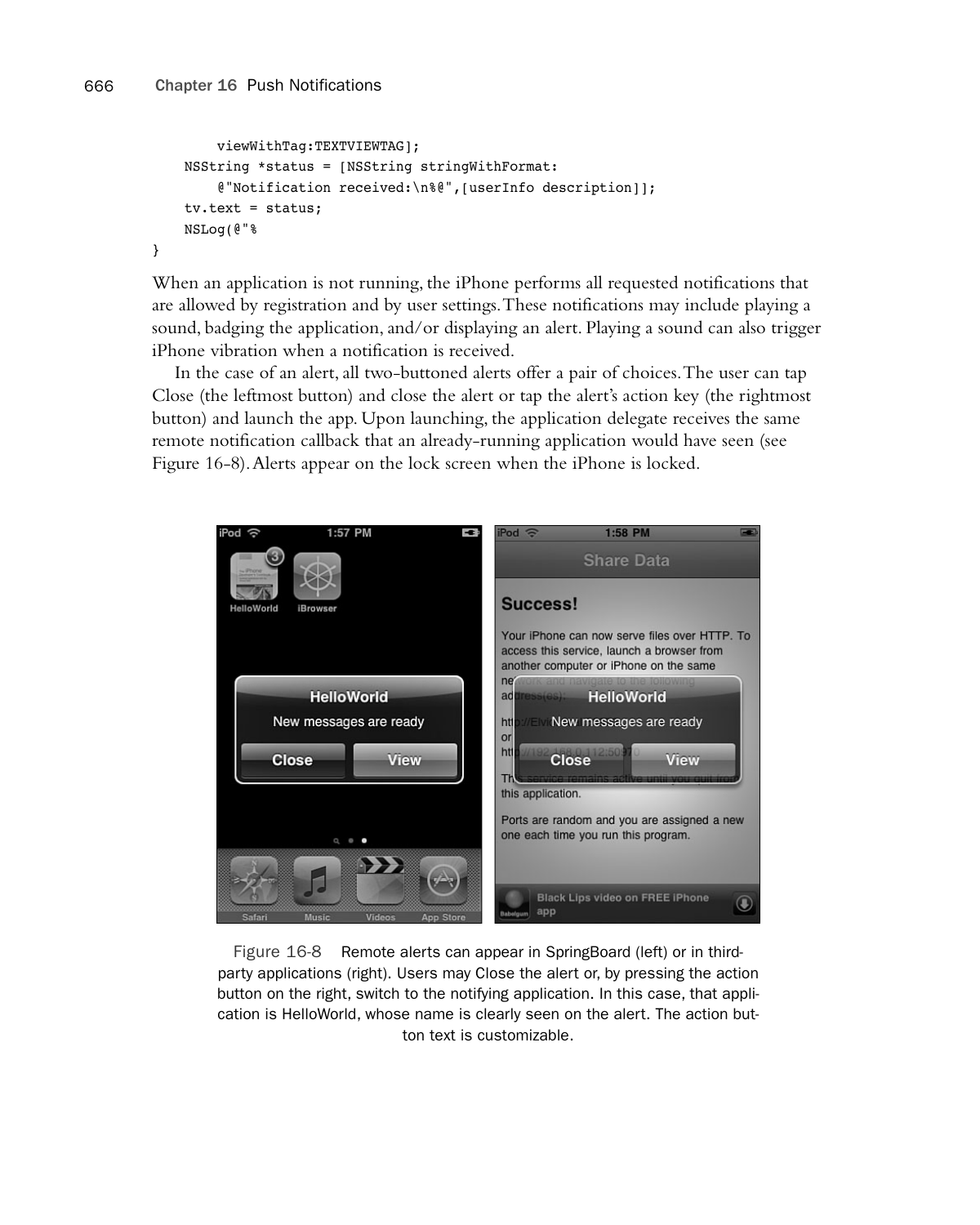## Recipe: Push Client Skeleton

Recipe 16-1 introduces a basic client that allows users to register and unregister for push notifications.The interface (shown in Figure 16-9) uses three switches that control the services to be registered.When the application launches, it queries the app's enabled remote notification types and updates the switches to match.Thereafter, the client keeps track of registrations and unregistrations, adjusting the switches to keep sync with the reality of the settings.



Figure 16-9 The Push Client skeleton introduced in Recipe 16-1 lets users specify which services they want to register.

Two buttons at the top left and right of the interface let users unregister and register their application.As mentioned earlier in this chapter, unregistering disables all services associated with the app. It provides a clean sweep. In contrast, registering apps requires flags to indicate which services are requested.

When requesting new services, the user is always prompted to approve. Figure 16-10 shows the dialog that appears.The user must confirm by explicitly granting the application permission. If the user does not, by tapping Don't Allow, the flags remain at their previous settings.

Unfortunately, the confirmation dialog does not generate a callback when it is dismissed, regardless of whether the user agreed or not.To catch this event, you can listen for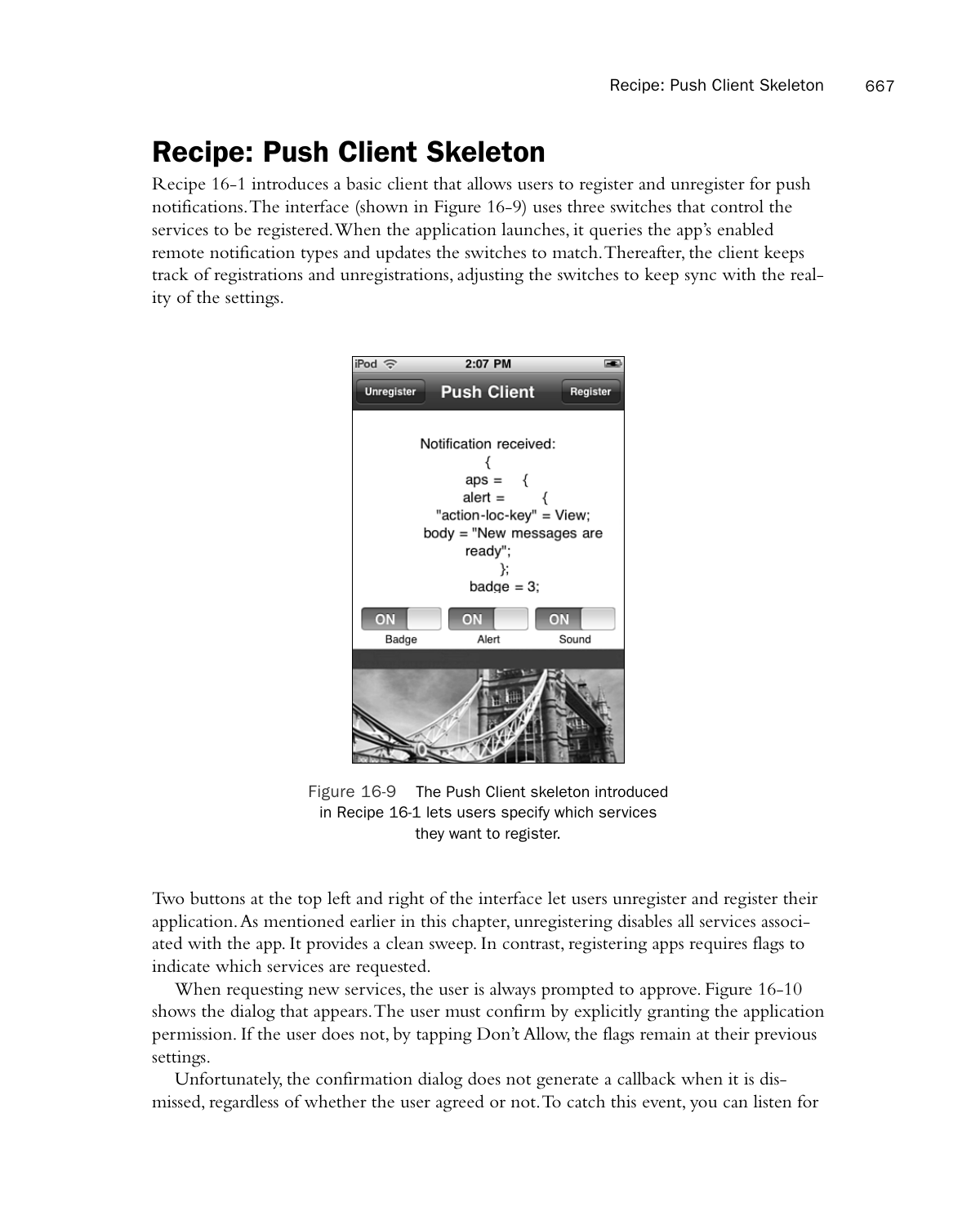a general notification (UIApplicationDidBecomeActiveNotification) that gets generated when the dialog returns control to the application. It's a hack and is not guaranteed to work in the long term, but at the time of writing,Apple has not provided any other way to know when the user responded and how the user responded. In Recipe 16-1, the confirmationWasHidden: method catches this notification and updates the switches to match any new registration settings.



Figure 16-10 Users must explicitly grant permission for an application to receive remote notifications.

Being something of a skeletal system, this push client doesn't actually respond to push notifications beyond showing the contents of the user info payload that gets delivered. Figure 16-9 illustrates the actual payload that was sent in Figure 16-10.This display is performed in the application: didReceiveRemoteNotification: method in the application delegate.

Note

The three sound files included in the online sample project (ping1.caf, ping2.caf, and ping3.caf) let you test sound notifications with real audio.

Recipe 16-1 Push Client Skeleton

```
NSString *pushStatus ()
{
```
#define TEXTVIEWTAG 11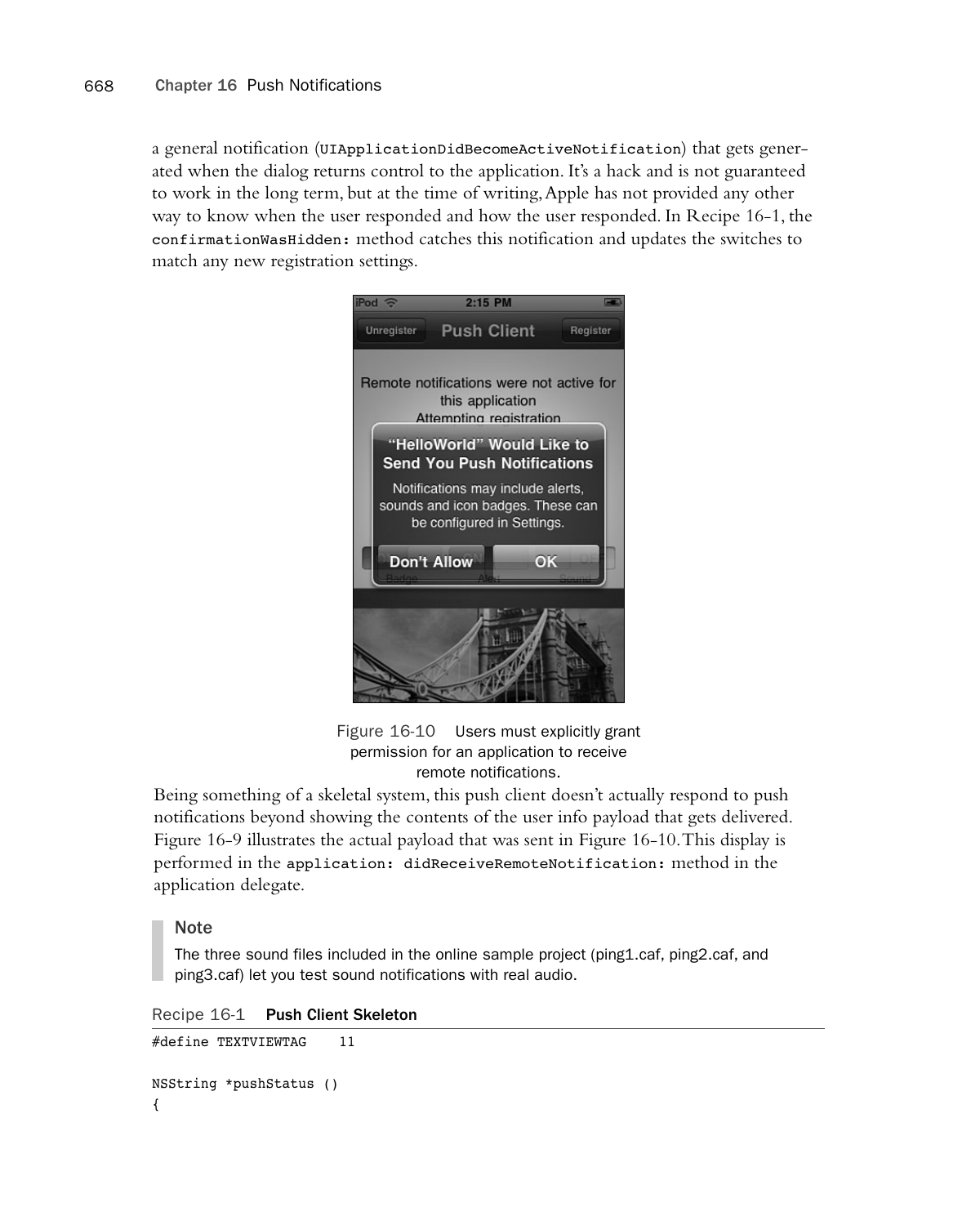```
return [[UIApplication sharedApplication]
        enabledRemoteNotificationTypes] ?
        @"Remote notifications were active for this application" :
        @"Remote notifications were not active for this application";
}
@implementation TestBedController
// Fetch the current switch settings
- (NSUInteger) switchSettings
{
   NSUInteger which = 0;
   if ([(UISwitch *)[self.view viewWithTag:101] isOn])
       which = which | UIRemoteNotificationTypeBadge;
    if ([(UISwitch *)[self.view viewWithTag:102] isOn])
        which = which | UIRemoteNotificationTypeAlert;
    if ([(UISwitch *)[self.view viewWithTag:103] isOn])
        which = which | UIRemoteNotificationTypeSound;
   return which;
}
// Change the switches to match reality
- (void) updateSwitches
{
   NSUInteger rntypes = [[UIApplication sharedApplication]
        enabledRemoteNotificationTypes];
    [(UISwitch *)[self.view viewWithTag:101] setOn:
        (rntypes & UIRemoteNotificationTypeBadge)];
    [(UISwitch *)[self.view viewWithTag:102] setOn:
        (rntypes & UIRemoteNotificationTypeAlert)];
    [(UISwitch *)[self.view viewWithTag:103] setOn:
        (rntypes & UIRemoteNotificationTypeSound)];
}
// Little hack work-around to catch the end when the
// confirmation dialog goes away. Apple has given this
// the thumbs up for use after I filed a technical query
- (void) confirmationWasHidden: (NSNotification *) notification
{
    [[UIApplication sharedApplication]
        registerForRemoteNotificationTypes: [self switchSettings]];
    [self updateSwitches];
}
// Register application for the services set out by the switches
- (void) doOn
{
```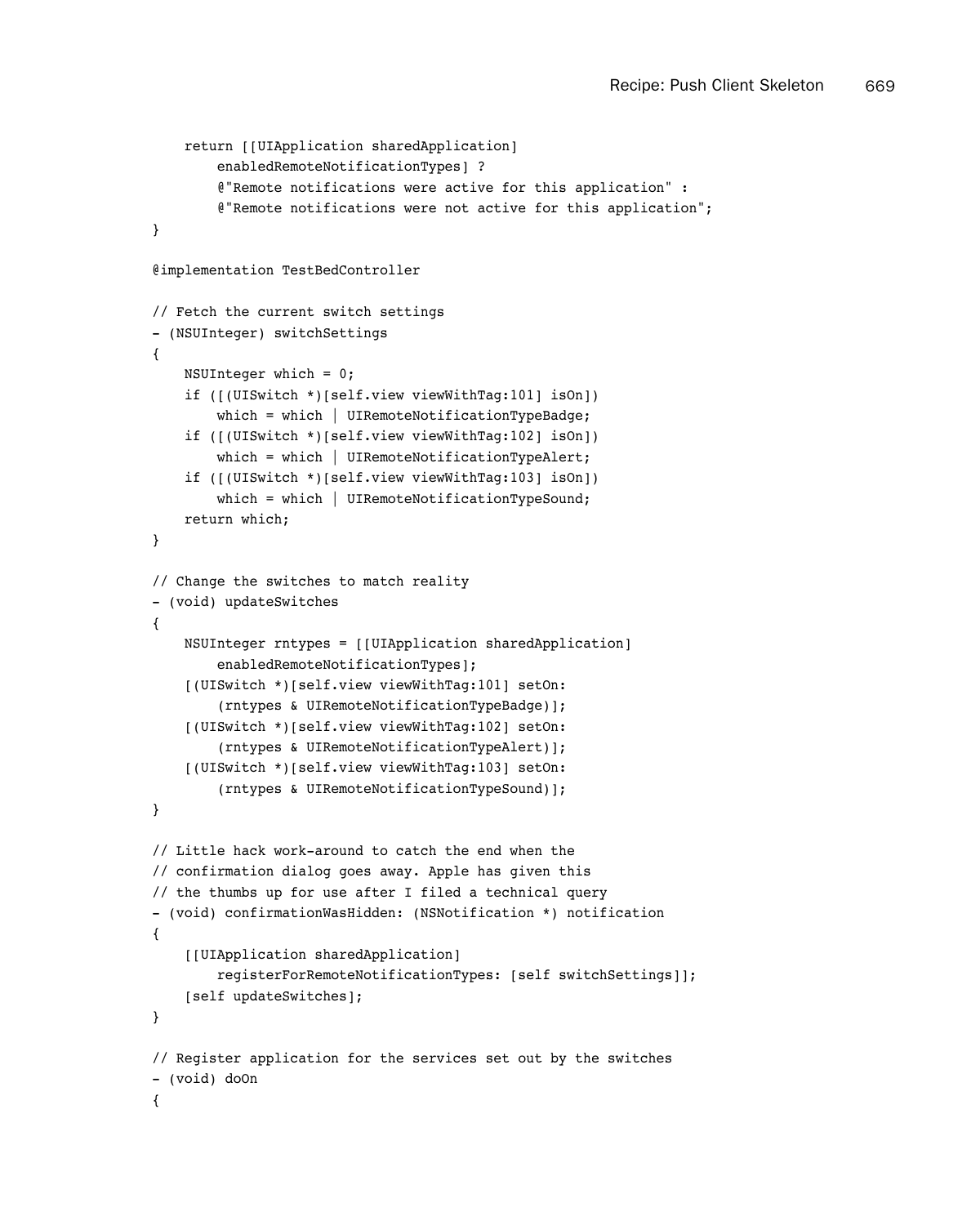```
UITextView *tv = (UITextView *)[self.view viewWithTag:TEXTVIEWTAG];
    if (![self switchSettings])
    {
        tv.text = [NSString stringWithFormat:
            @"%@\nNothing to register. Skipping.\n\
            (Did you mean to press Unregister instead?)",
            pushStatus()];
        [self updateSwitches];
        return;
   }
   NSString *status = [NSString stringWithFormat:
        @"%@\nAttempting registration", pushStatus()];
    tv.text = status;
    [[UIApplication sharedApplication]
         registerForRemoteNotificationTypes:[self switchSettings]];
}
// Unregister application for all push notifications
- (void) doOff
{
   UITextView *tv = (UITextView *)[self.view viewWithTag:TEXTVIEWTAG];
   NSString *status = [NSString stringWithFormat:
        @"%@\nUnregistering.", pushStatus()];
   tv.text = status;
    [[UIApplication sharedApplication]
        unregisterForRemoteNotifications];
    [self updateSwitches];
}
- (void)loadView
{
   self.view = [[[NSBundle mainBundle] loadNibNamed:@"view" owner:self
        options:NULL] objectAtIndex:0];
   self.title = @"Push Client";
    self.navigationItem.rightBarButtonItem = BARBUTTON(@"Register",
        @selector(doOn);
   self.navigationItem.leftBarButtonItem = BARBUTTON(@"Unregister",
        @selector(doOff);
    [self updateSwitches];
    [[NSNotificationCenter defaultCenter] addObserver:self
        selector:@selector(confirmationWasHidden)
        name:@"UIApplicationDidBecomeActiveNotification" object:nil];
}
@end
```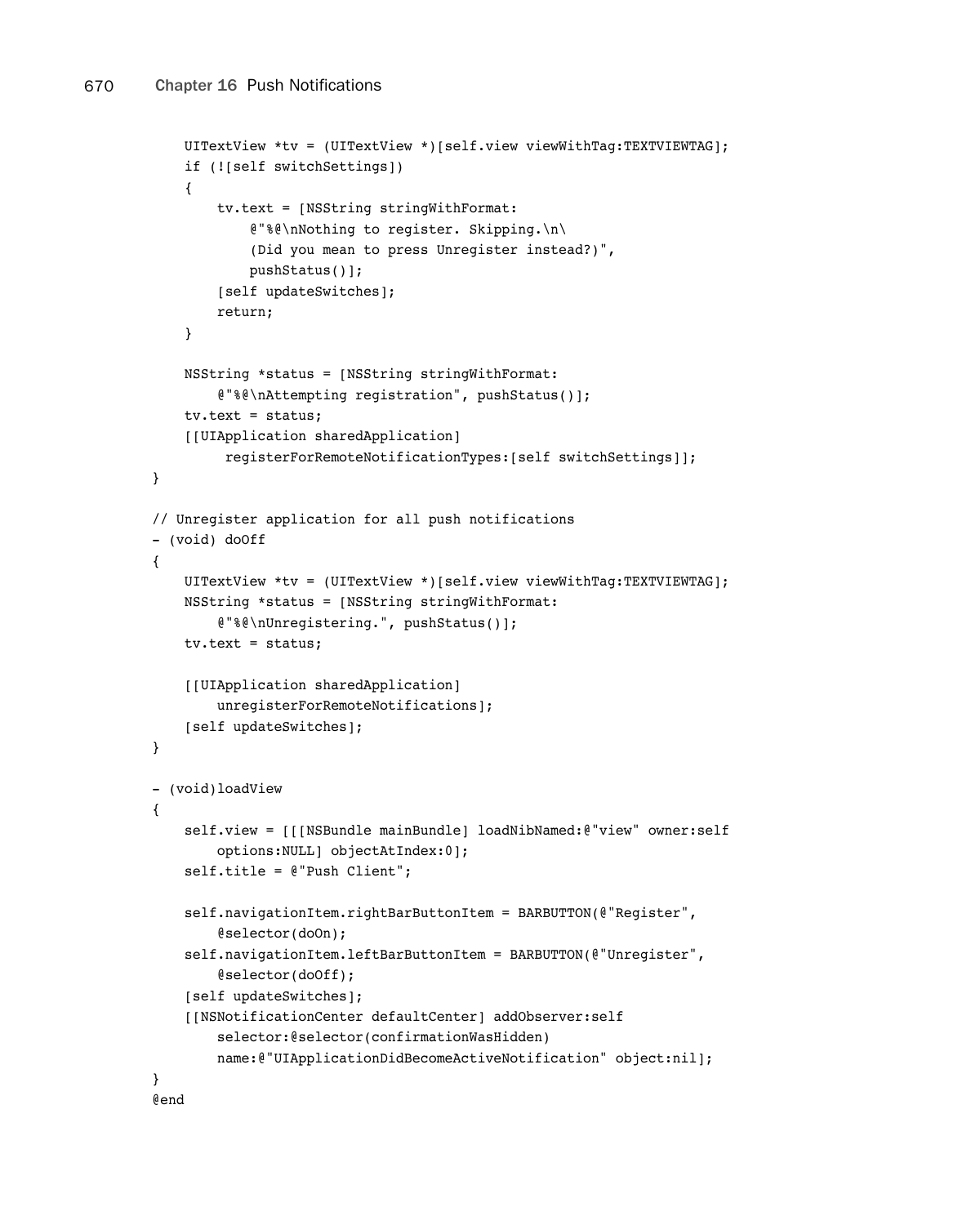```
@interface SampleAppDelegate : NSObject <UIApplicationDelegate>
@end
@implementation SampleAppDelegate
- (void) showString: (NSString *) aString
{
    UITextView *tv = (UITextView *)[[[UIApplication sharedApplication]
        keyWindow] viewWithTag:TEXTVIEWTAG];
   tv.text = aString;
}
// Retrieve the device token
- (void)application:(UIApplication *)application
        didRegisterForRemoteNotificationsWithDeviceToken:
           (NSData *)deviceToken
{
   NSUInteger rntypes = [[UIApplication sharedApplication]
       enabledRemoteNotificationTypes];
   NSString *results = [NSString stringWithFormat:
        @"Badge: %@, Alert:%@, Sound: %@",
        (rntypes & UIRemoteNotificationTypeBadge) ? @"Yes" : @"No",
        (rntypes & UIRemoteNotificationTypeAlert) ? @"Yes" : @"No",
        (rntypes & UIRemoteNotificationTypeSound) ? @"Yes" : @"No"];
    NSString *status = [NSString stringWithFormat:
        @"%@\nRegistration succeeded.\n\nDevice Token: %@\n%@",
        pushStatus(), deviceToken, results];
    [self showString:status];
   NSLog(@"deviceToken %@", deviceToken);
}
// Provide a user explanation for when the registration fails
- (void)application:(UIApplication *)application
       didFailToRegisterForRemoteNotificationsWithError:
          (NSError *)error
{
   NSString *status = [NSString stringWithFormat:
        @"%@\nRegistration failed.\n\nError: %@", pushStatus(),
        [error localizedDescription]];
    [self showString:status];
   NSLog(@"Error in registration. Error: %@", error);
}
// Handle an actual notification
- (void)application:(UIApplication *)application
        didReceiveRemoteNotification:(NSDictionary *)userInfo
```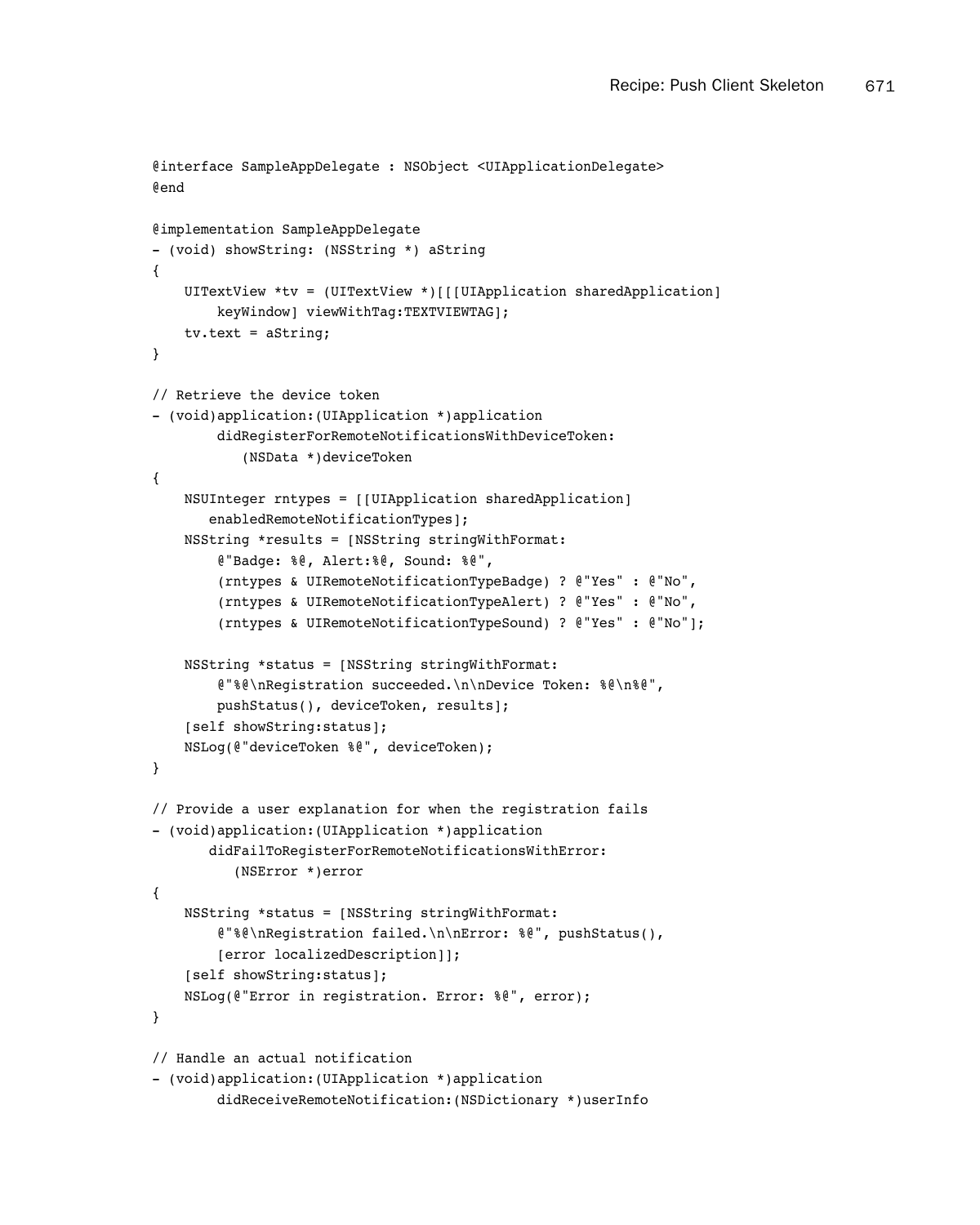```
{
    NSString *status = [NSString stringWithFormat:
        @"Notification received:\n%@",[userInfo description]];
    [self showString:status];
    CFShow([userInfo description]);
}
// Report the notification payload when launched by alert
- (void) launchNotification: (NSNotification *) notification
{
    [self performSelector:@selector(showString)
        withObject:[[notification userInfo] description]
        afterDelay:1.0f];
}
- (void)applicationDidFinishLaunching:(UIApplication *)application {
    UIWindow *window = [[UIWindow alloc]
        initWithFrame:[[UIScreen mainScreen] bounds]];
    UINavigationController *nav = [[UINavigationController alloc]
        initWithRootViewController:[[TestBedController alloc] init]];
    [window addSubview:nav.view];
    [window makeKeyAndVisible];
    // Listen for remote notification launches
    [[NSNotificationCenter defaultCenter] addObserver:self
        selector:@selector(launchNotification)
        name:@"UIApplicationDidFinishLaunchingNotification"
        object:nil];
}
@end
```
#### Get This Recipe's Code

To get the code used for this recipe, go to [http://github.com/erica/iphone-3.0-cookbook-,](http://github.com/erica/iphone-3.0-cookbook-) or if you've downloaded the disk image containing all of the sample code from the book, go to the folder for Chapter 16 and open the project for this recipe.

## Building Notification Payloads

Delivering push notification through APNS requires three things: your SSL certificate, a device ID, and a custom payload with the notification you want to send.The payload uses JSON formatting.You've already read about generating the certificate and producing the device identifiers, which you need to pass up to your server. Building the JSON payloads basically involves transforming a small well-defined dictionary into JSON format.

JSON (JavaScript Object Notation) is a simple data interchange format based on keyvalue pairs.The JSON Web site ([www.json.org\)](www.json.org) offers a full syntax breakdown of the format, which allows you to represent values that are strings, numbers, and arrays.The APNS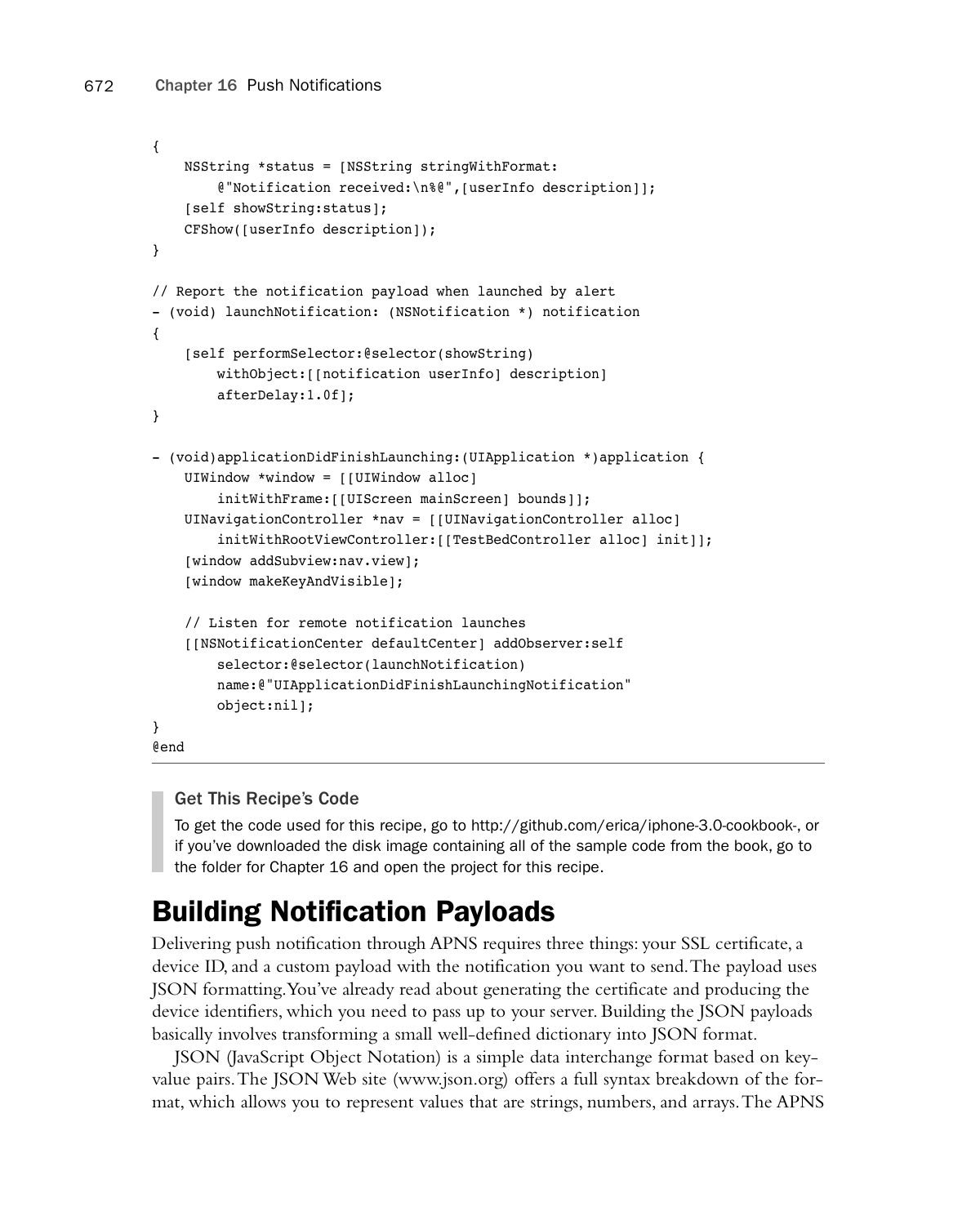payload consists of up to 256 bytes, which must contain your complete notification information.

Notification payloads must include an aps dictionary.This dictionary defines the properties that produce the sound, badge, and/or alert sent to the user. In addition, you may add custom dictionaries with any data you need to send to your application so long as you stay within the 256 byte limit. Figure 16-11 shows the hierarchy for basic (nonlocalized) alerts.

```
aps
      badge : number
      sound : sound file name string
      alert : string
      alert
            body : string
            action-loc-key : string
```
Figure 16-11 The aps dictionary may contain one or more notification types including a badge request, a sound file, and/or an alert.

The aps dictionary contains one or more notification types.These include the standard types you've already read about: badges, sounds, and alerts. Badge and sound notifications each take one argument.The badge is set by a number, the sound by a string that refers to a file already inside the application bundle. If that file is not found (or the developer passes default as the argument), a default sound plays for any notification with a sound request. When a badge request is not included, the iPhone removes any existing badge from the application icon.

There are two ways to produce an alert.You can pass a string, which defines the message to show.This automatically produces a notification with two buttons under that message: Close and View.To customize buttons, pass a dictionary instead. Send the message text as the body and the string to use for the Action key (normally View) as action-lockey.This replaces View with whatever text you specify.

To produce an alert with a single OK button, pass null as the argument to actionloc-key.This creates a special alert style with one button. Just as when a user taps Close, the OK style alert will not pass any data directly to your application.The app must poll for any updates when next opened by the user.

### Localized Alerts

When working with localized applications, construct your aps  $>$  alert dictionary with two additional keys. Use loc-key to pass a key that is defined in your application's Localizable.strings file.The iPhone looks up the key and replaces it with the string found for the current localization.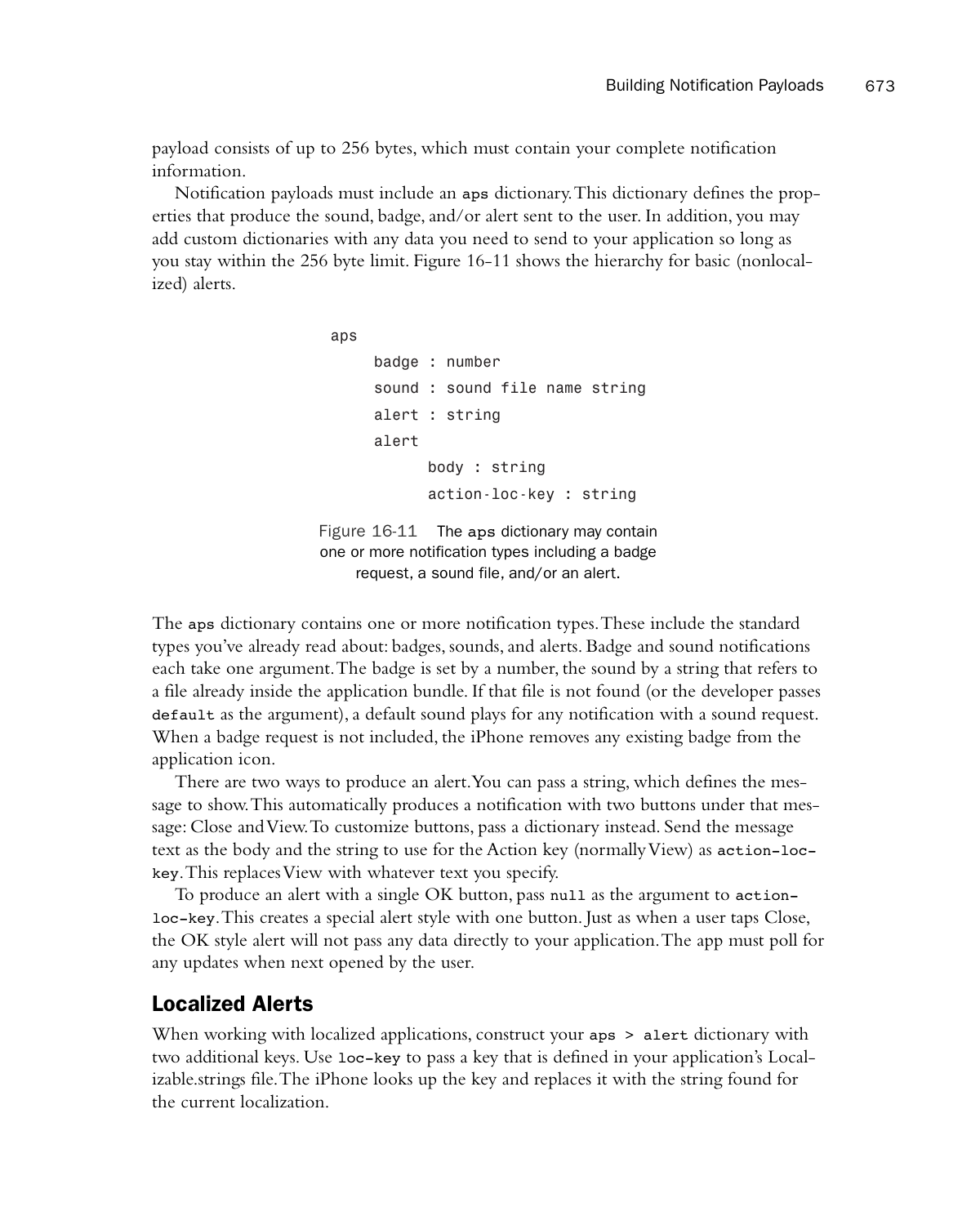At times, localization strings use arguments like %@ and %n\$@. Should that hold true for the localization you are using, you can pass those arguments as an array of strings via locargs.As a rule,Apple recommends against using complicated localizations as they can consume a major portion of your 256-byte bandwidth.

## Transforming from Dictionary to JSON

Once you've designed your dictionary, you must transform it to JSON.The JSON format is simple but precise. If you can, use an automated library to convert your dictionary to the JSON string.There are numerous solutions for this for any number of programming languages, including JavaScript, Perl, and so on. Here's a quick rundown of JSON basics. Table 16-1 offers examples of these rules in action.

| Sample Type                                                                                           | <b>JSON</b>                                                                                                                                  |
|-------------------------------------------------------------------------------------------------------|----------------------------------------------------------------------------------------------------------------------------------------------|
| Hello message, displays with two buttons.                                                             | ${'~aps": {'~alert":"hello"}}$                                                                                                               |
| Hello message, displays with two buttons,<br>but built using JSON with an alert diction-<br>ary.      | ${\text{ "aps":} {\text{ "alert":} {\text{ "body":} "hello"} } }$                                                                            |
| Hello message with one OK button.                                                                     | {"aps": {"alert": {"action-loc-<br>key":null,"body":"hello"}}}                                                                               |
| Hello message with two buttons, Close<br>and Open, the latter being a custom<br>replacement for View. | {"aps": {"alert": {"action-loc-<br>key":"Open","body":"hello"}}}                                                                             |
| Hello message that adds an application<br>badge of 3.                                                 | {"aps": {"badge": 3, "alert": {"body":<br>"hello"}}}                                                                                         |
| Play a sound without an alert.                                                                        | ${\text{``aps":}} {\text{``sound":}} {\text{``ping2.caf''}}$<br>"alert": $\{\}$ }                                                            |
| Play sound, display badge, display alert,<br>use a custom button.                                     | ${\texttt{'aps'':}} {\texttt{'sound'':}} \texttt{'ping2.caf''},$<br>"badge":2, "alert": { "action-loc-<br>$key$ ":"Open","body":"Hello"}}}   |
| Add a custom payload including an array.                                                              | ${\texttt{''aps''}:} {\texttt{''altert''}:} {\texttt{'body''}:} \texttt{Hello''}}$<br>" $key1$ ": " $value1$ ",<br>"key2": ["a", "b", "c"] } |

Table 16-1 JSON Payload Samples

- <sup>n</sup> The entire payload is a dictionary. Dictionaries consist of key-value pairs stored between brackets, that is, {key:value, key:value, key:value, ...}.
- <sup>n</sup> Key-value pairs are separated with commas.
- <sup>n</sup> Strings use double quotes; numbers do not. Reserved words include true, false, and null. Reserved words are not quoted.
- <sup>n</sup> Arrays consist of a list of items between square brackets, that is, [item, item, item,...].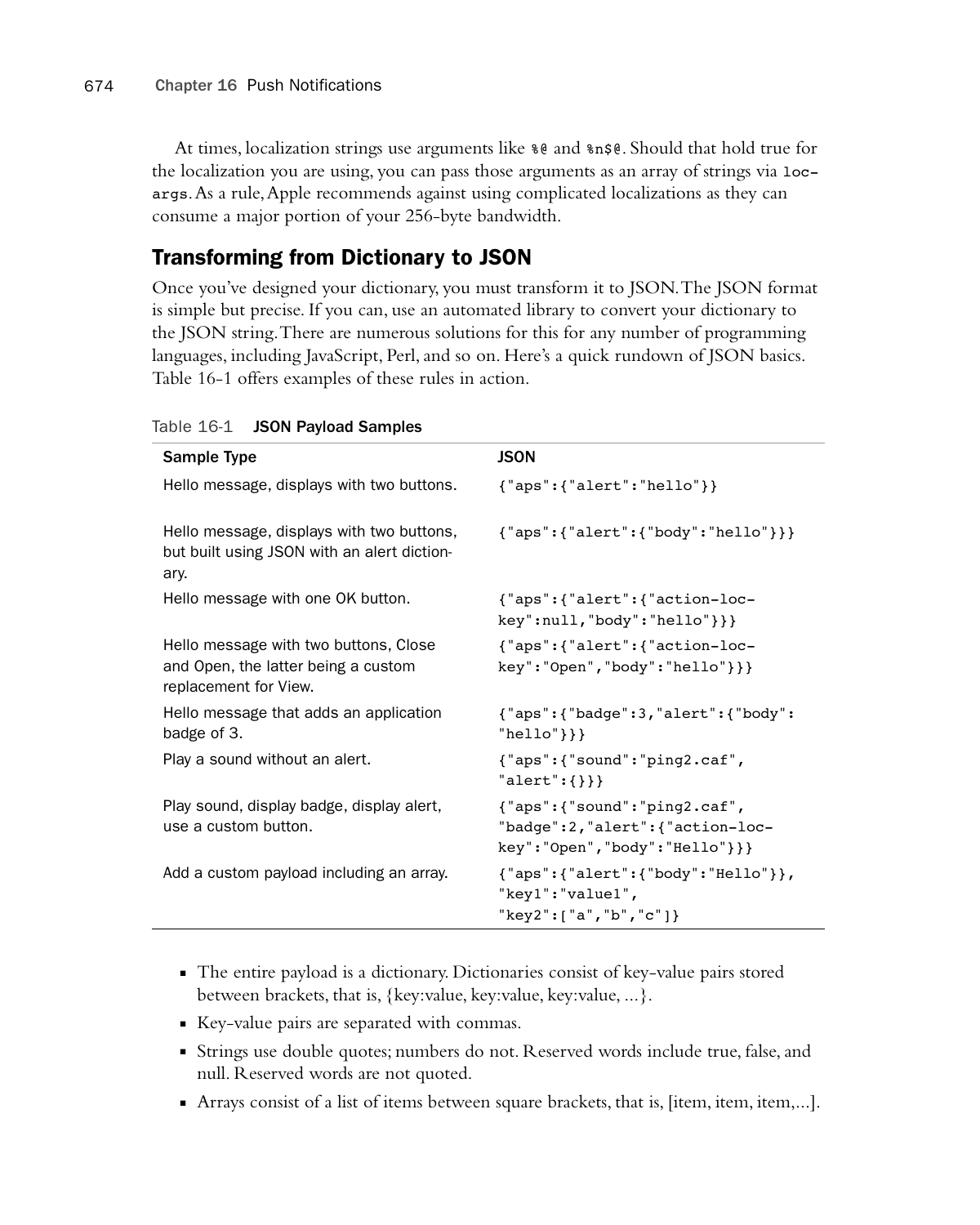- <sup>n</sup> The following symbols must be escaped in strings by using a backslash literal indicator: ' "  $\setminus$  /.
- Nou may want to remove carriage returns  $(\n\cdot r)$  and new lines  $(\n\cdot n)$  from your payloads when sending messages.
- <sup>n</sup> Spaces are optional. Save space by omitting them between items.
- <sup>n</sup> The aps dictionary appears within the top-level folder, so the most basic payload looks something like {aps:{}}.

### Custom Data

So long as your payload has room left, keeping in mind your tight byte budget, you can send additional information in the form of key-value pairs.As Table 16-1 showed, these custom items can include arrays and dictionaries as well as strings, numbers, and constants. You define how to use and interpret this additional information.The entire payload dictionary is sent to your application so whatever information you pass along will be available to the application: didReceiveRemoteNotification: method via the user dictionary.

A dictionary containing custom key-value pairs does *not* need to provide an alert, although doing so allows your user to choose to open your application if it isn't running. If your application is already launched, the key-value pairs arrive as a part of the payload dictionary.

### Receiving Data on Launch

When your client receives a notification, tapping the action key (by default,View) launches your application.Then after launching, the iPhone sends your application delegate an optional callback.The delegate recovers its notification dictionary by implementing a method named application:didFinishLaunchingWithOptions:. Unfortunately, this method might not work properly. So here are both the standard ways of retrieving notification information plus a work-around.

Normally, the iPhone passes the notification dictionary to the delegate method via the launch options parameter. For remote notifications, this is the official callback to retrieve data from an alert-box launch.The didReceiveRemoteNotification: method is not called when the iPhone receives a notification and the application is not running.

This "finished launching" method is actually designed to handle two completely different circumstances. First, it handles these notification alert launches, allowing you to recover the payload dictionary and use the data that was sent. Second, it works with application launches from openURL:. If your app has published a URL scheme, and that scheme is used by another application, the application delegate handles that launch with this method.

In either case, the method must return a Boolean value.As a rule, return YES if you were able to process the request or NO if you were not.This value is actually ignored in the case of remote notification launches, but you must still return a value.

At the time of writing, implementing this method does not work properly.The application will hang without displaying a GUI. Fortunately, there's an easy work-around that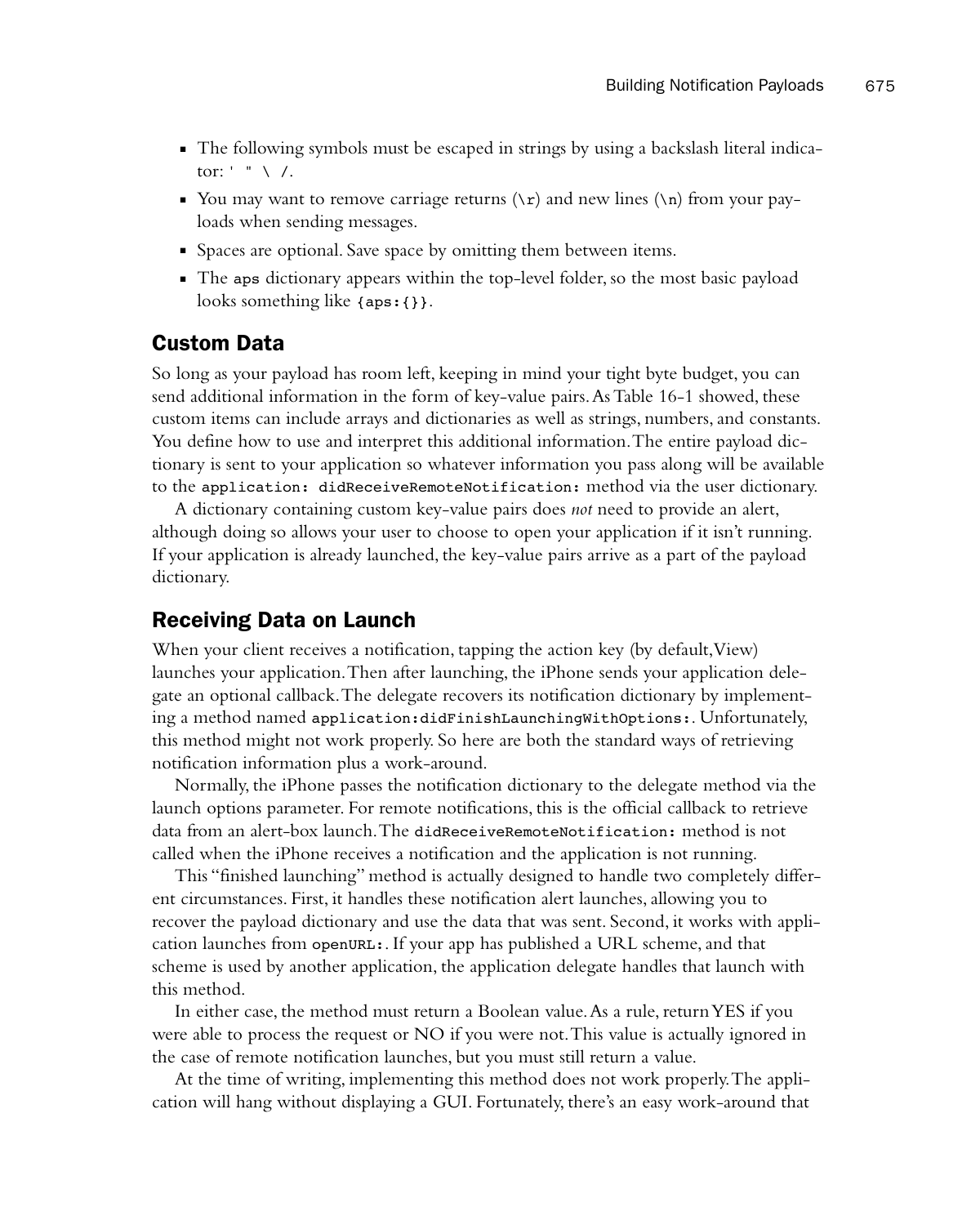does not rely on the callback method.You can, instead, listen for a launch notification and catch the userInfo dictionary that is sent with it.This solution has the advantage of being reliable and tested. Keep an eye on Apple's developer forums ([http://devforums.apple.](http://devforums.apple.com) [com\)](http://devforums.apple.com) to keep track of when this issue gets fixed.

Start by adding your application delegate as a listener via the default NSNotificationCenter in your normal applicationDidFinishLaunching method.

```
[[NSNotificationCenter defaultCenter] addObserver:self
   selector:@selector(launchNotification)
   name:@"UIApplicationDidFinishLaunchingNotification" object:nil];
```
Then implement the method for the selector you provided. Here, the application waits for the GUI to finish loading and then displays the user info dictionary, where the remote notification data has been stored.

```
- (void) launchNotification: (NSNotification *) notification
{
    [self performSelector:@selector(showString) withObject:
    [[notification userInfo] description] afterDelay:1.0f];
}
```
Between the notification listener and the method callback, you can reliably grab the user data from remote notifications.This work-around should remain viable regardless of when and how Apple addresses the didFinishLaunchingWithOptions method.

#### Note

When your user taps Close and later opens your application, the notification is not sent on launch. You must check in with your server manually to retrieve any new user information. Applications are not guaranteed to receive alerts. In addition to tapping Close, the alert may simply get lost. Always design your application so that it doesn't rely solely on receiving push notifications to update itself and its data.

## Recipe: Sending Notifications

The notification process involves several steps (see Figure 16-12). First, you build your JSON payload, which you just read about in the previous section. Next, you retrieve the SSL certificate and the device token for the unit you want to send to. How you store these is left up to you, but you must remember that these are sensitive pieces of information. Open a secure connection to the APNS server. Finally, you handshake with the server, send the notification package, and close the connection.

This is the most basic way of communicating and assumes you have just one payload to send. In fact, you can establish a session and send many packets at a time; however, that is left as an exercise for the reader as is creating services in languages other than Objective-C.The Apple Developer Forums (devforums.apple.com) host ongoing discussions about push providers and offer an excellent jumping off point for finding sample code for PHP, Perl, and other languages.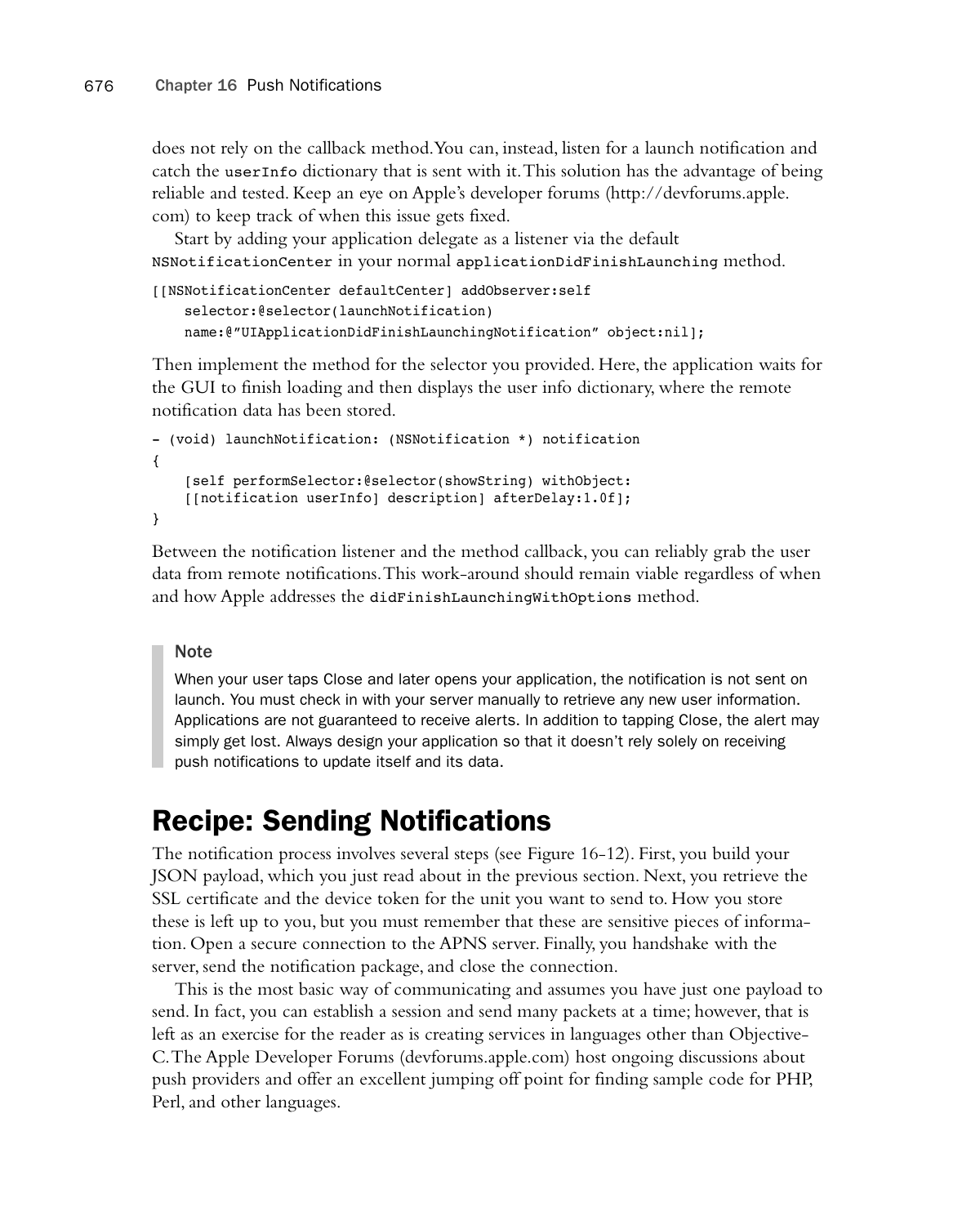

Figure 16-12 The steps for sending remote notifications.

Be aware that APNS may react badly to a rapid series of connections that are repeatedly established and torn down. If you have multiple notifications to send at once, go ahead and send them during a single session. Otherwise,APNS might confuse your push deliveries with a denial of service attack.

Recipe 16-2 demonstrates how to send a single payload to APNS, showing the steps needed to implement the fourth and final box in Figure 16-12.The recipe is built around code developed by Stefan Hafeneger and uses Apple's ioSock sample source code.

The individual server setups vary greatly depending on your security, databases, organization, and programming language. Recipe 16-2 demonstrates a minimum of what is required to implement this functionality and serves as a template for your own server implementation in whatever form this might take.

## Sandbox and Production

Apple provides both sandbox (development) and production (distribution) environments for push notification.You must create separate SSL certificates for each.The sandbox helps you develop and test your application before submitting to App Store. It works with a smaller set of servers and is not meant for large-scale testing.The production system is reserved for deployed applications that have been accepted to App Store.

- <sup>n</sup> The Sandbox servers are located at gateway.sandbox.push.apple.com, port 2195.
- The Production servers are located at gateway.push.apple.com, port 2195.

```
Recipe 16-2 Pushing Payloads to the APNS Server
```

```
// Adapted from code by Stefan Hafeneger
- (BOOL) push: (NSString *) payload
{
```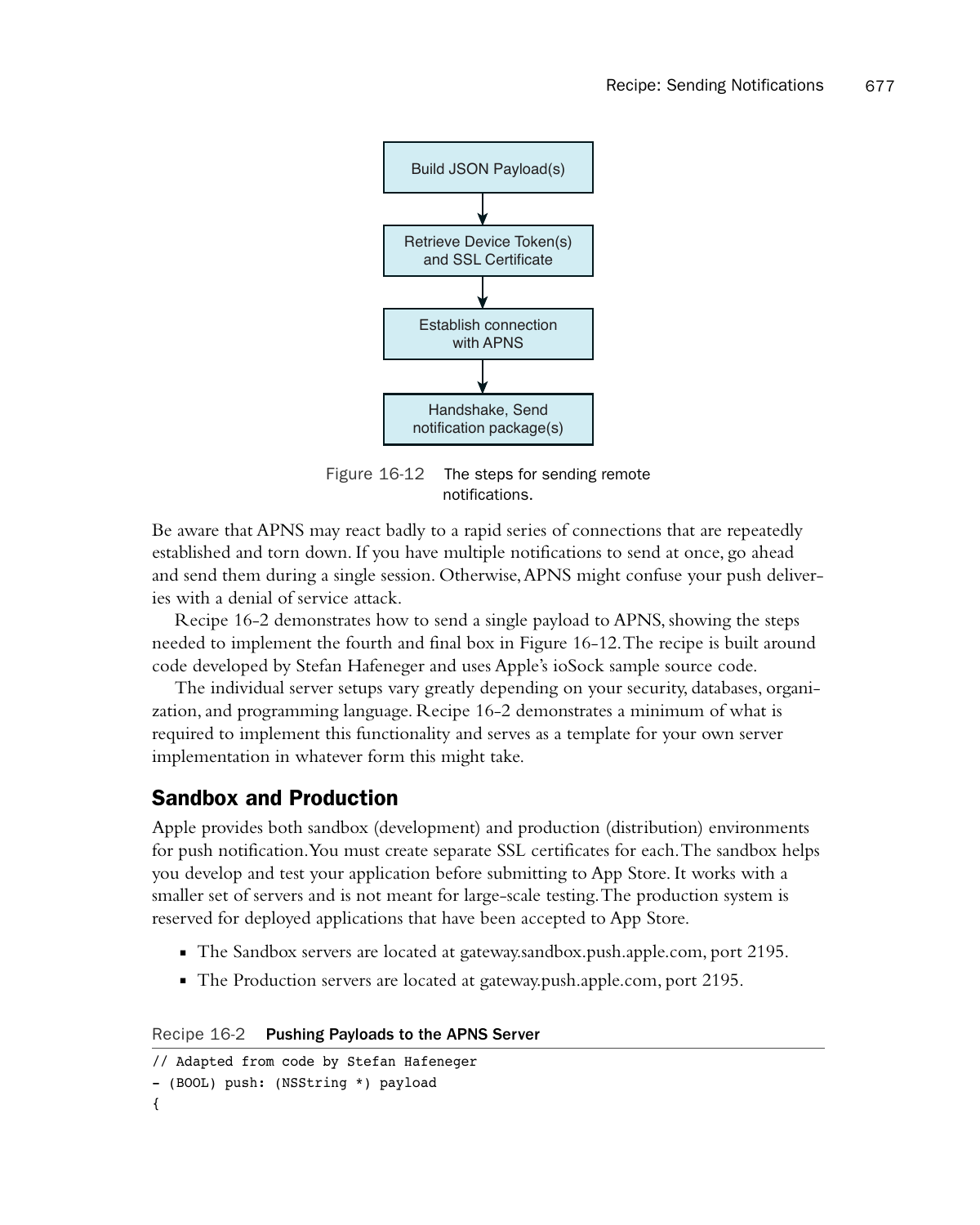```
otSocket socket;
SSLContextRef context;
SecKeychainRef keychain;
SecIdentityRef identity;
SecCertificateRef certificate;
OSStatus result;
// Ensure device token
if (!self.deviceTokenID)
{
    printf("Error: Device Token is nil\n");
    return NO;
}
// Ensure certificate
if (!self.certificateData)
{
    printf("Error: Certificate Data is nil\n");
    return NO;
}
// Establish connection to server.
PeerSpec peer;
result = MakeServerConnection("gateway.sandbox.push.apple.com",
    2195, &socket, &peer);
if (result)
{
    printf("Error creating server connection\n");
    return NO;
}
// Create new SSL context.
result = SSLNewContext(false, &context);
if (result)
{
    printf("Error creating SSL context\n");
    return NO;
}
// Set callback functions for SSL context.
result = SSLSetIOFuncs(context, SocketRead, SocketWrite);
if (result)
{
    printf("Error setting SSL context callback functions\n");
    return NO;
}
```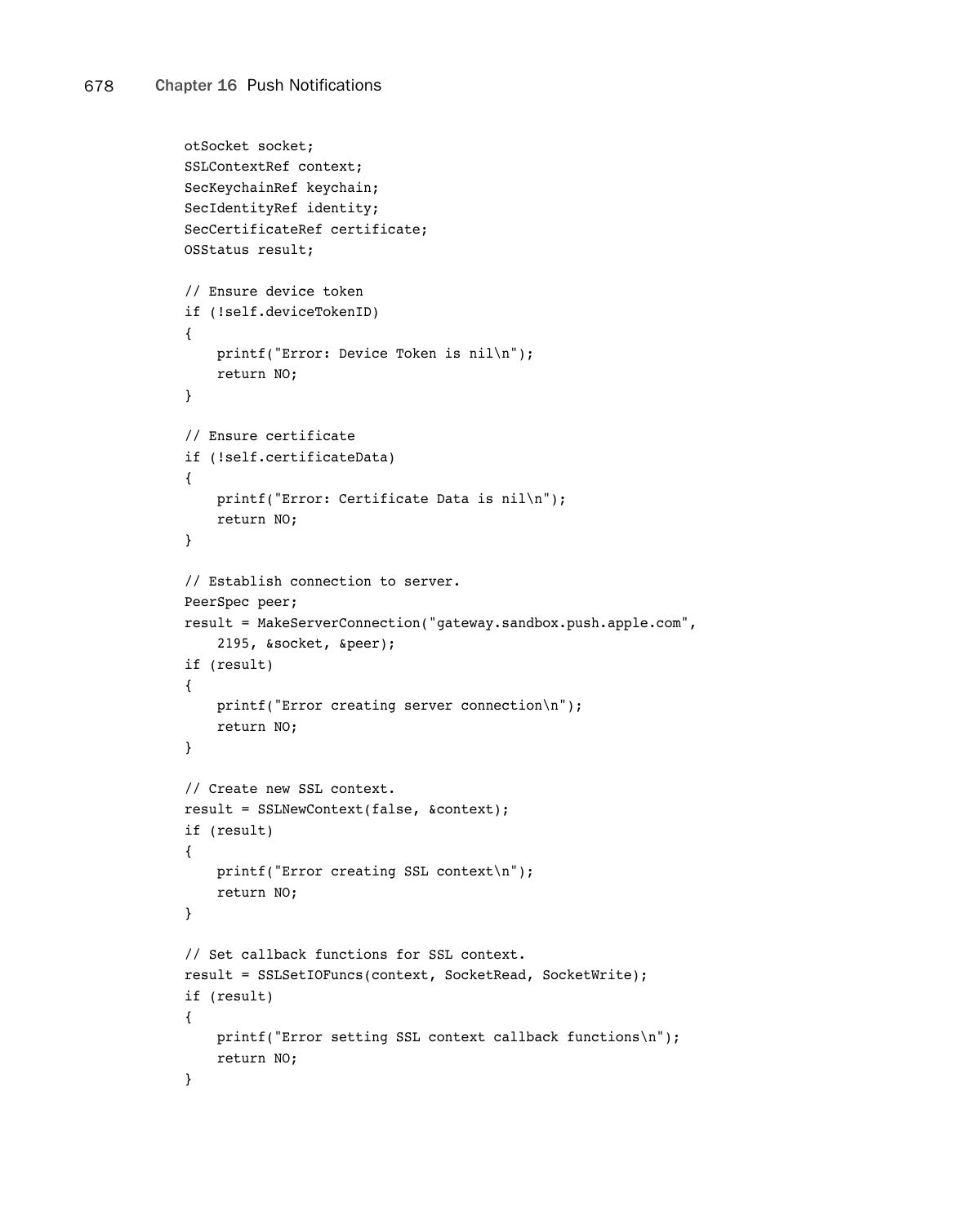```
// Set SSL context connection.
result = SSLSetConnection(context, socket);
if (result)
{
    printf("Error setting the SSL context connection\n");
    return NO;
}
// Set server domain name.
result = SSLSetPeerDomainName(context,
    "gateway.sandbox.push.apple.com", 30);
if (result)
{
    printf("Error setting the server domain name\n");
    return NO;
}
// Open keychain.
result = SecKeychainCopyDefault(&keychain);
if (result)
{
    printf("Error accessing keychain\n");
    return NO;
}
// Create certificate from data
CSSM_DATA data;
data.Data = (uint8 *)[self.certificateData bytes];
data.Length = [self.certificateData length];
result = SecCertificateCreateFromData(&data, CSSM_CERT_X_509v3,
    CSSM_CERT_ENCODING_BER, &certificate);
if (result)
{
    printf("Error creating certificate from data\n");
    return NO;
}
// Create identity.
result = SecIdentityCreateWithCertificate(keychain, certificate,
    &identity);
if (result)
{
    printf("Error creating identity from certificate\n");
    return NO;
}
// Set client certificate.
```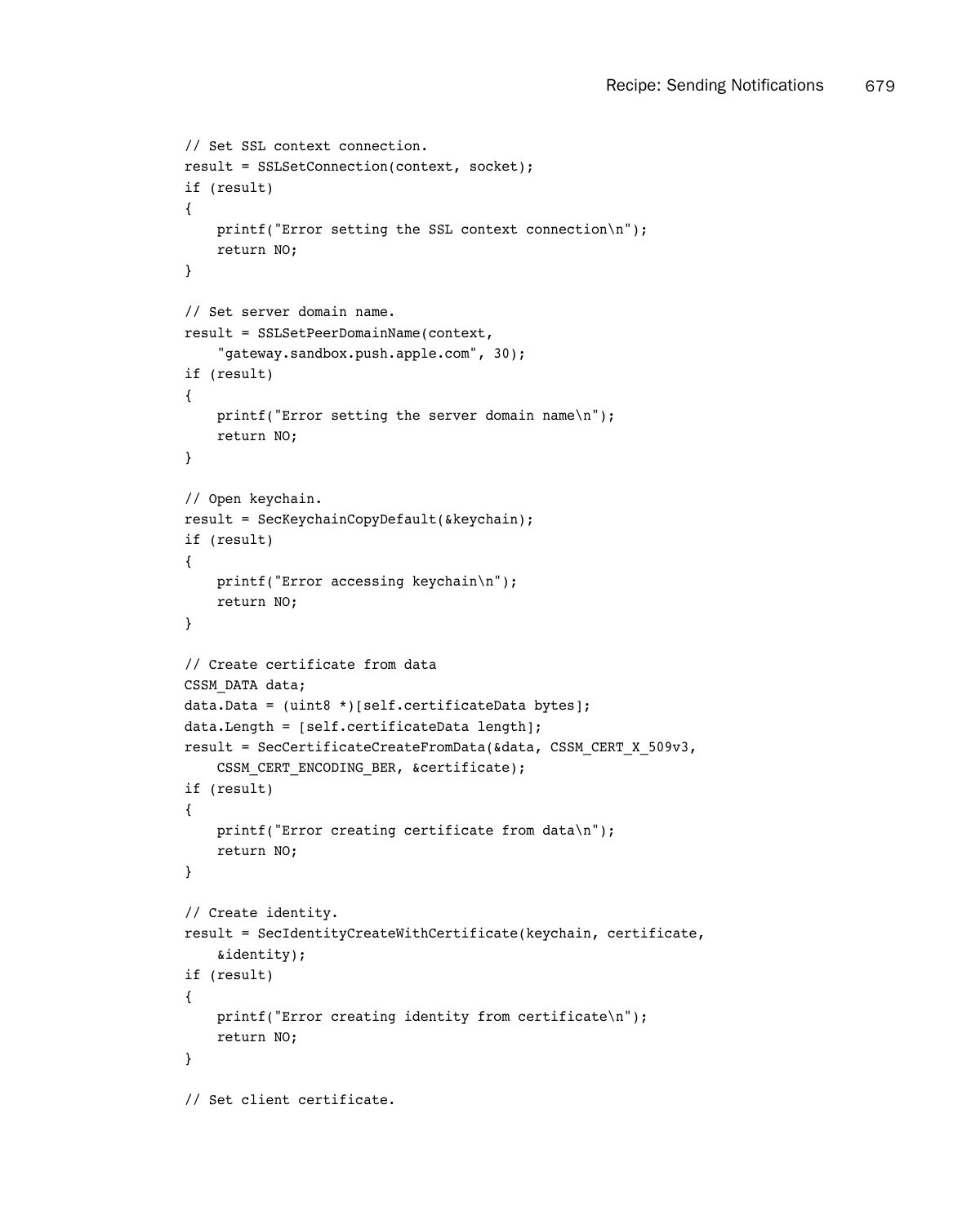```
CFArrayRef certificates = CFArrayCreate(NULL,
    (const void **)&identity, 1, NULL);
result = SSLSetCertificate(context, certificates);
if (result)
{
    printf("Error setting the client certificate\n");
    return NO;
}
CFRelease(certificates);
// Perform SSL handshake.
do {result = SSLHandshake(context);}
    while(result == errSSLWouldBlock);
// Convert string into device token data.
NSMutableData *deviceToken = [NSMutableData data];
unsigned value;
NSScanner *scanner = [NSScanner
    scannerWithString:self.deviceTokenID];
while(![scanner isAtEnd]) {
    [scanner scanHexInt:&value];
    value = htonl(value);
    [deviceToken appendBytes:&value length:sizeof(value)];
}
// Create C input variables.
char *deviceTokenBinary = (char *)[deviceToken bytes];
char *payloadBinary = (char *)[payload UTF8String];
size t payloadLength = strlen(payloadBinary);
// Prepare message
uint8 t command = 0;
char message[293];
char *pointer = message;
uint16 t networkTokenLength = htons(32);
uint16 t networkPayloadLength = htons(payloadLength);
// Compose message.
memcpy(pointer, &command, sizeof(uint8 t));
pointer += sizeof(uint8_t);
memcpy(pointer, &networkTokenLength, sizeof(uint16_t));
pointer += sizeof(uint16 t);
memcpy(pointer, deviceTokenBinary, 32);
pointer += 32;
memcpy(pointer, &networkPayloadLength, sizeof(uint16 t));
```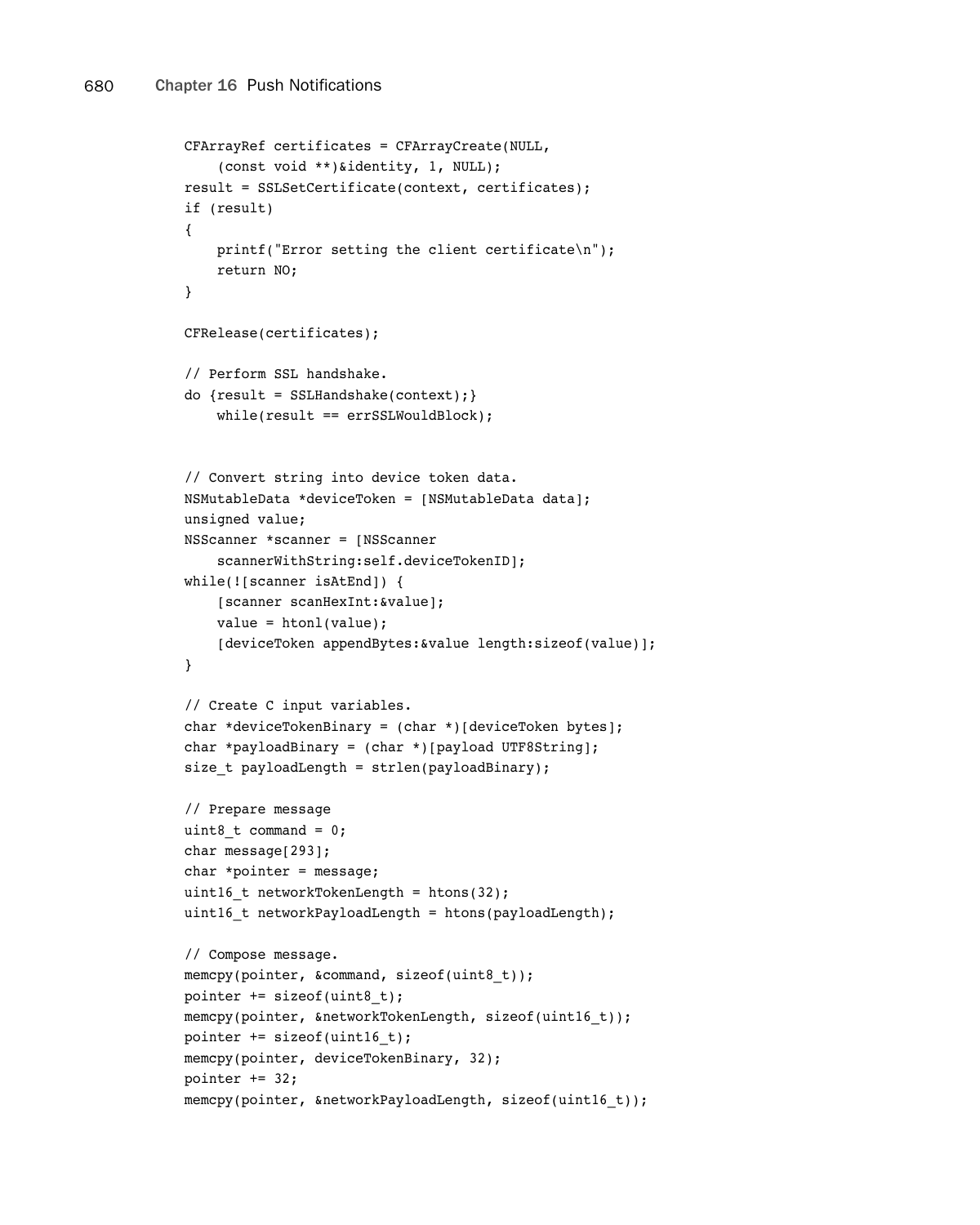```
pointer += sizeof(uint16 t);
memcpy(pointer, payloadBinary, payloadLength);
pointer += payloadLength;
// Send message over SSL.
size t processed = 0;
result = SSLWrite(context, &message, (pointer - message),
    &processed);
if (result)
{
    printf("Error sending message via SSL.\n");
    return NO;
}
else
{
    printf("Message sent.\n");
    return YES;
}
```
#### Get This Recipe's Code

}

To get the code used for this recipe, go to [http://github.com/erica/iphone-3.0-cookbook-,](http://github.com/erica/iphone-3.0-cookbook-) or if you've downloaded the disk image containing all of the sample code from the book, go to the folder for Chapter 16 and open the project for this recipe.

# Recipe: Push in Action

Once you set up a client such as the one discussed in Recipe 16-1 and routines like Recipe 16-2 that let you send notifications, it's time to think about deploying an actual service. Recipe 16-3 introduces a Twitter client that repeatedly scans a search.twitter.com RSS feed and pushes notifications whenever a new tweet is found (see Figure 16-13).

This code is built around the push routine from Recipe 16-2 and the XML parser from Recipe 13-13.This utility pulls down Twitter search data as an XML tree and finds the first tree node of the type "entry," which is how Twitter stores each tweet.

Next, it creates a string by combining the poster name (from the "name" leaf) and the post contents (from the "title" leaf). It then adds a JSON-escaped version of this string to the aps > alert dictionary as the message body.The alert sound and one-button style are fixed in the main aps payload dictionary.

The application runs in a loop with a time delay set by a command-line argument. Every n seconds (determined by the second command-line argument), it polls, parses, and checks for a new tweet, and if it finds one, pushes it out through APNS. Figure 16-13 shows this utility in action, displaying a tweet alert on the client iPhone.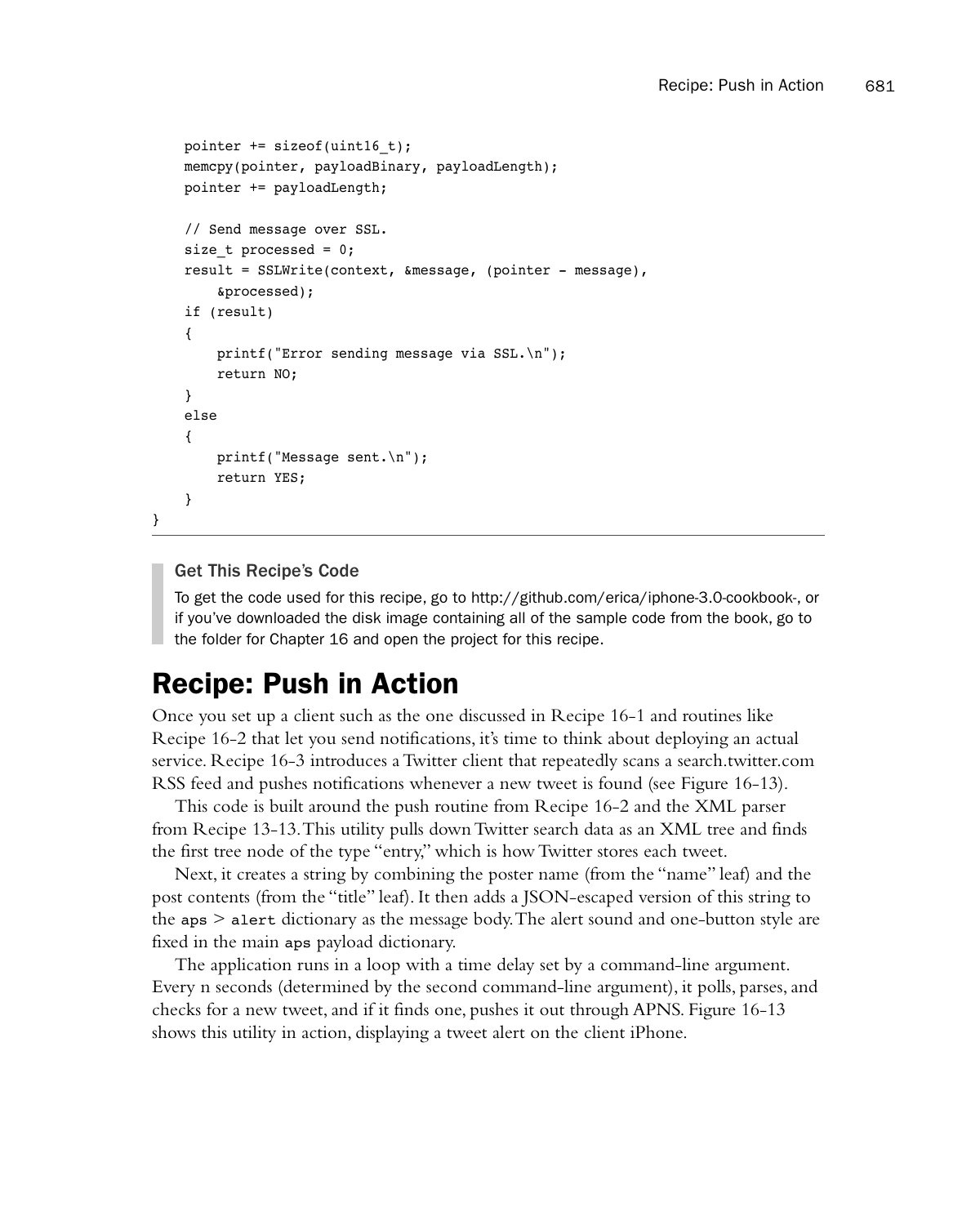

Figure 16-13 Twitter provides an ideal way to test a polled RSS feed.

```
Recipe 16-3 Wrapping Remote Notifications into a Simple Twitter Utility
```

```
#define TWEET FILE [NSHomeDirectory()\
   stringByAppendingPathComponent:@".tweet"]
#define URL_STRING \
    @"http://search.twitter.com/search.atom?q=+ericasadun"
#define SHOW_TICK NO
#define CAL_FORMAT @%Y-%m-%dT%H:%M:%SZ"
int main (int argc, const char * argv[]) {
   if (\text{argc} < 2)
    {
       printf("Usage: %s delay-in-seconds\n", argv[0]);
       exit(-1);}
   NSAutoreleasePool *pool = [[NSAutoreleasePool alloc] init];
   // Fetch certificate and device information from the current
   // directory as set up with pushutil
   char wd[256];
   getwd(wd);
```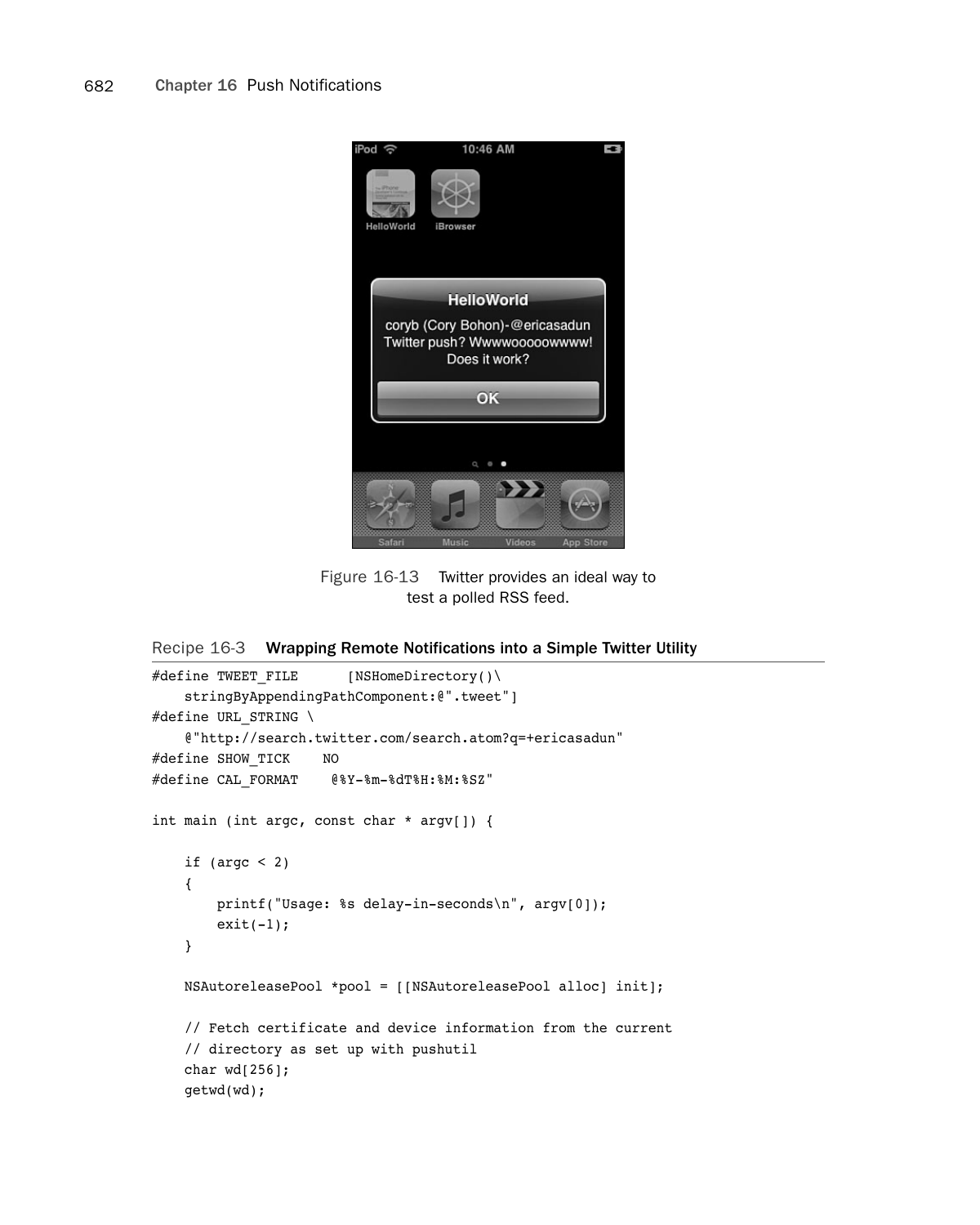```
NSString *cwd = [NSString stringWithCString:wd];
NSArray *contents = [[NSFileManager defaultManager]
    directoryContentsAtPath:cwdl:
NSArray *dfiles = [contents pathsMatchingExtensions:
    [NSArray arrayWithObject:@"devices"]];
if (![dfiles count])
{
    printf("Error retrieving device token\n");
    exit(-1);}
NSDictionary *dict = [NSDictionary dictionaryWithContentsOfFile:
    [cwd stringByAppendingPathComponent:[dfiles lastObject]]];
if (!dict || ([[dict allKeys] count] < 1))
{
    printf("Error retrieving device token\n");
    exit(-1);}
[APNSHelper sharedInstance].deviceTokenID = [dict objectForKey:
    [[dict allKeys] objectAtIndex:0]];
NSArray *certs = [contents pathsMatchingExtensions:
    [NSArray arrayWithObject:@"cer"]];
if ([certs count] \leq 1)
{
    printf("Error finding SSL certificate\n");
    exit(-1);}
NSString *certPath = [certs lastObject];
NSData *dCert = [NSData dataWithContentsOfFile:certPath];
if (!dCert)
{
    printf("Error retrieving SSL certificate\n");
    exit(-1);}
[APNSHelper sharedInstance].certificateData = dCert;
// Set up delay
int delay = atoi(arg[1]);
printf("Initializing with delay of %d\n", delay);
// Set up dictionaries
NSMutableDictionary *mainDict = [NSMutableDictionary dictionary];
NSMutableDictionary *payloadDict =
    [NSMutableDictionary dictionary];
NSMutableDictionary *alertDict = [NSMutableDictionary dictionary];
```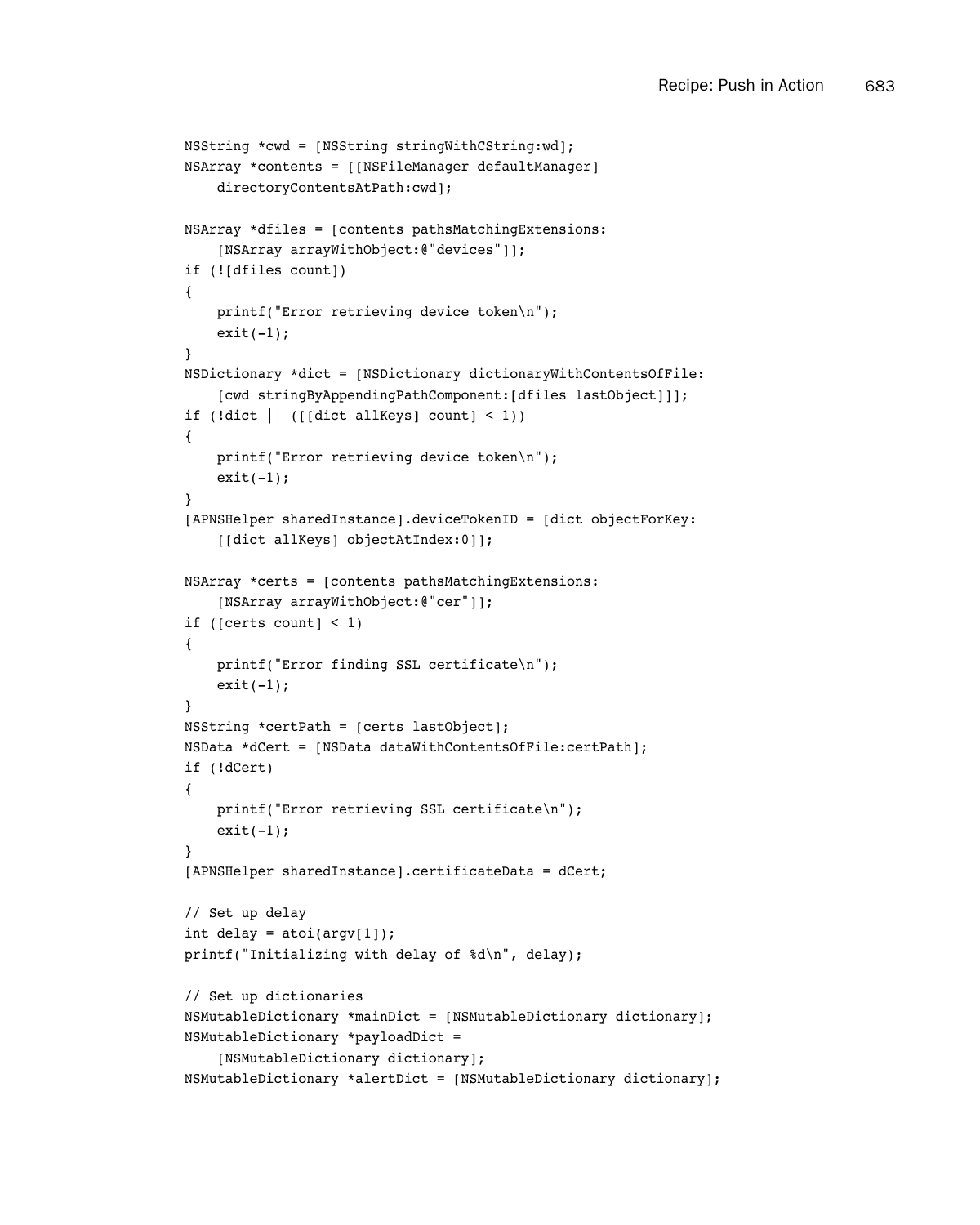{

```
[mainDict setObject:payloadDict forKey:@"aps"];
[payloadDict setObject:alertDict forKey:@"alert"];
[payloadDict setObject:@"ping1.caf" forKey:@"sound"];
[alertDict setObject: [NSNull null] forKey: @"action-loc-key"];
while (1 > 0)NSAutoreleasePool *wadingpool =
        [[NSAutoreleasePool alloc] init];
    TreeNode *root = [[XMLParser sharedInstance] parseXMLFromURL:
        [NSURL URLWithString:URL_STRING]];
    TreeNode *found = [root objectForKey:@"entry"];
    if (found)
    {
        // Recover the string to tweet
        NSString *tweetString = [NSString stringWithFormat:
            @"%@-%@", [found leafForKey:@"name"],
            [found leafForKey:@"title"]];
        // Recover pubbed date
        NSString *dateString = [found leafForKey:@"published"];
        NSCalendarDate *date = [NSCalendarDate dateWithString:
            dateString calendarFormat: CAL FORMAT];
        // Recover stored date
        NSString *prevDateString = [NSString
            stringWithContentsOfFile: TWEET_FILE
            encoding:NSUTF8StringEncoding error:nil];
        NSCalendarDate *pDate = [NSCalendarDate dateWithString:
            prevDateString calendarFormat:CAL_FORMAT];
        // Tweet only if there is either no stored date or
        // the dates are not equal
        if (!pDate || ![pDate isEqualToDate:date])
        {
            // Update with the new tweet information
            NSLog(@"\nNew tweet from %\n \"%@\"\n\n",
               [found leafForKey:@"name"],
               [found leafForKey:@"title"]);
            // Store the tweet time
            [dateString writeToFile:TWEET_FILE atomically:YES
                encoding:NSUTF8StringEncoding error:nil];
```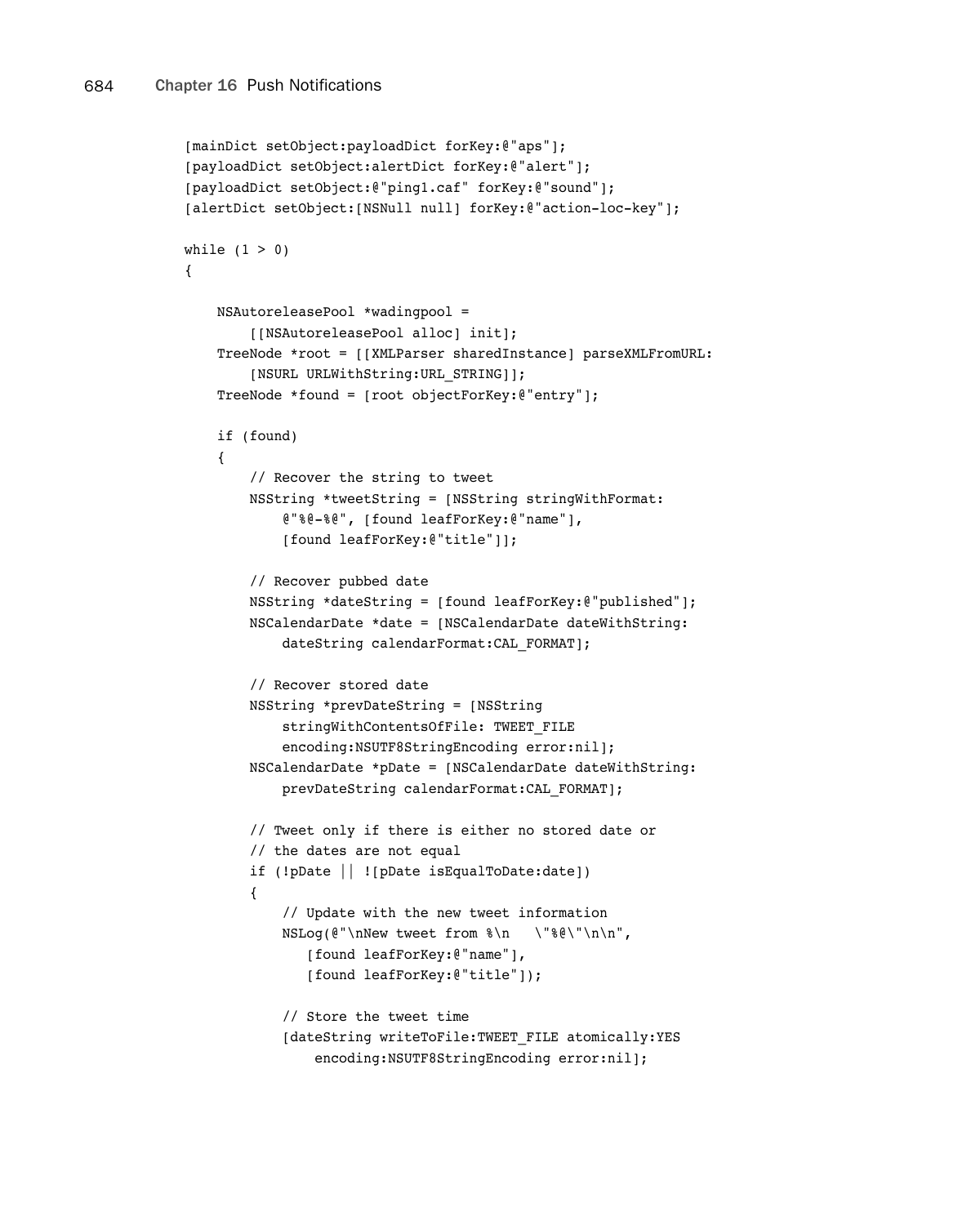```
// push it
            [alertDict setObject:jsonescape(tweetString)
                forKey:@"body"];
            [[APNSHelper sharedInstance] push: [JSONHelper
                jsonWithDict:mainDict]];
        }
    }
    root = nil:
    found = nil;[wadingpool drain];
    [NSThread sleepForTimeInterval:(double) delay];
    if (SHOW_TICK) printf("tick\n");
}
[pool drain];
return 0;
```

```
}
```
#### Get This Recipe's Code

To get the code used for this recipe, go to [http://github.com/erica/iphone-3.0-cookbook-,](http://github.com/erica/iphone-3.0-cookbook-) or if you've downloaded the disk image containing all of the sample code from the book, go to the folder for Chapter 16 and open the project for this recipe.

# Feedback Service

Apps don't live forever. Users add, remove, and replace applications on their iPhones all the time. From an APNS point of view, it's pointless to deliver notifications to iPhones that no longer host your application.As a push provider, it's your duty to remove inactive device tokens from your active support list.As Apple puts it,"APNS monitors providers for their diligence in checking the feedback service and refraining from sending push notifications to nonexistent applications on devices." Big Brother *is* watching.

Apple provides a simple way to manage inactive device tokens.When users uninstall apps from a device, push notifications begin to fail.Apple tracks these failures and provides reports from its APNS feedback server.The APNS feedback service lists devices that failed to receive notifications.As a provider, you need to fetch this report on a periodic basis and weed through your device tokens.

The feedback server hosts sandbox and production addresses, just like the notification server.You find these at feedback.push.apple.com (port 2196) and feedback.sandbox.push. apple.com.You contact the server with a production SSL certificate and shake hands in the same way you do to send notifications.After the handshake, read your results.The server sends data immediately without any further explicit commands on your side.

The feedback data consists of 38 bytes.This includes the time (4 bytes), the token length (2 bytes), and the token itself (32 bytes).The timestamp tells you when APNS first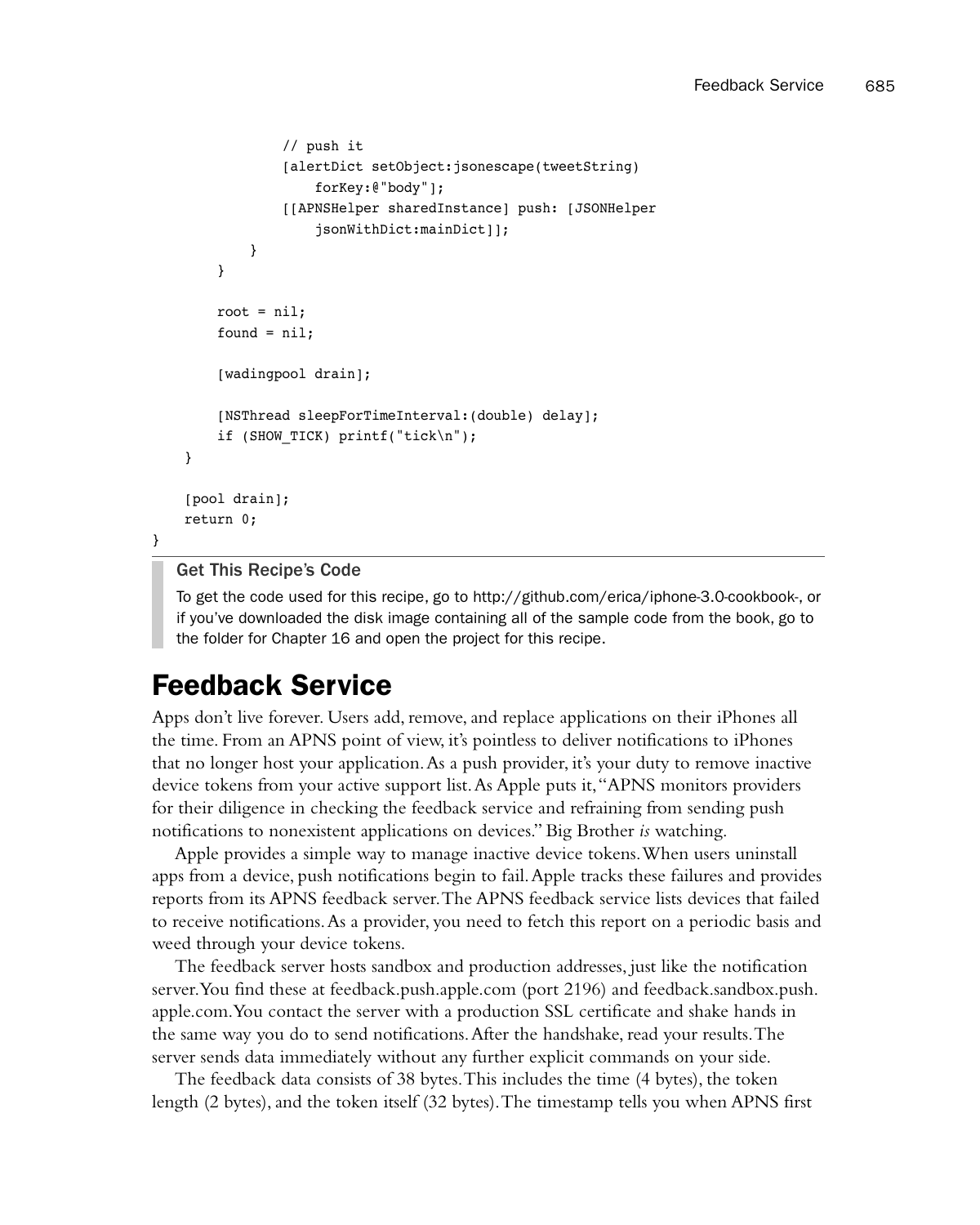determined that the application no longer existed on the device.This uses a standard UNIX epoch, namely seconds since Midnight, January 1st, 1970.The device token is stored in binary format.You need to convert it to a hex representation to match it to your device tokens if you use strings to store token data.At the time of writing this book, you can ignore the length bytes.They are always 0 and 32, referring to the 32-byte length of the device token.

```
// Retrieve message from SSL.
size t processed = 0;
char buffer[38];
do
{
   // Fetch the next item
   result = SSLRead(context, buffer, 38, &processed);
    if (result) break;
   // Recover Date from data
   char *b = buffer;NSTimeInterval ti = ((unsigned char)b[0] << 24) +
       ((unsigned char)b[1] < 16) +((unsigned char)b[2] < 8) +(unsigned char)b[3];
   NSDate *date = [NSDate dateWithTimeIntervalSince1970:ti];
   // Recover Device ID
   NSMutableString *deviceID = [NSMutableString string];
   b + = 6:
    for (int i = 0; i < 32; i++) [
        deviceID appendFormat:@"%02x", (unsigned char)b[i]];
    // Add dictionary to results
    [results addObject:
        [NSDictionary dictionaryWithObject:date
        forKey:deviceID]];
} while (processed > 0);
```
#### Note

Search your Xcode Organizer Console for "aps" to locate APNS error messages.

# Designing for Push

When designing for push, keep scaling in mind. Normal computing doesn't need to scale. When coding is done, an app runs on a device using the local CPU. Should a developer deploy an extra 10,000 copies, there's no further investment involved other than increased technical support.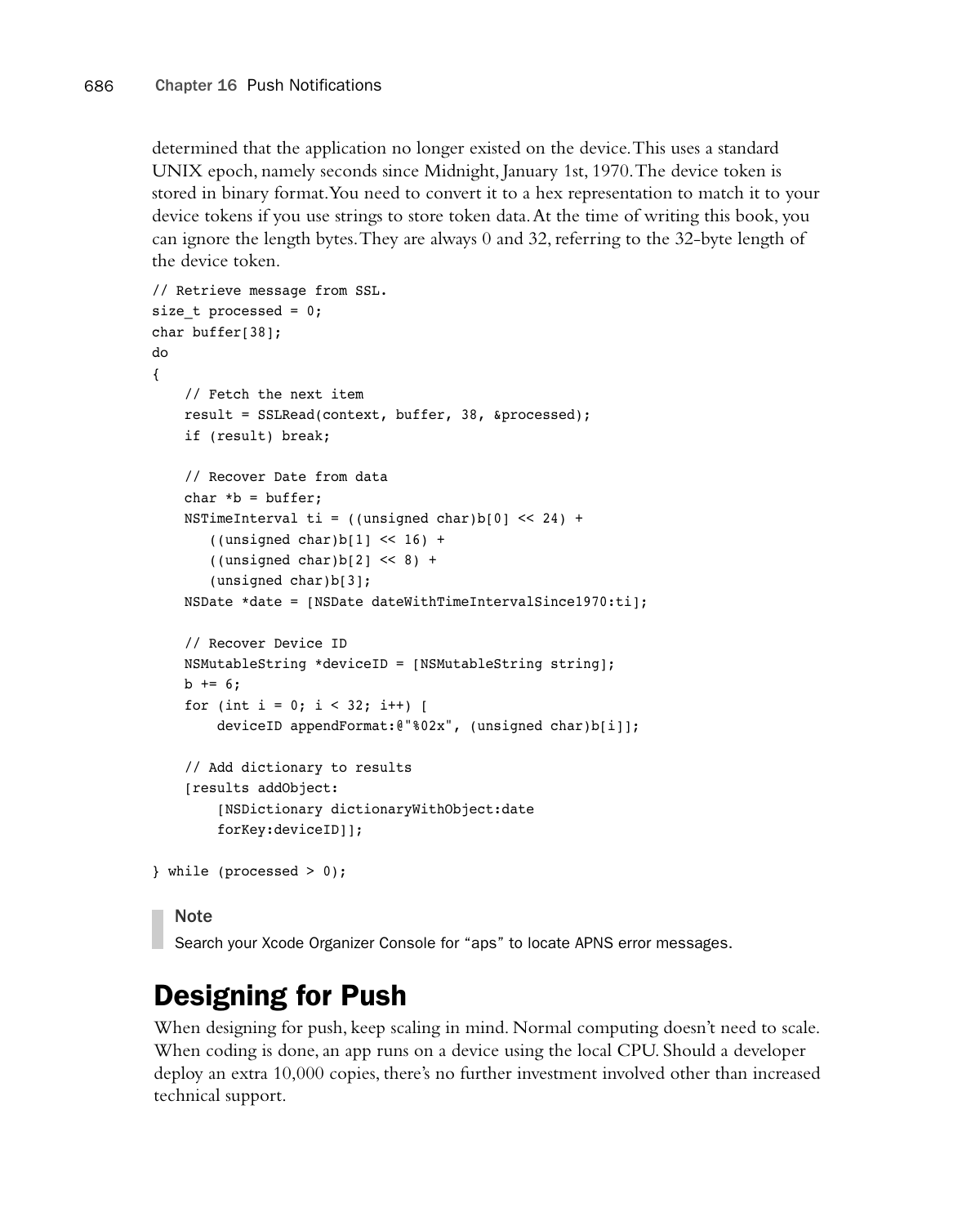Push computing does scale.Whether you have 10,000 or 100,000 or 1,000,000 users matters.That's because developers must provide the service layer that handles the operations for every unit sold.The more users supported, the greater the costs will be. Consider that these services need to be completely reliable and that consumers will not be tolerant of extended downtimes.

Consider an application with just 10,000 users. It might service a million uses per day, assuming update checks every 15 minutes. More time-critical uses might demand checks every few minutes or even several times a minute.As the computational burden builds, so do the hosting costs.While cloud computing provides an excellent match to these kinds of needs, that kind of solution comes with a real price in development, maintenance, and day-to-day operations.

On top of reliability, add in security concerns. Many polled services require secure credentials.Those credentials must be uploaded to the service for remote use rather than being stored solely on the device. Even if the service in question does not use that kind of authentication, the device token that allows your service to contact a specific phone is sensitive in itself. Should that identifier be stolen, it could let spammers send unsolicited alerts.Any developer who enters this arena must take these possible threats seriously and provide highly secure solutions for storing and protecting information.

These concerns, when taken together, point to the fact that push notifications are serious business. Some small development houses may completely opt out of being push providers for apps that depend on new information notifications. Between infrastructure and security concerns, the work it will take to properly offer this kind of service may price itself out of reach for those developers.Third party providers like Key Lime Tie (keylimetie.com) and Urban Airship (urbanairship.com) offer ready-to-use Push infrastracture with affordable pricing plans.They handle the remote notification deployment for you.

On the other hand, many developers may employ push for occasional opt-in notifications, such as alerting users that upgrades are now available in the App Store or to send tips about using the product. How tolerant iPhone users will be of this kind of use remains to be seen.

# Summary

In this chapter, you saw push notifications both from a client-building point of view and as a provider.You learned about the kinds of notifications you can send and how to create the payload that moves those notifications to the device.You discovered registering and unregistering devices and how users can opt in and out from the service.You saw how to create a provider utility that pushes new Twitter items.

Much of the push story lies outside this chapter. It's up to you to set up a server and deal with security, bandwidth, and scaling issues.The reality of deployment is that there are many platforms and languages that can be used that go beyond the Objective-C sample code shown here. Regardless, the concepts discussed and recipes shown in this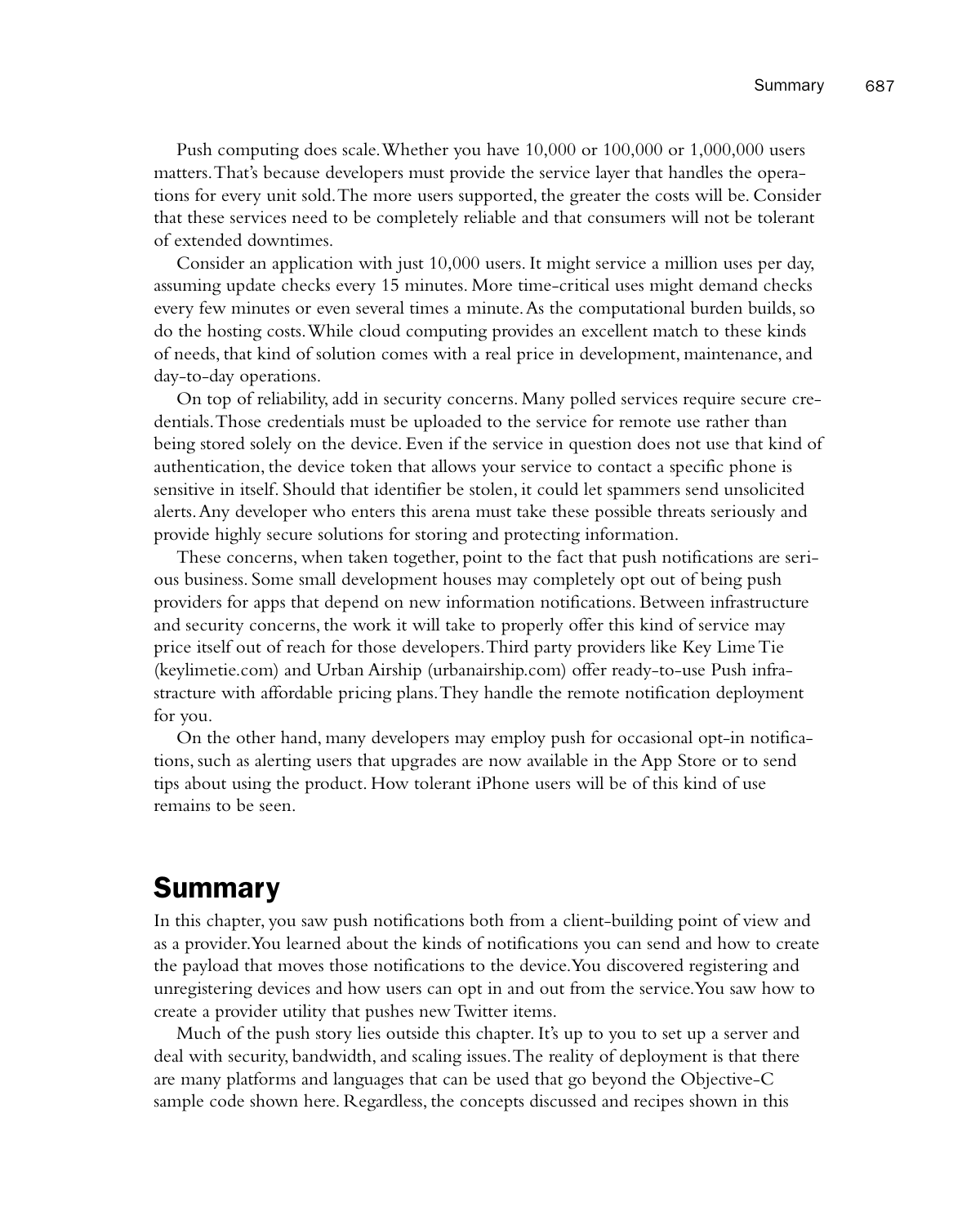chapter give you a good stepping off point.You know what the issues are and how things have to work. Now it's up to you to put them to good use.

- <sup>n</sup> The big wins of notifications are their instant updates and immediate presentation. Like SMS messages, they're hard to overlook when they arrive on your iPhone. There's nothing wrong in opting out of push if your application does not demand that kind of immediacy.
- <sup>n</sup> Guard your SSL certificate and device tokens.Although it's too early to say how Apple will respond to security breaches, experience suggests that it will be messy and unpleasant.
- <sup>n</sup> Don't leave users without service when you have promised to provide it to them. Build a timeline into your business plan that anticipates what it will take to keep delivering notifications over time and how you will fund this. Consumers will not be tolerant of extended downtimes; your service must be completely reliable.
- <sup>n</sup> Build to scale.Although your application may not initially have tens of thousands of users, you must anticipate a successful app launch as well as a modest one. Create a system that can grow along with your user base.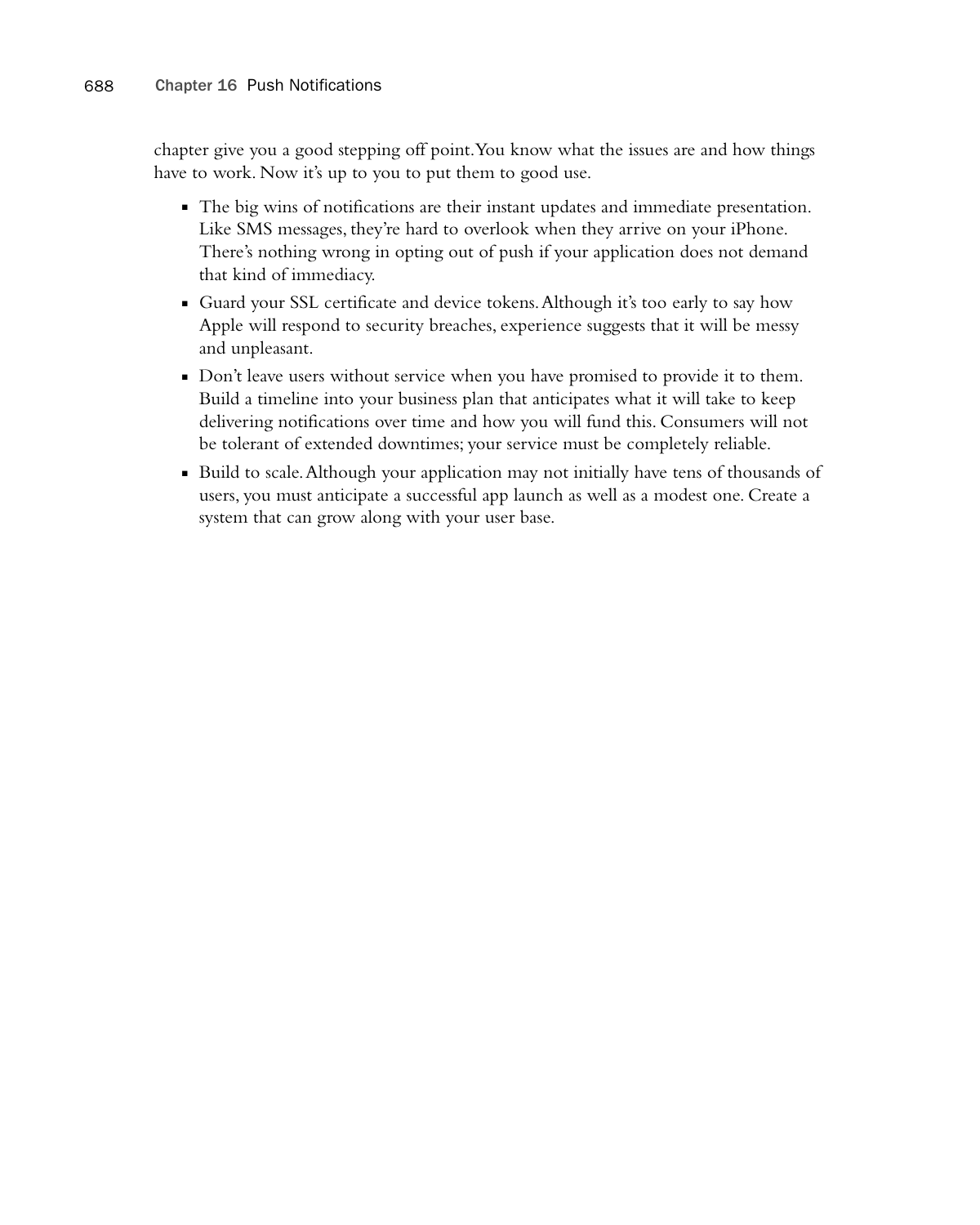## Symbols

- + (plus), class methods, 101
- (dash), method declarations, 98
- 2.x support, adding to image selection, 263
- 3.1 support, adding to image selection, 263
- @ (at) symbol, 92, 103

#### A

ABAddressBookCopyArrayOfAllPeople() function, 724 ABAdressBookCreate() function, 724 Abbott, Jay, 86 ABContact class, 738 ABContactsHelper class, 738 ABGroup class, 738 ABGroupAddMember() function, 737 ABGroupCreate() function, 736 ABGroupRemoveMember() function, 737 ABPeoplePickerNavigationController class, 742, 744 ABPeoplePickerNavigationControllerDelegate protocol, 743 ABPersonHasImageData() function, 733 ABRecordCopyValue() function, 728 ABRecordRef type, 724-725 ABRecordSetValue() function, 726, 730 ABUnknownPersonViewController, 750-752 accelerometer detecting shakes, 605-608 locating "up," 597-599 moving onscreen objects, 599-601 AccelerometerHelper class, 605 access points (Wi-Fi), 690 accessibility (VoiceOver) adding from code, 802-803 adding with Interface Builder, 799-802 common VoiceOver gestures, 805-806 overview, 799 testing on iPhone, 803-804, 806 testing with simulator, 803 accessing Address Book image data, 741-742 arrays, 133 camera, 148 device information, 589-590, 592-593 FTP sites, 586-587 SDKAPIs from Xcode, 50-51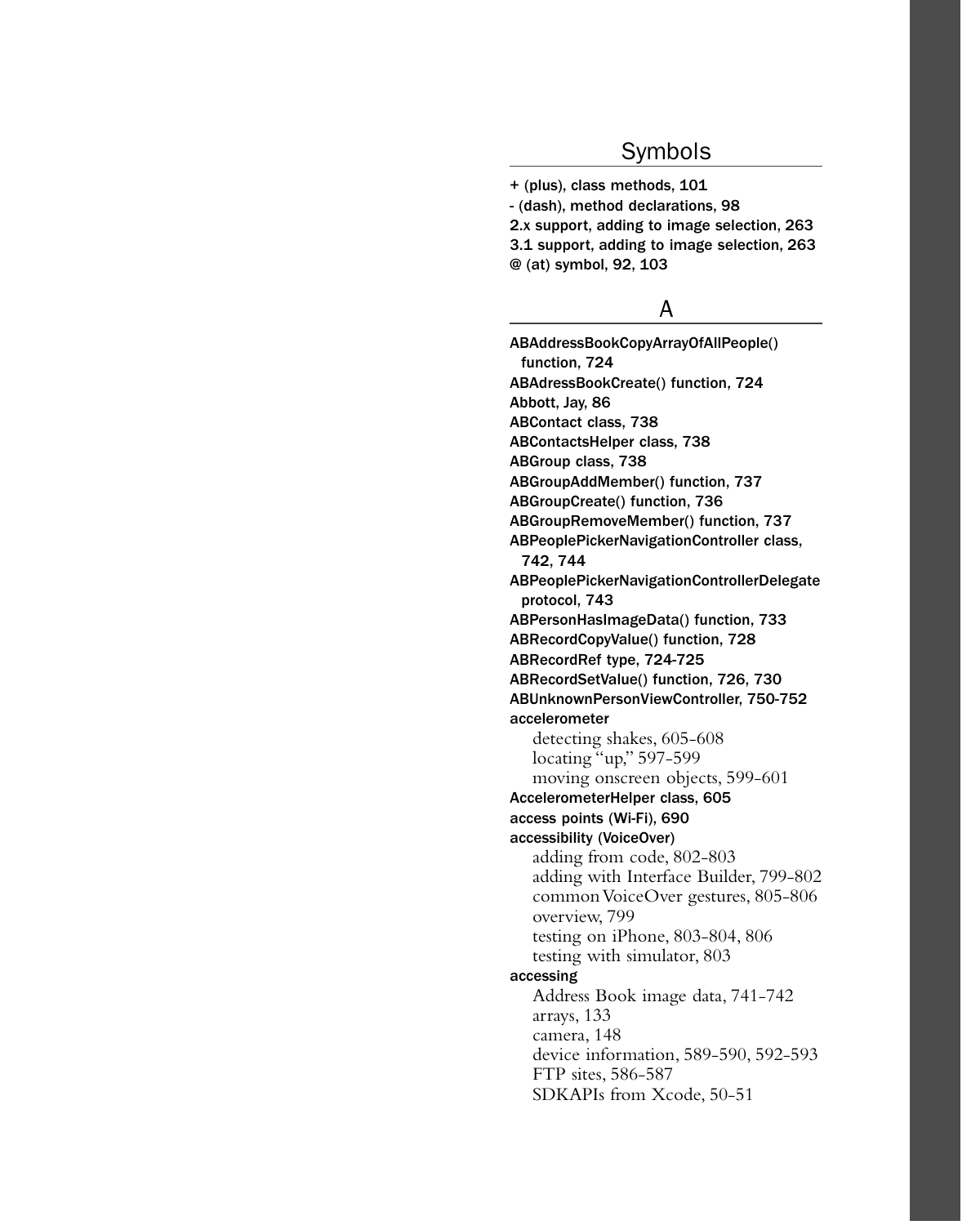sets, 135 substrings, 128-129 accessor methods, 105 accessory views check marks in table cells, 446-448 disclosure accessories in table cells, 449-451 accounts, test accounts (StoreKit) creating, 781-782 signing into, 790 action sheets displaying text in, 405-406 menus, creating, 403-405 pop-ups versus, 403 actions adding, 162 connecting buttons to, 347 ad hoc distributions, 83 applications, building, 84 artwork, adding, 84-85 devices, registering, 83 entitlement files, 83 mobile provisions, building, 83 Address Book ABContact class, 738 ABContactsHelper class, 738 ABGroup class, 738 ABRecordRef type, 724-725 ABUnknownPersonViewController, 750-752 AddressBookUI framework, 724 contacts adding, 747-748 adding random contact art, 752-754 limiting contact picker properties, 745-747 modifying, 748-750 picking people, 742-745 searching for, 735 groups, 736-738 images, 733-734, 741-742 overview, 723 properties address and instant message properties, 730-733 date properties, 726-730 multivalue record properties, 727-730

records adding, 734 creating, 734 deleting, 735-736 multivalue record properties, 727-730 retrieving and setting ABRecord strings, 725-726 referencing, 724 searching, 738-740 address book controllers, 150 address properties (Address Book), 730-733 AddressBookUI framework, 724 addSubview method, 29 affine transform of UIView, 233-234 alert sounds, creating, 418 alerts, 391, 673. *See also* progress indicators application badges, updating, 416-417 audio alerts, 417-420 classes for, 394 creating, 391-392 delegate methods in, 392-394 displaying, 190-191, 394 localized alerts, 673 modal alerts, creating with run loops, 396-399 network activity indicators, 415-416 no-button alerts, creating, 394-396 orientable scroll-down alerts, creating, 412-415 requesting text input via, 399-402 tappable overlays, creating, 411-412 variadic arguments with, 402-403 volume alert, displaying, 420-421 allApplicationSubviews() function, 214 allocating memory, 94 allSubviews() function, 214 alternating table cell colors, 439-441 animations. *See also* transitions in buttons, 351-354 view animations bouncing views, 248-250 building UIView animation blocks, 236-237 callbacks, 237 Core Animation calls, 244-246 Core Animation transitions, 242-244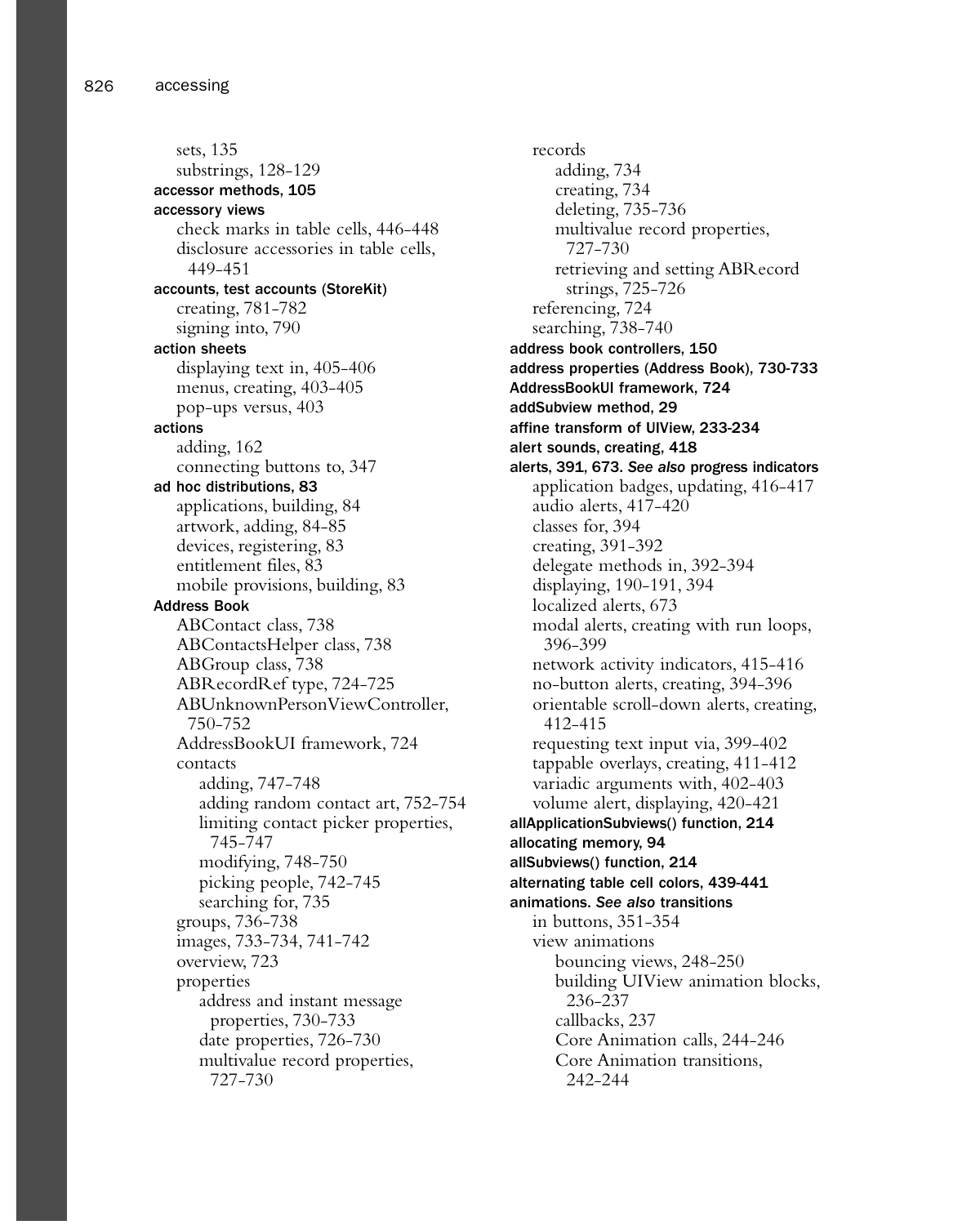curl transitions, 246-247 fading views in and out, 237-238 flipping views, 240-241 image view animations, 250-251 overview, 236 swapping views, 239-240 annotations map annotations adding, 710 annotation views, 710-712 creating, 710 MapAnnotation class, 709-710 responding to annotation button taps, 712-716 user location annotations, 707-708 APNS (Apple Push Notification Service), 656 App Store compiling clean builds for, 80-81 debugging uploads, 81-82 appending strings, 126 Apple Push Notification Service (APNS), 656 application approval for in-app purchase items (StoreKit), 785-786 application badges, updating, 416-417 application bundles, 257 components, 26-27 application folder hierarchy, 22-23 executable, 23 icon and default images, 25-26 Info.plist files, 23-25 NIB files, 26 loading images from, 258 application delegate, 20-21 application identifiers editing, 66-67 generating for push notifications, 659 registering, 15 application limits, platform differences, 11 application registration for push notifications, 662-663 error handling, 664-665 responding to notifications, 665-666 retrieving device tokens, 663-664 applications. *See also* projects IPA archives, 27 overview, 17-18 sandboxes, 27 sharing keychains between, 575-577

skeleton, 18-22 submitting for review, 787 applying image processing, 293-295 aps dictionary, 673-675 archiving, persistence through, 314-315 arguments, variadic arguments with alerts, 402-403 arrays, 133 accessing, 133 converting strings to, 128 converting to strings, 134 creating, 133 NSArray class, 97 NSMutableArray class, 97 for table sections, creating, 468-469 testing, 134 view controller arrays, loading, 198 artwork, adding to ad hoc distributions, 84-85 assembling applications application skeleton, 18-19 application delegate, 20-21 main.m file, 19-20 view controller, 21-22 overview, 17-18 assigning data sources for tables, 425-426 delegates for tables, 426 properties, 109 retained, 113-114 self-assigning, 112 asynchronous downloads, 560-565 at (@) symbol, 92, 103 atomic methods, 109 attributes Core Data, 758 of properties, 109-110 audio handling interruptions, 621-622 ignoring lock events, 622-624 iPod library contents, filtering, 645-649 looping, 618-620 picking, 641-645 playing, 611, 615-618 catching end of playback, 614 initializing audio players, 611-612 monitoring audio levels, 613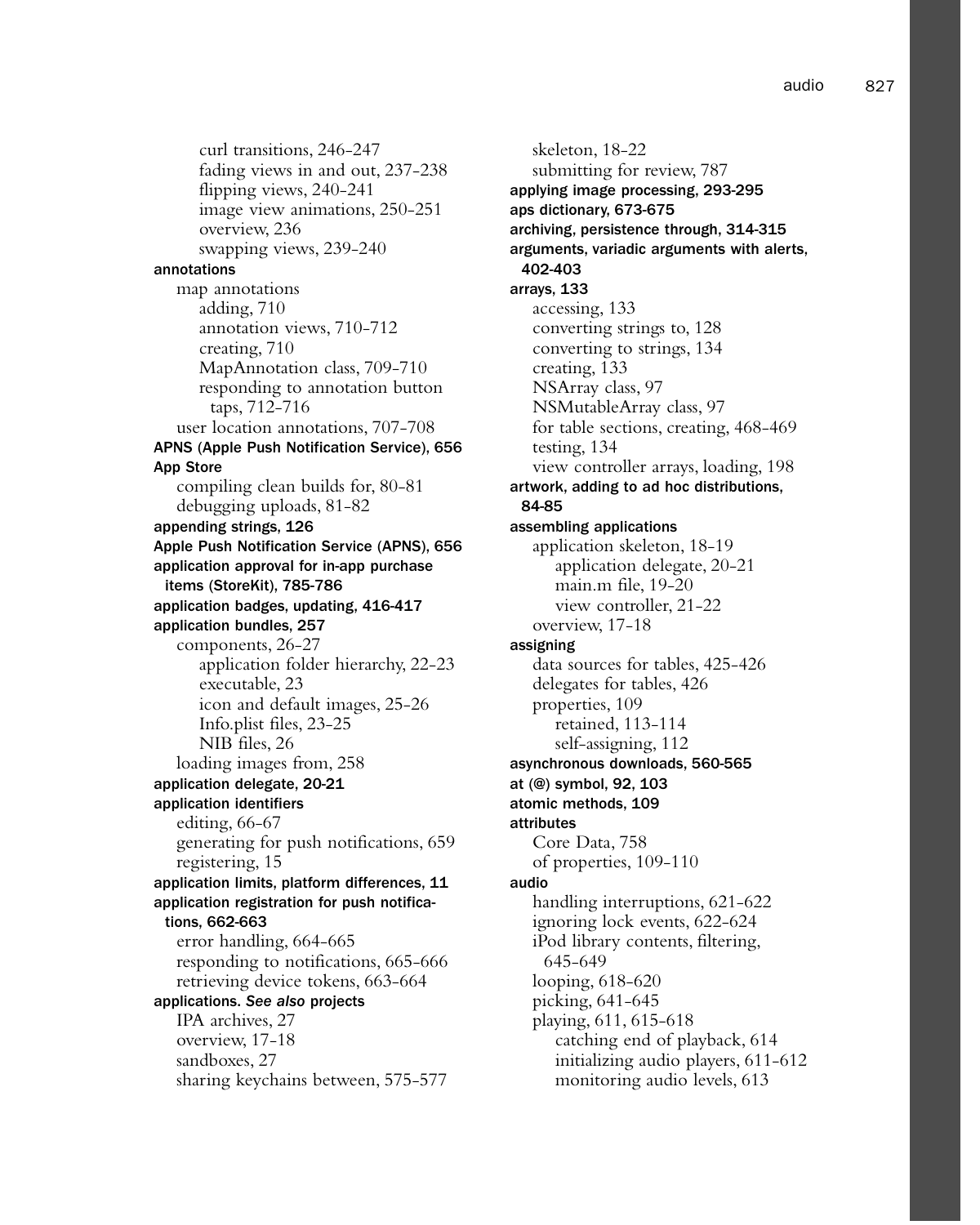with MPMusicPlayerController class, 649-653 scrubbing audio, 614 recording, 624-628 with Audio Queues, 629-634 audio alerts, 417 alert sounds, creating, 418 system sounds, creating, 417-420 vibration, creating, 418 audio players, initializing, 611-612 Audio Queues, 417, 629-634 Audio Services, 418-420 authentication challenges, handling, 565-566 autorelease memory management, 58 autorelease objects creating, 111-112 explained, 110-111 lifetime of, 112 retaining, 112-113 autorelease pools, 19-20 autosizing, 176-179 text editors, 372 availability, checking, 555-557. *See also* reachability availability date, setting, 781 AVAudioPlayer class, 417, 611. *See also* audio catching end of playback, 614 initializing audio players, 611-612 monitoring audio levels, 613 playing audio, 615-618 scrubbing audio, 614 AVAudioRecorder class, 624 AVAudioSession class, 624

#### B

background color of tables, changing, 430-432 background images for tables, creating, 432-433 badges, 673 application badges, updating, 416-417 Ballard, Kevin, 388 bar button items, 347 bars, 146-147 battery state, monitoring, 594-595

behavior limits, platform differences, 12 bitmaps, 291 applying image processing, 293-295 drawing into bitmap contexts, 291-293 image-processing limitations, 295-297 testing touches against bitmap alpha levels, 309-311 Bluetooth, GameKit and, 495 limitations, 496-497 Bonjour, 495 GameKit sessions and, 496, 498 iPhone servers creating, 515-520 Mac clients, creating, 520-523 names and ports, registering, 528-529 scanning for services, 540-543 BonjourHelper class, 528-537 bookmarks, 76-77 bouncing views, 248-250 bounded movement, 306-307 bounded views, moving randomly, 231-232 breakpoints, 53-55 Britten, Ben, 629 browsing parse trees, 580-582 buffers, NSData class, 136 built-in controls in table cells, 441-443 Bundle Seed IDs, 16 buttons, 344-345 adding in Interface Builder, 345-347 animation in, 351-354 connecting to actions, 347 custom buttons building in Xcode, 348-351 creating, 346-347 multiline button text, 351 in segmented controls, 362-363 toggle buttons, 354-356

# C

C programming language, 91, 116 C strings, converting to/from, 127 caching, 768 memory management, 59 monitoring with Instruments application, 62-64 calculating lines, 323-325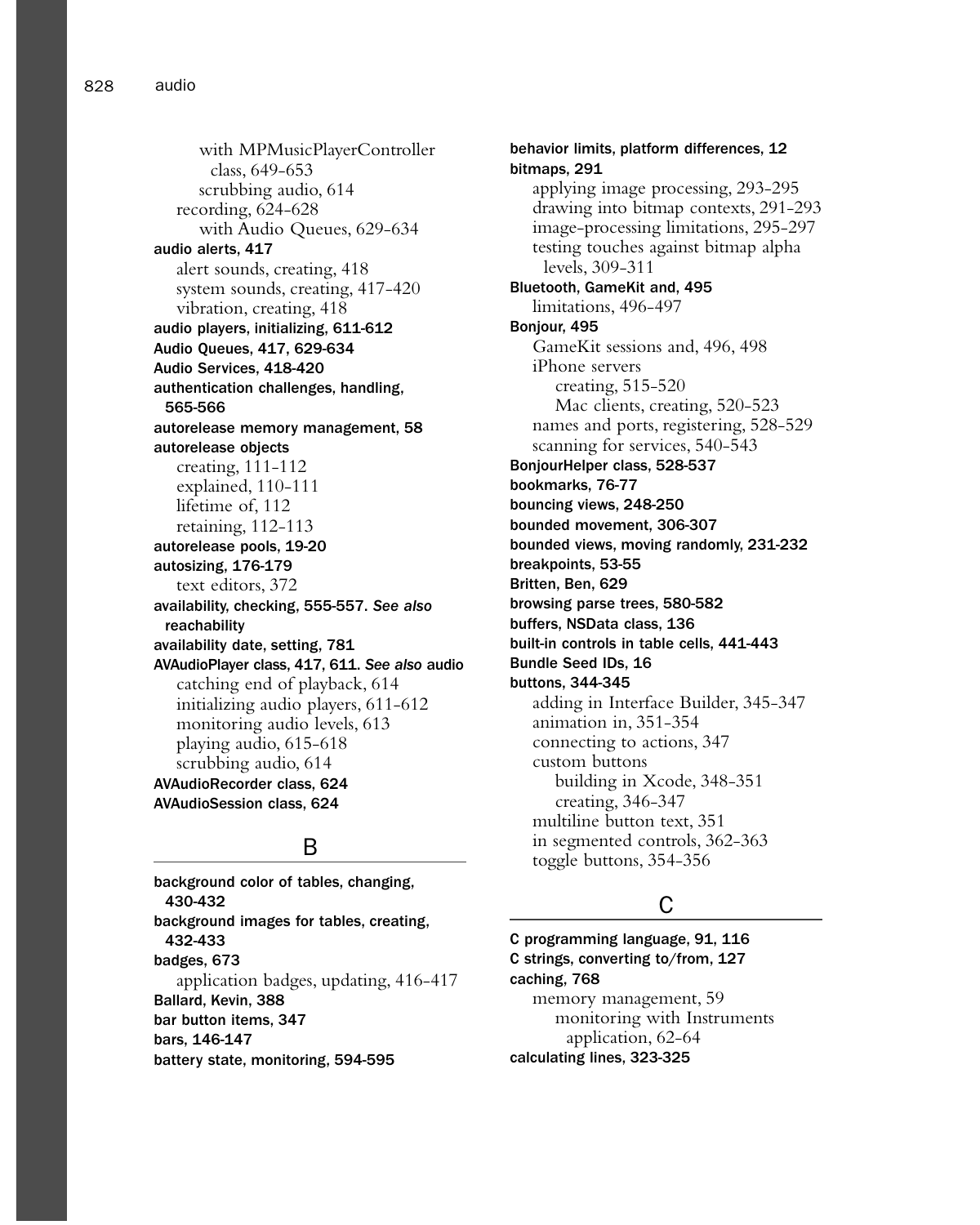callbacks adding to protocols, 123 animation callbacks, 237 optional callbacks, 123-124 camera. *See also* images accessing, 148 capturing time-lapse photos, 273-275 custom camera overlays, 275, 277-278 model differences, 7 selecting and customizing images from camera roll, 265-267 snapping photos and writing to photo album, 268-270 camera roll, selecting and customizing images from, 265-268 canceling peer picker alerts, 499 capability requirements, adding, 590-592 capturing colors, 165 time-lapse photos, 273-275 Carbon, explained, 117 case (of strings), changing, 129 catching end of audio playback, 614 categories, explained, 120-121 cell tower positioning, 690 cells (table) adding, 453 alternating colors, 439-441 building custom, 435-439 with built-in controls, 441-443 check marks in, 446-448 deleting, 451-456 disclosure accessories in, 449-451 removing selection highlights, 448-449 reordering, 456-457 retaining state, 443-445 returning from sections, 470 reusing, 425, 428 selection color, setting, 429 swiping, 453 types of, 433-435 visualizing reuse, 445-446 centering landscape views, 234-235 certificates, 14 CFShow function, 105 CGFont class, 388 CGRect structure, 223-224, 227 CGRectCreateDictionaryRepresentation() function, 223

CGRectFromString() function, 223, 313 CGRectGetCenter() function, 227 CGRectInset() function, 223 CGRectIntersectsRect() function, 223 CGRectMake function, 223 CGRectMoveToCenter() function, 227 CGRectZero() function, 223 chat, 512-515 check marks in table cells, 446-448 chevrons, 449-451 child-view undo support, 316 choices, views for, 145 chunked data for asynchronous downloads, 562 circles, detecting, 325-327 circular hit test, 308 Clang static analyzer, 64-65, 98 class headers, inspecting, 163 class methods, 101 classes. *See also* Foundation classes for alerts, 394 explained, 92-93 extending, 120-121 hierarchy, 102-103 implementing, 100 logging information, 103-105 naming in Cocoa Touch, 92 for progress indicators, 406-407 clean builds, 80-81 clearing console log, 56-57 CLHeading class, 698 client mode (peer pickers), 500, 502 client skeleton example (push notifications), 667-672 clients in GameKit, 498 Mac clients, creating for iPhone Bonjour servers, 520-523 clipboard for simulator, 48, 524-525 CLLocation class, properties, 694-695 closing connections with BonjourHelper class, 530 Cocoa, explained, 117. *See also* Foundation classes Cocoa Touch class names, 92 definition of, 4-5 explained, 117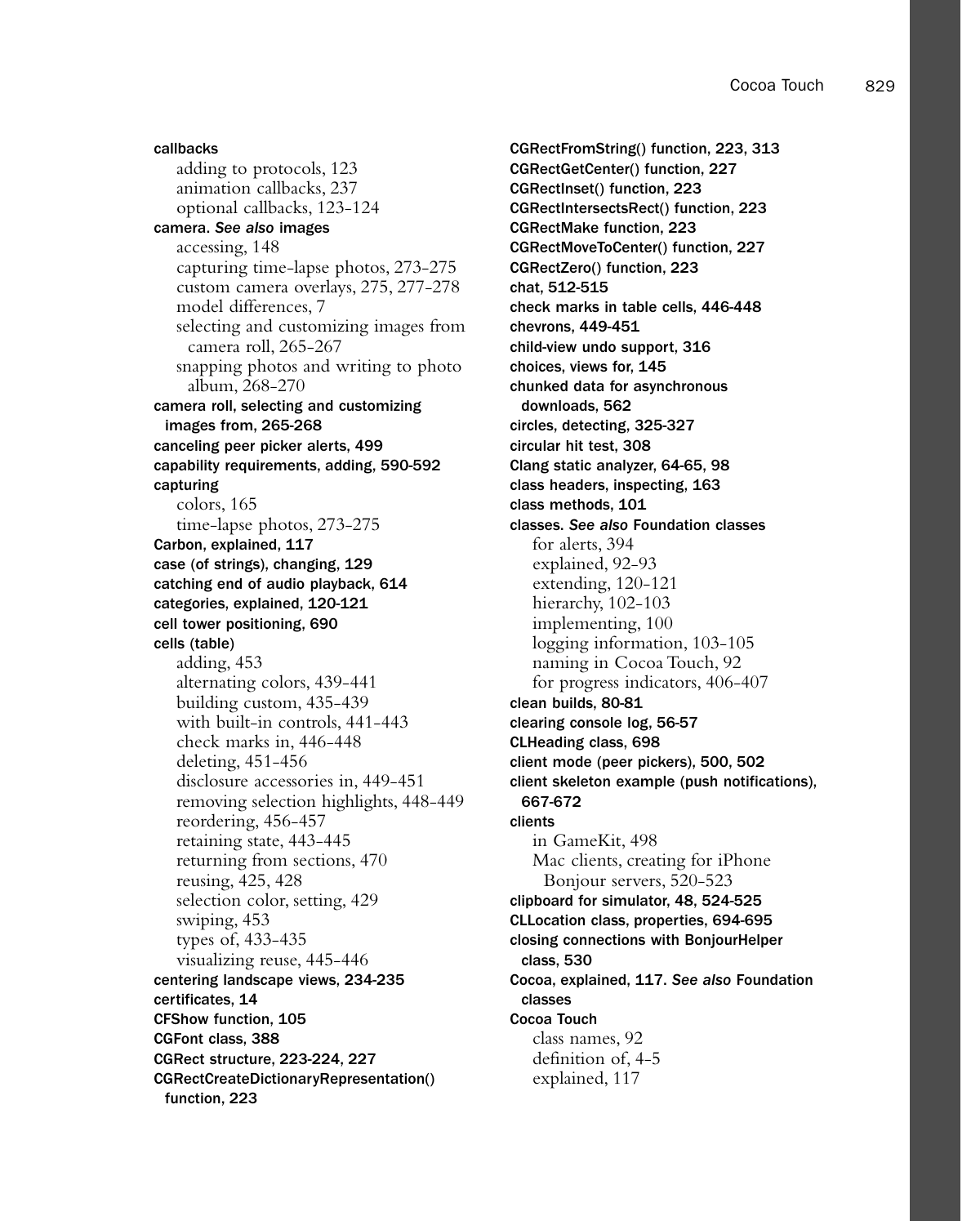CocoaDev Web site, 816 code, adding VoiceOver accessibility from, 802-803 code signing identity, setting, 67-68 code-based temperature converter example, 166-169 collapsing methods, 77 collections, 133-136 arrays, 133-134 dictionaries, 134-135 fast enumeration, 101 memory management, 135 sets, 135 writing to files, 135-136 color background color of tables, changing, 430-432 capturing, 165 selection color for table cells, setting, 429 of table cells, alternating, 439-441 com.yourcompany, overriding, 86 comparing dates, 131 compiler directives explained, 73-74 iPhone-specific definitions, recovering, 74-75 pragma marks, 76-77 runtime checks, 75-76 compiler warnings message forwarding, 140 treating as errors, 98 compiling applications, 68-69 clean builds for App Store, 80-81 complex data, sending via GameKit, 510-512 compound predicates in fetch requests (Core Data), 771 computing speed and distance, 696-697 configurations, creating/editing distribution configurations, 78-79 conforming to protocols, 124-125 connecting buttons to actions, 347 connection process, GameKit peers, 498-500, 502 connections adding, 163-164 asynchronous downloads, 560-565

authentication challenges, handling, 565-566 closing with BonjourHelper class, 530 connectivity changes, scanning for, 549-552 data uploads, 572-575 FTP access, 586-587 GameKitHelper class, 503-504 IP and host information, retrieving, 552-555 network activity indicators, 415-416 network status, checking, 545-547 online connections, creating with GameKit, 537-540 peer-to-peer connections. *See* Bonjour; GameKit POST requests, uploading via, 569-572 site availability, checking, 555-557 synchronous downloads, 557-560 UIDevice class, extending for reachability, 547-549 WiFi connections with BonjourHelper class, 528-537 connectivity changes, scanning for, 549-552 console clearing log, 56-57 running, 55-56 Console tab (Organizer), 72 constraining movement, 305, 307 consumable purchases, 784 Contact Add button, 344 contacts (Address Book) ABUnknownPersonViewController, 750-752 adding, 747-748 adding random contact art, 752-754 limiting contact picker properties, 745-747 modifying, 748-750 picking people, 742-745 searching for, 735 content length for asynchronous downloads, 562 contents controllers, 149 contexts (Core Data) creating, 760-761 inserting entities into, 761-763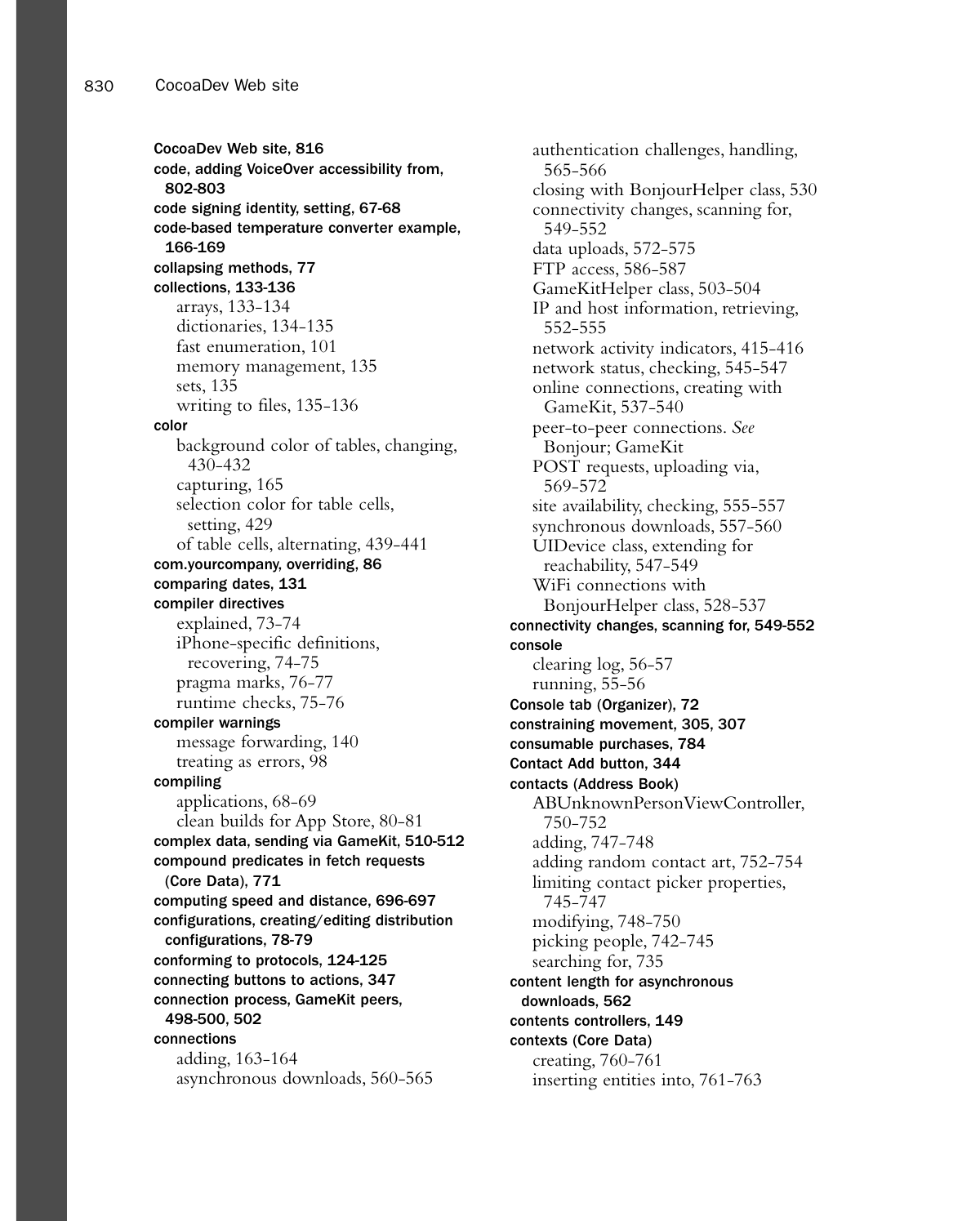controller behavior delegation, 30-31 notifications, 33 overview, 30 target-actions, 32 controls, 145-146, 341 buttons, 344-345 adding in Interface Builder, 345-347 animation in, 351-354 building in Xcode, 348-351 connecting to actions, 347 creating custom buttons, 346-347 multiline button text, 351 events, 341-344 page indicators, 376-383 remove controls, displaying/ dismissing, 452 segmented controls, 362-363 sending events, 364 sliders, custom slider thumbs, 356-361 subclassing UIControl class, 363-366 switches, 354-356 in table cells, 441-443 text fields dismissing keyboards, 366-369 text entry filtering, 374-376 text views creating text editors, 371-374 dismissing keyboards, 370-371 smart labels, 387-388 toolbars creating in Interface Builder, 384-385 creating in Xcode, 385-386 tips for, 387 types of, 341 convenience methods, 111 conversion method, defining, 165-166 converting aps dictionary to JSON, 674-675 arrays to strings, 134 C strings, 127 Interface Builder files to Objective-C, 51-53 strings to arrays, 128 XML data to tree data structures, 577-582 coordinate systems, 224

Core Animation calls, 244-246 transitions, 242-244 Core Data contexts, creating, 760-761 explained, 757-758 header files, generating, 759-760 model files, creating/editing, 758 objects creating, 761-763 removing, 765-767 retrieving, 763-764 search tables example, 770-772 table data sources example, 767-770 table editing example, 773-775 table undo/redo support example, 775-778 Core Foundation explained, 117 memory management, 116-117 Core Graphics, masking reflections with, 253-255 Core Location cell tower positioning, 690 computing speed and distance, 696-697 detecting direction of north, 698-700 GPS positioning, 690 hybrid positioning approaches, 691 Internet provider positioning, 691 model differences, 8 overview, 689 SkyHook Wi-Fi positioning, 690 tracking latitude and longitude code listing, 693 location properties, 694-695 step-by-step process, 691-692 tracking speed, 695-696 counting table sections/rows, 469-470 Cox, Brad J., 91 Crash Logs tab (Organizer), 72-73 credentials, 566-569 cross-promotion, 815 curl transitions, 246-247 custom buttons. *See also* buttons building in Xcode, 348-351 creating, 346-347 custom camera overlays, 275, 277-278 custom getters/setters, creating, 107-109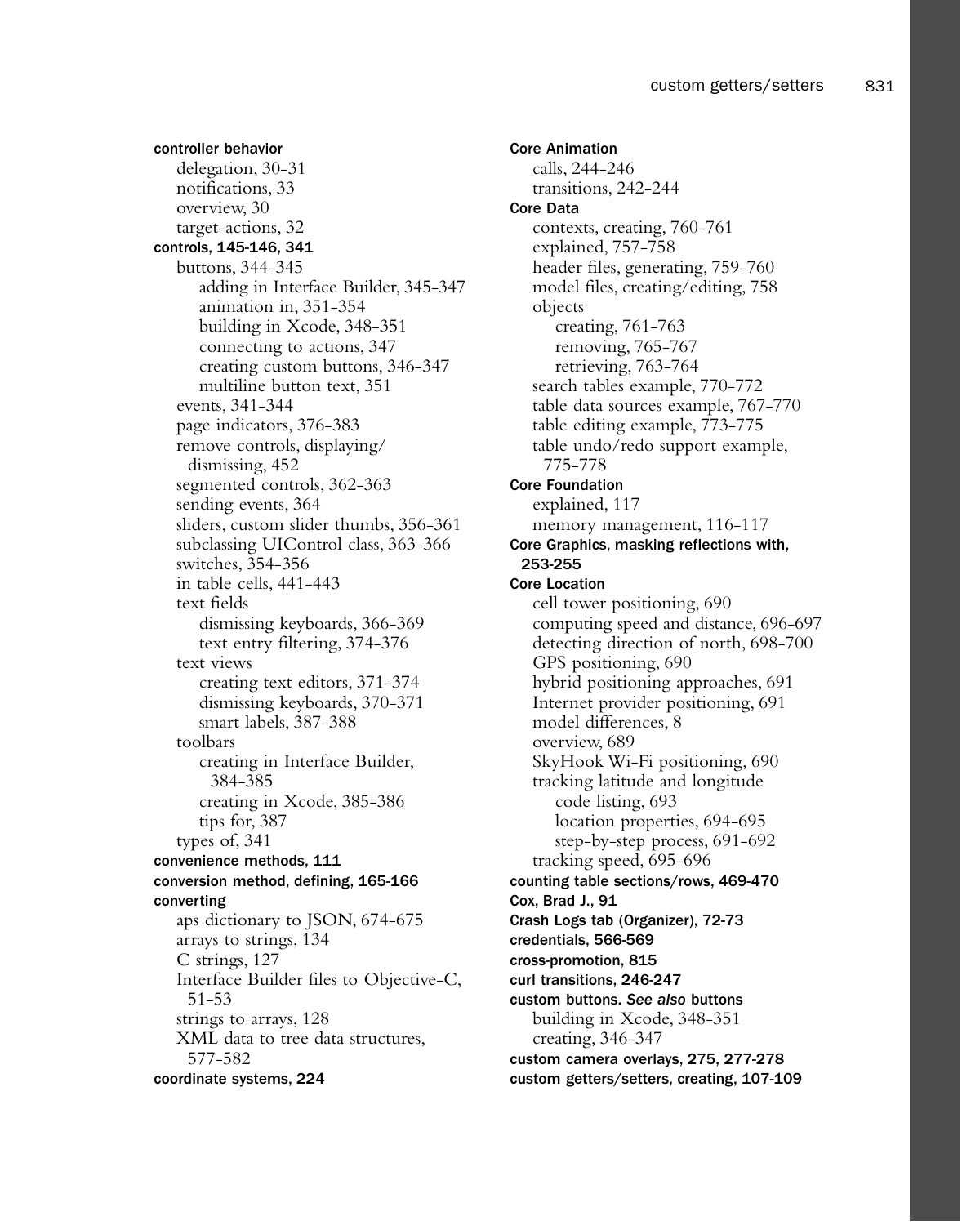custom key-value pairs in notification payloads, 675 custom modal controllers example, 199-201 custom overlays for progress indicators, creating, 409-411 custom popping options example (navigation controllers), 197-199 custom settings bundles, adding, 806-807 avoiding sensitive information, 808 checking user defaults, 813-814 creating custom settings page, 810-813 defining settings bundle, 809 Llama Settings project, 813 Settings app, 807 settings schema, 808 custom slider thumbs, 356-361 custom table cells, building, 435-439 custom templates, creating, 86-88 custom undo routine, 318-319 customized paged scroller example, 379-383 customizing images from camera roll, 265-268 selected table cells, 439 table headers/footers, 474-476 toolbars, 56-57 Xcode identities, 85-86 cylinder roll example (picker views), 484-487

#### D

dash (-), method declarations, 98 data access limits, platform differences, 10 data display, views for, 144 data handling, GameKitHelper class, 504-505 data length, checking in GameKit, 523-527 data retrieval via pasteboards, 525 data sharing via pasteboards, 524 data source methods, building searchable, 465-466 data sources, 34-35 explained, 122 for tables assigning, 425-426 methods, 427-428 data storage via pasteboards, 524 data structures for table sections, creating, 468-469 data uploads, 572-575

date properties (Address Book), 726-730 date/time entering in tables, 487-490 formatting, 490-493 NSDate class, 131-132 NSDateFormatter class, 132 deallocating objects, 117-119 example, 119 retained properties, 118 variables, 118 debugger, 53 breakpoints, 53-55 console, 55-57 customizing toolbars, 56-57 objects, inspecting, 55 opening, 53 running, 53 zombies, enabling, 57 debugging App Store uploads, 81-82 tethered debugging, overview, 6-7 declaring interfaces, 92 methods, 98-99 optional callbacks, 123-124 URL, 815-816 default settings, checking user defaults, 813-814 Default.png files, 25-26 defining conversion method, 165-166 protocols, 122-123 settings bundle, 809 delays in registering purchases (StoreKit), 794 in system sounds, 419 delegate methods alerts, 392-394 assigning for tables, 426 table searches, 467 table sections, 472 delegation, 30-31, 122 delete rules (Core Data), 766 deleting. *See* removing deployment application identifiers, editing, 66-67 code signing identity, setting, 67-68 compiling applications, 68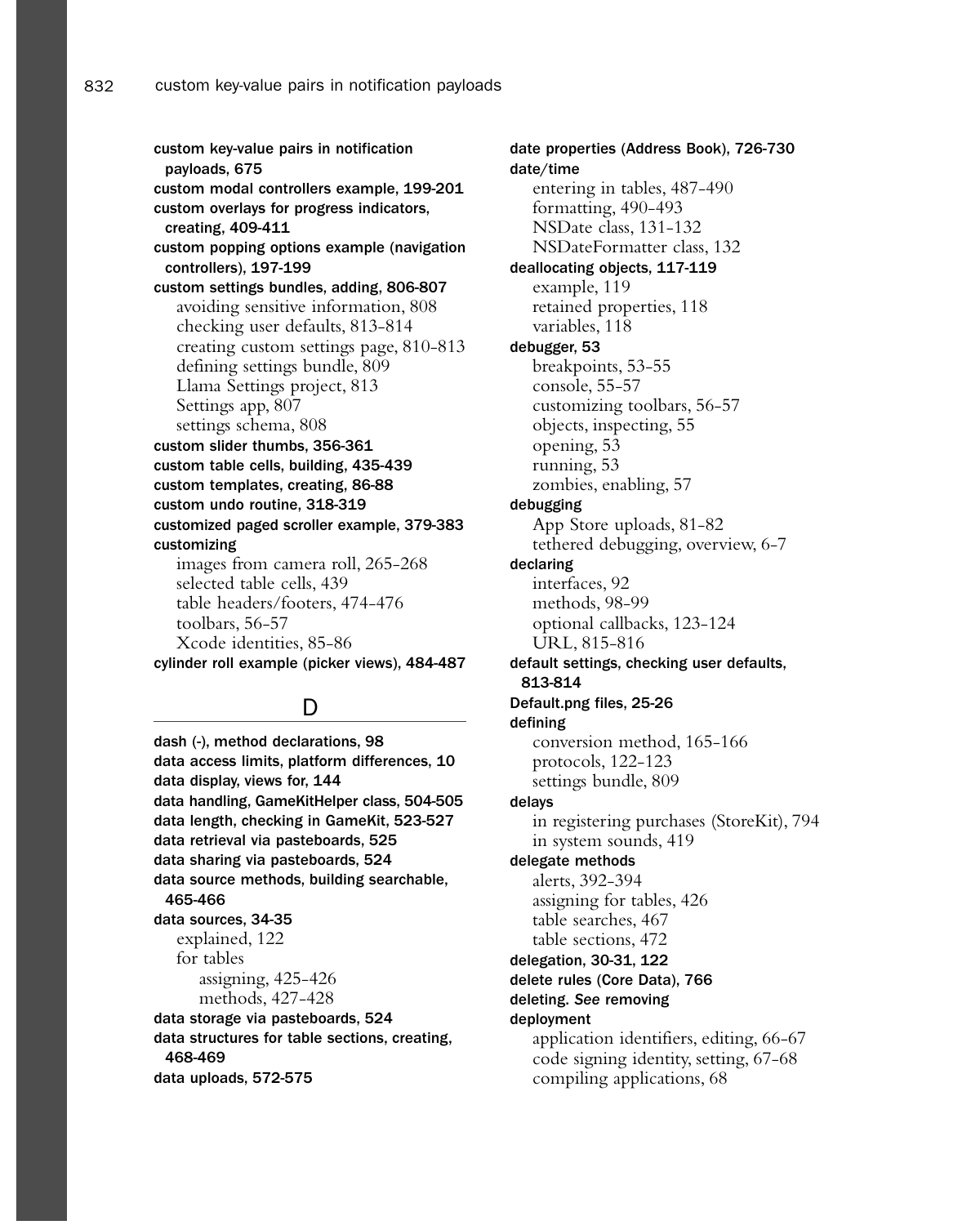development provisions, installing, 66 signing applications, 68-69 deselecting table cells, 448 deserializing property lists, 510-512 Detail Disclosure button, 344 Detail pane (Xcode projects), 41-42 detecting circles, 325-327 device orientation, 601-603 direction of north, 698-700 leaks with Instruments application, 59-60, 62 multitouch, 327-329 shakes with accelerometer, 605-608 with motion events, 603-604 developer portal overview, 13 provisioning, 16 registering application identifiers, 15 registering devices, 14-15 requesting certificates, 14 setting up teams, 13-14 developer programs. *See also* developer portal Enterprise Developer Program, 2 Online Developer Program, 2 registering for, 3 Standard Developer Program, 2 table of, 1-2 University Developer Program, 3 development devices, 5 development process for push notifications, 659 application identifier, generating, 659 push-specific provisions, 661-662 SSL certificate, generating, 660-661 development provisions, installing, 66 device capability requirements, adding, 590-592 device information, accessing, 589-590, 592-593 device orientation, detecting, 601-603 device tokens managing inactive, 685-686 retrieving, 663-664 devices, registering, 14-15, 83 Devices list (Organizer), 71

dictionaries, 133-135 creating, 134 listing keys, 135 removing objects, 135 replacing objects, 134 searching, 134 direct manipulation interfaces. *See also* touches calculating lines, 323-325 detecting circles, 325-327 gesture distinction, 329-333 interactive resize and rotation, 333-338 multitouch, 303-304, 327-329 persistence, 311-315 simple direct manipulation interface, 304-305 touch-based painting, 321-323 undo support, 316-320 direction of north, detecting, 698-700 direction sensing locating "up," 597-599 moving onscreen objects, 599-601 directives. *See* compiler directives disabling proximity sensor, 596-597 disclosure accessories in table cells, 449-451 disconnections BonjourHelper class, 530 GameKitHelper class, 503-504 disk space, checking, 608-609 dismissing keyboards, 366-371 remove controls, 452 displaying alerts, 190-191, 394 data, views for, 144 images in scrollable view, 278-280 multiimage paged scroll, 280-281 remove controls, 452 text in action sheets, 405-406 volume alert, 420-421 peer picker, 498-499 distance, computing, 696-697 distribution configurations, creating/editing, 78-79. *See also* ad hoc distributions Documents folder, saving images to, 270-271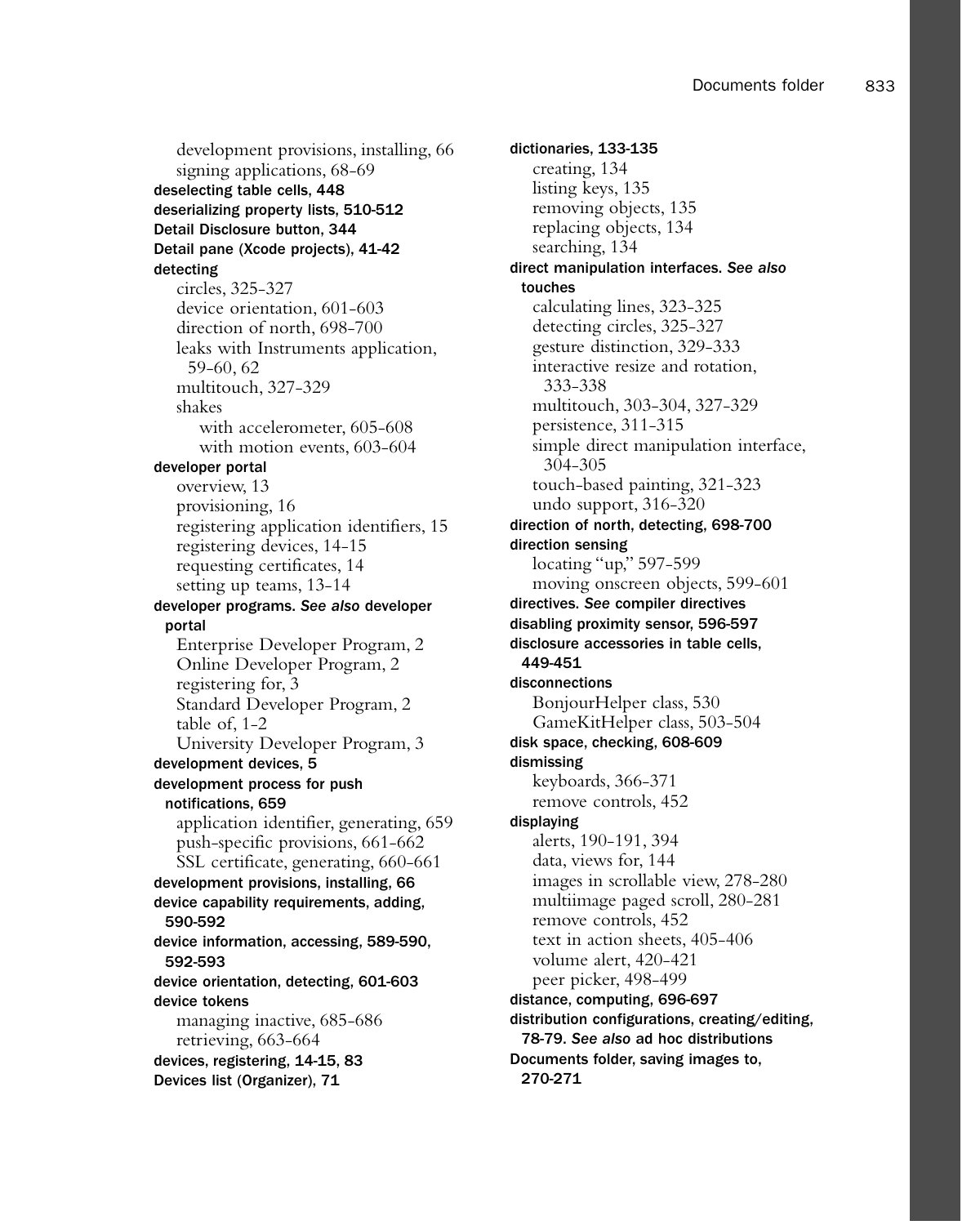dot notation, 105 double-taps, 330 downloads asynchronous downloads, 560-565 iPhone SDK, 3 synchronous downloads, 557-560 draggable views, creating, 304-305 drags, 330 drawing into bitmap contexts, 291-293 touch-based painting, 321-323 duplex connections with BonjourHelper class, 530 dynamic typing, explained, 96-98

#### E

e-mailing images, 272-273 editing Address Book contacts, 748-750 application identifiers, 66-67 distribution configurations, 78-79 main.m (hybrid temperature converter example), 172-173 model files (Core Data), 758 navigation bar, 159 simulator library, 48 tables in Core Data, 773-775 video, 639-641 view controller implementation, 171-172 views, 44-45 editor windows (Xcode projects), 42 efficiency of custom slider thumbs, 358 embedding images onto scrollers, 278-280 enabling accessibility, 802 interactions, 160 proximity sensor, 596-597 reorientation, 175-176 simulated elements, 160 zombies, 57 energy limits, platform differences, 11 Enterprise Developer Program, 2 entities (Core Data), 758 header files, generating, 759-760 inserting into contexts, 761-763 entitlement files, 83

epochs, 131 error handling for device token requests, 664-665 errors, treating warnings as, 98 evaluating autosize option, 178-179 events control events, 341-344 motion events, detecting shakes, 603-604 sending from controls, 364 executable, 23 extending classes, 120-121 UIDevice class for reachability, 547-549 extracting numbers from strings, 130 view hierarchy tree, 213

#### F

fading views, 237-238 fast enumeration of collections, 101 feedback service for push notifications, 685-686 fetch requests (Core Data), 763-764 fetch results (Core Data) search tables example, 770-772 table data sources example, 767-770 file extensions, 19 file management, 136-138 file system size, checking, 608-609 File Transfer Protocol (FTP), accessing sites, 586-587 files executable, 23 file types, 19 Info.plist, 23-25 IPA archives, 27 NIB files, 26 writing collections to, 135-136 writing/reading strings, 127-128 filtering iPod library contents, 645-649 text entries, 374-376 finding Address Book contacts, 735 best location match, 704-707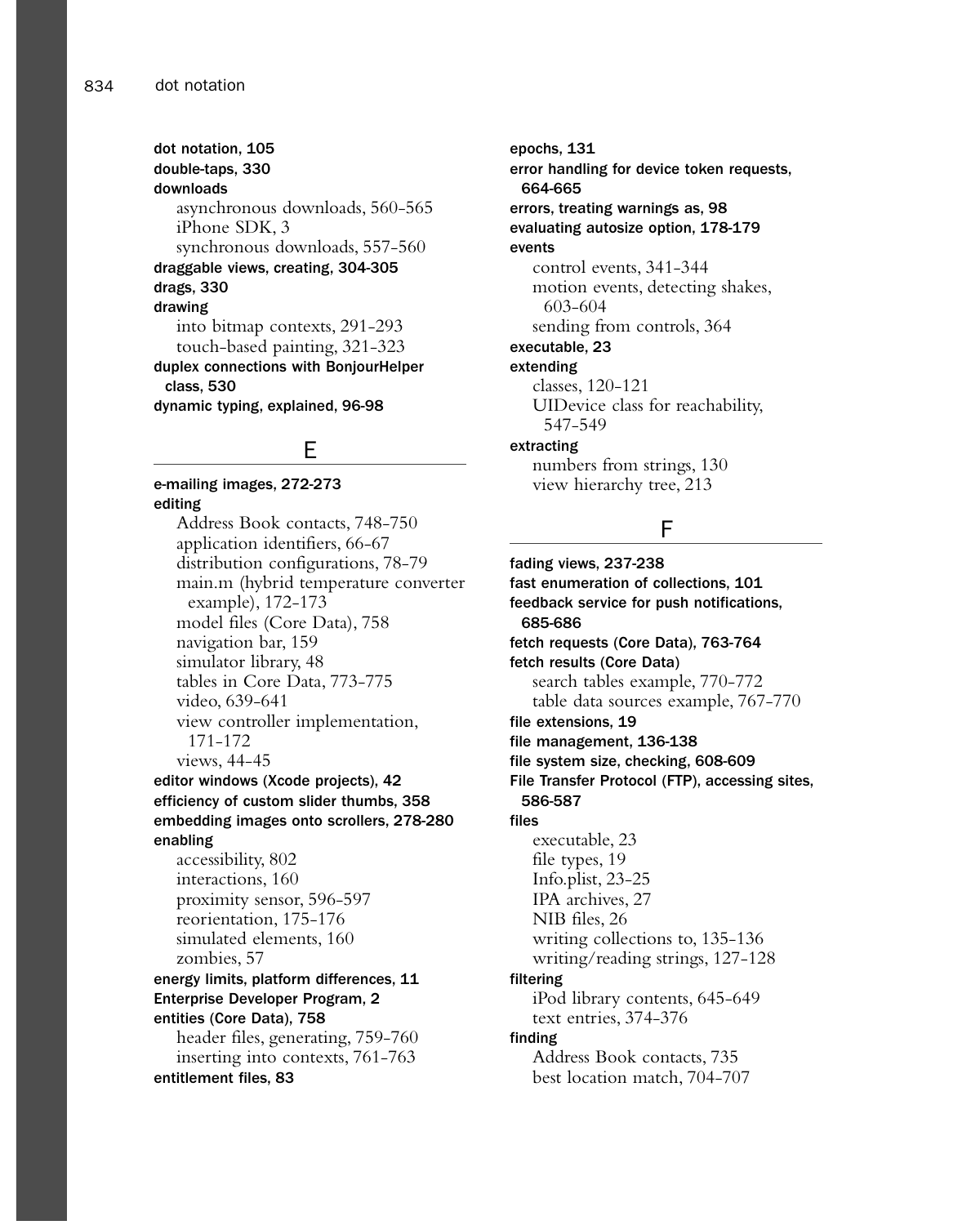fixpng utility, 10-11 flipping views, 240-241 FlipView interface, 241 font table example, 428-430 FontLabel, 388 footers for tables, customizing, 474-476 form data uploads, 572-575 format specifiers for strings, 104 formatting date/time, 490-493 Foundation, explained, 117 Foundation classes, 125-126 collections, 133-136 dates, 131-132 file management, 136-138 index paths, 132 NSData, 136 numbers, 131 strings, 126-130 timers, 132 URLs, building, 136 frames. *See* views free space, checking, 608-609 freeform group tables, 473, 477-480 FTP (File Transfer Protocol), accessing sites, 586-587 FTPHelper class, 586-587

#### G

GameKit, 495 Bluetooth and, 495-497 clients, 498 complex data, sending, 510-512 limitations, overcoming, 523-527 online connections, creating, 537-540 peers, 498 connection process, 498-500, 502 state changes, 503 sending/receiving data, 502 servers, 498 sessions, 496, 498 status logs, monitoring, 509-510 Voice Chat, 512-515 GameKitHelper class, creating, 503, 505-509 connections/disconnections, 503-504 data handling, 504-505 gaming with BonjourHelper class, 528-537 Garbage Collection, 12

geocoding, 717-720 reverse geocoding, 700-702 geometry interface design, 151 keyboards, 154-155 navigation bars/toolbars/tab bars, 153-154 status bar, 151-152 text fields, 155 UIScreen class, 155 view geometry, 222-223 coordinate systems, 224 frames, 223-224 transforms, 224 gesture distinction, 329-333 getters creating custom, 107-109 explained, 106-107 GKPeerPickerController class, 151, 498 GKSession class, 500 GKVoiceChatService class, 512 GPS positioning, 690 Graphics Convert application, 11 grayscale images, 298-299 grouped tables, creating, 473, 477-480 groups (Address Book), 736-738 guides, adding, 184

#### H

.h file extension, 19 handler methods, adding, 816-817 hardware requirements, 3 header files, 92 Core Data, generating, 759-760 importing, 93 viewing side-by-side with method file, 88 header titles for table sections, creating, 470-471 headers for tables, customizing, 474-476 Hewitt, Joe, 281 hiding status bar, 152 hierarchies, view, 211-213 hints, accessibility, 801 Hockenberry, Craig, 814 host information, retrieving, 552-555 hybrid positioning approaches, 691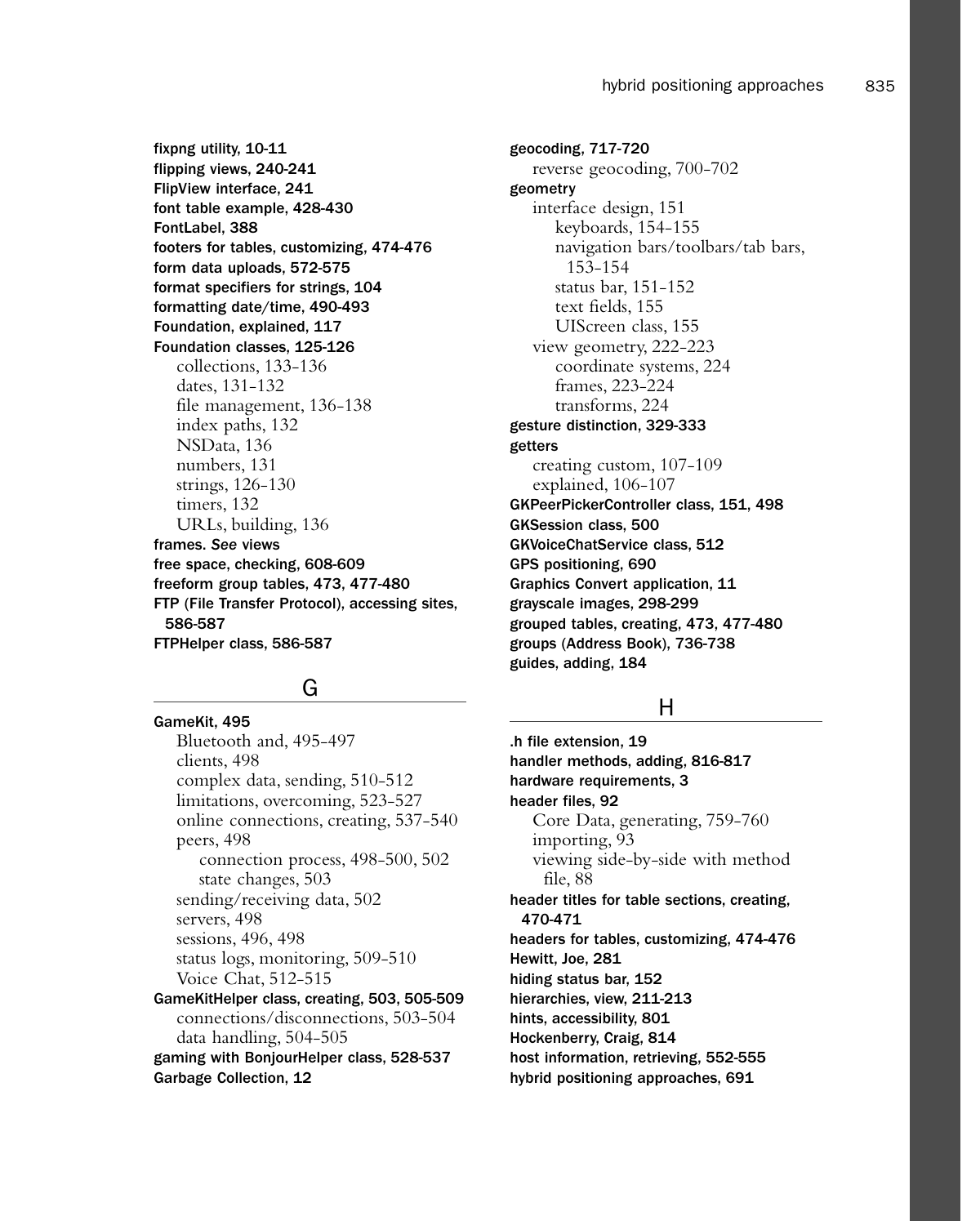#### hybrid temperature converter example, 170

adapting template, 170 adding view controller, 170 designing interface, 171 editing main.m, 172-173 editing view controller implementation, 171-172 running application, 173

## I

IB (Interface Builder). *See* Interface Builder icon.png files, 25-26 id type, 99 identities (Xcode), customizing, 85-86 ignoring lock events, 622-624 iLime service, 793 image backdrops, creating, 160 Image Picker, 150, 263 image processing applying, 293-295 limitations, 295-297 image view animations, 250-251 ImageHelper class, 260-261 images adding random contact art, 752-754 Address Book images, 733-734 accessing image data, 741-742 background images for tables, creating, 432-433 bitmaps, 291 applying image processing, 293-295 drawing into bitmap contexts, 291-293 image-processing limitations, 295-297 creating from scratch, 281-285 custom camera overlays, 275, 277-278 e-mailing, 272-273 grayscale, 298-299 loading from application bundle, 258 with ImageHelper class, 260-261 from photo album, 260, 262-265 from sandbox, 258-259 from URLs, 259-260 photo orientation, 288-290

saving to Documents folder, 270-271 screenshots, 290-291 scroll views creating multiimage paged scroll, 280-281 displaying images in scrollable view, 278-280 selecting and customizing from camera roll, 265-268 snapping photos with iPhone and writing to photo album, 268-270 sources, 257-258 thumbnails, creating, 285-288 time-lapse photos, capturing, 273-275 uploading to TwitPic, 572-575 importing header files, 93 in-app purchase items (StoreKit), creating, 782-786 adding item details, 784-785 application approval, 785-786 pricing section, 783-784 submitting purchase GUI screenshot, 785 inactive device tokens, managing, 685-686 index path access (Core Data), 767 index paths, 132, 425 index titles (Core Data), 768 indexed characters of strings, 126 indexed substrings, requesting, 128 indexes for table sections, creating, 471-472 Info Dark button, 344 Info Light button, 344 Info.plist files, 23-25 list of keys, 821-824 inheriting methods, 98 initializing audio players, 611-612 inserting entities into contexts (Core Data), 761-763 inspecting class headers, 163 objects in debugger, 55 installing development provisions, 66 instance methods. *See* methods instance variables, 91 instances, 94 instant message properties (Address Book), 730-733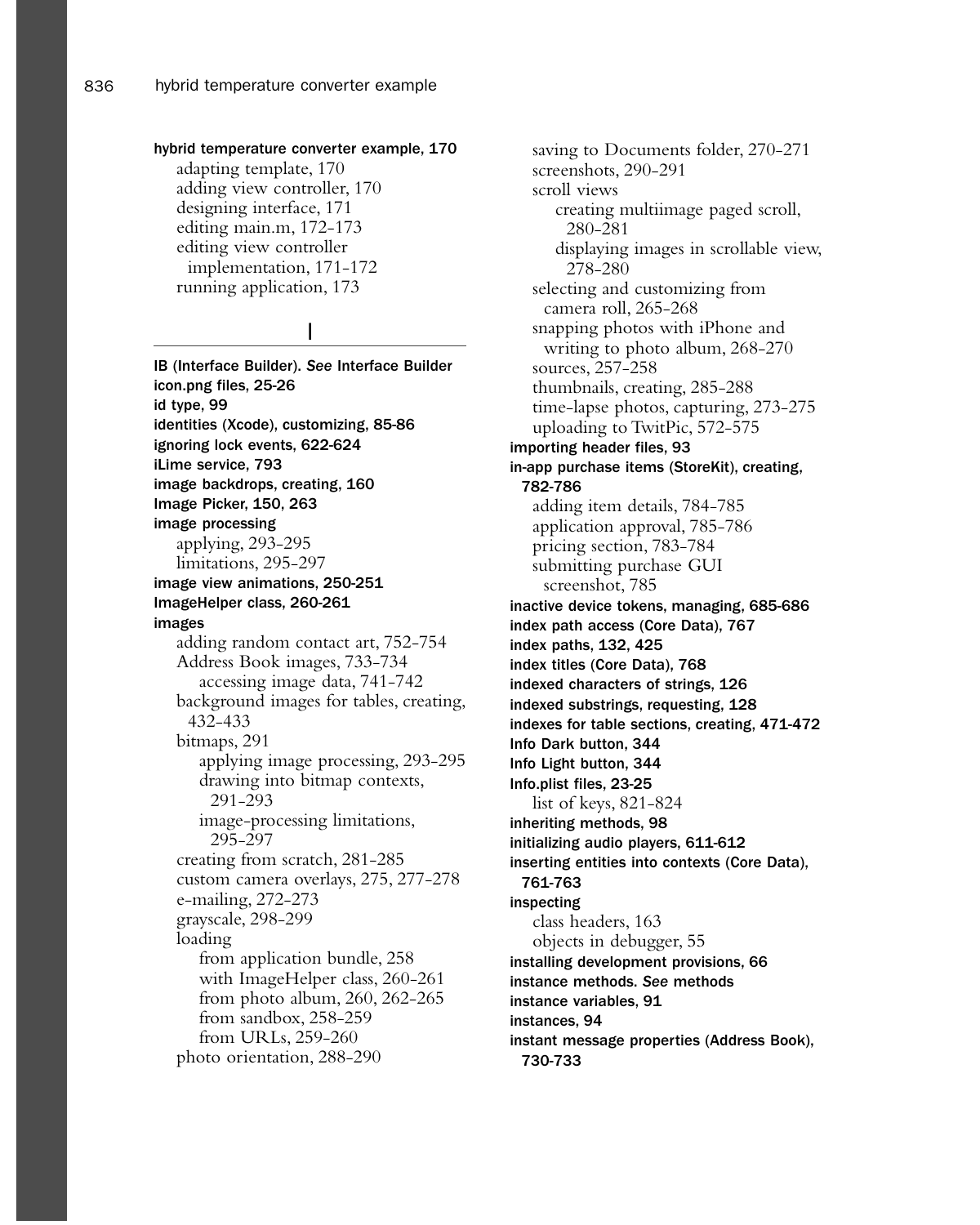Instruments application definition of 4 detecting leaks, 59-60, 62 monitoring caching, 62-64 interaction limits, platform differences, 11 interactions, enabling, 160 interactive resize and rotation, 333-338 Interface Builder adding buttons, 345-347 adding VoiceOver accessibility from, 799-802 converting to Objective-C, 51-53 custom table cells, building, 435-439 definition of, 4 tab bar controllers in, 207-208 table cells with built-in controls, 441-443 temperature converter example, 156-159 adding connections, 163-164 adding labels, 160 adding media to, 157 adding outlets/actions, 162 capturing colors, 165 creating image backdrops, 160 creating new project, 156 defining conversion method, 165-166 editing navigation bar, 159 enabling simulated elements, 160 inspecting class header, 163 replacing main view, 159-160 running application, 166 testing interface, 161 tips for, 184-185 toolbars, creating, 384-385 views, editing, 44-45 .xib files, opening, 43-44 interface creation, 155-156 code-based example, 166-169 hybrid example, 170 adapting template, 170 adding view controller, 170 designing interface, 171 editing main.m, 172-173 editing view controller implementation, 171-172 running application, 173

Interface Builder example, 156-159 adding connections, 163-164 adding labels, 160 adding media to, 157 adding outlets/actions, 162 capturing colors, 165 creating image backdrops, 160 creating new project, 156 defining conversion method, 165-166 editing navigation bar, 159 enabling simulated elements, 160 inspecting class header, 163 replacing main view, 159-160 running application, 166 testing interface, 161 loading .xib files from code example, 173-174 interface design, 143 bars, 146-147 controls, 145-146 geometry, 151-155 hybrid temperature converter example, 171 Interface Builder tips, 184-185 pickers, 146 progress indicators, 147 for rotation, 174-175 autosizing, 176-179 enabling reorientation, 175-176 moving views, 179-180, 182 swapping views, 183 tables, 146 UIView class, 143-144 UIWindow class, 143-144 view controllers, 147-148 address book controllers, 150 GKPeerPickerController class, 151 media player controllers, 151 MFMailComposeViewController class, 150 table controllers, 149-150 UIImagePickerController class, 150 UINavigationController class, 148-149 UITabBarController class, 149 UIViewController class, 148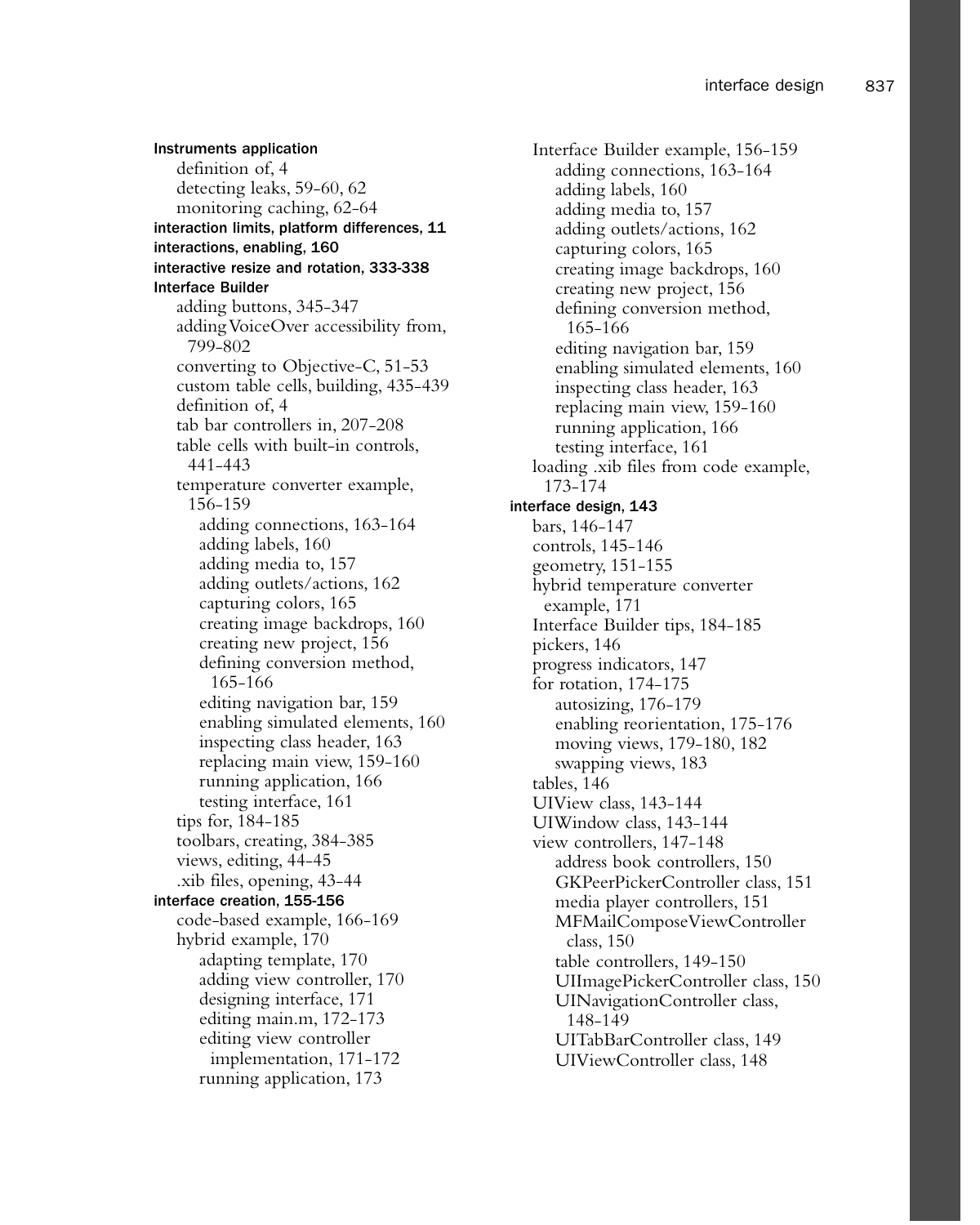views displaying data, 144 making choices, 145 interfaces declaring, 92 FlipView, 241 Internet, downloading images from, 257 Internet provider positioning, 691 interruptions to audio, handling, 621-622 IP information, retrieving, 552-555 IPA archives, 27 iPhone deployment. *See* deployment iPhone developer programs Enterprise Developer Program, 2 Online Developer Program, 2 registering for, 3 Standard Developer Program, 2 table of, 1-2 University Developer Program, 3 iPhone Development Tools list (Organizer), 71 iPhone model differences OpenGL ES, 9 cameras, 7 core location differences, 8 microphones, 7-8 overview, 7 processor speeds, 9 speakers, 7-8 telephony, 8 vibration support and proximity, 9 iPhone platform limitations application limits, 11 behavior limits, 12 data access limits, 10 energy limits, 11 interaction limits, 11 memory limits, 10 overview, 9 storage limits, 10 iPhone SDK Simulator. *See* Simulator iPhone SDK. *See* SDK (Software Developer's Kit) iPhone servers creating with Bonjour, 515-520 Mac clients, creating, 520-523 iPhone-specific definitions, recovering, 74-75 iPod library contents, filtering, 645-649 item details for in-app purchase items (StoreKit), 784-785 iTunes Connect, registering for, 3

### J–K

JSON (JavaScript Object Notation), 672 converting aps dictionary to, 674-675 payload samples, 674 key-value pairs, custom data in notification payloads, 675 keyboards dismissing, 366-371 geometry of, 154-155 keychain persistence of data, 567 sharing between applications, 575-577 storing user credentials, 566-569 KeychainItemWrapper class, 567 keys, dictionary keys, listing, 135 Kosmaczewski, Adrian, 51 Krasner, Glenn, 29

## $\mathbf{L}$

labels accessibility, 800-801 adding, 160 smart labels, 387-388 landscape views, centering, 234-235 languages for item details (StoreKit), 784-785 latitude and longitude, tracking, 691 code listing, 693 location properties, 694-695 step-by-step process, 692 launching applications, receiving notification data, 675-676 laying out table views, 424 layout guides, adding, 184 leaks, memory management, 58-62 length of strings, 126 Library folder, 259 limitations of iPhone SDK, 12-13 platform limitations, 9-12 Simulator limitations, 5-6 limiting contact picker properties (Address Book), 745-747 lines, calculating, 323-325 listing dictionary keys, 135 Llama Settings project, 813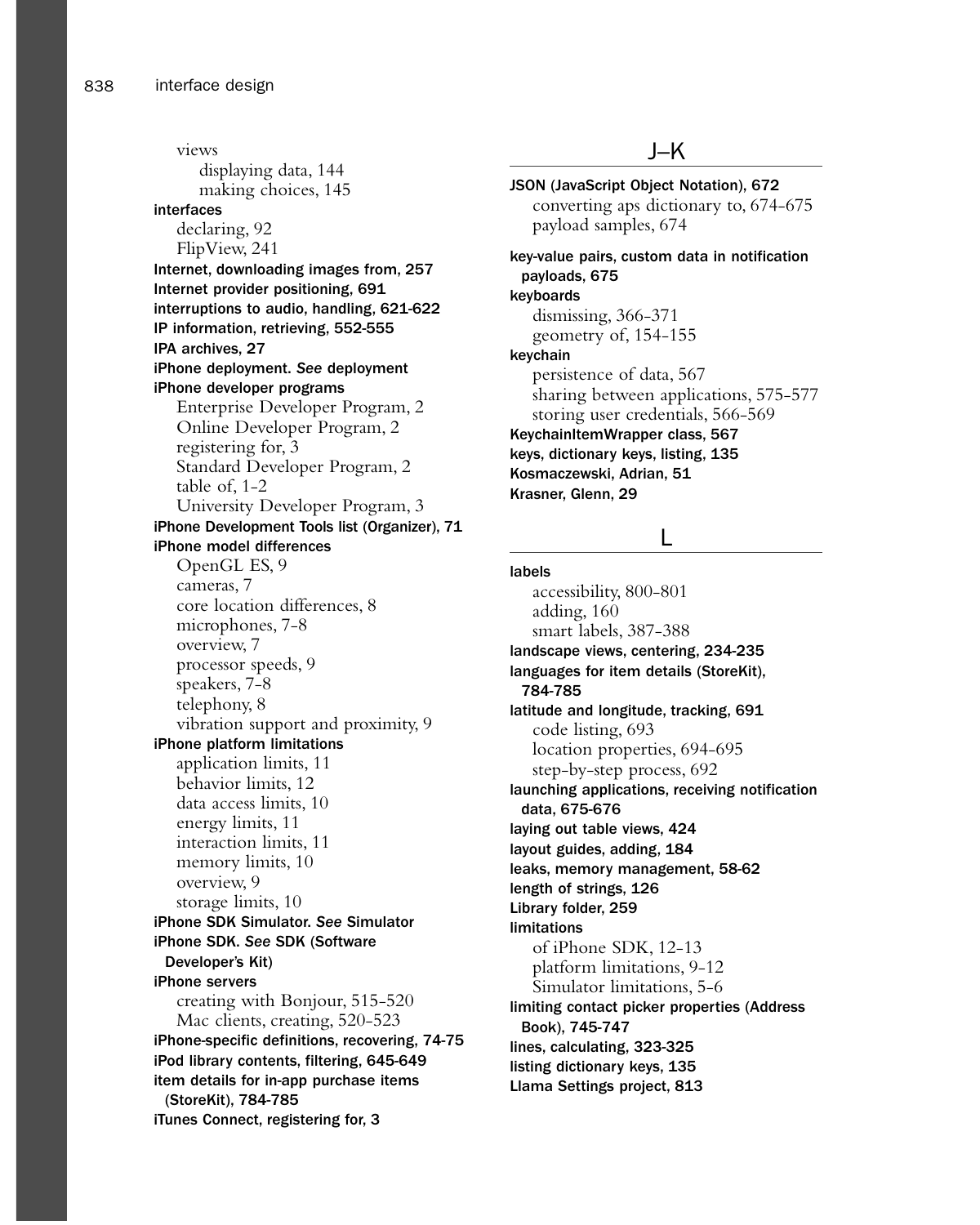loading images from application bundle, 258 with ImageHelper class, 260-261 from photo album, 260, 262-265 from sandbox, 258-259 from URLs, 259-260 view controller arrays, 198 .xib files from code, 173-174 localization for item details (StoreKit), 784-785 localized alerts, 673 location properties (CLLocation object), 694-695 locations geocoding, 717-720 map annotations, 710-716 user location annotations, 707-708 viewing, 703-707 lock events, ignoring, 622-624 log files, monitoring, 509-510 logging class information, 103-105 looping audio, 618-620 loops, run loops, creating modal alerts with, 396-399

#### M

.m file extension, 19 Mac clients for iPhone Bonjour servers, creating, 520-523 mail composition, 150 main view, replacing, 159-160 main.m file autorelease pools, 19-20 hybrid temperature converter example, editing, 172-173 purpose of, 19 UIApplicationMain function, 20 managed contexts. *See* contexts (Core Data) map annotations adding, 710 annotation views, 710-712 creating, 710 geocoding, 717-720 MapAnnotation class, 709-710 responding to annotation button taps, 712-716

MapAnnotation class, 709-710 MapKit. *See also* map annotations reverse geocoding, 700-702 user location annotations, 707-708 viewing locations, 703-707 masking reflections with Core Graphics, 253-255 measurements in interface design, 151 keyboards, 154-155 navigation bars/toolbars/tab bars, 153-154 status bar, 151-152 text fields, 155 UIScreen class, 155 media. *See also* audio; video adding to projects, 157 adding to views, 184 media player controllers, 151 Media Queries creating, 645-649 types of, 645 memory limits, platform differences, 10 memory management, 58 allocating memory, 94 autorelease, 58 autorelease object lifetime, 112 caching, 59 monitoring with Instruments application, 62-64 Clang static analyzer, 64-65 collections, 135 Core Foundation, 116-117 creating autorelease objects, 111-112 creating objects, 110-111, 115-116 deallocating objects, 117-119 explained, 110 high retain counts, 115 leaks, 58-62 releasing memory, 94-95 properties and, 105-106 retained properties, 113-114 retaining autorelease objects, 112-113 menus creating, 403-405 scrolling, 405 two-item menu example (navigation controllers), 192-193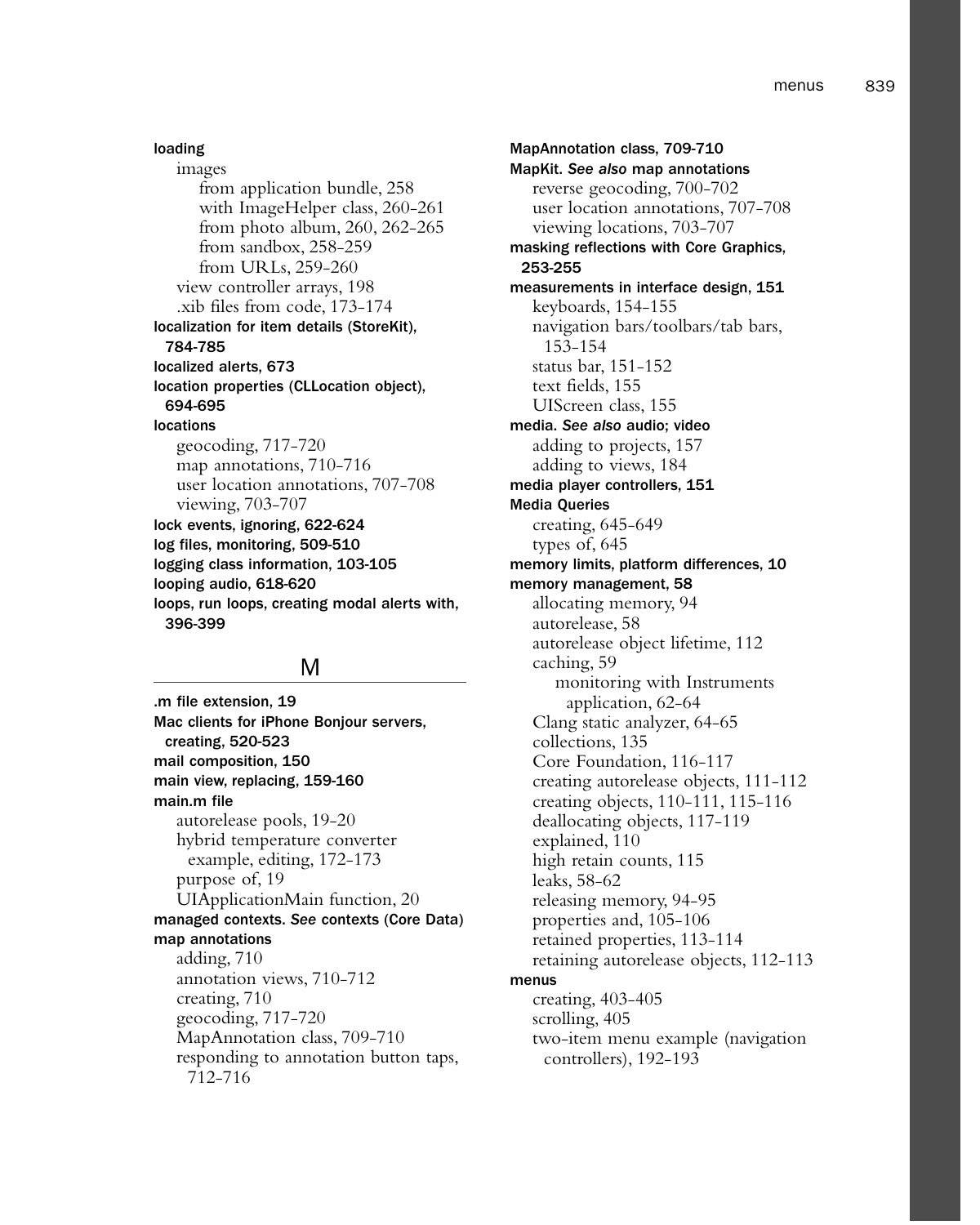message forwarding compiler warnings, 140 explained, 138 implementing, 139 method signatures, building, 139 multiple inheritance, 140-141 undocumented methods of, 141 message tracking, 35 messages, sending to nil, 100. *See also* alerts method files, viewing side-by-side with header file, 88 method signatures, building, 139 methods, 91 accessor methods, 105 class methods, 101 collapsing, 77 data source methods for tables, 427-428 declaring, 98-99 delegate methods in alerts, 392-394 for table searches, 467 for table sections, 472 dynamic typing, 96-98 explained, 93, 95-96 frame utility methods, 227-231 for group tables, 478 implementing, 99 inheriting, 98 nesting invocations, 100 for picker views, 482 searchable data source methods, building, 465-466 variadic arguments with alerts, 402-403 MFMailComposeViewController class, 150 MFMailComposeViewControllerDelegate protocol, 272 microphones, model differences, 7-8 MKAnnotation class, 709 MKAnnotationView class, 711 MKMapView class, 144 MKPlaceMark class, 701 MKReverseGeocoder class, 701 MKReverseGeocoderDelegate class, 701 MKUserLocation class, 707 mobile provisions building, 83 definition of, 23

modal alerts, creating with run loops, 396-399 modal controllers, 190 custom example, 199-201 model differences OpenGL ES, 9 cameras, 7 core location differences, 8 microphones, 7-8 overview, 7 processor speeds, 9 speakers, 7-8 telephony, 8 vibration support and proximity, 9 model files (Core Data), creating/editing, 758 model-view-controller design pattern. *See* MVC (model-view-controller) design pattern models (MVC) data sources, 34-35 message tracking, 35 overview, 34 UIApplication class, 35 modifying Address Book contacts, 748-750 momentary views, pushing, 198-199 monitoring audio levels, 613 battery state, 594-595 caching with Instruments application, 62-64 status logs, 509-510 motion events, detecting shakes, 603-604 movement, constraining, 305, 307 movies. *See* video moving bounded views, 231-232 objects, 185 onscreen objects with accelerometer, 599-601 views, 179-180, 182 MPMediaItem class, 642-644 MPMediaPickerController class, 151, 641, 647 MPMoviePlayer class, 634-636 MPMoviePlayerController class, 151, 634, 653 MPMusicPlayerController class, 151, 649-653 multiimage paged scroll, creating, 280-281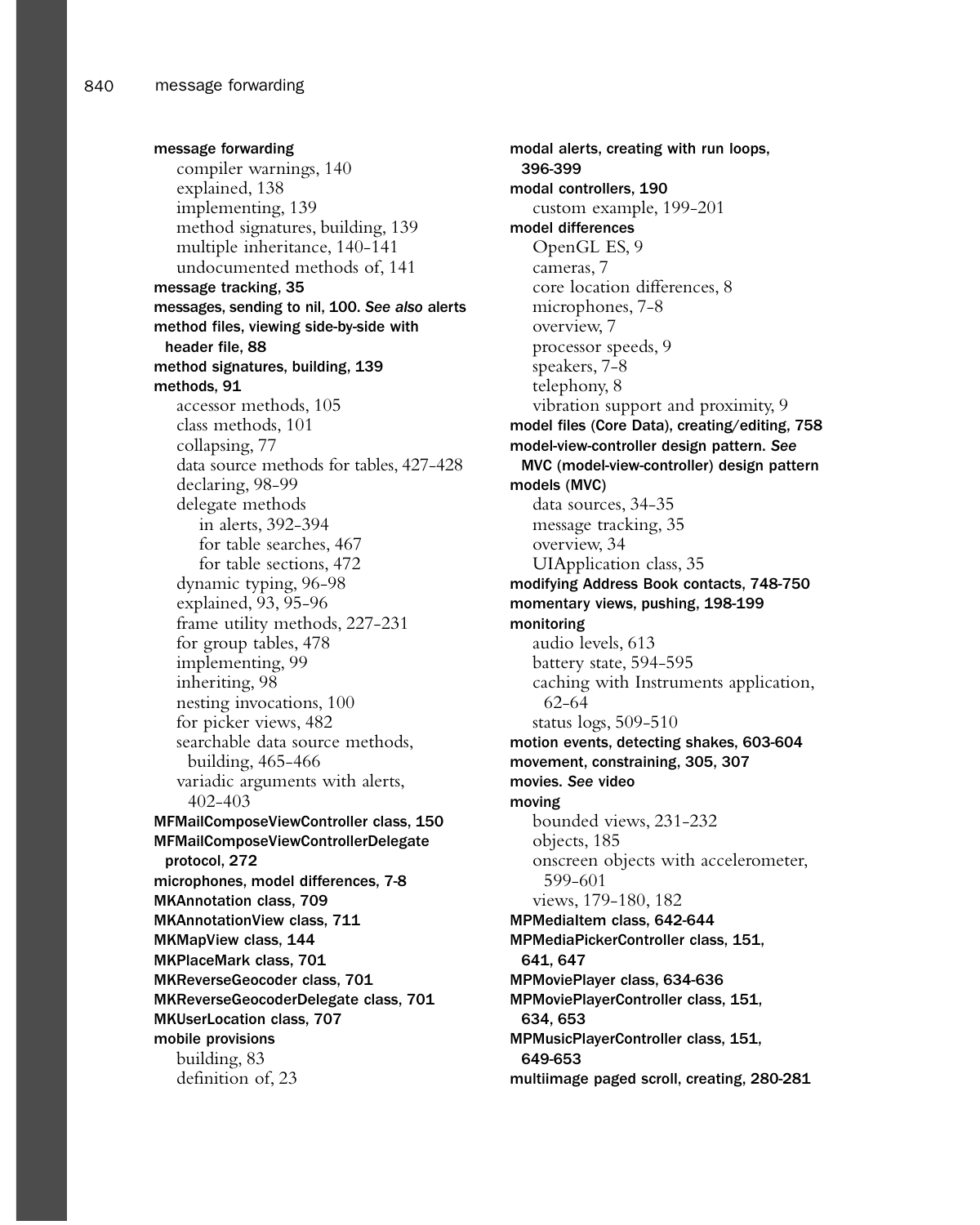multiline button text, 351 multimedia. *See* audio; video multiple buttons in segmented controls, 362-363 multiple inheritance, message forwarding, 140-141 multiple item purchases (StoreKit), 794 multiple provider support for push notifications, 657 multitouch, 303-304 detecting, 327-329 multivalue record properties (Address Book), 727-730 multiwheel tables, building, 480-484 music. *See* audio mutable arrays, 97, 133 mutable buffers, 136 mutable dictionaries, 134 mutable strings, 130 MVC (model-view-controller) design pattern controller behavior delegation, 30-31 notifications, 33 overview, 30 target-actions, 32 message tracking, 35 models, 34-35 overview, 28-29 view classes, 29-30

### N

names (Bonjour), registering, 528-529 naming classes in Cocoa Touch, 92 views, 184, 219-222 navigating between view controllers example (navigation controllers), 195-197 navigation applications, 37 navigation bars, 146-147 editing, 159 geometry of, 153-154 undo support, 316-317 navigation controllers, 148-149, 187 custom modal controllers example, 199-201 custom popping options example, 197-199

modal controllers, 190 navigating between view controllers example, 195-197 persistence example, 204-207 pushing/popping, 188-189 segmented control example, 193-195 setup, 187-188 tab bars example, 201-204 in Interface Builder, 207-208 two-item menu example, 192-193 UINavigationItem class, 189-190 nesting method invocations, 100 network activity indicators, 415-416 network connections. *See* connections network status, checking, 545-547 NeXTStep operating system, 91 NIB files, 26 nil, 100 no-button alerts, 394-396 non-consumable purchases, 783 north, detecting direction of, 698-700 notification payloads building, 672 converting aps dictionary to JSON, 674-675 custom key-value pairs, 675 localized alerts, 673 notification types, 673 receiving data on launch, 675-676 sending, 676-681 notifications. *See* push notifications NSArray class, 97, 133-134 NSBundle class, 137 NSData class, 136 NSDate class, 131-132 NSDateFormatter class, 132, 490 NSDictionary class, 134-135 NSFetchedResultsController class, 150, 764 NSFileManager class, 136-138, 608 NSHomeDirectory() function, 259 NSIndexPath class, 132 NSKeyedArchiver class, 314 NSKeyedUnarchiver class, 314 NSLog function, 103-105 NSMutableArray class, 97, 133 NSMutableData class, 136 NSMutableDictionary class, 134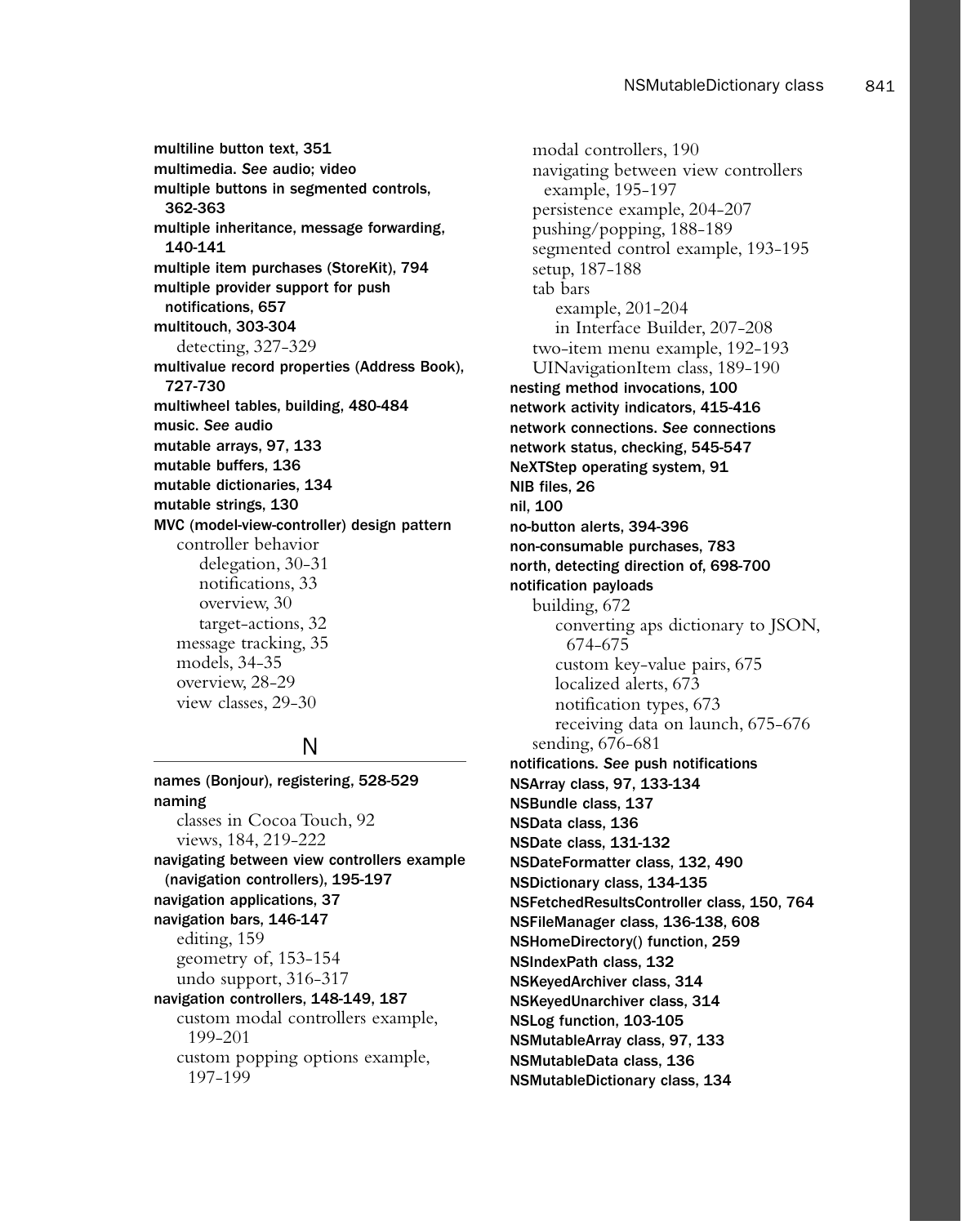NSMutableString class, 130 NSNetServiceBrowser class, 520, 540 NSNotificationCenter class, 33, 426 NSNumber class, 131 NSObject class, 94, 102 NSOperation class, 570 NSOperationQueue class, 570 NSSet class, 135 NSString class, 92, 103, 126-130 accessing substrings, 128-129 building strings, 126 changing case, 129 converting to/from C strings, 127 extracting numbers from strings, 130 indexed characters, 126 length of strings, 126 mutable strings, 130 search/replace with, 129 testing strings, 130 writing to/reading from files, 127-128 NSStringFromCGRect() function, 223, 313 NSTimeInterval class, 131 NSTimer class, 132 NSUndoManager class, 457 NSURL class, 136 NSURLConnection class, 557 NSURLCredential class, 565 NSURLRequest class, 569 NSUserDefaults class, 806 NSXMLParser class, 577 numbers extracting from strings, 130 NSNumber class, 131

#### O

object layout, viewing, 185 object-oriented programming, 28, 91-92 Objective-C categories, 120-121 classes explained, 92-93 hierarchy, 102-103 logging information, 103-105 collections, 101 converting Interface Builder files to, 51-53 dynamic typing, 96-98

explained, 91-92 Foundation classes, 125-126 collections, 133-136 dates, 131-132 file management, 136-138 index paths, 132 NSData, 136 numbers, 131 strings, 126-130 timers, 132 URLs, building, 136 header files, 92 memory management, 94-95 autorelease object lifetime, 112 Core Foundation, 116-117 creating autorelease objects, 111-112 creating objects, 110-111, 115-116 deallocating objects, 117-119 explained, 110 high retain counts, 115 retained properties, 113-114 retaining autorelease objects, 112-113 message forwarding, 138-141 methods, 93-101 objects, 92-94 properties, 105-110 protocols, 122-125 singletons, 119-120 objects. *See also specific objects* autorelease objects, 111-113 creating, 93-94, 110-111, 115-116 deallocating, 117-119 explained, 92-93 inspecting in debugger, 55 moving, 185 retain counts, 95 online connections, creating with GameKit, 537-540 Online Developer Program, 2 onscreen objects, moving with accelerometer, 599-601 OpenAL audio, 629 OpenGL ES, 9, 37 opening debugger, 53 .xib files, 43-44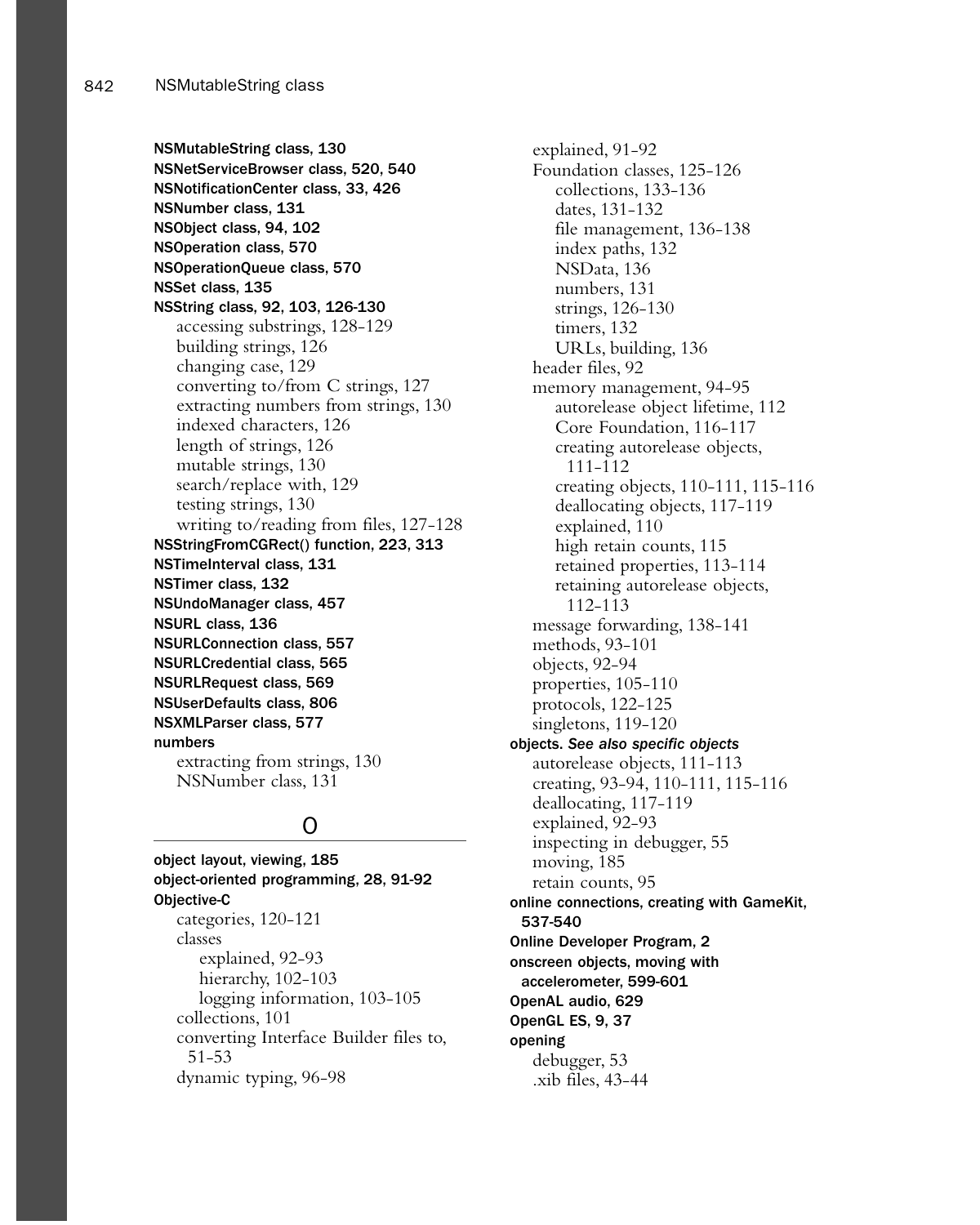operation queues, 570 operations, 570 optional callbacks, 123-124 Organizer, 69 Console tab, 72 Crash Log tab, 72-73 Devices list, 71 iPhone Development Tools list, 71 Projects and Sources list, 70 Screenshot tab, 73 Summary tab, 71-72 orientable scroll-down alerts, 412-415 orientation designing for rotation, 174-175 autosizing, 176-179 enabling reorientation, 175-176 moving views, 179-182 swapping views, 183 device orientation, detecting, 601-603 of photos fixing, 288-290 test images, adding, 290 of status bar, 152 outlets, 162 overcoming GameKit limitations, 523-527 overlays custom overlays creating for progress indicators, 409-411 custom camera overlays, 275-278 orientable scroll-down alerts, 412-415 tappable overlays, 411-412

### P

page indicators adding, 376-378 customized paged scroller example, 379-383 parse trees browsing, 580-582 building, 578 passwords, storing in keychain, 566-569 pasteboards, 524-525 pathToView() function, 214 payloads. *See* notification payloads payments (StoreKit), responding to, 791-792 peer pickers, 151

peer-to-peer connections. *See* Bonjour; GameKit peers in GameKit, 498 connection process, 498-502 state changes, 503 people picker (Address Book), 742-745 performance of Media Queries, 647-649 persistence, 311 of keychain data, 567 navigation controllers example, 204-207 persistence through archiving, 314-315 recovering state, 313-314 storing state, 312-313 in text editors, 371 phases of touches, 302 phone calls, 621-622 photo album, 257. *See also* images loading images from, 260-265 writing photos to, 268-270 picker views building multiwheel tables, 480-484 cylinder roll example, 484-487 date/time, entering, 487-490 pickers, 146 picking audio, 641-645 GameKit peers, 498-502 people (Address Book), 742-745 video, 639-640 platform limitations application limits, 11 behavior limits, 12 data access limits, 10 energy limits, 11 interaction limits, 11 memory limits, 10 overview, 9 storage limits, 10 playing audio, 611-618 catching end of playback, 614 ignoring lock events, 622-624 initializing audio players, 611-612 looping audio, 618-620 monitoring audio levels, 613 resuming after interruption, 621-622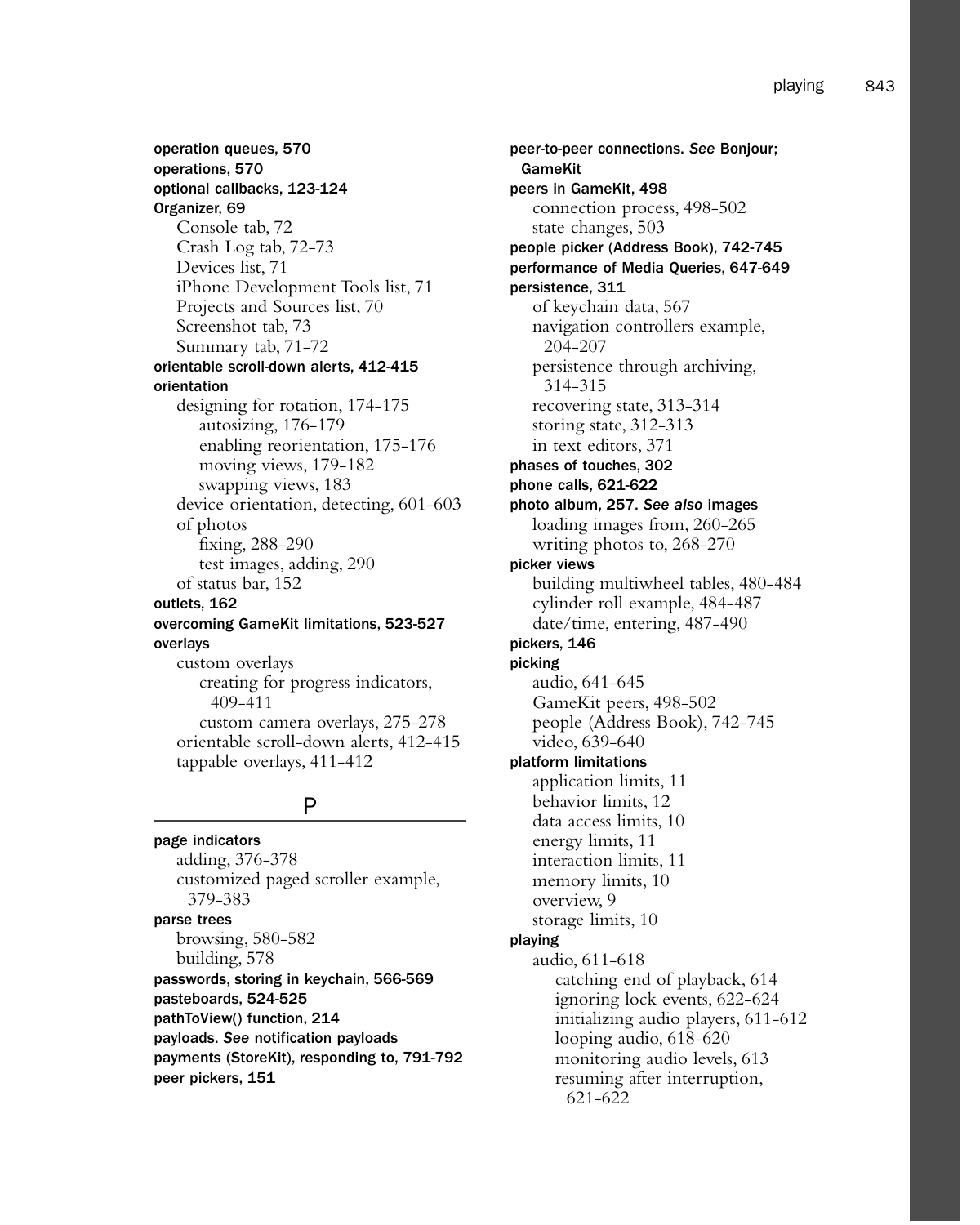scrubbing audio, 614 with MPMusicPlayerController class, 649-653 video with MPMoviePlayer, 634-636 plus (+) class methods, 101 pngcrush utility, 10 pop-ups, 403 Pope, Stephen, 29 popping navigation controllers, 188-189, 197-199 populating tables, 427 ports (Bonjour), registering, 528-529 positioning cell tower positioning, 690 GPS positioning, 690 hybrid approaches, 691 Internet provider positioning, 691 SkyHook Wi-Fi positioning, 690 POST requests, uploading via, 569-572 pragma marks, 76-77 predicates in fetch requests (Core Data), 770-772 in Media Queries, 646-647 in table searches, 466 preferences tables, 473, 477-480 pricing section for in-app purchase items (StoreKit), 783-784 processor speeds, 9 production environments for push notifications, 677 progress indicators, 147 classes for, 406-407 creating, 407-409 custom overlays, 409-411 projects adding media to, 157 compiling, 68 creating, 37-39 Detail pane, 41-42 editing views, 44-45 editor windows, 42 from scratch, 48-52 opening .xib files, 43-44 project files, list of, 43 running in simulator, 46 styles of, 37-38 Xcode project window, 40-41 signing compiled, 68-69

Projects and Sources list (Organizer), 70 properties. *See also specific properties* AddressBook properties address and instant message properties, 730-733 date properties, 726-730 multivalue record properties, 727-730 attributes, 109-110 of CLLocation object, 694-695 creating, 106-107 custom getters/setters, 107-109 dot notation, 105 explained, 105 memory management, 105-106 of MPMediaItem class, 643-644 of MPMoviePlayerController class, 653 retained properties assigning values to, 113-114 cautions about, 114 deallocating objects, 118 reassigning, 114 self-assigning, 112 of text fields, 367-368 of UIDatePicker class, 487 of UIView class, 235-236 property lists, serializing/deserializing, 510-512 protocols adding callbacks, 123 conforming to, 124-125 declaring optional callbacks, 123-124 defining, 122-123 explained, 122 implementing optional callbacks, 124 incorporating, 123 provisioning, 16 mobile provisions, 83 push-specific provisions, 661-662 proxies, 43 proximity sensor, enabling/disabling, 596-597 purchase GUI (StoreKit) creating, 787-789 screenshot for in-app purchase items, submitting, 785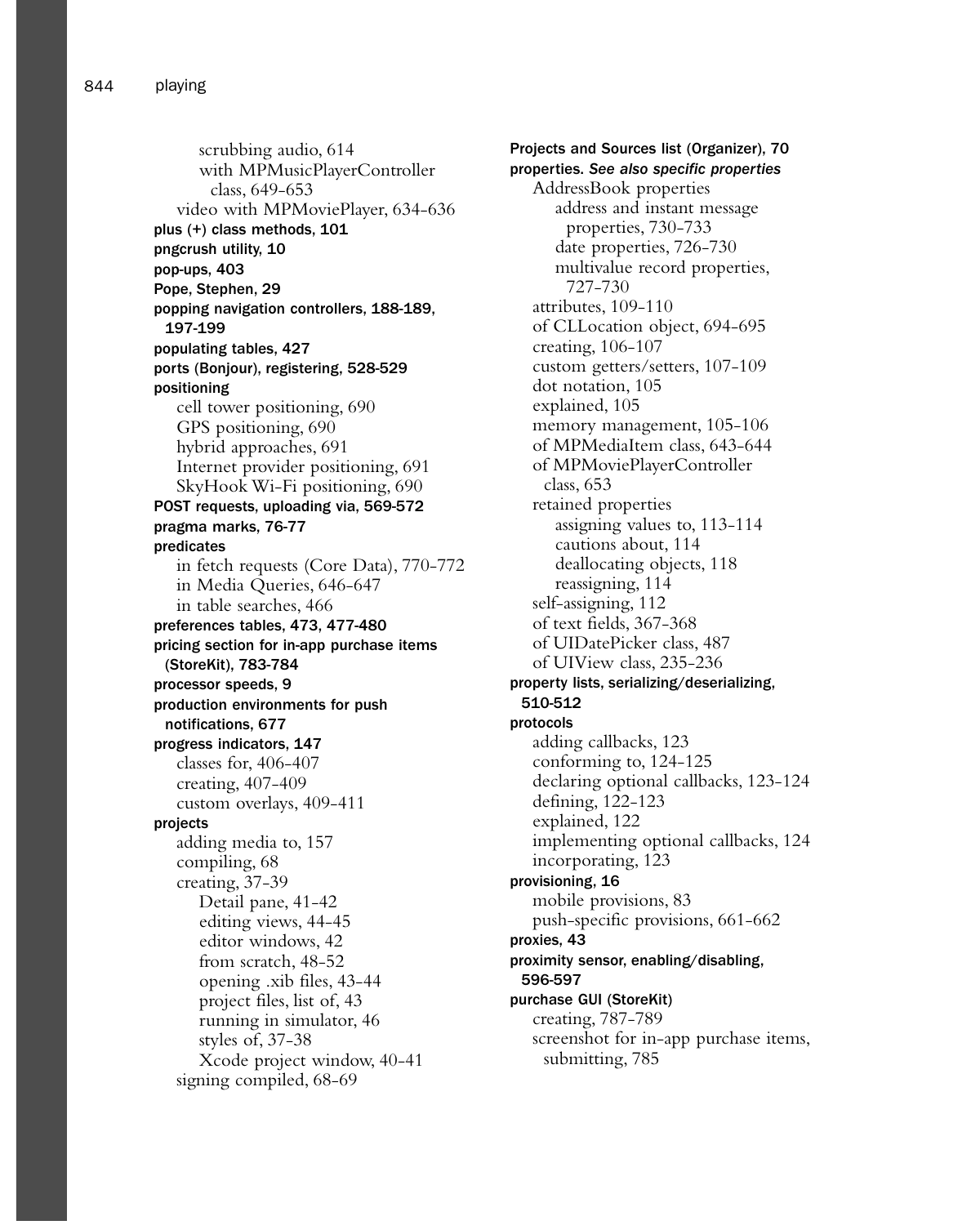purchase models (StoreKit) application submission, 787 explained, 779-781 in-app purchase items, creating, 782-786 purchase GUI, creating, 787-789 purchasing items, 789-794 test accounts, creating, 781-782 validating receipts, 794-796 purchase types (StoreKit), 783 purchasing items (StoreKit), 789-794 multiple items, 794 registering purchases, 792-794 responding to payments, 791-792 restoring purchases, 793-794 signing into test accounts, 790 push notifications, 33 advantages of, 655-656 application registration, 662-663 error handling, 664-665 responding to notifications, 665-666 retrieving device tokens, 663-664 building notification payloads, 672 converting aps dictionary to JSON, 674-675 custom key-value pairs, 675 localized alerts, 673 notification types, 673 receiving data on launch, 675-676 client skeleton example, 667-672 designing for, 686-687 development process application identifier, generating, 659 push-specific provisions, 661-662 SSL certificate, generating, 660-661 explained, 656 feedback service, 685-686 limitations of, 658-659 multiple provider support, 657 security, 658 sending notification payloads, 676-681 table notifications, 426 Twitter client example, 681-685 push-specific provisions, 661-662 pushing navigation controllers, 188-189 temporary views, 198-199

# Q–R

querying subviews, 214-215 queues, 417, 629-634 random contact art, adding, 752-754 ranges, generating substrings from, 129 reachability, extending UIDevice class for, 547-549. *See also* availability read-only properties, 106-107 read-write properties, 106 reading with BonjourHelper class, 530 image data, 258 loading image files with ImageHelper class, 260-261 loading images from application bundle, 258 loading images from photo album, 260-265 loading images from sandbox, 258-259 loading images from URLs, 259-260 strings from files, 127-128 reassigning retained properties, 114 receipts (StoreKit), validating, 794-796 receivers, 99 receiving GameKit data, 502 notification data on launch, 675-676 recording audio, 624-634 video, 636-639 records (Address Book) adding, 734 creating, 734 deleting, 735-736 multivalue record properties, 727-730 retrieving and setting ABRecord strings, 725-726 recovering iPhone-specific definitions, 74-75 state, 313-314 view hierarchy tree, 213 redo/undo support in Core Data, 775-778 Redo buttons, adding to tables, 458-460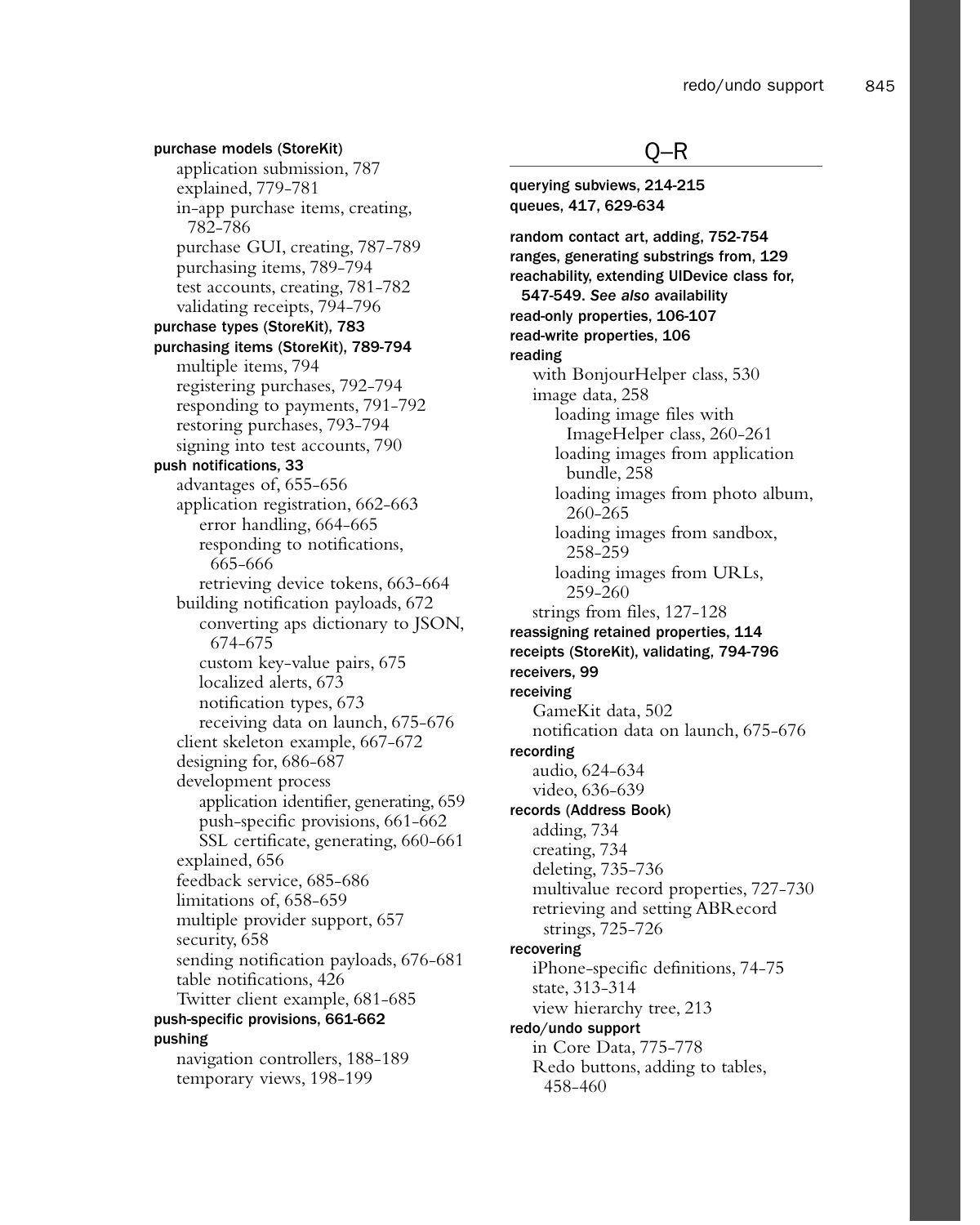referencing system address book, 724 reflections adding to views, 251-252 masking with Core Graphics, 253-255 registration application identifiers, 15 Bonjour names and ports, 528-529 devices, 14-15, 83 for developer programs, 3 for iTunes Connect, 3 purchases (StoreKit), 792-794 for push notifications, 662-666 registering schemes adding handler method, 816-817 declaring URL, 815-816 undos, 317-318 relationships (Core Data), 758, 766 releasing memory, 94-95 reliable mode, sending/receiving data, 502 remote notifications. *See* push notifications remove controls, 452 removing Address Book records, 735-736 breakpoints, 55 dictionary objects, 135 objects (Core Data), 765-767 selection highlights in table cells, 448-449 simulator data, 48 subviews, 216 table cells, 451-456 tree data structures, 582 reordering subviews, 216 table cells, 456-457 reorientation, enabling, 175-176 replacing dictionary objects, 134 main view, 159-160 search/replace, 129 requesting certificates, 14 indexed substrings, 128 requirements, device capability requirements, 590-592 resizing frames, 225-226 text editors, 372

responder chain, 603-604 responding to annotation button taps, 712-716 to payments (StoreKit), 791-792 to push notifications, 665-666 to URL scheme requests, 818-819 restoring purchases (StoreKit), 793-794 resuming audio playback after interruption, 621-622 retain counts, 95, 115 retaining autorelease objects, 112-113 properties, 109, 113-114, 118 retrieving ABRecord strings, 725-726 data via pasteboards, 525 device tokens, 663-664 IP and host information, 552-555 objects (Core Data), 763-764 views, 217-218 returning control to calling application, 817-818 table cells from sections, 470 reusing table cells, 425, 428, 445-446 reverse geocoding, 700-702 review, submitting applications for, 787 root view controllers, 156 rotation designing for, 174-175 autosizing, 176-179 enabling reorientation, 175-176 moving views, 179-182 swapping views, 183 interactive resize and rotation, 333-338 Rounded Rectangle button, 344 rows in tables, counting, 469-470 run loops, 396-399 running console, 55-56 debugger, 53 projects in simulator, 46 runtime checks, 75-76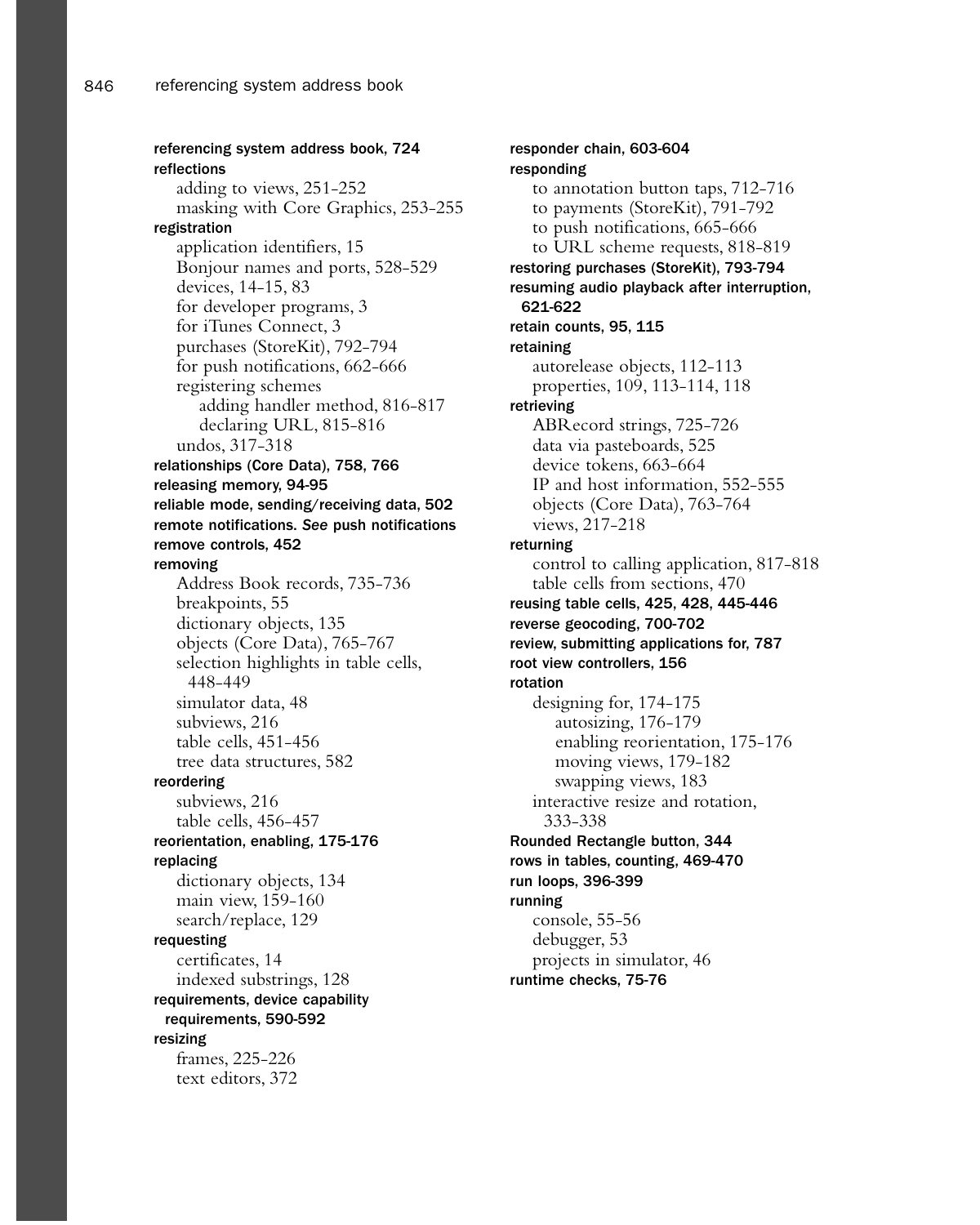#### S

sandbox loading images from, 258-259 overview, 27, 257 sandbox environments for push notifications, 677 sandbox files, 47 saving images to Documents folder, 270-271 .sb file extension, 28 scaling for push notifications, 686-687 scanning for Bonjour services, 540-543 for connectivity changes, 549-552 screen screen orientation for scroll-down alerts, 412-415 UIScreen class, 155 Screenshot tab (Organizer), 73 screenshots, 290-291, 785 scroll-down alerts, 412-415 scrolling changing background color based on, 431-432 menus, 405 scroll views creating multiimage paged scroll, 280-281 displaying images in scrollable view, 278-280 scrubbing audio, 614 SDK (Software Developer's Kit), 3 Cocoa Touch, 4-5 development devices, 5 downloading, 3 hardware requirements, 3 IB (Interface Builder), 4 Instruments, 4 limitations of, 12-13 SDK APIs, accessing from Xcode, 50-51 Shark, 4 Simulator, 4-6 Xcode, 4 search display controllers, 149, 464-465 search tables, Core Data for, 770-772 searchable data source methods, 465-466

searching Address Book, 738-740 Address Book contacts, 735 dictionaries, 134 search/replace, 129 tables delegate methods, 467 search display controller, building, 464-465 searchable data source methods, building, 465-466 section groups (Core Data), 768 section key paths (Core Data), 767 sectioned tables, 467 building with Core Data, 769 counting, 469-470 data structure, creating, 468-469 delegate methods with, 472 header titles, creating, 470-471 indexes, creating, 471-472 returning cells from, 470 security for push notifications, 658, 686-687 Security framework, 567 user credentials, storing in keychain, 566-569 segmented controls, 193-195, 362-363 selected table cells, customizing, 439 selecting images from camera roll, 265-268 from stacked views, 184 selection color for table cells, 429 selection highlights in table cells, removing, 448-449 selectors, 93 self variable, 99 self-assigning properties, 112 sending complex data via GameKit, 510-512 events from controls, 364 GameKit data, 502 messages to nil, 100 notification payloads, 676-681 serializing property lists, 510-512 server mode (peer pickers), 500, 502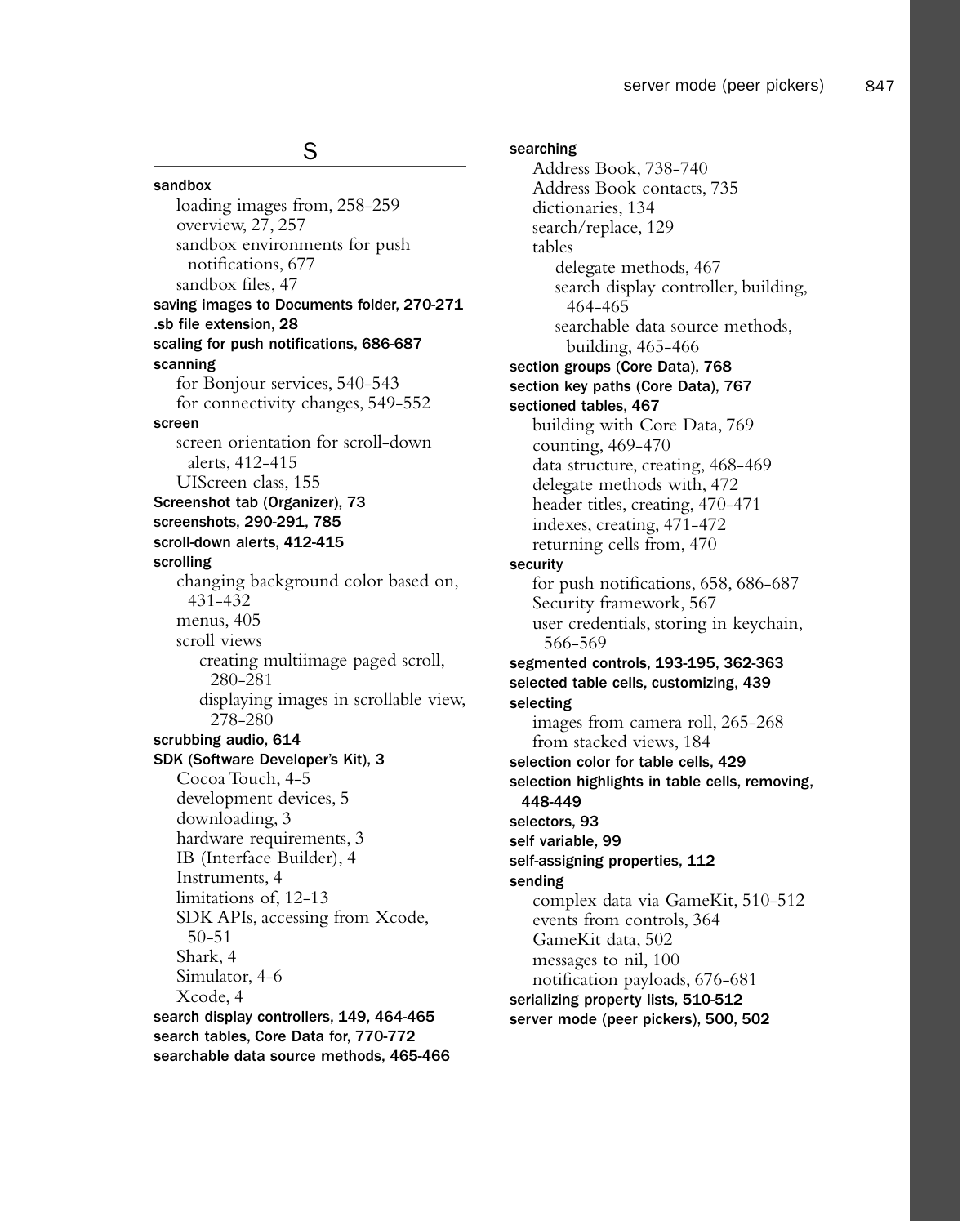servers in GameKit, 498 iPhone servers creating with Bonjour, 515-520 Mac clients, creating, 520-523 Web servers, 582-586 services, URL-based adding handler method, 816-817 cross-promotion, 815 declaring URL, 815-816 implementing custom schemes, 818 overview, 814 responding to URL scheme requests, 818-819 returning control to calling application, 817-818 service downsides, 815 URL schemes, 814-815 session objects, creating, 500 sessions in GameKit, 496-498 sets, 133-135 setters creating custom, 107-109 explained, 106-107 setting ABRecord strings, 725-726 Settings app, 807 settings schema, 808 shake-controlled undo support, 319-320, 458 shakes, detecting with accelerometer, 605-608 with motion events, 603-604 sharing keychains between applications, 575-577 sharing data via pasteboards, 524 Shark, 4 showAlert( ) function, 190-191 side-by-side code, viewing, 88 signatures, method signatures, 139 signing compiled applications, 68-69 into test accounts (StoreKit), 790 simple direct manipulation interface, 304-305 simulated elements, enabling, 160 Simulator clipboard for, 48 definition of, 4 explained, 46-48

limitations, 5-6 running projects in, 46 singletons, 101, 119-120 site availability, checking, 555-557 sizing frames, 225-226 interactive resize and rotation, 333-338 SkyHook Wi-Fi positioning, 690 sleep mode, ignoring, 622-624 sliders, custom slider thumbs, 356-361 Smalltalk, 28, 91 smart labels, 387-388 Software Developer's Kit. *See* SDK sorting tables, 462-463 sound. *See* audio source files application delegate, 20-21 main.m, 19-20 overview, 18-19 view controller, 21-22 speakers, 7-8 speed computing, 696-697 for Media Queries, 647-649 tracking, 695-696 springs, 176 sqlite3 utility, 762 SSL certificates, generating for push notifications, 660-661 stacked views, selecting from, 184 Standard Developer Program, 2 state recovering, 313-314 state changes in GameKit peers, 503 storing, 312-313 of table cells, retaining, 443-445 static analyzer, 64-65 static typing, 96 status bar, 151-152 status logs, monitoring, 509-510 storage limits, 10 **StoreKit** application submission, 787 explained, 779-781 in-app purchase items adding item details, 784-785 application approval, 785-786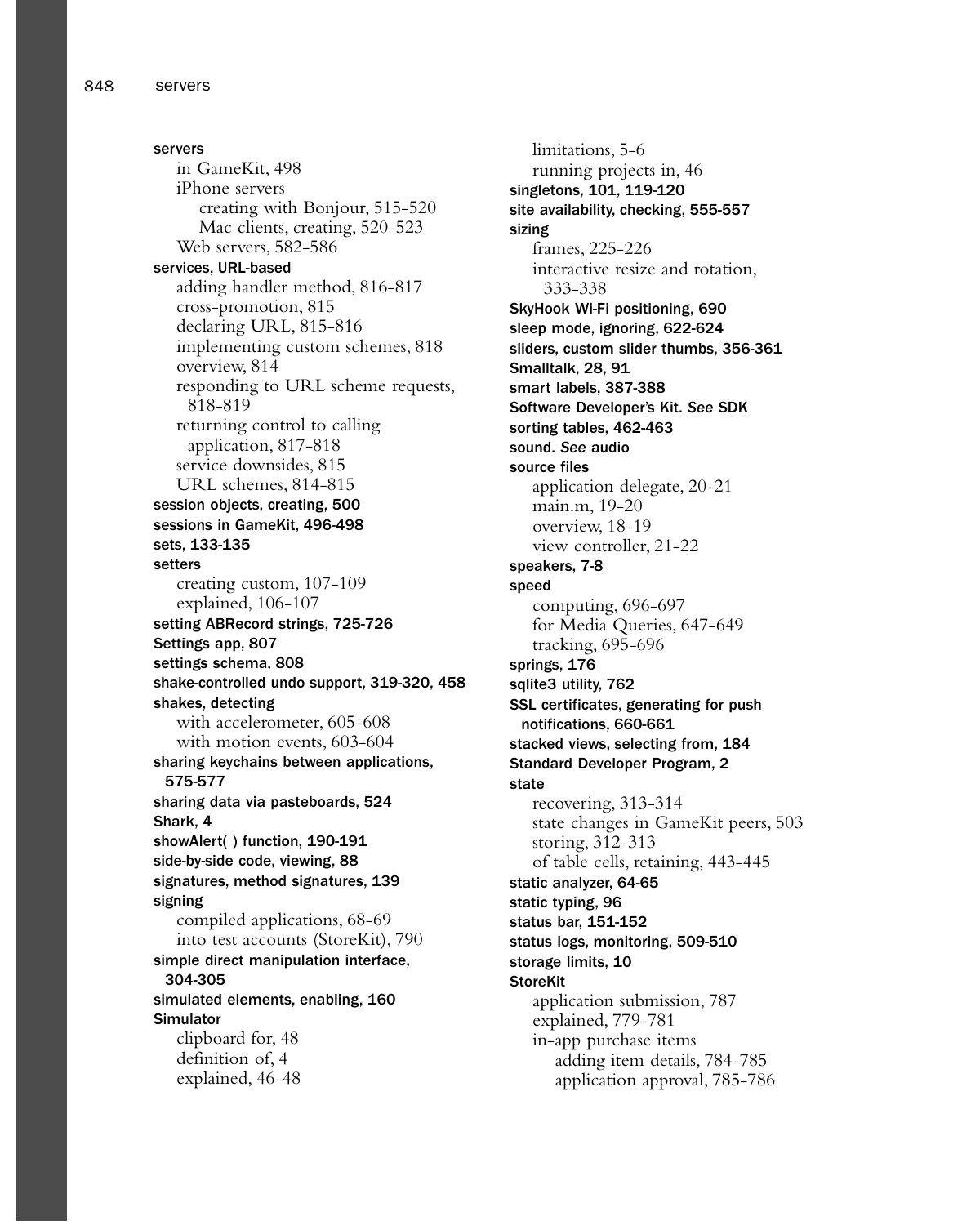creating, 782-786 pricing section, 783-784 submitting purchase GUI screenshot, 785 purchase GUI, 787-789 purchasing items, 789-794 test accounts, 781-782 validating receipts, 794-796 storing data via pasteboards, 524 state, 312-313 user credentials in keychain, 566-569 stretching views, 349 strings. *See also* NSString class ABRecord strings, 725-726 converting arrays to, 134 format specifiers, 104 struts, 176 subclassing UIControl class, 363-366 submitting applications for review, 787 purchase GUI screenshot (StoreKit), 785 subscription purchases, 784 substrings, accessing, 128-129 subviews adding, 216 querying, 214-215 removing, 216 reordering, 216 view callbacks, 216-217 Summary tab (Organizer), 71-72 swapping views, 183, 239-240 swipes, 329, 453 switches, 354-356 symbolication, 73 synchronize method, 807 synchronous downloads, 557-560 sysctl() method, 592-593 sysctlbyname() method, 592-593 System Audio services, 417-418 System Configuration framework, 546 system information, 589-590, 592-593 system sounds creating, 417-420 delays, 419

## T

tab bars, 149 geometry of, 153-154 in Interface Builder, 207-208 navigation controllers example, 201-204 persistence example, 204-207 Tab bar applications, 37 table controllers, 149-150 table notifications, 426 tables, 146 background color, 430-432 background image, 432-433 cells. *See* cells (table) creating, 424 data sources, 427-428, 767-770 date/time, entering, 487-490 editing in Core Data, 773-775 font table example, 428-430 group tables, 477-480 grouped tables, 473 headers/footers, 474-476 multiwheel tables, 480-484 populating, 427 searching delegate methods, 467 search display controller, building, 464-465 searchable data source methods, building, 465-466 sections, 467 counting, 469-470 data structure, creating, 468-469 delegate methods with, 472 header titles, creating, 470-471 indexes, creating, 471-472 returning cells from, 470 sorting, 462-463 UITableView class, 423-426 UITableViewController class, 424 undo support, 457-462 adding Undo/Redo buttons, 458-460 in Core Data, 775-778 shake-to-edit, 458 tagging views, 173-174, 217-218 tappable overlays, 411-412 taps, 329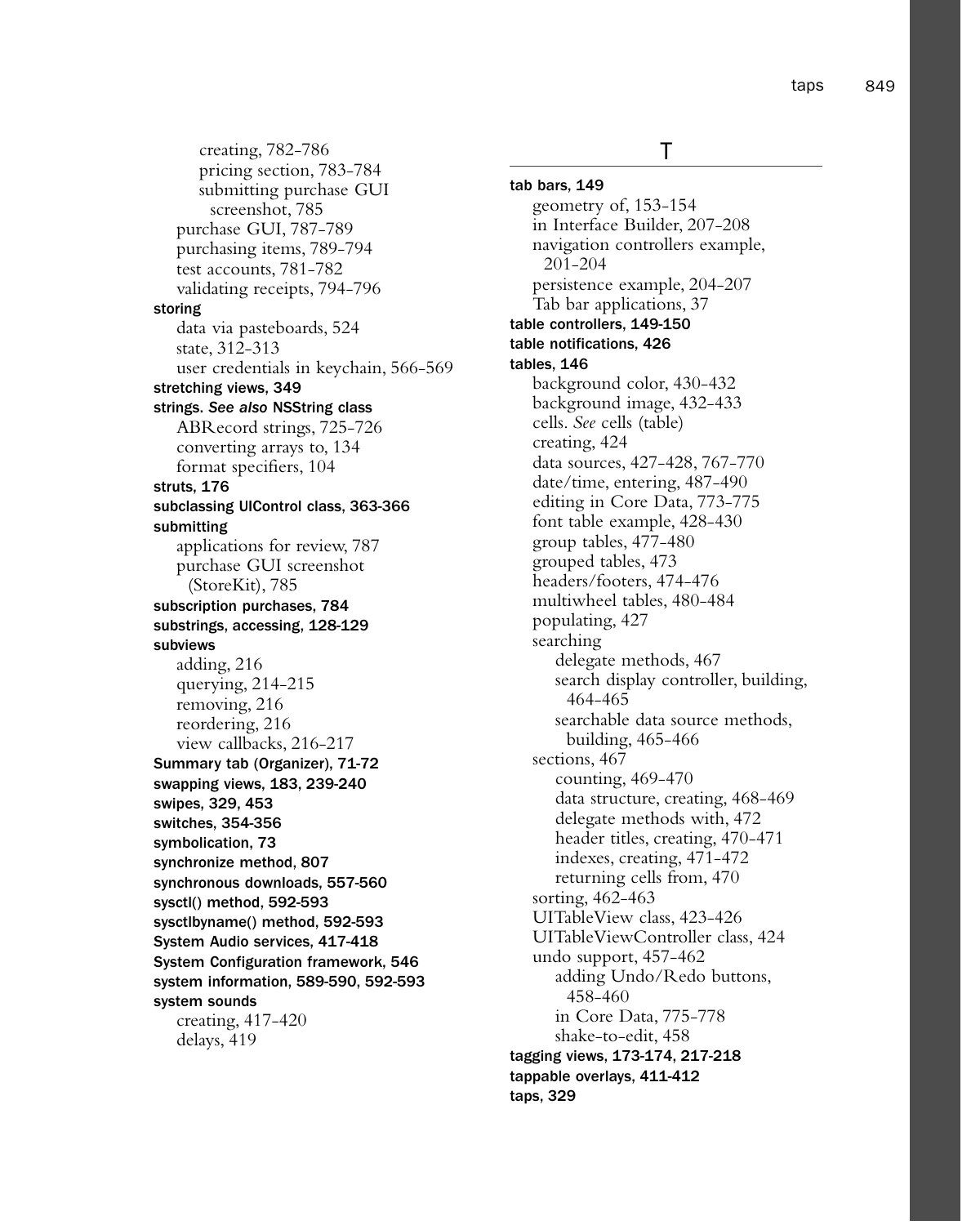target-actions, 32 target settings, 83 TCPConnection class, 515 TCPServer class, 515 teams, 13-14 tearing down tree data structures, 582 telephony, 8 temperature converter example code-based, 166-169 hybrid adapting template, 170 adding view controller, 170 designing interface, 171 editing main.m, 172-173 editing view controller implementation, 171-172 running application, 173 Interface Builder, 156-159 adding connections, 163-164 adding labels, 160 adding media to, 157 adding outlets/actions, 162 capturing colors, 165 creating image backdrops, 160 creating new project, 156 defining conversion method, 165-166 editing navigation bar, 159 enabling simulated elements, 160 inspecting class header, 163 replacing main view, 159-160 running application, 166 testing interface, 161 loading .xib files, 173-174 templates adapting, 170 creating custom, 86-88 creating projects, 37-39 Detail pane, 41-42 editing views, 44-45 editor windows, 42 opening .xib files, 43-44 project files, list of, 43 running in simulator, 46 Xcode project window, 40-41 moving views, 180-182 temporary views, pushing, 198-199

testing accessibility, 803-806 arrays, 134 interface, 161 network status, 545-547 strings, 130 test accounts (StoreKit) creating, 781-782 signing into, 790 test images, adding, 290 touches, 307-308 circular hit test, 308 testing against bitmap alpha levels, 309-311 tethering, 6-7 text displaying in action sheets, 405-406 multiline button text, 351 text fields geometry of, 155 keyboards, dismissing, 366-369 properties, 367-368 text entry filtering, 374-376 text input, requesting via alerts, 399-402 text editors, 371-374 text views keyboards, dismissing, 370-371 smart labels, 387-388 text editors, creating, 371-374 thumbnails, creating from images, 285-288 thumbs (sliders), 356 time-lapse photos, capturing, 273-275 time/date entering in tables, 487-490 formatting, 490-493 timers, NSTimer class, 132 timestamp property (CLLocation object), 695 To Do List view hierarchy, 212-213 toggle buttons, 354-356 Toll Free Bridging, 117 toolbars, 146-147 creating in Interface Builder, 384-385 tips for, 387 in Xcode, 385-386 customizing, 56-57 geometry of, 153-154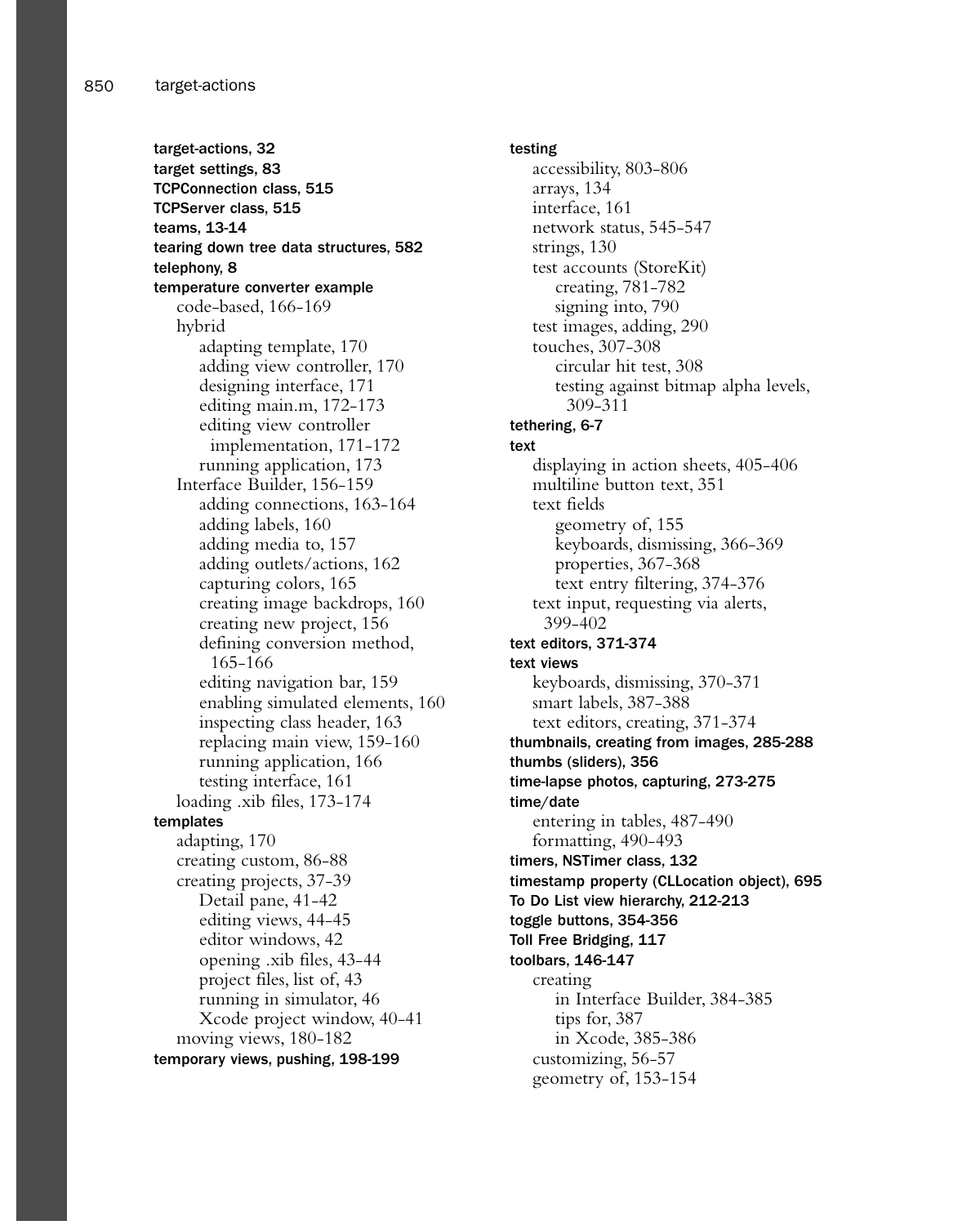UIImageWriteToSavedPhotosAlbum() function 851

#### touch wheels, 363-366 touch-based painting, 321-323 touches

calculating lines, 323-325 constraining movement, 305-307 detecting circles, 325-327 gesture distinction, 329-333 interactive resize and rotation, 333-338 methods, 302-303 multitouch, 303-304, 327-329 overview, 301-302 persistence, 311-315 phases, 302 simple direct manipulation interface, 304-305 testing, 307-311 touch-based painting, 321-323 touching views, 303 tracking, 364 undo support child-view undo support, 316 creating undo managers, 316 custom undo routine, 318-319 navigation bars, 316-317 registering undos, 317-318 shake-controlled undo support, 319-320 tracking latitude and longitude code listing, 693 location properties, 694-695 step-by-step process, 691-692 speed, 695-696 touches, 364 transaction observers, 789 transforming views, 224, 232 affine transform of UIView, 233-234 centering landscape views, 234-235 transitions (view) Core Animation calls, 244-246 Core Animation transitions, 242-244 curl transitions, 246-247 transparency, animating transparency changes in views, 237-238 tree data structures, converting XML data to, 577-582

troubleshooting device orientation sensing, 602 enabling interactions, 160 TwitPic, uploading images to, 572-575 Twitter client example (push notifications), 681-685 Twitterrific, 814 two-item menu example (navigation controllers), 192-193

### $\mathbf{U}$

UDIDs (unique device identifiers), 14 UIAcceleration class locating "up," 597-599 moving onscreen objects, 599-601 UIAccelerometerDelegate protocol, 597 UIAccessibility protocol, 802 UIActionSheet class, 145, 391, 394, 403-405 UIActivityIndicatorView class, 147, 406-407 UIAlertView class, 145, 391-394 UIApplication class, 35, 119 UIApplicationMain function, 20 UIBarButtonItem class, 145, 347 UIButton class, 145, 344-345, 351 UIControl class. *See also* controls control events, 341-344 subclassing, 363-366 types of controls, 341 UIDatePicker class, 146, 487-490 UIDevice class, 119-121, 589-590 battery state, monitoring, 594-595 device orientation, detecting, 601-603 enabling/disabling proximity sensor, 596-597 extending for reachability, 547-549 retrieving IP and host information, 552-555 UIEdgeInsetsInsetRect() function, 231 UIImage class. *See* images UIImageJPEGRepresentation() function, 270 UIImageOrientation class, 288-290 UIImagePickerController class, 148-150, 262-267, 638 UIImagePNGRepresentation() function, 270 UIImageView class, 144 UIImageWriteToSavedPhotosAlbum() function, 268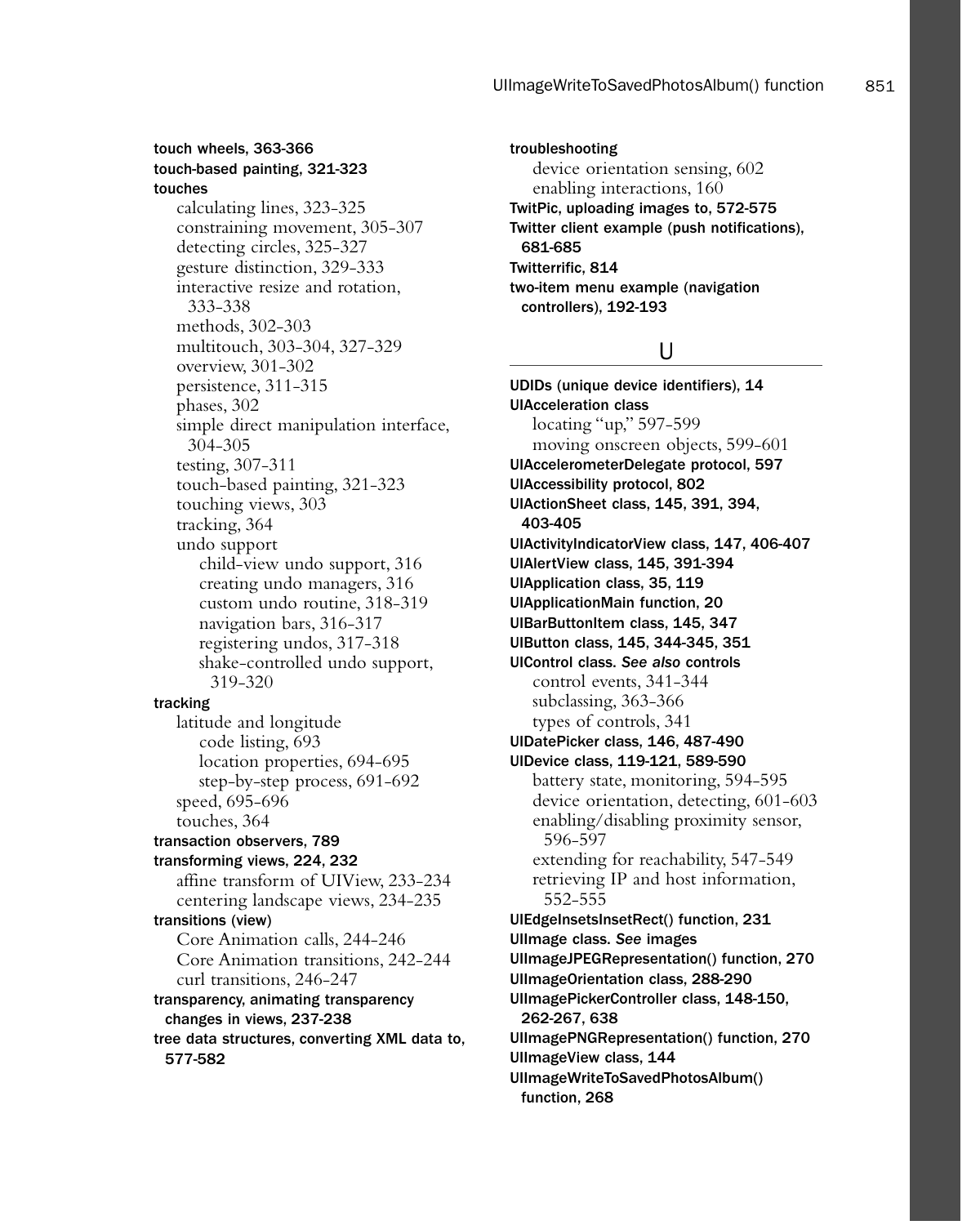UILabel class, 144, 387 UINavigationBar class, 146 UINavigationController class, 30, 148-149, 187. *See also* navigation controllers UINavigationItem class, 189-190 UIPageControl class, 146, 376-378 UIPasteboard class, 524 UIPickerView class, 146, 480-482 UIProgressView class, 147, 406-409 UIResponder class, 102 UIScreen class, 155 UIScrollView class, 144 UISearchBar class, 147, 464 UISearchDisplayController class, 464 UISegmentedControl class, 146, 193-195, 362 UISlider class, 146, 356-361 UISwitch class, 146, 354 UITabBar class, 147 UITabBarController class, 30, 149, 201 UITableView class, 30, 146, 423. *See also* tables UITableViewCellStyleDefault class, 433 UITableViewCellStyleSubtitle class, 433 UITableViewCellStyleValue1 class, 434 UITableViewCellStyleValue2 class, 434 UITableViewController class, 149, 424 font table example, 428 populating tables, 427 views, laying out, 424 UITextField class, 146 keyboards, dismissing, 366-369 text entry filtering, 374-376 UITextInputTraits protocol, 367 UITextView class, 144 keyboards, dismissing, 370-371 smart labels, 387-388 text editors, creating, 371-374 UIToolbar class, 147 UITouchPhaseBegan class, 302 UITouchPhaseCancelled class, 302 UITouchPhaseEnded class, 302 UITouchPhaseMoved class, 302 UITouchPhaseStationary class, 302 UIVideoEditorController class, 640 UIView class, 29, 143-144. *See also* views UIViewController class, 29-30, 148 UIWebView class, 144

UIWindow class, 143-144 undo support child-view undo support, 316 in Core Data, 775-778 creating undo managers, 316 custom undo routine, 318-319 navigation bars, 316-317 registering undos, 317-318 shake-controlled undo support, 319-320 in tables, 457-462 adding Undo/Redo buttons, 458-460 shake-to-edit, 458 in text editors, 371 Undo buttons, adding to tables, 458-460 undo managers, creating, 316 unique device identifiers (UDIDs), 14 University Developer Program, 3 unreliable mode, sending/receiving data, 502 updating application badges, 416-417 fetch requests (Core Data), 764 loadView method, 174 uploading form data, 572-575 via POST requests, 569-572 uploads to App Store, debugging, 81-82 Urban Airship, 793 URL-based services, creating adding handler method, 816-817 cross-promotion, 815 declaring URL, 815-816 implementing custom schemes, 818 overview, 814 responding to URL scheme requests, 818-819 returning control to calling application, 817-818 service downsides, 815 URL schemes, 814-815 URLs building, 136 loading images from, 259-260 user credentials, storing in keychain, 566-569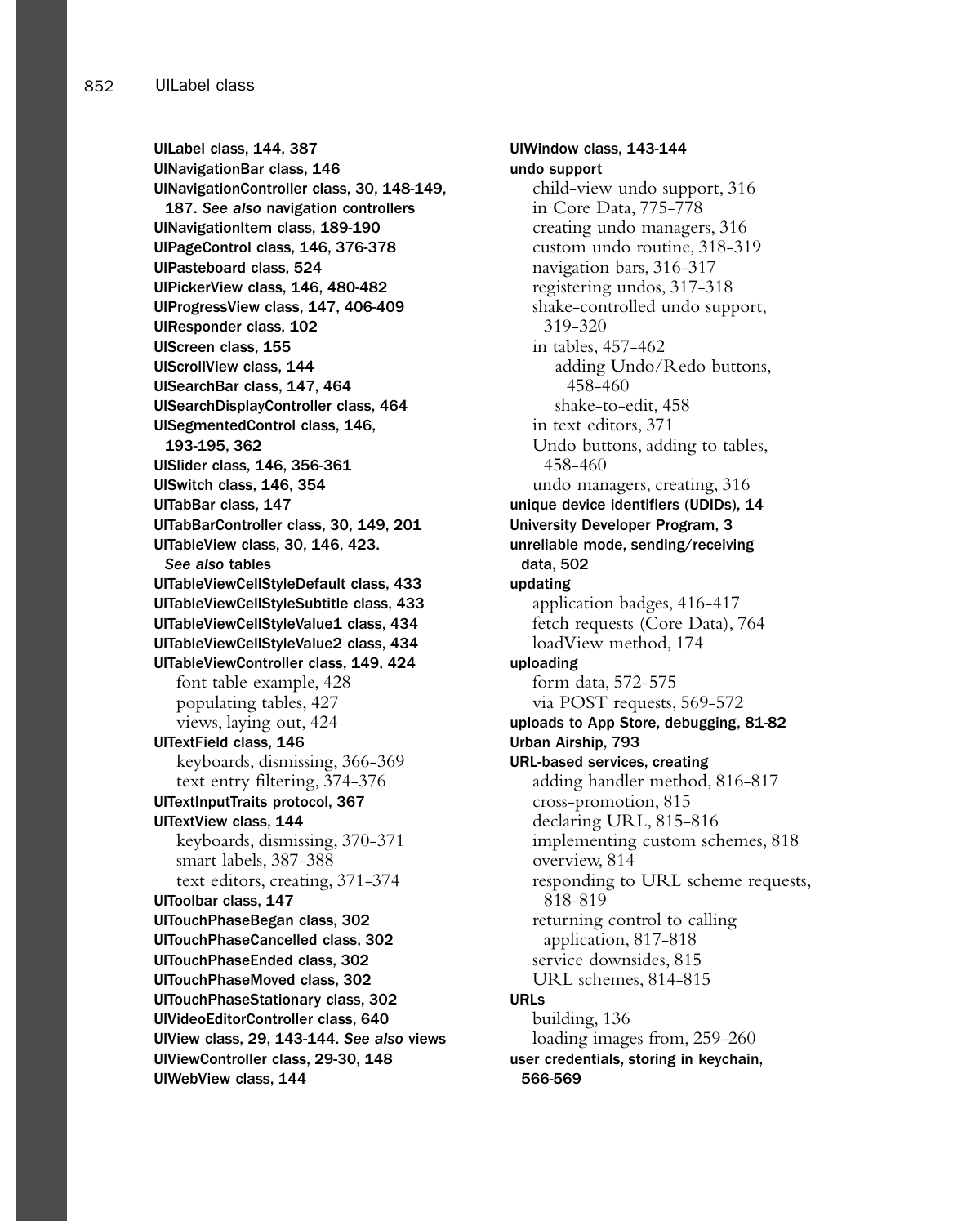user defaults, checking, 813-814 user interface design. *See* interface design user location annotations, 707-708 utilities, 10-11, 38

#### V

validating receipts (StoreKit), 794-796 text entries, 374-376 variables, deallocating objects, 118 variadic arguments, 402-403 vibration, 9, 418-420 video editing, 639-641 picking, 639-640 playing, 634-636 recording, 636-639 view callbacks, 216-217 view classes, 29-30 view controllers, 21-22, 147-148. *See also* navigation controllers adding, 170 address book controllers, 150 alerts, displaying, 190-191 arrays, loading, 198 custom modal controllers example, 199-201 editing implementation, 171-172 GKPeerPickerController class, 151 media player controllers, 151 MFMailComposeViewController class, 150 root view controller, 156 table controllers, 149-150 UIImagePickerController class, 150 UINavigationController class, 148-149 UITabBarController class, 149 UIViewController class, 148 view-based applications, 38 viewing locations finding best location match, 704-707 overview, 703-704 object layout, 185 side-by-side code, 88

views, 143-144 adding media to, 184 animations bouncing views, 248-250 building UIView animation blocks, 236-237 callbacks, 237 Core Animation calls, 244-246 Core Animation transitions, 242-244 curl transitions, 246-247 fading views in and out, 237-238 flipping views, 240-241 image view animations, 250-251 overview, 236 swapping views, 239-240 annotation views, 710-712 bounded views, moving randomly, 231-232 creating, 50 display and interaction traits, 235-236 displaying data, 144 draggable views, 304-305 editing, 44-45 fading in and out, 237-238 flipping, 240-241 frames adjusting sizes, 225-226 CGRect structure, 223-224, 227 overview, 224-225 utility methods, 227-231 geometry keyboards, 154-155 navigation bars/toolbars/tab bars, 153-154 status bar, 151-152 text fields, 155 UIScreen class, 155 main view, replacing, 159-160 making choices, 145 moving, 179-182 naming, 184, 219-222 picker views, 484-487 reflections creating, 251-252 masking with Core Graphics, 253-255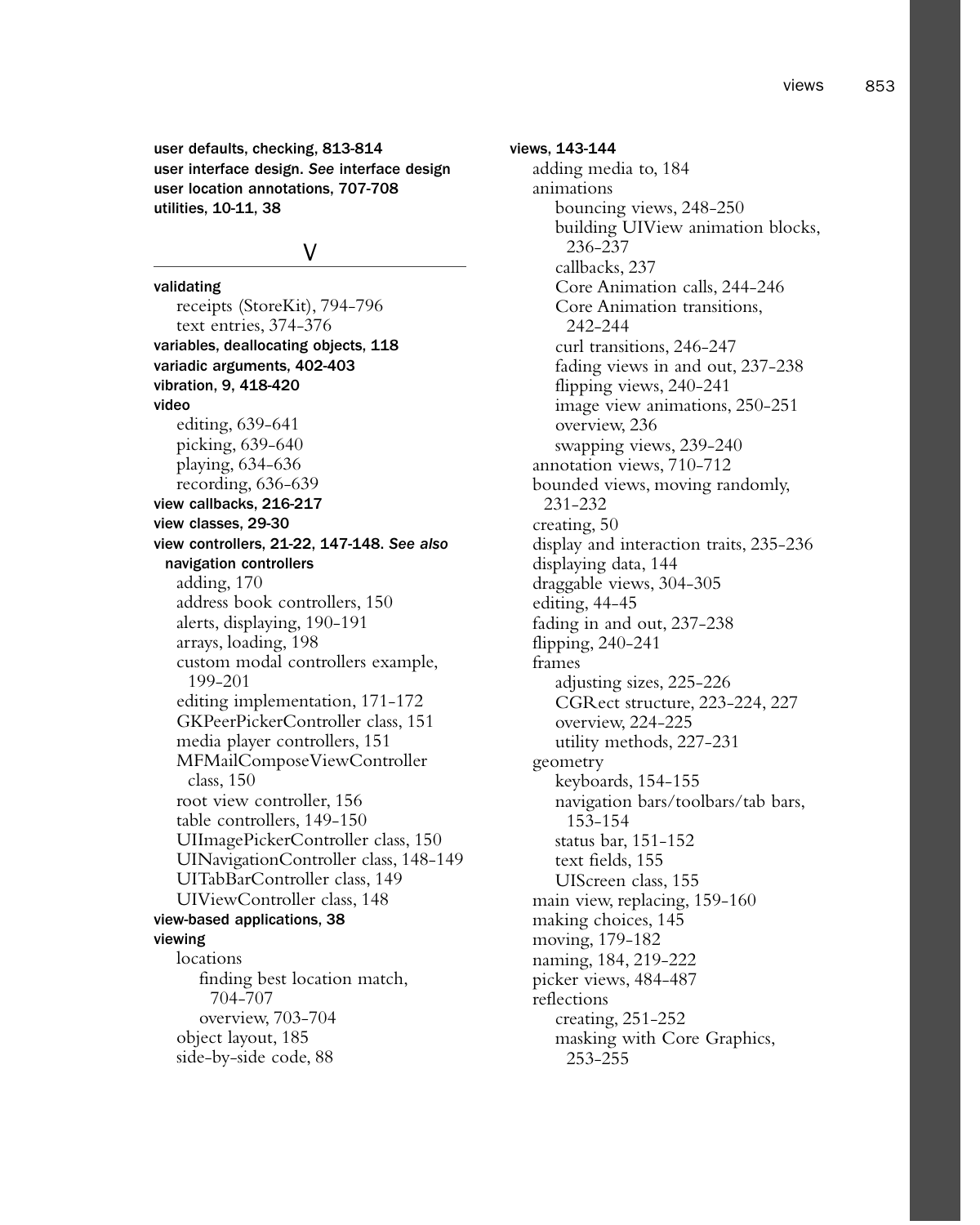retrieving, 217-218 scroll views creating multiimage paged scroll, 280-281 displaying images in scrollable view, 278-280 stacked views, 184 stretching, 349 subviews adding, 216 querying, 214-215 removing, 216 reordering, 216 view callbacks, 216-217 swapping, 183, 239-240 table views, 424 tagging, 173-174, 217-218 temporary views, 198-199 touch-based painting, 321-323 touching, 303 transforming, 232 affine transform of UIView, 233-234 centering landscape views, 234-235 transitions Core Animation calls, 244-246 Core Animation transitions, 242-244 curl transitions, 246-247 view geometry, 222-223 coordinate systems, 224 frame rectangles, 223-224 transforms, 224 view hierarchies, 211-212 recovering view hierarchy tree, 213 To Do List view hierarchy, 212-213 visualizing cell reuse, 445-446 Voice Chat (GameKit), 512-515 Voice Control, 799 VoiceOver accessibility adding from code, 802-803 adding with Interface Builder, 799 enabling accessibility, 802 hints, 801 labels, 800-801 traits, 802 common VoiceOver gestures, 805-806

overview, 799 testing on iPhone, 803-806 testing with simulator, 803 volume alert, 420-421 Vulcano, Emanuele, 816

#### W

warnings, treating as errors, 98 Web servers, 582-586 Web sites, authentication challenges, 565-566 wheel tables, 480-484 WiFi connections, 528-537 window-based applications, 38 writing collections to files, 135-136 photos to photo album, 268-270 strings to files, 127-128 WWDR intermediate certificate, 14

# X–Y–Z

.xcdatamodel files, 758 Xcode accessing SDKAPIs, 50-51 building custom buttons, 348-351 compiler directives, 73-76 debugger breakpoints, 53-55 console, 55-57 customizing toolbars, 56-57 inspecting objects, 55 opening, 53 running, 53 zombies, 57 definition of, 4 projects creating, 37-39 creating from scratch, 48-52 Detail pane, 41-42 editing views, 44-45 editor windows, 42 opening .xib files, 43-44 project files, list of, 43 project window, 40-41 running in simulator, 46